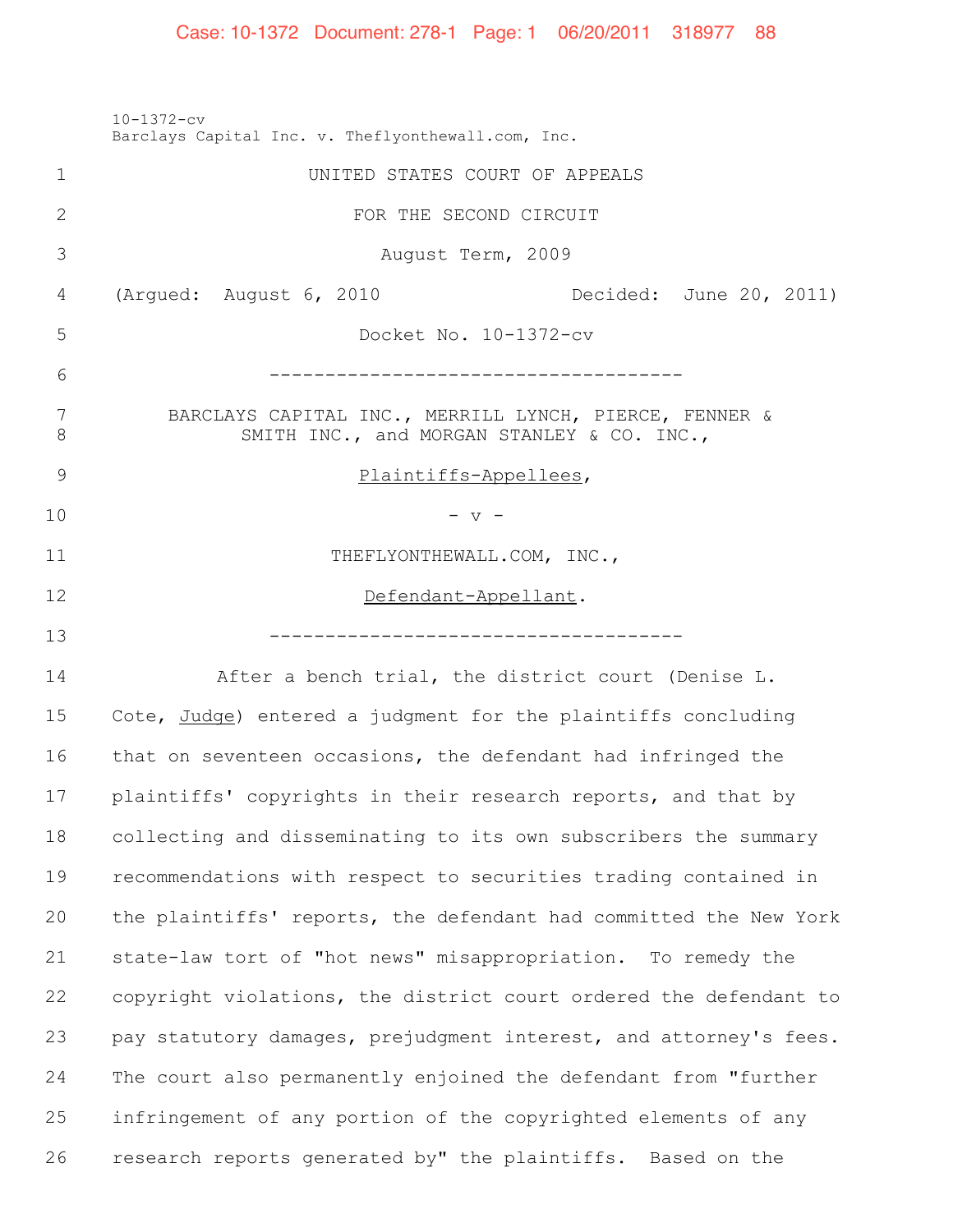# Case: 10-1372 Document: 278-1 Page: 2 06/20/2011 318977 88

| $\mathbf 1$                            | plaintiffs' "hot news" misappropriation claim, the district court                                                                                                                                                                                                                   |
|----------------------------------------|-------------------------------------------------------------------------------------------------------------------------------------------------------------------------------------------------------------------------------------------------------------------------------------|
| 2                                      | also permanently enjoined the defendant from "dissemination of                                                                                                                                                                                                                      |
| 3                                      | the Firms' Recommendations until one half-hour after the opening                                                                                                                                                                                                                    |
| 4                                      | of the New York Stock Exchange or 10:00 a.m., whichever is                                                                                                                                                                                                                          |
| 5                                      | later." The defendant appeals with respect to the judgment and                                                                                                                                                                                                                      |
| 6                                      | injunction against it on the "hot news" misappropriation claim.                                                                                                                                                                                                                     |
| 7                                      | We conclude that the plaintiffs' "hot news" misappropriation                                                                                                                                                                                                                        |
| 8                                      | claim is preempted by federal copyright law. We reverse the                                                                                                                                                                                                                         |
| $\mathsf 9$                            | judgment of the district court to that extent and remand with                                                                                                                                                                                                                       |
| 10                                     | instructions to dismiss the claim.                                                                                                                                                                                                                                                  |
| 11                                     | Reversed in part and remanded. Judge Raggi concurs in                                                                                                                                                                                                                               |
| 12                                     | the result by separate opinion.                                                                                                                                                                                                                                                     |
| 13                                     | Before:<br>POOLER, SACK, and RAGGI, Circuit Judges.                                                                                                                                                                                                                                 |
| 14<br>15<br>16<br>17                   | GLENN F. OSTRAGER, Ostrager Chong<br>Flaherty & Broitman P.C. (Joshua S.<br>Broitman, of counsel), New York, NY, for<br>Appellant.                                                                                                                                                  |
| 18<br>19<br>20<br>21                   | R. BRUCE RICH, Weil Gotshal & Manges LLP<br>(Benjamin Marks, Jonathan Bloom, and<br>Lisa R. Eskow, of counsel), New York,<br>NY, for Appellees.                                                                                                                                     |
| 22<br>23<br>24<br>25<br>26<br>27       | KATHLEEN M. SULLIVAN, Quinn Emanuel<br>Urquhart & Sullivan, LLP (Marc L.<br>Greenwald, Jonathan B. Oblak, and Todd<br>Anten, of counsel), New York, NY, for<br>Amici Curiae Google Inc. and Twitter,<br>Inc.                                                                        |
| 28<br>29<br>30<br>31<br>32<br>33<br>34 | ANDREW L. DEUTSCH, DLA Piper LLP (US)<br>(Nicholas Aldrich, of counsel), New<br>York, NY, for Amici Curiae Advance<br>Publications, Inc., Agence France-<br>Presse, A.H. Belo Corporation, The<br>Associated Press, Belo Corp., The E.W.<br>Scripps Company, Gannett Company, Inc., |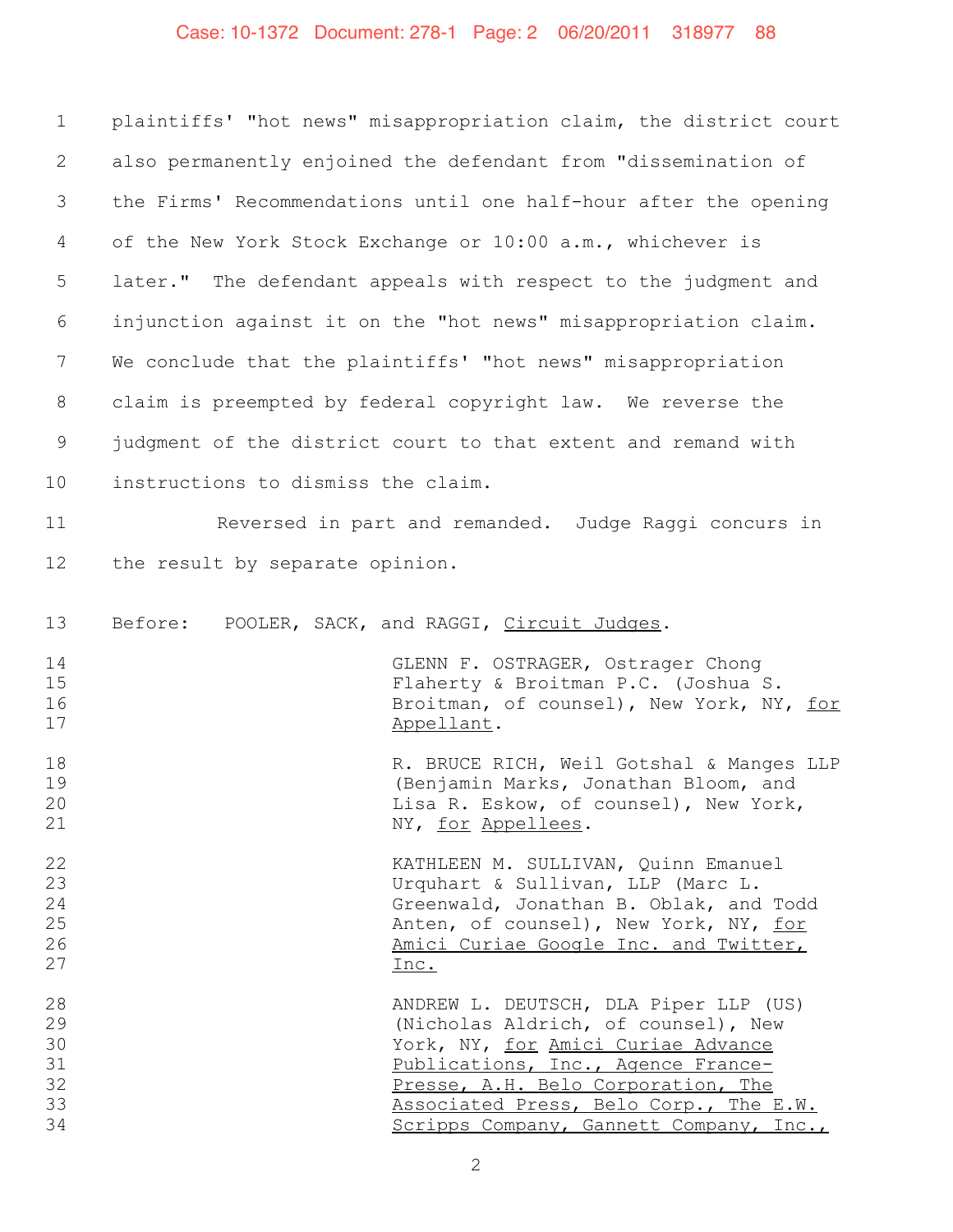| $\mathbf 1$    |                                          | The McClatchy Company, Newspaper         |
|----------------|------------------------------------------|------------------------------------------|
| $\overline{2}$ |                                          | Association of America, The New York     |
| 3              |                                          | Times Company, Philadelphia Media        |
| $\overline{4}$ |                                          | Holdings, LLC, Stephens Media LLC, Time  |
| 5              |                                          | Inc., and the Washington Post.           |
|                |                                          |                                          |
| 6              |                                          | STEPHEN KINNAIRD, Paul, Hastings,        |
| $\overline{7}$ |                                          | Janofsky & Walker LLP (Barry Sher,       |
| $\,8\,$        |                                          | William F. Sullivan, Peter M. Stone, and |
| 9              |                                          | Morgan J. Miller, of counsel),           |
| 10             |                                          | Washington, DC, for Amicus Curiae The    |
| 11             |                                          | Securities Industry and Financial        |
| 12             |                                          | Markets Association.                     |
|                |                                          |                                          |
| 13             |                                          | Christopher A. Mohr, Meyer, Klipper &    |
| 14             |                                          | Mohr, PLLC, Washington, DC, for Amicus   |
| 15             |                                          | Curiae Reed Elsevier Inc.                |
| 16             |                                          |                                          |
| 17             |                                          | Robert P. LoBue, Patterson Belknap Webb  |
| 18             |                                          | & Tyler LLP, New York, NY, for Amicus    |
| 19             |                                          | Curiae Dow Jones & Company, Inc.         |
|                |                                          |                                          |
| 20             |                                          | William D. Edick, Pickard & Djinis LLP,  |
| 21             |                                          | Washington, DC, for Amicus Curiae The    |
| 22             |                                          | Investorside Research Association.       |
|                |                                          |                                          |
| 23             |                                          | Henry R. Kaufman, Henry R. Kaufman, P.C. |
| 24             |                                          | (Michael K. Cantwell, of counsel), New   |
| 25             |                                          | York, NY, for Amicus Curiae              |
| 26             |                                          | StreetAccount LLC.                       |
|                |                                          |                                          |
| 27             |                                          | Fred von Lohmann (Corynne McSherry, of   |
| 28             |                                          | counsel), San Francisco, CA), for Amici  |
| 29             |                                          | Curiae Citizen Media Law Project,        |
| 30             |                                          | Electronic Frontier Foundation, and      |
| 31             |                                          | Public Citizen, Inc.                     |
|                |                                          |                                          |
| つつ             | $C\lambda C V$ $C\lambda C$ $C\lambda C$ |                                          |

32 SACK, <u>Circuit Judge</u>:

 The parties, the district court, and amici have raised a wide variety of interesting legal and policy issues during the course of this litigation. We need not address most of them. We conclude that under principles that are well established in this Circuit, the plaintiffs' claim against the defendant for "hot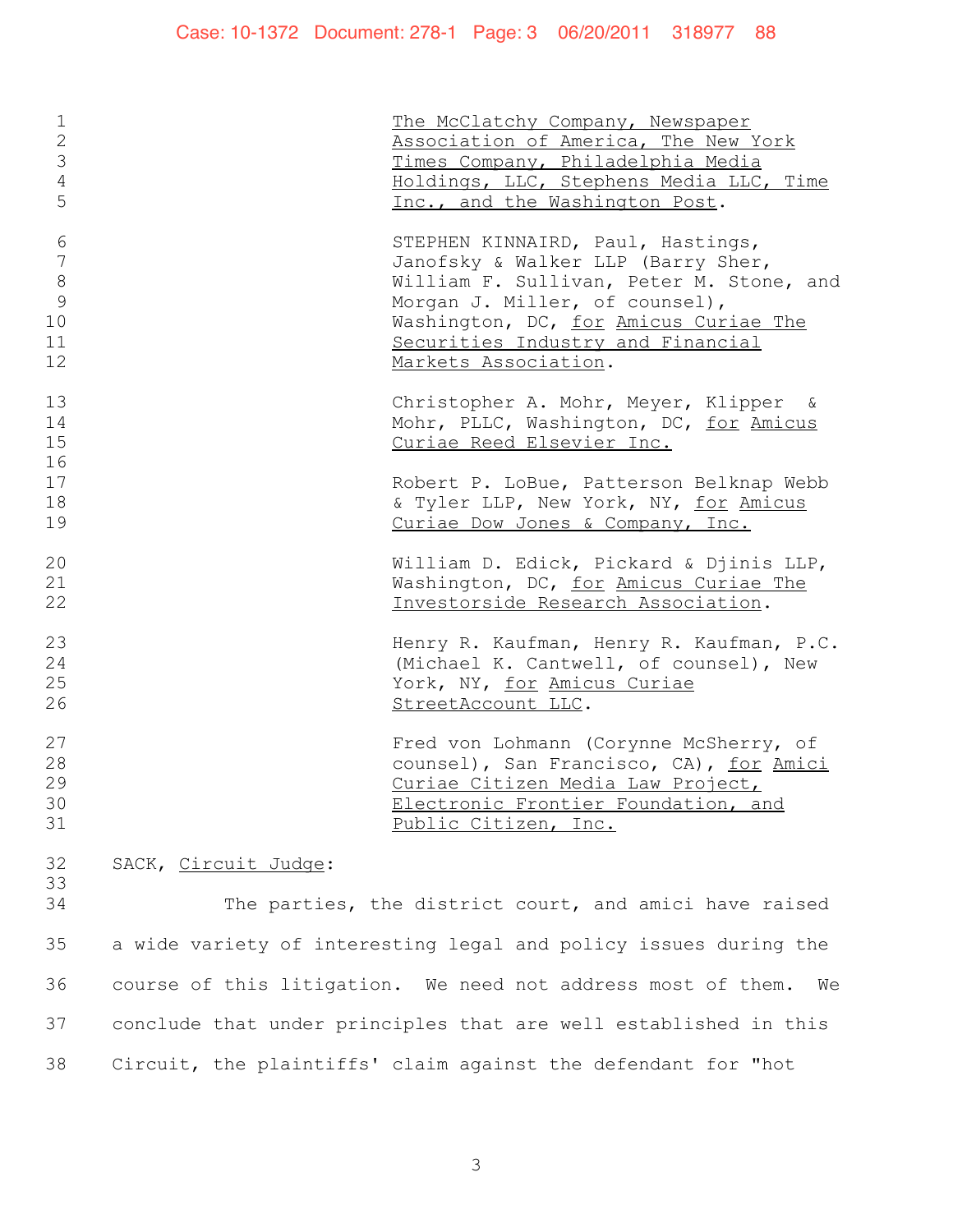#### Case: 10-1372 Document: 278-1 Page: 4 06/20/2011 318977 88

 news" misappropriation of the plaintiff financial firms' recommendations to clients and prospective clients as to trading in corporate securities is preempted by federal copyright law. Based upon principles explained and applied in National Basketball Association v. Motorola, Inc., 105 F.3d 841 (2d Cir. 6 1997) (sometimes hereinafter "NBA"), we conclude that because the plaintiffs' claim falls within the "general scope" of copyright, 8 17 U.S.C. § 106, and involves the type of works protected by the Copyright Act, 17 U.S.C. §§ 102 and 103, and because the defendants' acts at issue do not meet the exceptions for a "hot news" misappropriation claim as recognized by NBA, the claim is preempted. We therefore reverse the judgment of the district court with respect to that claim.

14 The plaintiffs-appellees -- Barclays Capital Inc. 15 ("Barclays");<sup>1</sup> Merrill Lynch, Pierce, Fenner & Smith Inc. ("Merrill Lynch"); and Morgan Stanley & Co. Inc. ("Morgan Stanley") (collectively, the "Firms") -- are major financial institutions that, among many other things, provide securities brokerage services to members of the public. Largely in that connection, they engage in extensive research about the business and prospects of publicly traded companies, the securities of those companies, and the industries in which those companies are

 Lehman Brothers, Inc. was originally a party to this action. Following Barclays' acquisition in late 2008 of Lehman's North American operations, Barclays successfully moved to substitute itself for Lehman Brothers as a plaintiff.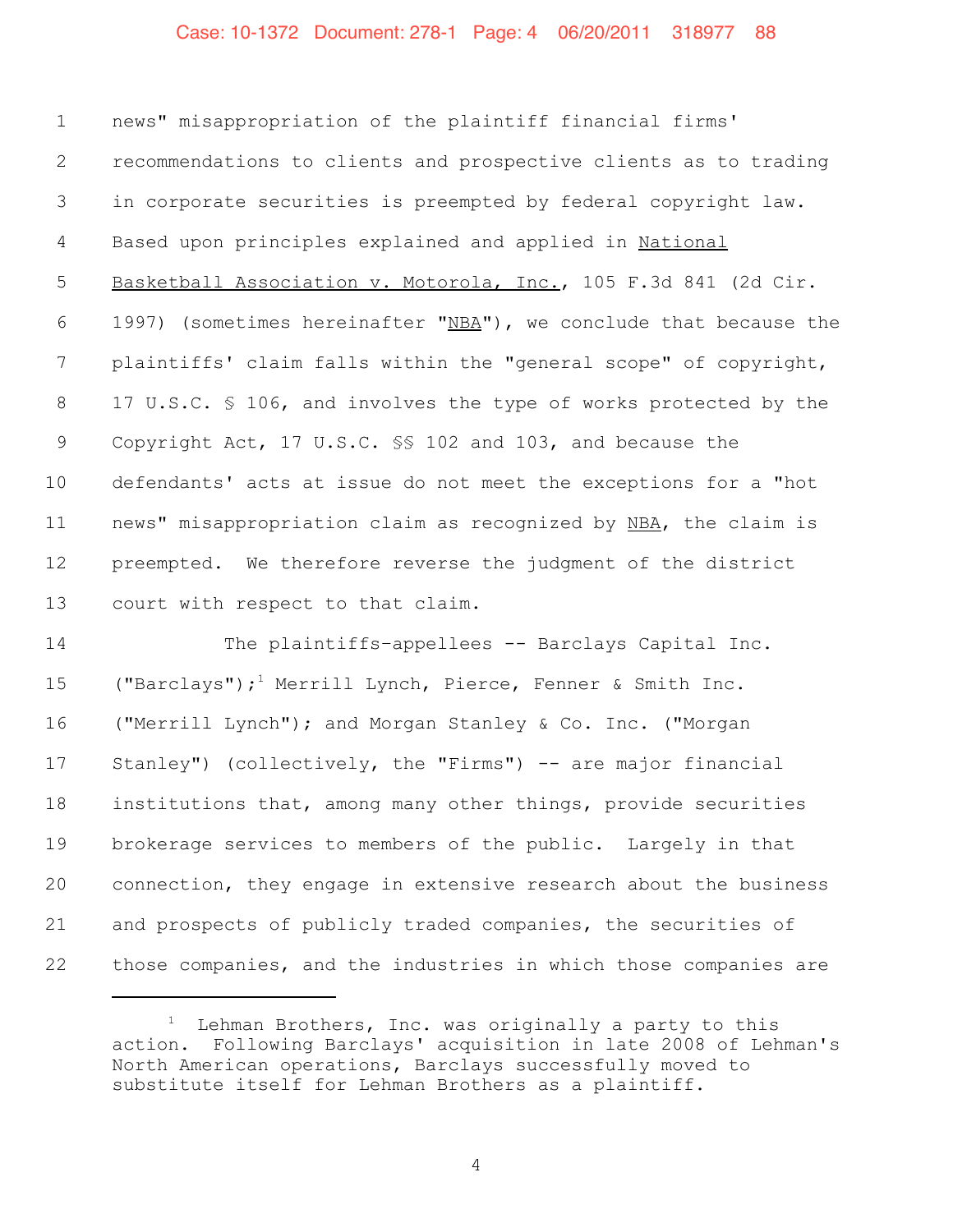#### Case: 10-1372 Document: 278-1 Page: 5 06/20/2011 318977 88

 engaged. The results of the research are summarized by the Firms in reports, which customarily contain recommendations as to the wisdom of purchasing, holding, or selling securities of the subject companies. Although the recommendations and the research underlying them in the reports are inextricably related, it is the alleged misappropriation of the recommendations, each typically contained in a single sentence, that is at the heart of 8 the district court's decision<sup>2</sup> and the appeal here. Each morning before the principal U.S. securities markets open, each Firm circulates its reports and

#### $2$  The district court made this emphatically clear in the first three sentences of its opinion:

This litigation confronts the phenomenon of the rapid and widespread dissemination of financial services firms' equity research recommendations through unauthorized channels of electronic distribution. This dissemination frequently occurs before the firms have an opportunity to share these recommendations with their clients -- for whom the research is intended -- and to encourage the clients to trade on those recommendations. The firms contend that their recommendations are "hot news" and that the regular, systematic, and timely taking and redistribution of their recommendations constitutes misappropriation, which is a violation of the New York common law of unfair competition.

Barclays Capital Inc. v. Theflyonthewall.com ("Fly I"), 700 F. Supp. 2d 310, 313 (S.D.N.Y. 2010) (emphases added). The court later defined "Recommendations" as "actionable reports," which "are those that upgrade or downgrade a security; begin research coverage of a company's security . . . ; or predict a change in the security's target price." Id. at 316.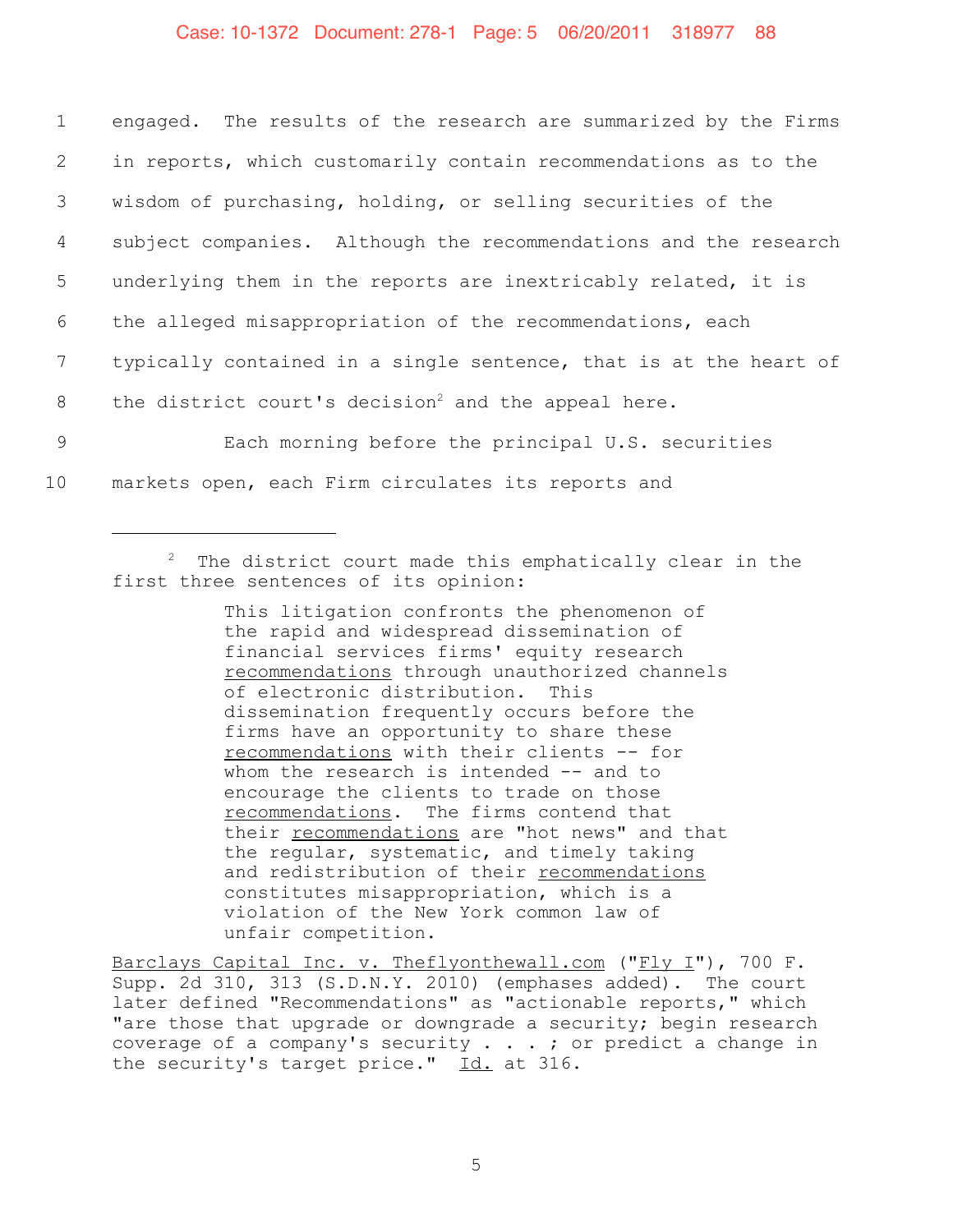### Case: 10-1372 Document: 278-1 Page: 6 06/20/2011 318977 88

 recommendations for that day to clients and prospective clients. The recipients thus gain an informational advantage over non- recipients with respect to possible trading in the securities of the subject companies both by learning before the world at large does the contents of the reports and, crucially for present purposes, the fact that the recommendations are being made by the Firm. The existence of that fact alone is likely to result in purchases or sales of the securities in question by client and non-client alike, and a corresponding short-term increase or decrease in the securities' market prices. The Firms and similar businesses, under their historic and present business models, profit from the preparation and circulation of the reports and recommendations principally insofar as they earn brokerage commissions when a recipient of a report and recommendation turns to the firm to execute a trade in the shares of the company being reported upon.

17 The defendant-appellant is the proprietor of a news service distributed electronically, for a price, to subscribers. In recent years and by various means, the defendant has obtained information about the Firms' recommendations before the Firms have purposely made them available to the general public and before exchanges for trading in those shares open for the day. Doing so tends to remove the informational and attendant trading advantage of the Firms' clients and prospective clients who are authorized recipients of the reports and recommendations. The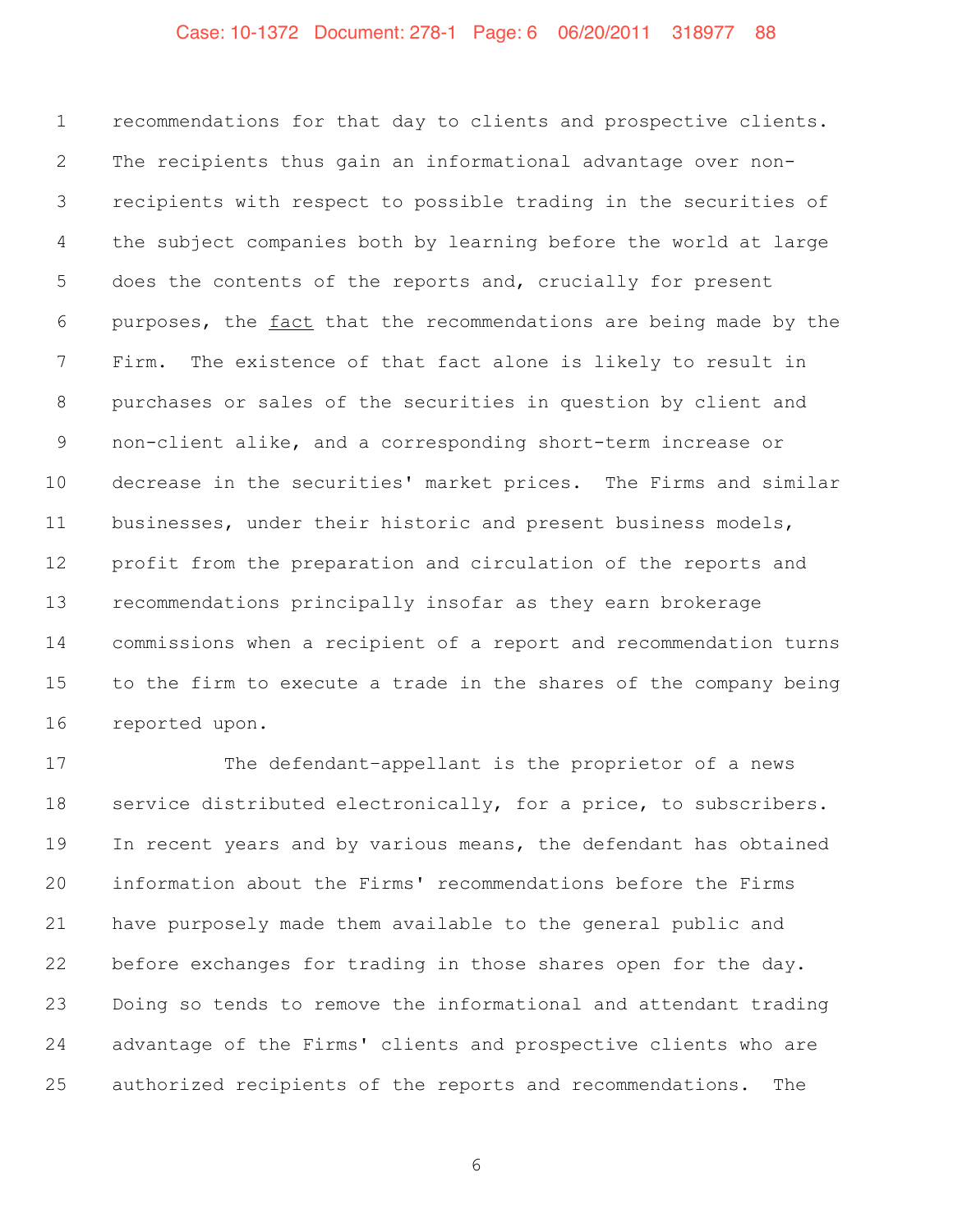# Case: 10-1372 Document: 278-1 Page: 7 06/20/2011 318977 88

 recipients of the information are, in turn, less likely to buy or sell the securities using the brokerage services of the reporting and recommending Firms, thereby reducing the incentive for the Firms to create such reports and recommendations in the first place. This, the Firms assert, will destroy their business models and have a severely deleterious impact on their ability to engage in further research and to create further reports and recommendations.

 In an attempt to preserve their business models, the Firms have increasingly taken measures to seek to prevent or curtail such pre-market -- and therefore, from their point of view, premature -- public dissemination of their recommendations. As the district court reported in Barclays Capital Inc. v. Theflyonthewall.com ("Fly I"), 700 F. Supp. 2d 310 (S.D.N.Y. 2010), the Firms have, for example: "communicated to their employees that the unauthorized dissemination of their equity research or its contents is a breach of loyalty to the Firm, undermines the Firm's creation of revenue, and can result in 19 discipline, including firing," id. at 319-20; included in their licensing agreements with third-party distributors and in the reports themselves provisions prohibiting redistribution of their content, id. at 320; adopted policies limiting public dissemination of the reports and the information they contain, id.; and employed emerging Internet technology by which the Firms can seek to find the source of such "leaks" and to "plug" them,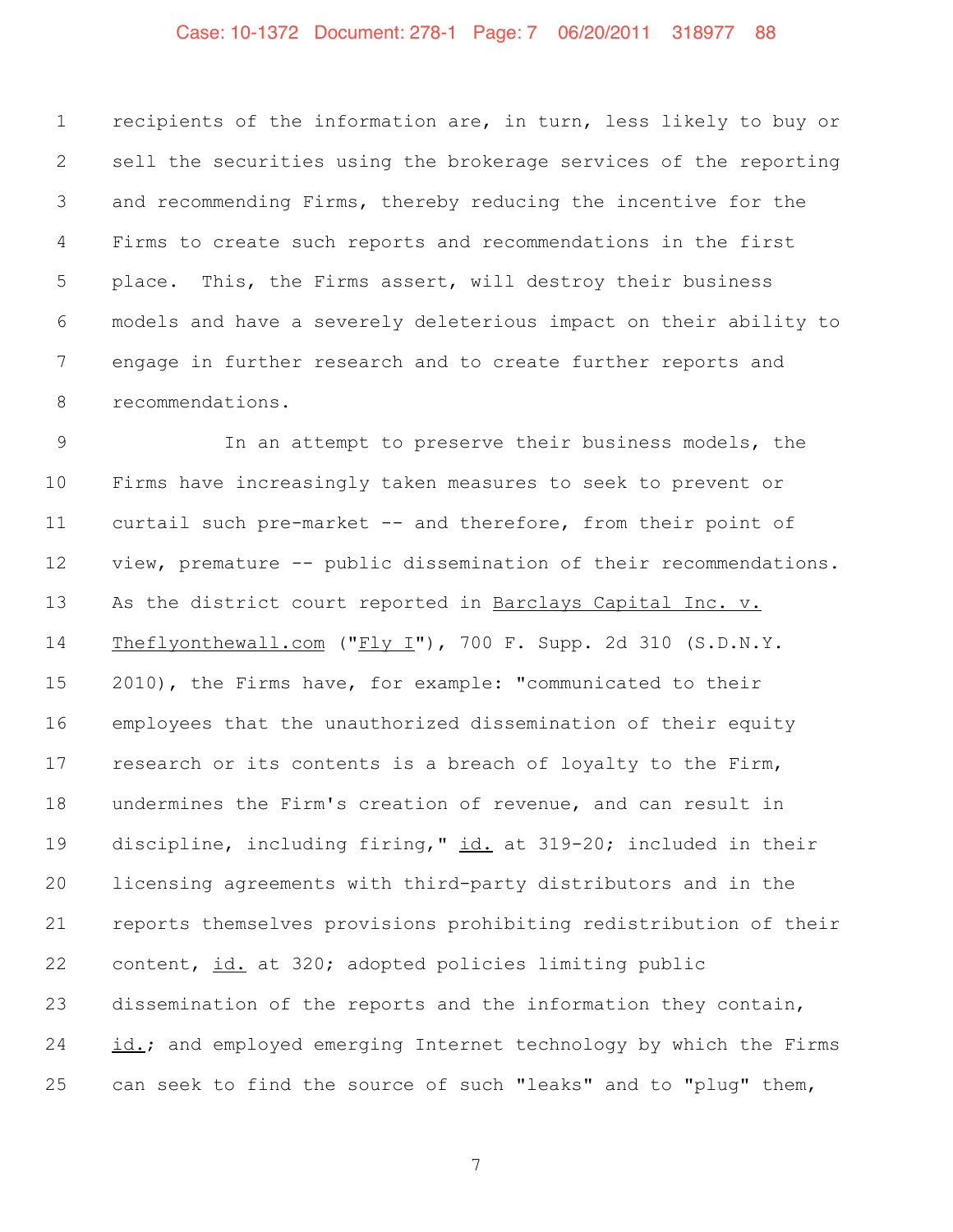# Case: 10-1372 Document: 278-1 Page: 8 06/20/2011 318977 88

 id. It is not clear from the record the extent to which these efforts are currently effective, but no concern has been expressed to us as to their legality or legitimacy.

 The Firms instituted this litigation as part of the same endeavor. The first of their two sets of claims against the defendant sounds in copyright and is based on allegations of verbatim copying and dissemination of portions of the Firms' reports by the defendant. The Firms have been entirely successful on these copyright claims. See Fly I, 700 F. Supp. 2d 10 at 328 ("Fly no longer disputes . . . that it infringed the copyrights in [seventeen of the Firms' reports]. . . . [J]udgment shall [therefore] be entered for the [Firms] on their claims of copyright infringement."). Although the extent to which the Firms' success on the copyright claims has alleviated 15 their overall concerns is not clear, their victory on these claims is secure: Fly has not challenged the resulting injunction on appeal. Appellant's Br. at 61.

 What remains before us, then, is the second set of claims by the Firms, alleging that Fly's early republication of the securities recommendations that the Firms create -- their "hot news" -- is tortious under the New York State law of misappropriation. The district court agreed and granted carefully measured injunctive relief. It is to the misappropriation cause of action that this appeal and therefore this opinion is devoted.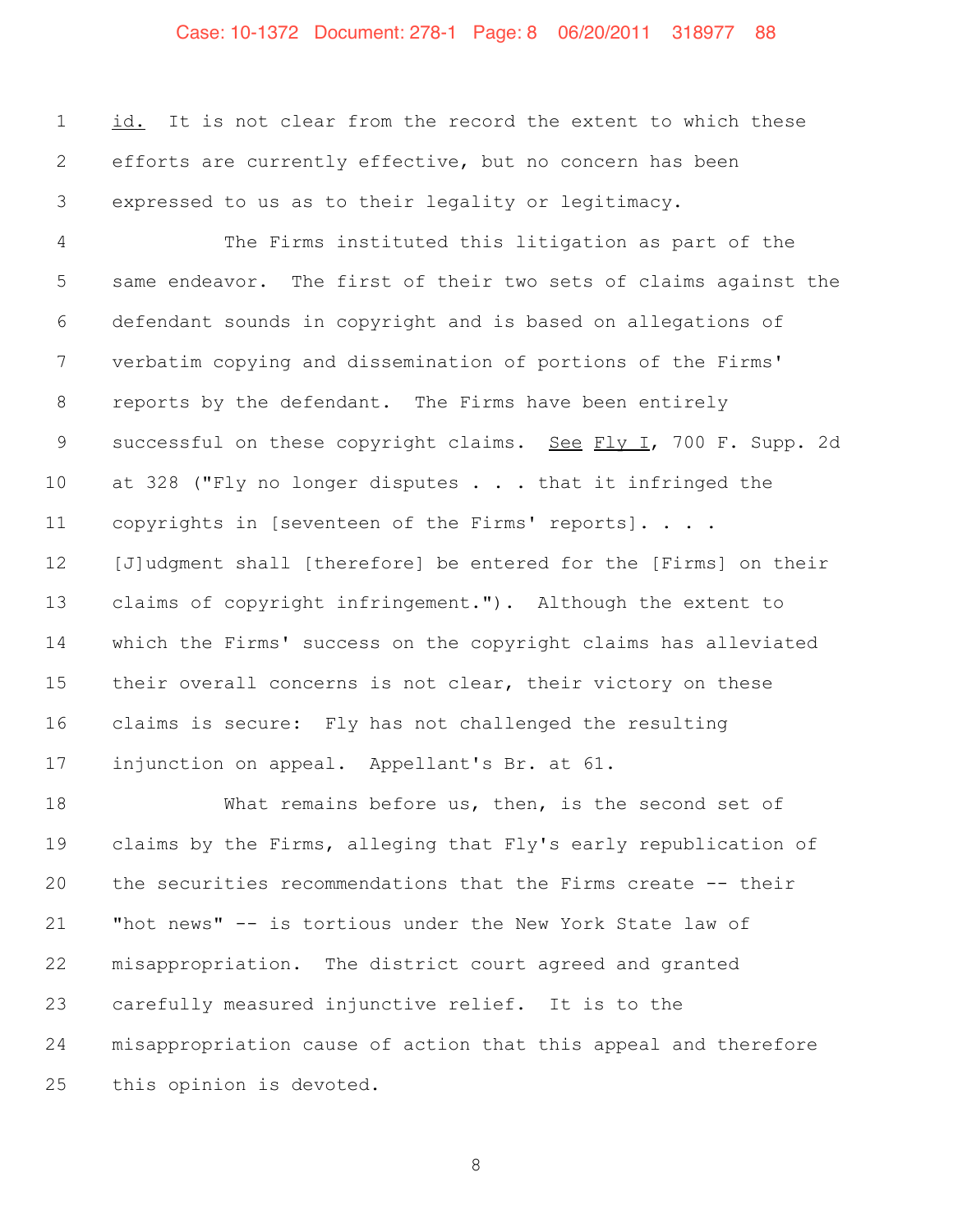#### **BACKGROUND**

 We find little to take issue with in the district court's careful findings of facts, to which we must in any event 4 defer. We therefore borrow freely from them.<sup>3</sup>

#### The Firms and their Research Reports

 The Firms are multinational financial entities that provide a variety of asset management, sales and trading, investment banking, and brokerage services to institutional investors, businesses of various sizes, and individuals. Among their many activities, the Firms compile research reports on specific companies whose securities are publicly traded, on industries, and on economic conditions generally. They disseminate such reports and accompanying trading recommendations to clients, such as hedge funds, private equity firms, pension funds, endowments, and individual investors. The reports, which vary in format, range from a single page to hundreds of pages in length. They typically include data analysis, qualitative discussion, and the recommendation. In the process of producing 19 and disseminating the reports, the Firms employ hundreds of research analysts and spend hundreds of millions of dollars annually.

 The irony of doing so in the context of a copyrightinfringement and "hot news"-misappropriation case is not lost on us.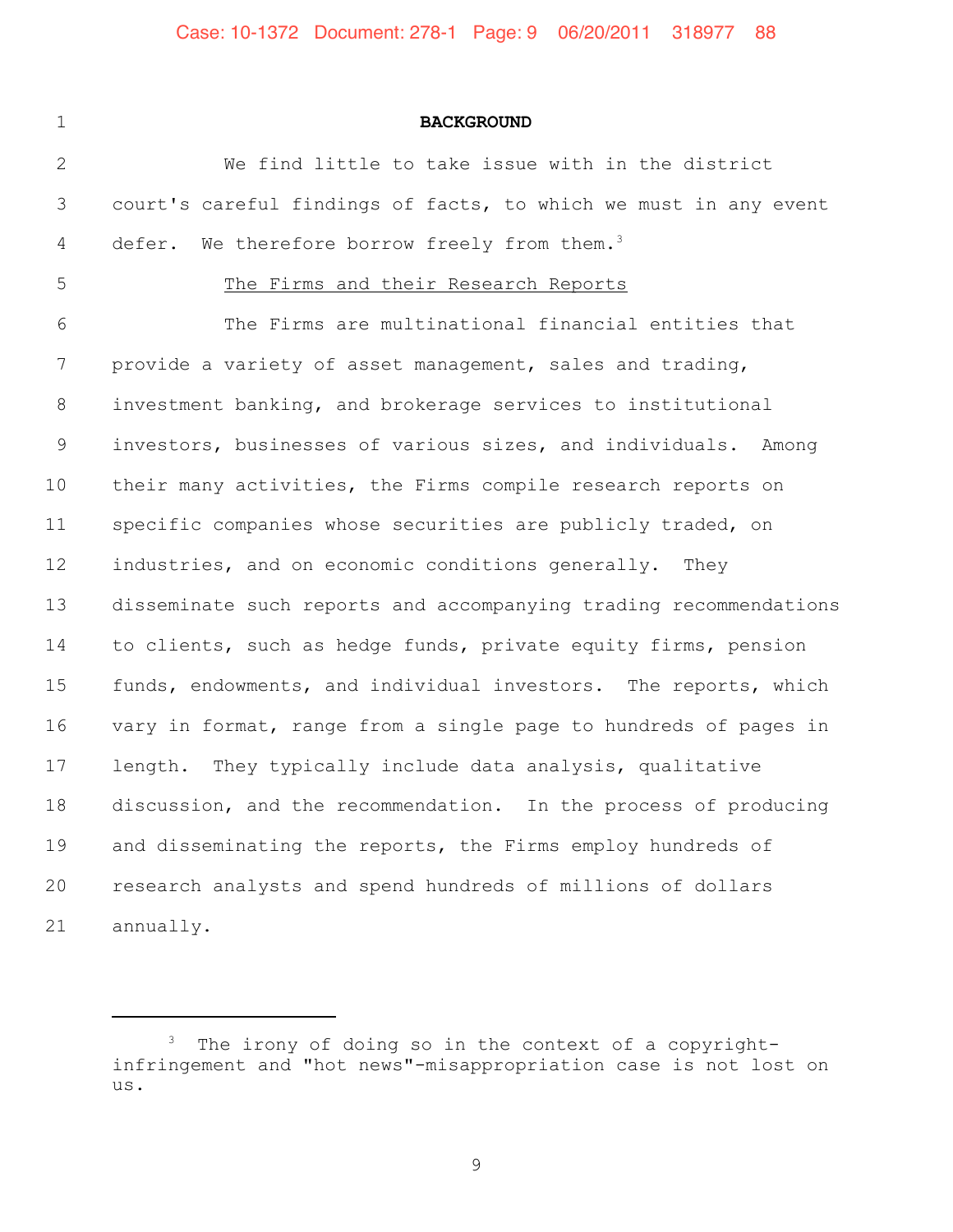# Case: 10-1372 Document: 278-1 Page: 10 06/20/2011 318977 88

 In preparing a company report, an analyst will gather data related to its business, and may visit its physical facilities, converse with industry experts or company executives, and construct financial or operational models. The analyst then uses that information in light of his or her expertise, experience, and judgment to arrive at formal projections and recommendations regarding the value of the company's securities. 8 This litigation concerns the trading "Recommendations," 9 a term which the district court defined as "actionable reports," i.e., Firm research reports "likely to spur any investor into  $making$  an immediate trading decision.<sup>[4]</sup> Recommendations upgrade or downgrade a security; begin research coverage of a company's security (an event known as an 'initiation'); or predict a change 14 in the security's target price." Fly I, 700 F. Supp. 2d at 316. 15 The better known and more respected an analyst is, the more likely that a recommendation for which he or she is primarily responsible will significantly affect the market price of a security.

 Most Recommendations are issued sometime between midnight and 7 a.m. Eastern Time, allowing stock purchases to be made on the market based on the reports and Recommendations upon

<sup>&</sup>lt;sup>4</sup> We refer to Recommendations by the Firms, as opposed to others who make recommendations but are not party to this litigation, with a capital "R."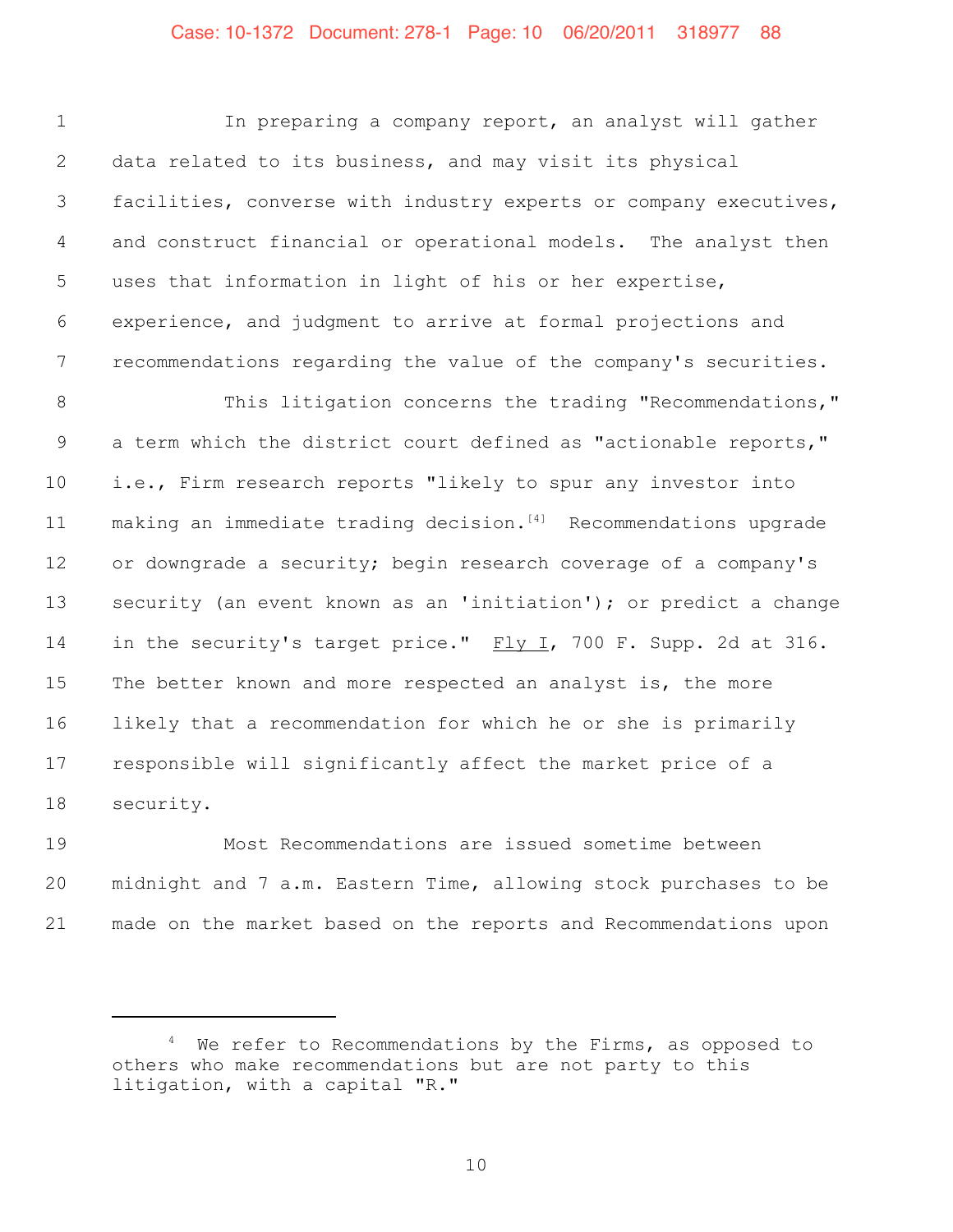#### Case: 10-1372 Document: 278-1 Page: 11 06/20/2011 318977 88

| 1               | the market opening at 9:30 $a.m.^5$ Timely receipt of a                    |
|-----------------|----------------------------------------------------------------------------|
| $\mathbf{2}$    | Recommendation affords an investor the opportunity to execute a            |
| 3 <sup>7</sup>  | trade in the subject security before the market has absorbed and           |
| $4\overline{ }$ | responded to it.                                                           |
| 5               | The Firms typically provide complimentary copies of the                    |
| 6               | reports and Recommendations to their institutional and individual          |
|                 | clients using a variety of methods. <sup>6</sup> The Firms then conduct an |

The parties and the district court have not treated pre-market trading as significant to the resolution of the issues before us, and we have been given no reason to do otherwise.

<sup>6</sup> The Firms distribute reports directly to some of their clients via, inter alia, online platforms that the Firms maintain which provide authorized individuals with access to such research. The Firms also grant licenses to third-party distributors such as Bloomberg, Thomson Reuters, FactSet, and Capital IQ to distribute the reports and Recommendations on their respective platforms.

The universe of authorized report recipients is

<sup>&</sup>lt;sup>5</sup> Securities may be traded off the exchange before the exchange or exchanges on which the securities are traded open. For example, shares of Boeing stock closed at 65.26 on the last business day of 2010. See http://www.bigcharts.com/custom/wsjie/ wsjbb-historical.asp?symb=BA&close\_date=12/31/2010 (latest visit Jan. 19, 2011). Before trading reopened on the first trading day of the New Year, the Wall Street Journal reported: "Boeing Raised To Overweight From Neutral by J.P. Morgan," Wall St. J. (Jan. 3, 2011, 7:47 a.m.), available to subscribers at http://online.wsj.com/article\_email/ BT-CO-20110103-702795-k IyVDAtMUMxTzAtMzIwMDMxWj.html, and before market opening, that "[f]inancial-services firm J.P. Morgan [today] upgraded Boeing Co. (BA) to overweight from neutral . . . . J.P. Morgan raised its price target for Boeing to \$83 from \$80. Shares of Boeing rose 1.6% in recent premarket action to \$66.30," id. (emphasis added). The stock closed up another ten cents, at \$66.40, at the close of trading for the day. See http://www.bigcharts.com/custom/ wsjie/wsjbb-historical.asp?symb=BA&sid=8630&close\_date=1/3/2011 (latest visit Jan. 27, 2011).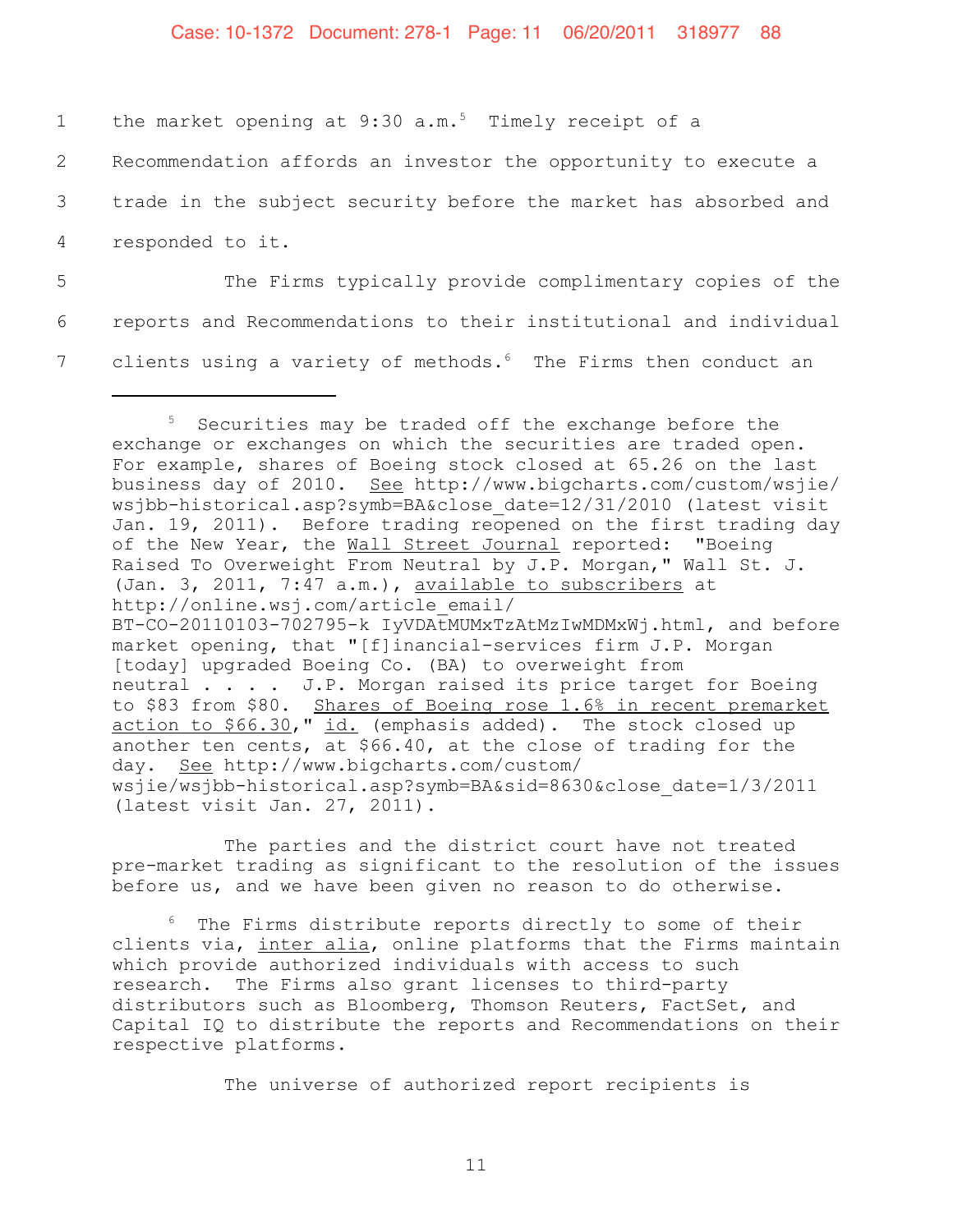#### Case: 10-1372 Document: 278-1 Page: 12 06/20/2011 318977 88

 orchestrated sales campaign in which members of their sales forces contact the clients the Firms think most likely to execute a trade based upon the Recommendation, with the understanding that continued receipt of reports and Recommendations may be made contingent on the generation of a certain level of trading 6 commissions paid to the Firm.<sup>7</sup>

 The Firms contend that clients are much more likely to place a trade with a Firm if they learn of the Recommendation directly from that Firm rather than elsewhere, and estimate that more than sixty percent of all trades result from Firm solicitations, including those highlighting Recommendations. It is from the commissions on those trades that Firms profit from the creation and dissemination of their reports and Recommendations. They assert that the timely, exclusive delivery

strikingly large. Morgan Stanley estimates that it distributes its research reports to 7,000 institutional clients and 100,000 individual investors. Each institutional client may in turn identify multiple employees to receive reports. Morgan Stanley estimates that in aggregate approximately 225,000 separate people are authorized to receive its reports.

 $^7$  Each of the Firms conducts a daily morning meeting at roughly 7:15 a.m. During this meeting, analysts will describe to the sales force interesting or important Recommendations issued the previous night. Starting around 8:00 a.m., the sales staff will in turn call, e-mail, and instant message clients to draw their attention to the report and Recommendation, in the hopes that a client will decide to place a trade with the Firm as a result of this contact, earning the firm a commission.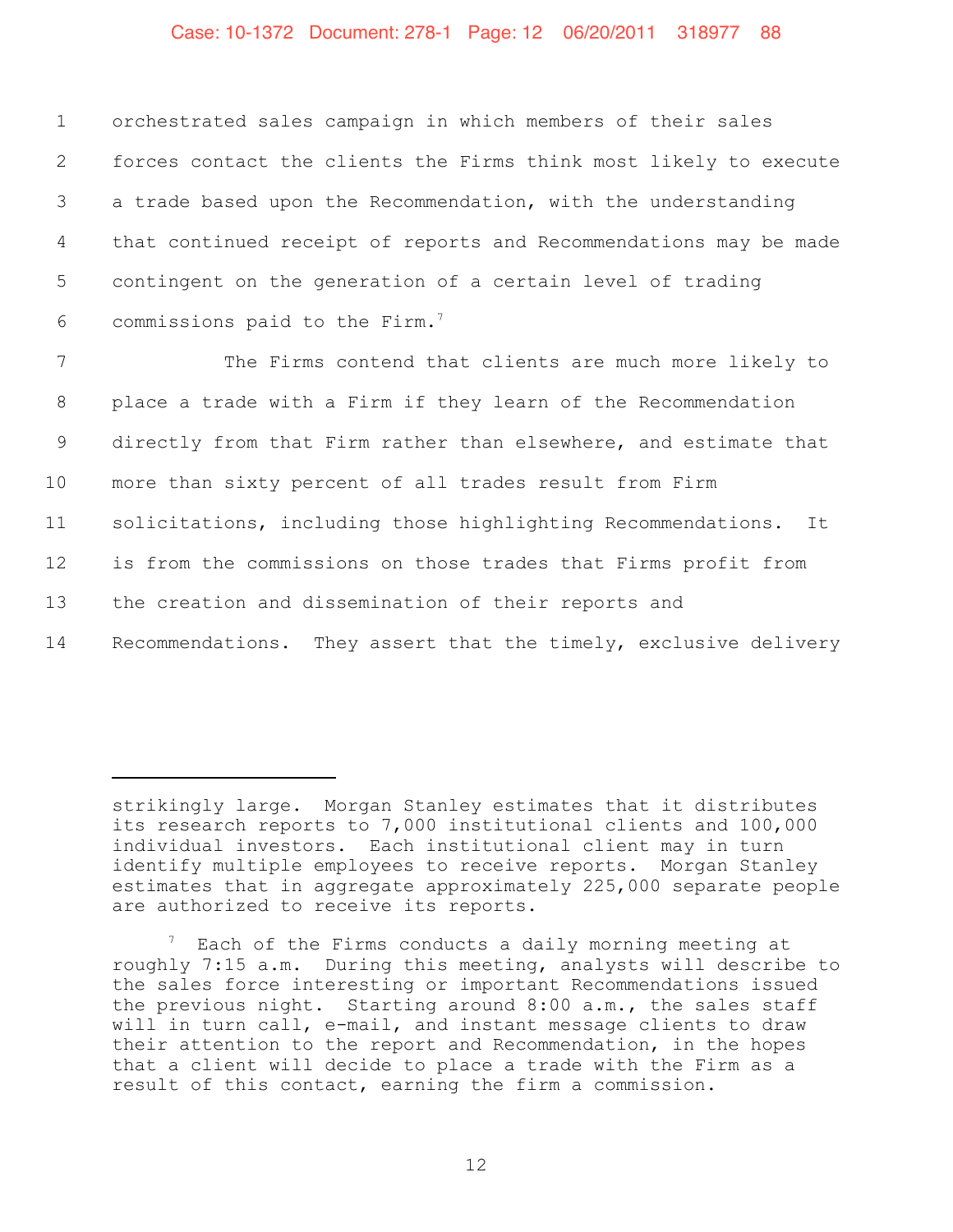#### Case: 10-1372 Document: 278-1 Page: 13 06/20/2011 318977 88

| $\mathbf{1}$    | of research and Recommendations therefore is a key to what they  |
|-----------------|------------------------------------------------------------------|
| $\mathbf{2}$    | frequently refer to as their "business model." <sup>8</sup>      |
| 3               | Theflyonthewall.com                                              |
| $\overline{4}$  | The defendant-appellant Theflyonthewall.com, Inc.                |
| 5               | ("Fly") is, among other things, a news "aggregator." For present |
| 6               | purposes, "[a]n aggregator is a website that collects headlines  |
| $7\phantom{.0}$ | and snippets of news stories from other websites. Examples       |
| 8               | include Google News and the Huffington Post." Tony Rogers,       |
| 9               | "Aggregator, " About.com Guide, available at                     |
| 10              | http://journalism.about.com/od/journalismglossary/g/             |
| 11              | aggregatordefinition.htm (latest visit Jan. 4, 2011).            |
| 12              | Understanding that investors not authorized by the               |
| 13              | Firms to receive the reports and Recommendations are interested  |
| 14              | in and willing to pay for early access to the information        |
| 15              | contained in them -- especially the Recommendations, which are   |
| 16              | particularly likely to affect securities prices -- several       |
| 17              | aggregators compile securities-firm recommendations, including   |

<sup>8</sup> Firm witnesses repeatedly referred to their concern for the well-being of their "business models." See, e.g., Hurewitz Aff. in lieu of direct testimony (referring to the "business model" four times), and his articulate testimony on cross examination and redirect examination in open court, reproduced at Appendix 749-870 (referring to "business model" fifteen times); see also Fly I, 700 F. Supp. 2d at 315 (titling the first section of its findings of fact, "The Firms' Equity Research Business Model."); id. at 342 ("[C]ommon sense and the circumstantial evidence about the plaintiffs' business model make the Firms' contentions about its reduced incentives utterly credible."); and references to the Firms' "business models" in Appellees' Br. at 10, 24, 25, 39, and 42 (twice).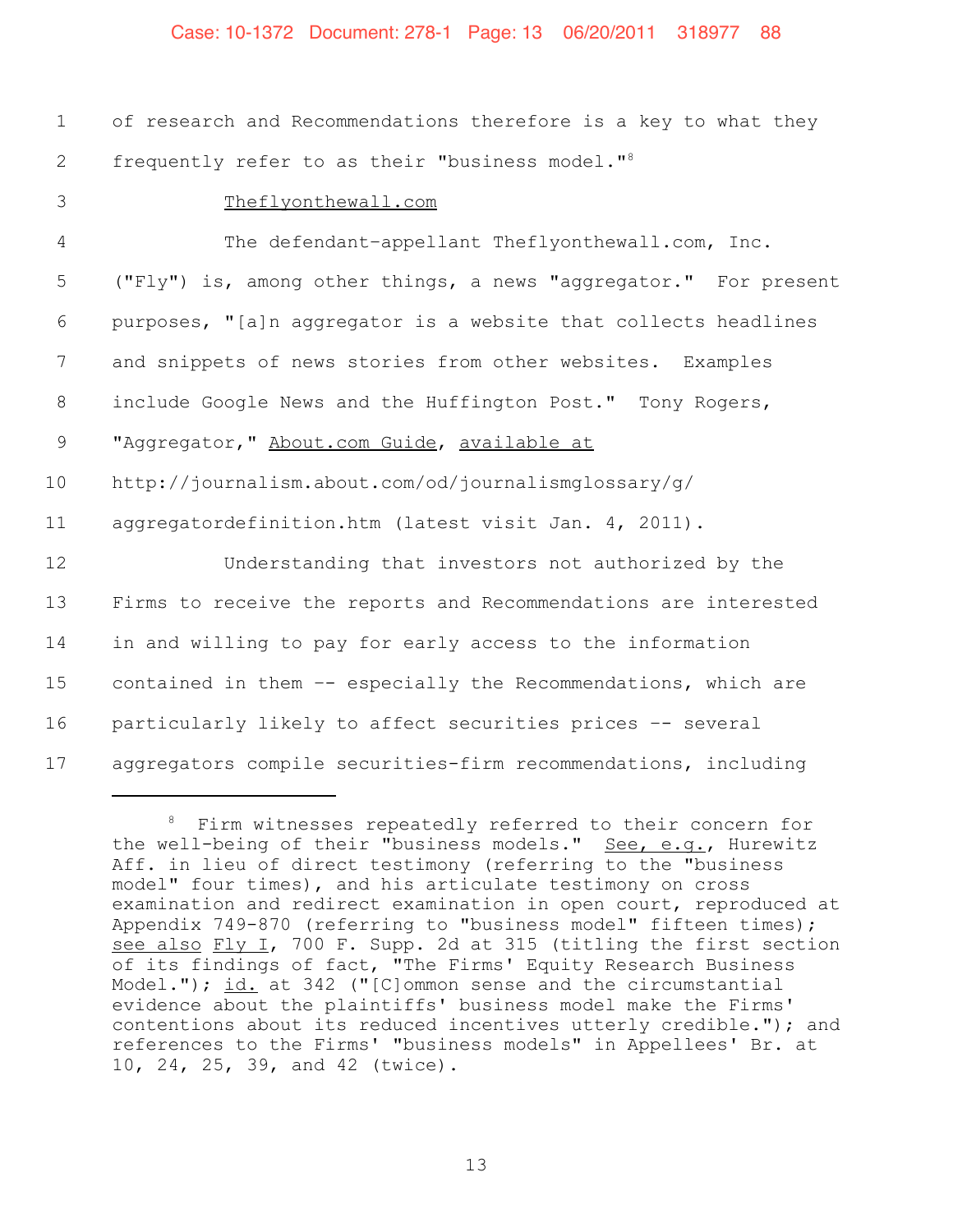#### Case: 10-1372 Document: 278-1 Page: 14 06/20/2011 318977 88

 the Recommendations of the Firms, sometimes with the associated reports or summaries thereof, and timely provide the information to their own subscribers for a fee. Fly is one such company. It employs twenty-eight persons, about half of whom are devoted to content production. It does not itself provide brokerage, trading, or investment-advisory services beyond supplying that information.

8 Typical clients of the Firms are hedge funds, private equity firms, pension funds, endowments, and wealthy individual investors. By contrast, Fly's subscribers are predominately individual investors, institutional investors, brokers, and day traders. These customers purchase one of three content packages on Fly's website, paying between \$25 and \$50 monthly for unlimited access to the site.

 In addition to maintaining its website, Fly distributes its content through third-party distributors and trading platforms, including some, such as Bloomberg and Thomson Reuters, that also separately provide authorized dissemination of the Firms' Recommendations. Fly has about 3,300 direct subscribers through its website, and another 2,000 subscribers who use third-party platforms to receive the service.

 Fly characterizes itself as a source for breaking financial news, claiming to be the "fastest news feed on the 24 web." Fly I, 700 F. Supp. 2d at 322 (internal quotation marks omitted). It advertises that its "quick to the point news is a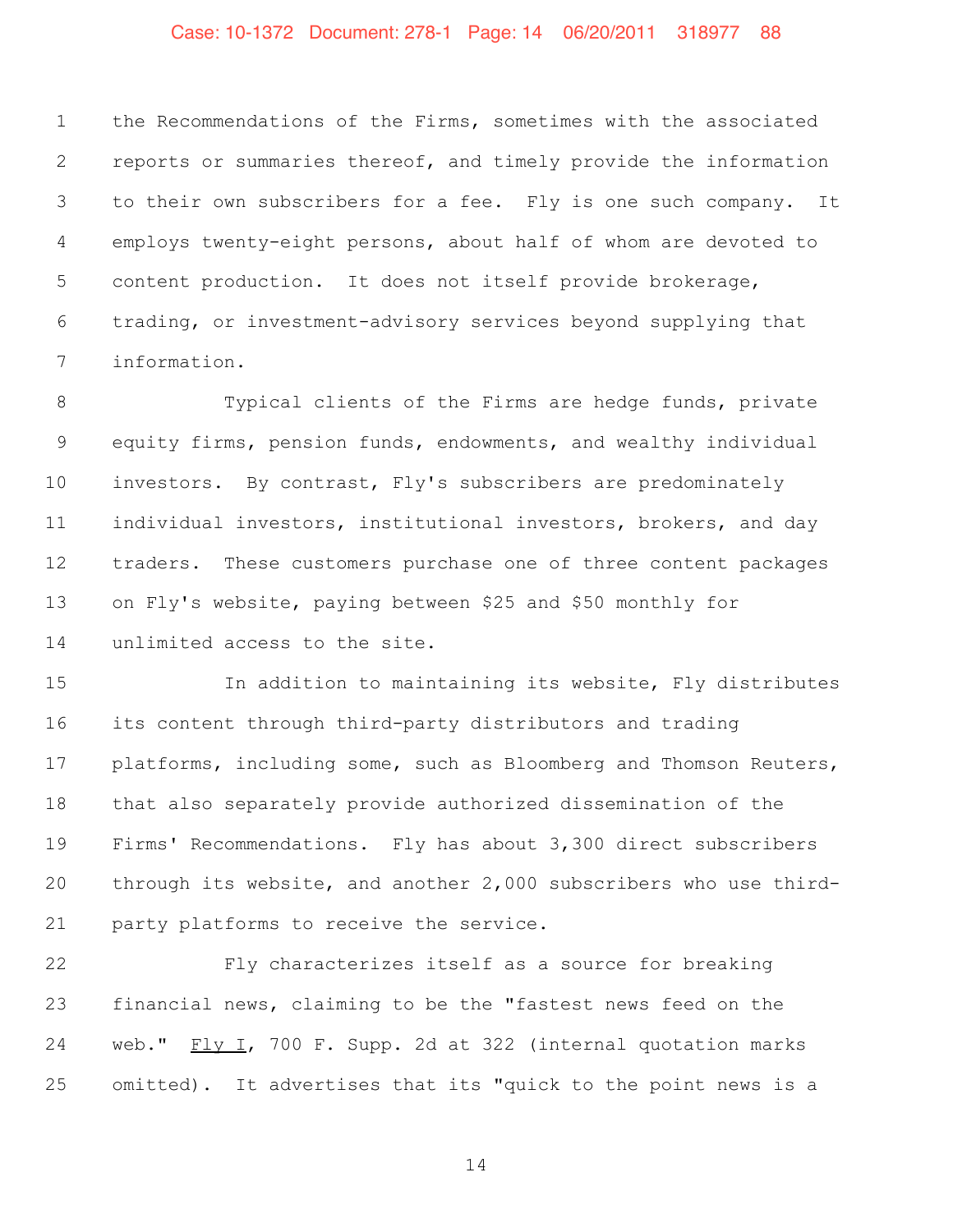# Case: 10-1372 Document: 278-1 Page: 15 06/20/2011 318977 88

 valuable resource for any investment decision." Id. Fly has emphasized its access to analyst research, saying that its newsfeed is a "one-stop solution for accessing analyst comments," and brags that it posts "breaking analyst comments as they are being disseminated by Wall Street trading desks, consistently 6 beating the news wires."  $\underline{Id.}$  at 322-23 (internal quotation marks omitted).

8 The cornerstone of Fly's offerings is its online newsfeed, which it continually updates between 5:00 a.m. and 7:00 p.m. during days on which the New York Stock Exchange is open. The newsfeed typically streams more than 600 headlines a day in ten different categories, including "hot stocks," "rumors," "technical analysis," and "earnings." One such category is "recommendations." There, Fly posts the recommendations (but not the underlying research reports or supporting analysis) produced by sixty-five investment firms' analysts, including those at the plaintiff Firms. A typical Recommendation headline from 2009, for example, reads "EQIX: 19 Equinox initiated with a Buy at BofA/Merrill. Target \$110." Id. at 323.

 Fly's headlines, including those in the "recommendations" category, are searchable and sortable. Users can also subscribe to receive automated e-mail, pop-up, or audio alerts whenever Fly posts content relevant to preselected companies' securities.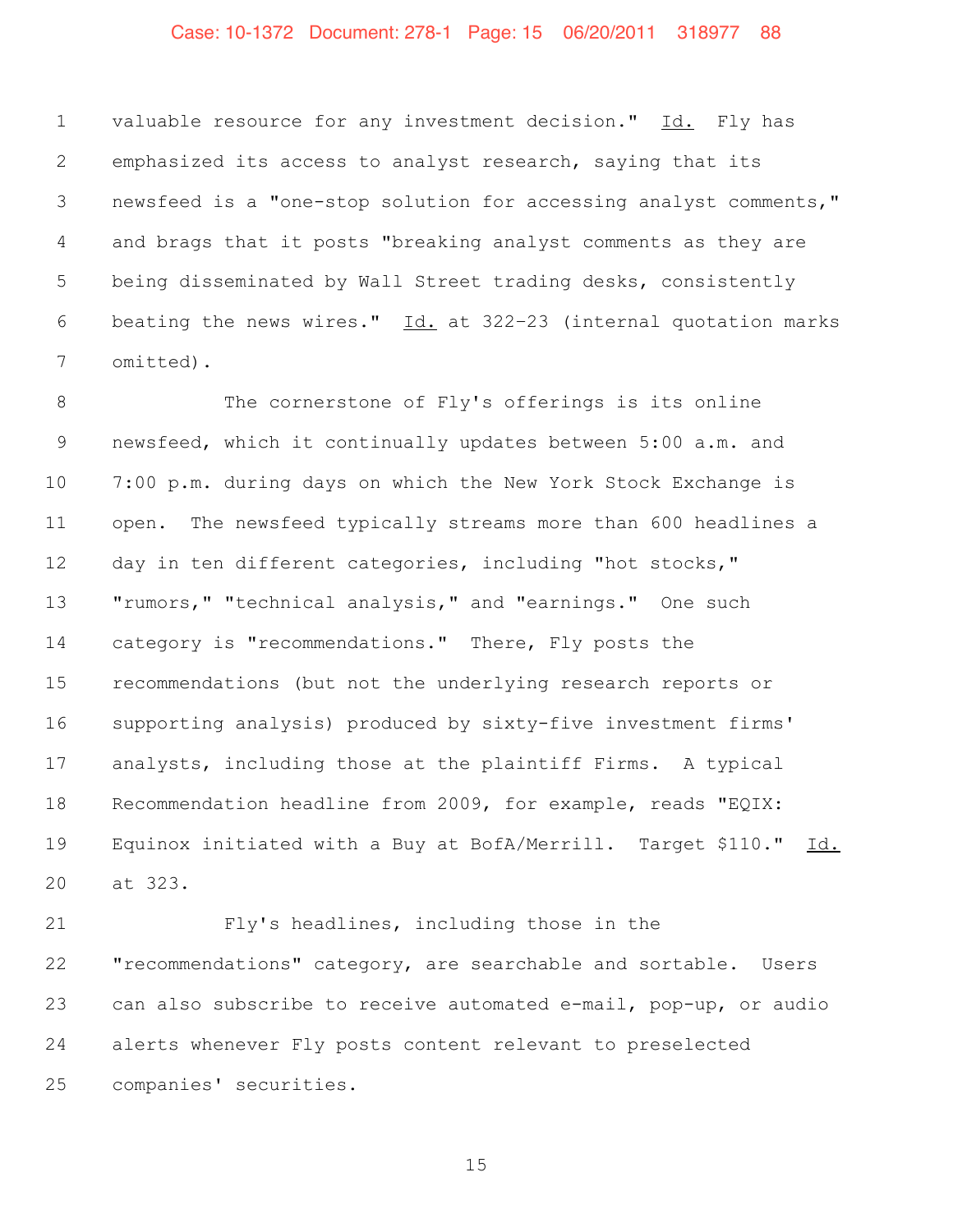### Case: 10-1372 Document: 278-1 Page: 16 06/20/2011 318977 88

 Fly publishes most of its recommendation headlines before the New York Stock Exchange opens each business day at 9:30 a.m. Fly estimates that the Firms' Recommendation headlines currently comprise approximately 2.5% of Fly's total content, down from 7% in 2005.

 According to Fly, over time it has changed the way in which it obtains information about recommendations. Some investment firms, such as Wells Fargo's investment services, will send Fly research reports directly as soon as they are released. Others, including the plaintiff Firms, do not. Until 2005, for recommendations of firms that do not, including the plaintiff Firms, Fly relied on employees at the investment firms (without the firms' authorization) to e-mail the research reports to Fly as they were released. Fly staff would summarize a recommendation as a headline (e.g., "EQIX initiated with a Buy at BofA/Merrill. Target \$110."). Sometimes Fly would include in a published item an extended passage taken verbatim from the underlying report.

 Fly maintains that because of threats of litigation in 2005, it no longer obtains recommendations directly from such investment firms. Instead, it gathers them using a combination of other news outlets, chat rooms, "blast IMs" sent by people in the investment community to hundreds of recipients, and conversations with traders, money managers, and its other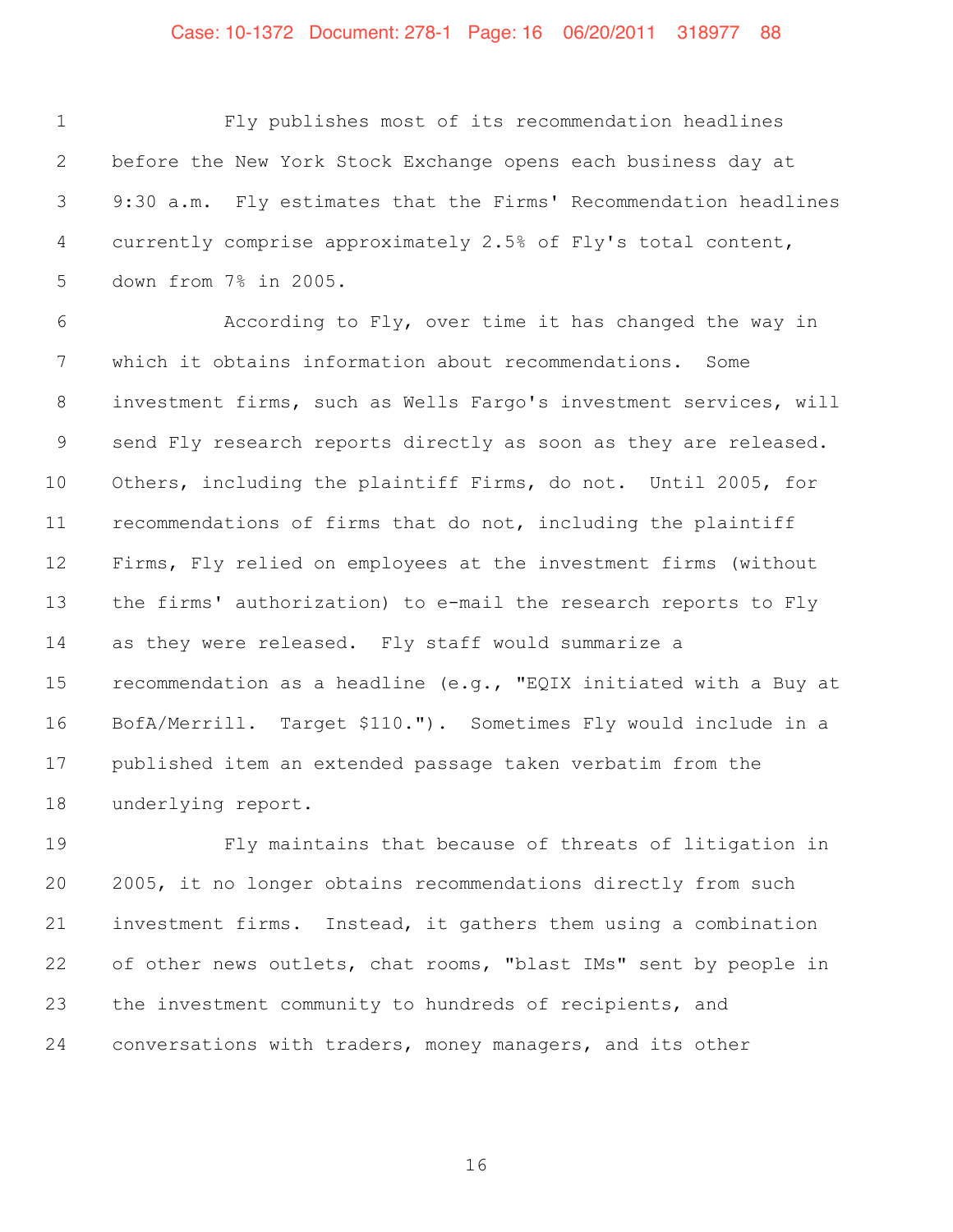#### Case: 10-1372 Document: 278-1 Page: 17 06/20/2011 318977 88

1 contacts involved in the securities markets.<sup>9</sup> Fly also represents that it no longer publishes excerpts from the research reports themselves, and now disseminates only the Recommendations, typically summarizing only the rating and price target for a particular stock. The Firms' Response to The Threat 7 Posed by Fly and Other Aggregators Because the value of the reports and Recommendations to an investor with early access to a Recommendation is in significant part derived from the informational advantage an early recipient may have over others in the marketplace, most of the trading the Firms generate based on their reports and Recommendations occurs in the initial hours of trading after the principal U.S. securities markets have opened. Such sales activity typically slackens by midday. The Firms' ability to generate revenue from the reports and Recommendations therefore directly relates to the informational advantage they can provide to their clients. This in turn is related to the Firms' ability to control the distribution of the reports and Recommendations so that the Firms' clients have access to and can take action on the

<sup>21</sup>  $\pm$  reports and Recommendations before the general public can.<sup>10</sup>

 The Firms allege, and the district court found, that Fly continued to use reports sent by sources inside the Firms as late as June 2006.  $\frac{Fly I}{I}$ , 700 F. Supp. 2d at 327 n.25.

 The Firms also generate revenue from these reports, through what is known as the "embargoed market." The embargoed market receives reports one to two weeks after initial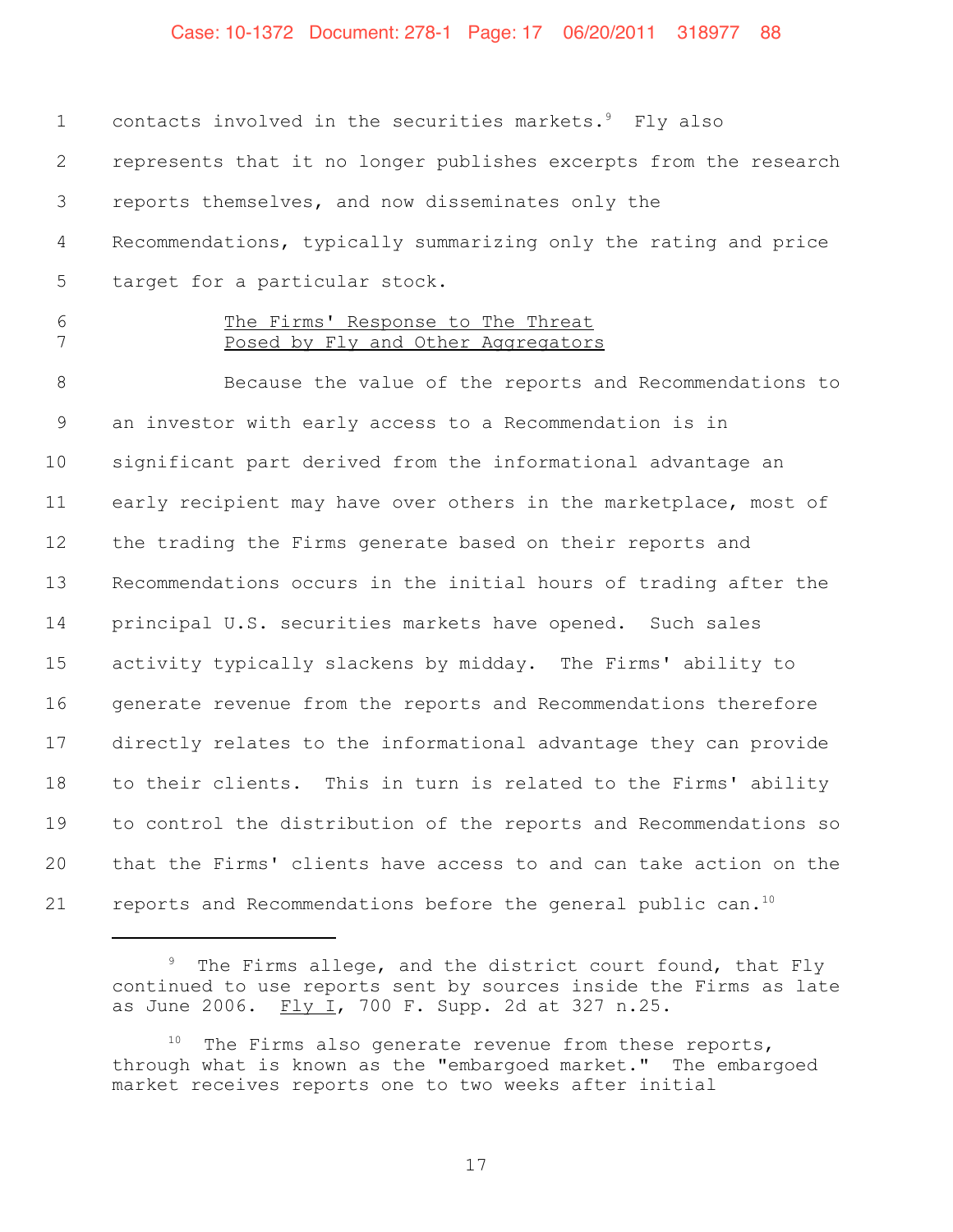#### Case: 10-1372 Document: 278-1 Page: 18 06/20/2011 318977 88

 The Firms have employed a variety of measures in an attempt to stem the early dissemination of Recommendations to non-clients. Most of them have either been instituted or augmented relatively recently in response to the increasing availability of Recommendations from Fly and competing aggregators and news services. The Firms describe these steps as 7 follows:

8 The Firms have made a "very substantial and 9 costly effort to study the unauthorized 10 dissemination of their research reports<br>11 and . . . to plug the leaks they have 11 and . . . to plug the leaks they have<br>12 found." Merrill Lynch, for example, have found." Merrill Lynch, for example, has: (a) 13 worked with third-party vendors to limit 14 access to Merrill Lynch clients; (b) employed<br>15 an internal security program to detect an internal security program to detect 16 breaches of security; (c) investigated<br>17 Merrill Lynch employees, including a re Merrill Lynch employees, including a review 18 of cell phones, for leaks to third parties; 19 (d) internalized Merrill Lynch's email<br>20 subscription system; (e) identified and 20 Subscription system; (e) identified and<br>21 Selecklisted websites that seek to post 21 blacklisted websites that seek to post links<br>22 to Merrill Lynch content; and (f) created to Merrill Lynch content; and (f) created 23 unique signature URLs when links to research 24 are sent to clients so that clients' usage<br>25 can be monitored and abuse tracked. 25 can be monitored and abuse tracked.<br>26 [citation to record] (describing bre 26 [citation to record] (describing breach<br>27 control as an "all-consuming task"). control as an "all-consuming task"). 28 Barclays and Morgan Stanley have undertaken 29 comparable measures to protect their 30 research. 31 Each Firm has a restrictive media and

32 communications policy intended to preserve 33 the time-sensitive value of Recommendations<br>34 for their clients. The policies provide the for their clients. The policies provide that

distribution. Customers on the embargoed market, such as law firms, consulting firms, and universities, pay per-report or subscription fees to receive the Firms' reports. Revenues from the embargoed market are relatively modest and are immaterial to this appeal.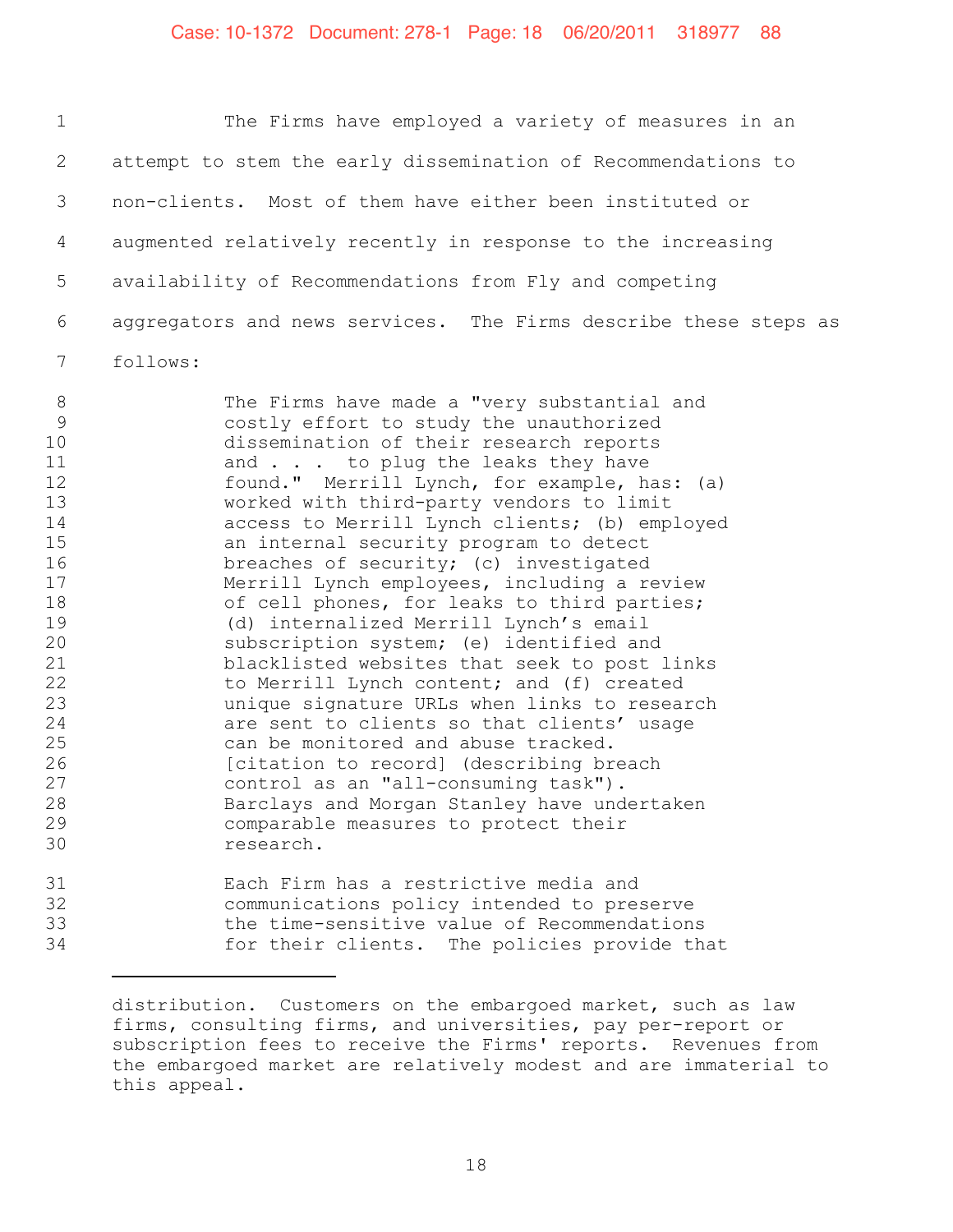#### Case: 10-1372 Document: 278-1 Page: 19 06/20/2011 318977 88

 any disclosure of equity research to the press occurs only after expiration of a **prescribed period of time, and even then it**<br>4 **is limited to entities that use the research** is limited to entities that use the research as part of contextual news reporting and analysis. Appellees' Br. at 13 (citations omitted). As outlined above, the district court also cataloged these efforts, emphasizing their 9 increasing intensity "in recent years." $11$  It is not clear from the record, however, the extent to which these efforts increased in response to the actions of Fly and others similarly disseminating the Recommendations on Internet-borne services, nor does the record disclose how successful the measures have been. Fly has not challenged the legality of the Firms' anti-15 dissemination efforts in these proceedings. $^{12}$ 

The contractual terms the Firms impose on their clients are presumably enforceable irrespective of the viability of a "hot news" cause of action. See ProCD, Inc. v. Zeidenberg, 86 F.3d 1447, 1454-55 (7th Cir. 1996) (Easterbrook,  $J.$ ) (quoted with approval in a related context in  $NBA$ , 105 F.3d at 849).

<sup>&</sup>lt;sup>11</sup> See Fly I, 700 F. Supp. 2d at 318 ("In recent years, the Firms have redoubled their efforts to manage 'entitlements' on these third-party platforms so that no one can access their research through the licensed distributors that would not already have direct access through the Firms themselves."); id. at 319 ("To wring the most value from their research, the Firms have worked hard in recent years to tighten control over who may view their research output."); id. at 320 ("The media and communications policies at each of the Firms have been tightened in recent years to ensure that disclosure of Recommendations to the press does not undermine the ability of the Firms to generate trading revenue.").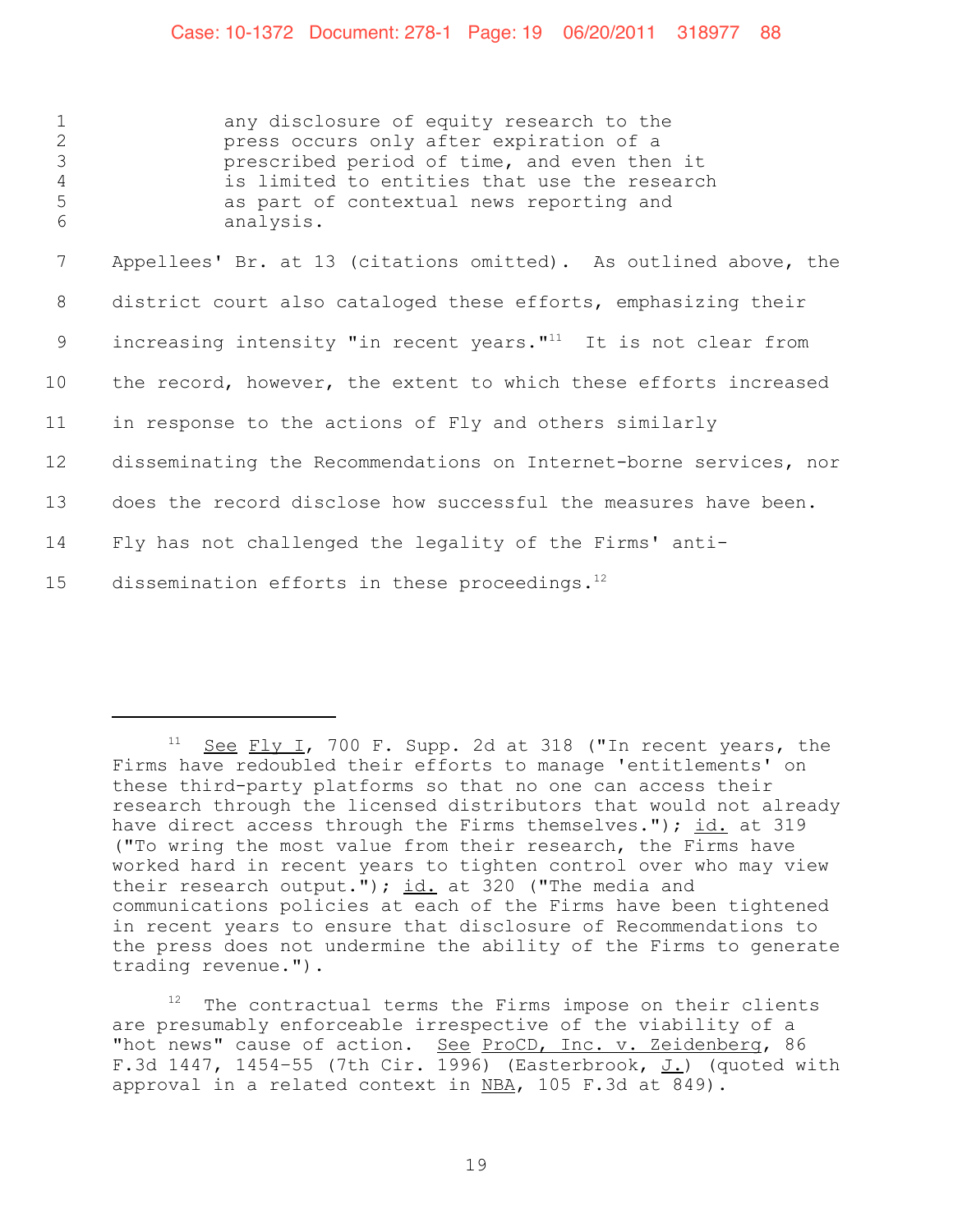#### 1 The Complaint and Pre-Trial District Court Proceedings

 In 2004, the Firms identified Fly as one of several entities systematically publishing the Recommendations without the Firms' permission. Others doing the same included larger and better-known news outlets with far broader audiences, such as 6 Bloomberg, Dow Jones, and Thomson Reuters.<sup>13</sup> All of them regularly post short headlines reporting Recommendations soon 8 after they become available.<sup>14</sup> The Firms nonetheless focused their legal actions in this regard on Fly.

 In March and April 2005, the Firms complained to Fly that its publication of the Firms' Recommendations in February and March of that year infringed the Firms' copyrights and was tortious under New York State's "hot news" misappropriation doctrine. The Firms demanded that Fly cease and desist. Fly's counsel responded in April and May 2005, representing that Fly had altered its reporting practices so that it no longer obtained the Recommendations from research reports sent by employees of the Firms, instead gathering the information from independent,

<sup>13</sup> Some such outlets are also licensed distributors of Firm Recommendations and reports. See supra n.6. In those cases, Firms normally insist that distributors maintain "firewalls" to divide the distributors' research and media arms, which in theory will prevent organizations from reporting on Recommendations and reports by virtue of their status as licensed distributors. Fly I, 700 F. Supp. 2d at 318.

<sup>&</sup>lt;sup>14</sup> Bloomberg recently hired Fly's Chief Operating Officer to oversee its publication of Firm Recommendations. Fly I, 700 F. Supp. 2d at 326 n.23.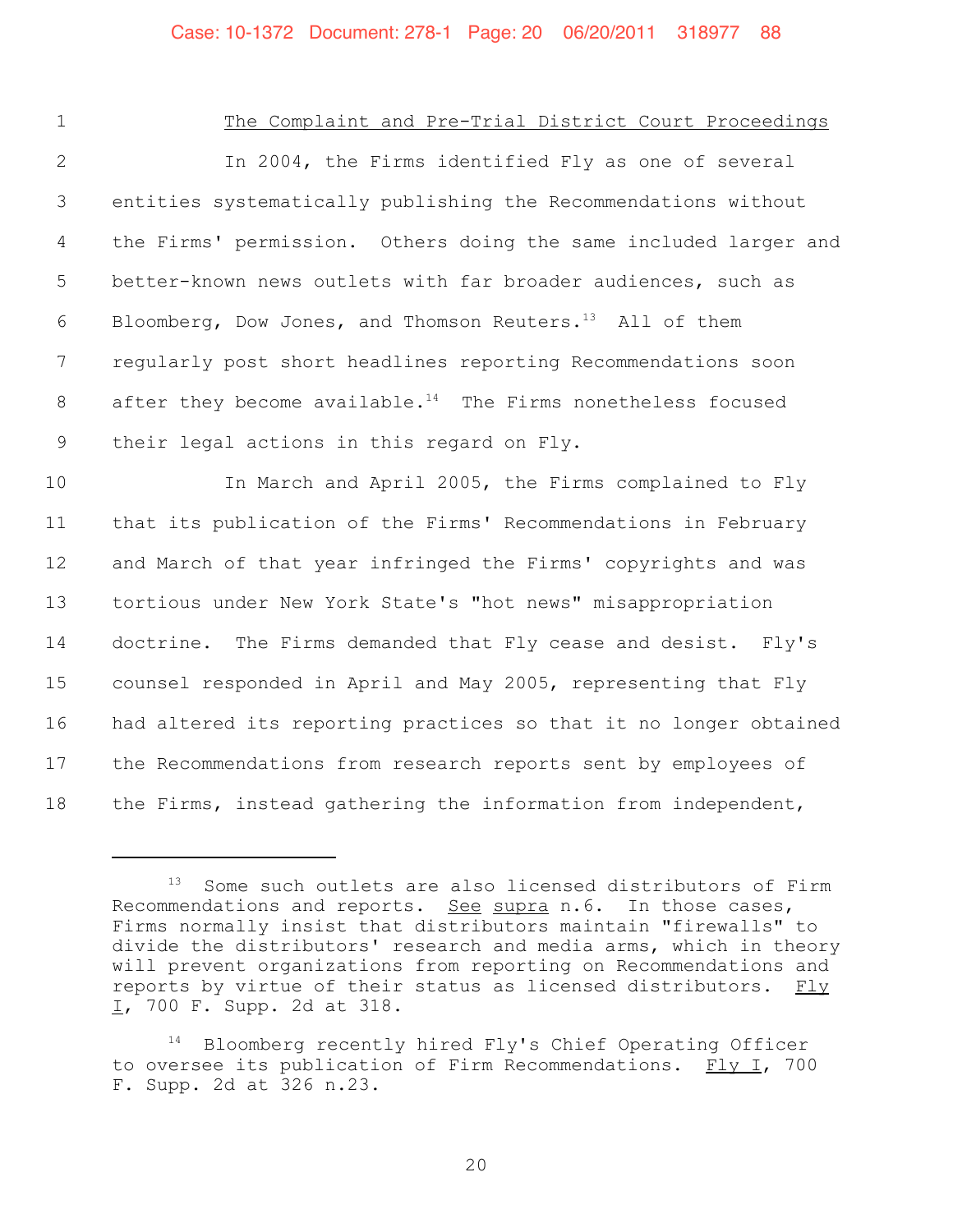# Case: 10-1372 Document: 278-1 Page: 21 06/20/2011 318977 88

 public sources. Fly continued posting the Firms' Recommendations. On June 26, 2006, the Firms filed this suit naming Fly as the sole defendant.

 The Firms assert two causes of action in their complaint: copyright infringement based on Fly's extensive excerpting of 17 research reports released in February and March 2005, and "hot news" misappropriation based on Fly's continual electronic publication of the Firms' Recommendations. The gravamen of the latter claim is that the aggregate widespread, unauthorized reporting of Recommendations by Fly and other financial news providers -- including better known, better financed, more broadly accessed outlets -- has threatened the viability of the Firms' equity research operations. The Firms allege that this unauthorized distribution allows clients and prospective clients to learn of Recommendations from sources other than the Firms before the Firms' sales staff can reach out to them to solicit their business, thereby reducing the ability 18 of research to drive commission revenue. This, they assert, seriously threatens their ability to justify the expense of maintaining their extensive research operations.

 On August 16, 2006, Fly answered, raising several affirmative defenses, including "fair use" and protections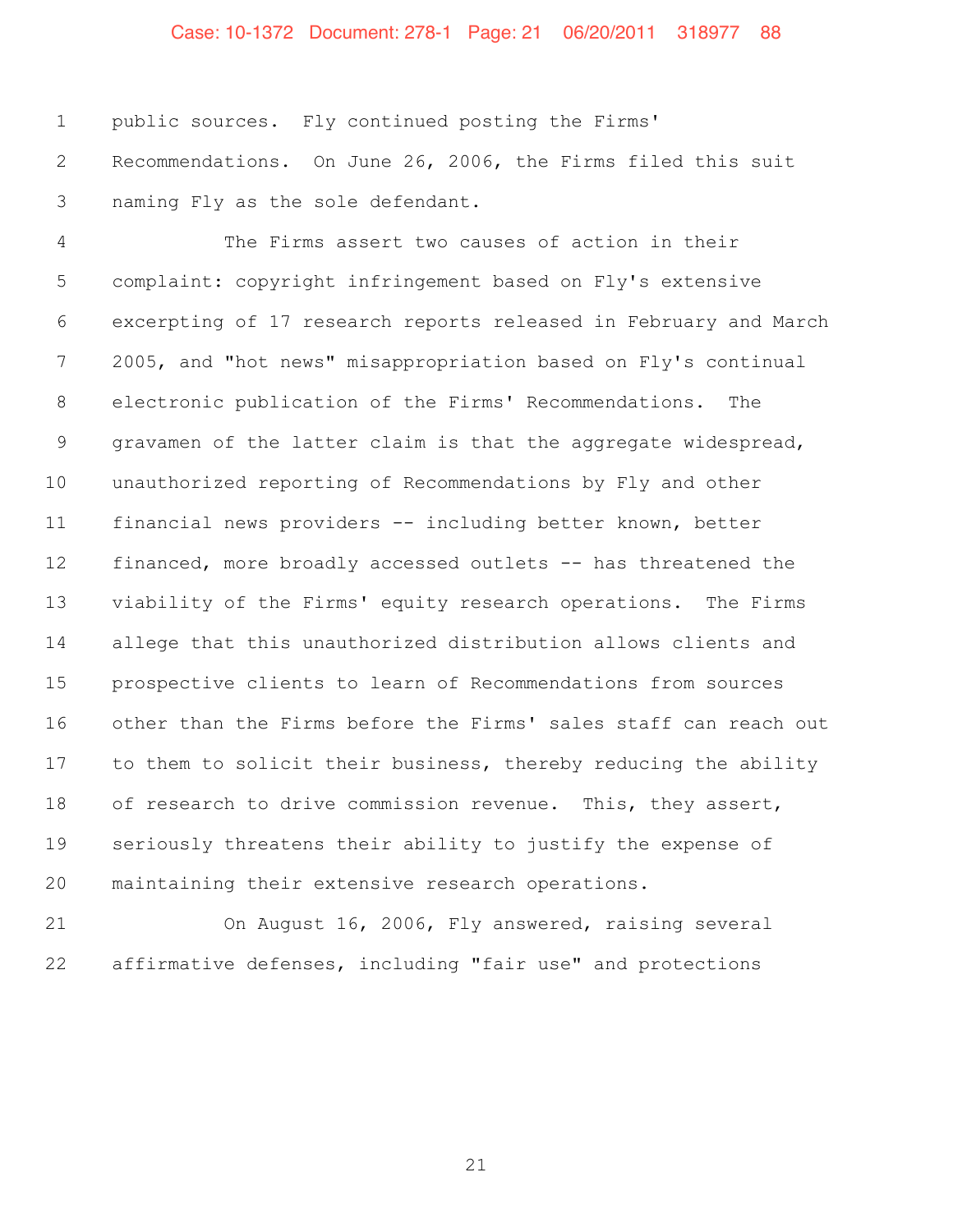### Case: 10-1372 Document: 278-1 Page: 22 06/20/2011 318977 88

 purportedly afforded to it and its dissemination of news by the 2 First Amendment.<sup>15</sup>

| 3                    | On May 18, 2009, after completion of discovery, the                                                                                                                                       |
|----------------------|-------------------------------------------------------------------------------------------------------------------------------------------------------------------------------------------|
| 4                    | Firms and Fly cross-moved for summary judgement. The district                                                                                                                             |
| 5                    | court (Denise L. Cote, Judge) denied the summary judgment motions                                                                                                                         |
| 6                    | on November 6, 2009. The Firms then waived their claims for                                                                                                                               |
| 7                    | actual damages, and the court set the case for a bench trial.                                                                                                                             |
| 8                    | The Trial and The District Court Decision                                                                                                                                                 |
| $\mathsf 9$          | In a joint pre-trial order dated February 12, 2010, the                                                                                                                                   |
| 10                   | parties stipulated to, among other things, the district court's                                                                                                                           |
| 11                   | jurisdiction and the identification of the issues presented for                                                                                                                           |
| 12                   | trial. Joint Pre-Trial Order (Dkt. No. 167), Barclays Capital                                                                                                                             |
| 13                   | Inc. v. Theflyonthewall.com, No. 06-cv-4908 (S.D.N.Y. April 21,                                                                                                                           |
| 14                   | 2010) (the "Joint Pre-trial Order"). The parties also agreed                                                                                                                              |
| 15                   | that:                                                                                                                                                                                     |
| 16<br>17             | The following affirmative defenses previously<br>asserted by Defendant are not to be tried:                                                                                               |
| 18                   | $\bullet$ , $\bullet$ , $\bullet$ , $\bullet$ , $\bullet$                                                                                                                                 |
| 19<br>20<br>21<br>22 | Defendant's publication of daily news from<br>firms in the financial industry, including<br>Plaintiffs, is constitutionally protected by<br>the First Amendment to the U.S. Constitution. |

 Fly also asserted counterclaims for defamation, tortious interference with prospective business relations, and unfair competition. These counterclaims were dismissed by the district court (George B. Daniels, Judge), which dismissal is not challenged on appeal. See Order Dismissing Def.'s Counterclaims (Dkt. No. 20), Barclays Capital Inc. v. Theflyonthewall.com, No. 06-cv-4908 (S.D.N.Y. March 16, 2007). The case was reassigned from Judge Daniels to Judge Cote on June 8, 2009.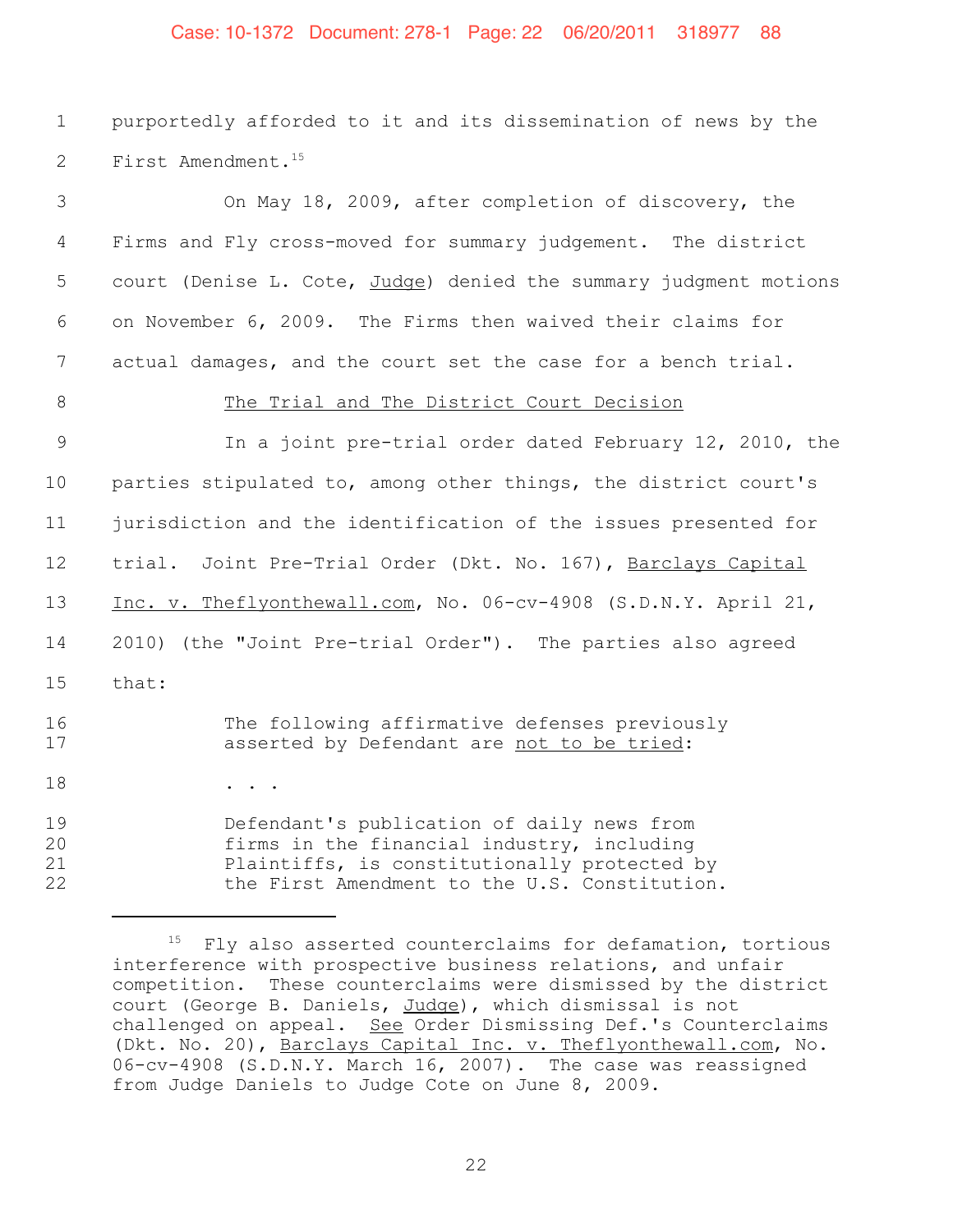### Case: 10-1372 Document: 278-1 Page: 23 06/20/2011 318977 88

 Joint Pre-trial Order at 5 (emphasis in original). The district court read this to mean that Fly had waived any First Amendment defenses to the Firms' "hot news" misappropriation claim. See Barclays Capital Inc. v. Theflyonthewall.com ("Fly II"), 700 F. Supp. 2d 310, 352-54 (S.D.N.Y. 2010) (Opinion and Order Denying 6 Stay). $^{16}$ 

 Fly also abandoned the "fair use" copyright- infringement defense, thereby effectively conceding liability on the copyright claim. An injunction "which restrains Fly from further infringement of 'any portion of the copyrighted elements of any research reports' generated by Barclays Capital or Morgan Stanley," Fly I, 700 F. Supp. 2d at 331, was entered and, so far as we know, remains in effect.

14 In the pre-trial order, the Firms contended that they satisfied all five "elements" of the tort purportedly identified in NBA, 105 F.3d at 845, although the Firms did not explicitly refer to that case. Joint Pre-Trial Order at 3. Fly appeared to concede that the Firms generate their Recommendations at great expense and that the Recommendations are time-sensitive, but

 Both Fly I, the district court's March 18, 2010 findings of fact and conclusions of law after trial, and Fly II, the court's May 7, 2010 ruling on Fly's subsequent motion to stay or modify the injunction, have the same citation: 700 F. Supp. 2d 310 (S.D.N.Y. 2010). Fly I appears between 700 F. Supp. 2d 310 and 348, and Fly II between 700 F. Supp. 2d 348 and 356.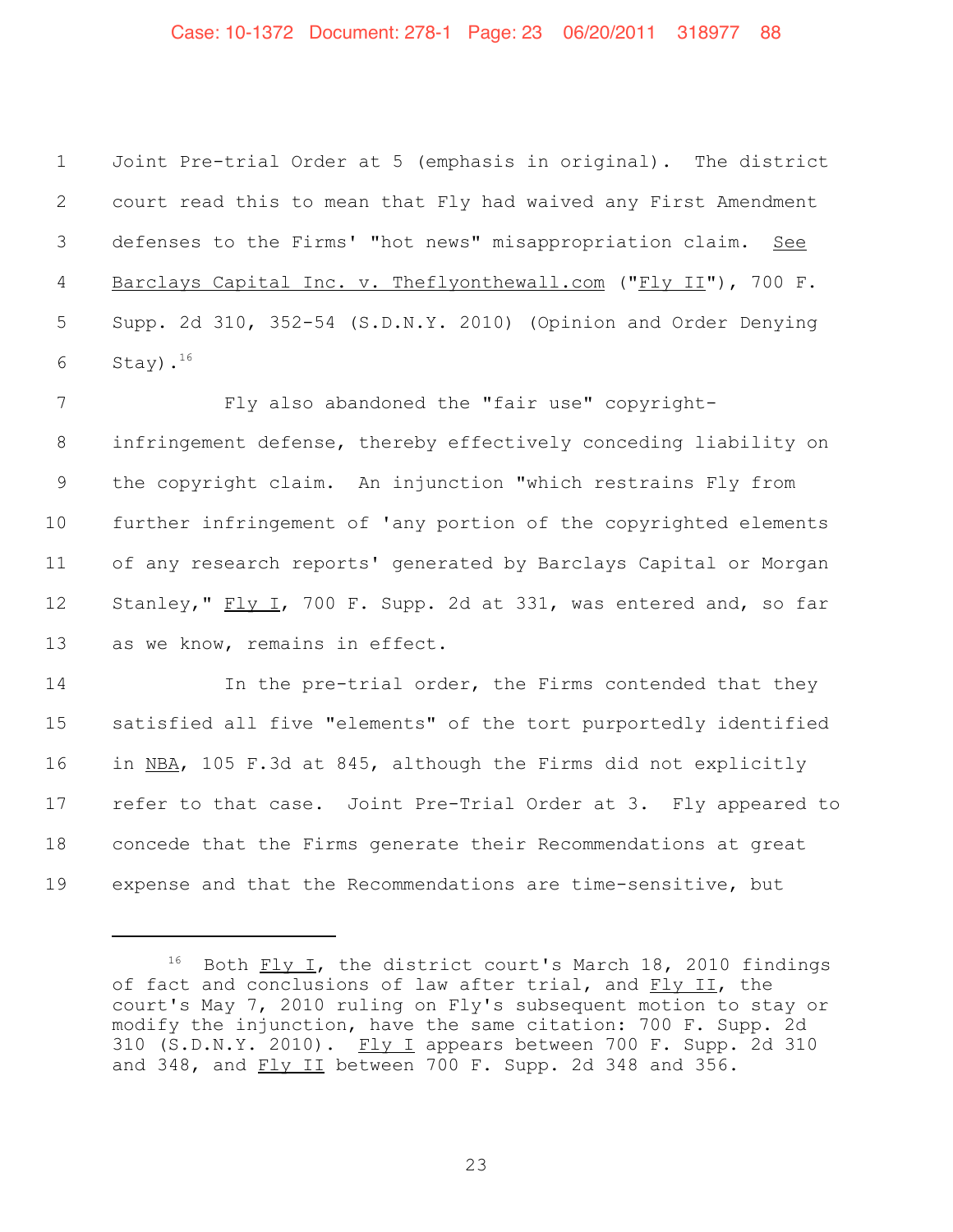#### Case: 10-1372 Document: 278-1 Page: 24 06/20/2011 318977 88

 disputed the other three "elements" of the misappropriation claim. Id. at 4.

3 At a four-day bench trial in early March of last year, the witnesses for the plaintiffs were primarily Firm executives responsible for or familiar with a Firm's research activities. The defendant called, inter alios, Fly employees to testify, including Fly's President and majority owner, Ron Etergino. Inasmuch as Fly had effectively conceded liability for copyright infringement, the primary issues at trial were (1) the scope of remedies for copyright infringement, (2) whether Fly was liable for "hot news" misappropriation and, if so, (3) the appropriate remedy.

 On March 18, 2010, the district court issued its Opinion and Order, deciding for the plaintiffs on both the copyright-infringement and the "hot news" misappropriation claims. It awarded the plaintiffs statutory damages and 17 attorney's fees<sup>17</sup> related to the copyright infringement claim. As part of its judgment in favor of the plaintiffs on the 19 misappropriation claim, the court entered an order, inter alia, enjoining Fly from reporting Recommendations for a period ranging from thirty minutes to several hours after they are released by

 In recognition of the economic disparity between Fly and the Firms, the district court limited its award to those litigation expenses that "directly and predominately concerned the [Firms'] prosecution of their copyright infringement claims." Fly I, 700 F. Supp. 2d at 331.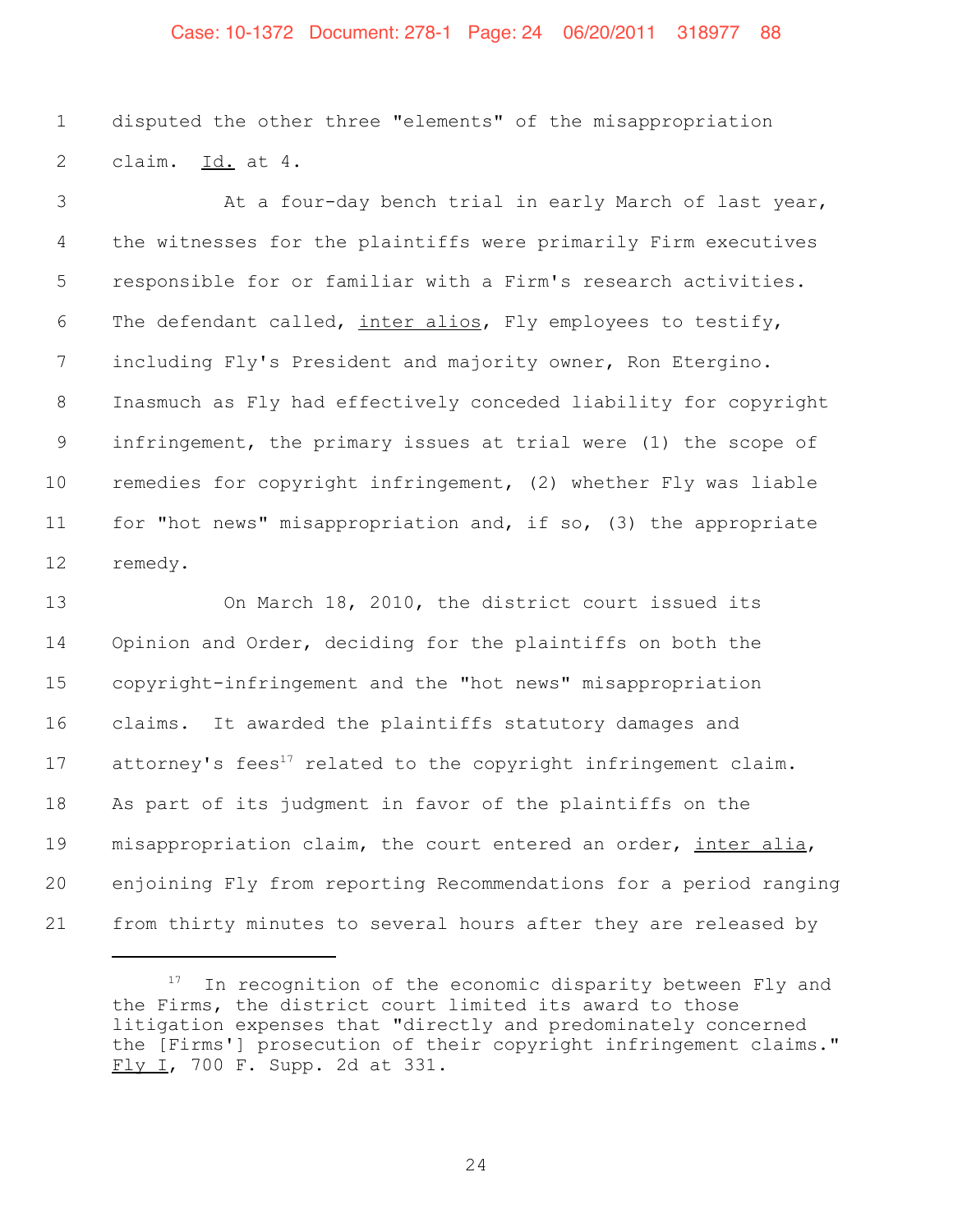#### Case: 10-1372 Document: 278-1 Page: 25 06/20/2011 318977 88

 the plaintiffs. See Fly I, 700 F. Supp. 2d at 348; Permanent 2 Injunction (Dkt. No 138), Barclays Capital v. Theflyonthewall.com, No. 06-cv-4908 (S.D.N.Y. March 18, 2010) (the "Permanent Injunction"). Relying upon one of two -- or arguably three -- iterations of NBA's multi-factor "test," the district court concluded that for a misappropriation claim under New York law to survive federal copyright law preemption, and for the plaintiff to succeed on the claim, the plaintiff is required to demonstrate 10 that: 11 (i) [it] generates or gathers information at<br>12 a cost: (ii) the information is timea cost; (ii) the information is time-13 sensitive; (iii) a defendant's use of the<br>14 information constitutes free riding on the information constitutes free riding on the plaintiff's efforts; (iv) the defendant is in 16 direct competition with a product or service<br>17 offered by the plaintiffs; and (v) the offered by the plaintiffs; and  $(v)$  the ability of other parties to free-ride on the efforts of the plaintiff or others would so reduce the incentive to produce the product 21 or service that its existence or quality<br>22 would be substantially threatened. would be substantially threatened. Fly I, 700 F. Supp. 2d at 334-35 (quoting NBA*,* 105 F.3d at 845).<sup>18</sup> The district court concluded that the first two "elements" -- the cost of generating information and time- sensitivity -- were not disputed by Fly and in any case were easily met. Id. at 335-36.

<sup>&</sup>lt;sup>18</sup> The district court omitted fifteen prefatory words from the NBA quotation that were unnecessary for the district court's purposes: "We hold that the surviving 'hot-news' INS-like claim is limited to cases where  $\ldots$  . . " NBA, 105 F.3d at 845.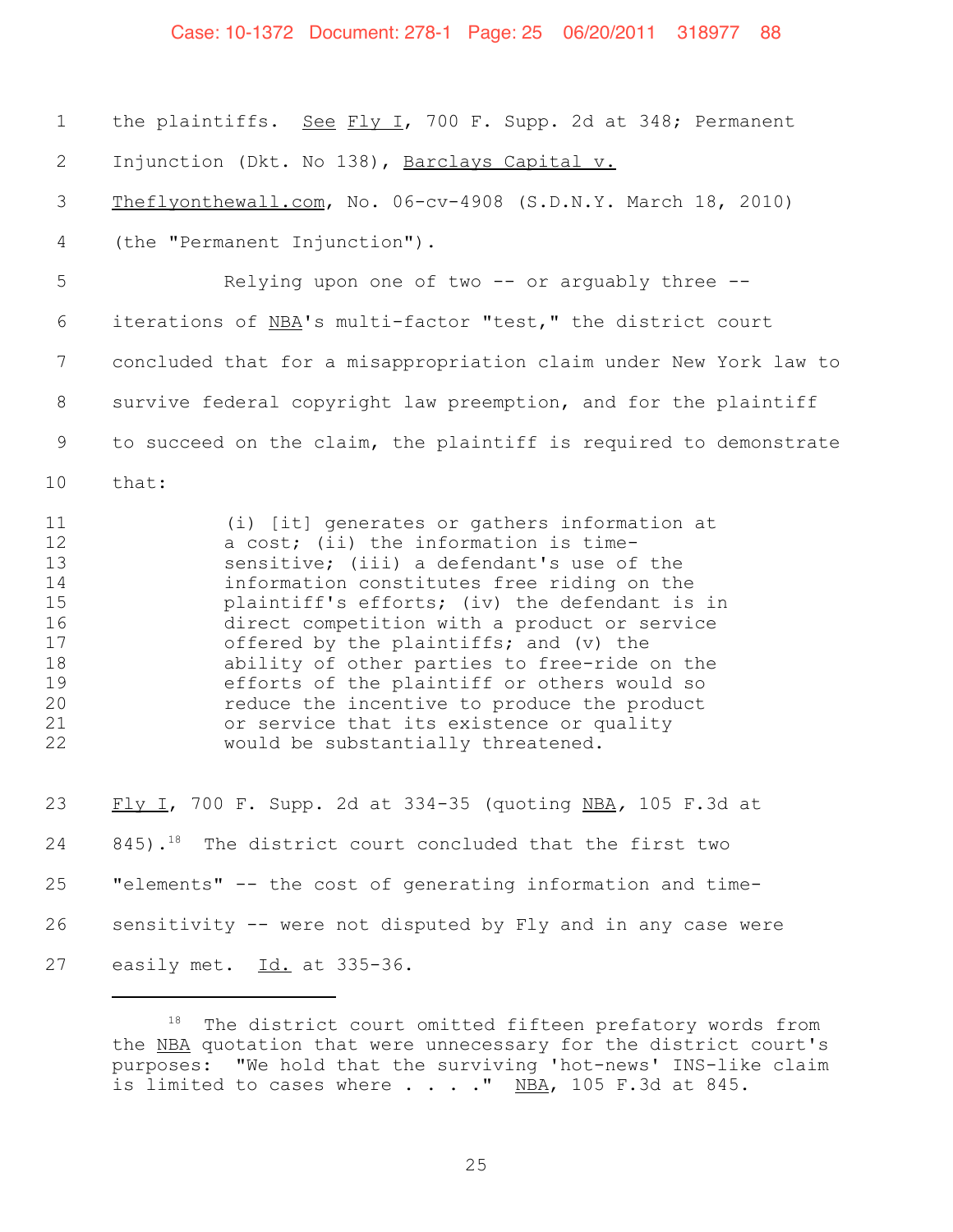#### Case: 10-1372 Document: 278-1 Page: 26 06/20/2011 318977 88

 The district court decided with respect to the third factor, "free riding," that, "[i]n essence, [it] exists where a defendant invests little in order to profit from information generated or collected by the plaintiff at great cost." Id. at 336. According to the court, "Fly does no equity research of its own, nor does it undertake any original reporting or analysis." Id. at 336.

 In deciding in the Firms' favor on this issue, the district court rejected Fly's argument that its efforts in the collection, aggregation, and dissemination of information were sufficient to avoid a finding of free-riding, on the ground that efforts contributed nothing to the actual Recommendations that Fly provided to its subscribers. Id. at 336-37. The court also disagreed with Fly's argument that its gathering of the Recommendations from public sources renders that information freely available for all: "[T]he fact that others also engage in unlawful behavior does not excuse a party's own illegal conduct." Id. at 337.

 In concluding that the fourth factor, direct competition, was present, the district court relied on its finding that both Fly and the Firms were engaged in "disseminating Recommendations to investors for their use in making investment decisions," that production and distribution of the reports was among the Firms' "primary businesses," and that the companies used similar distribution channels. Id. at 339-40.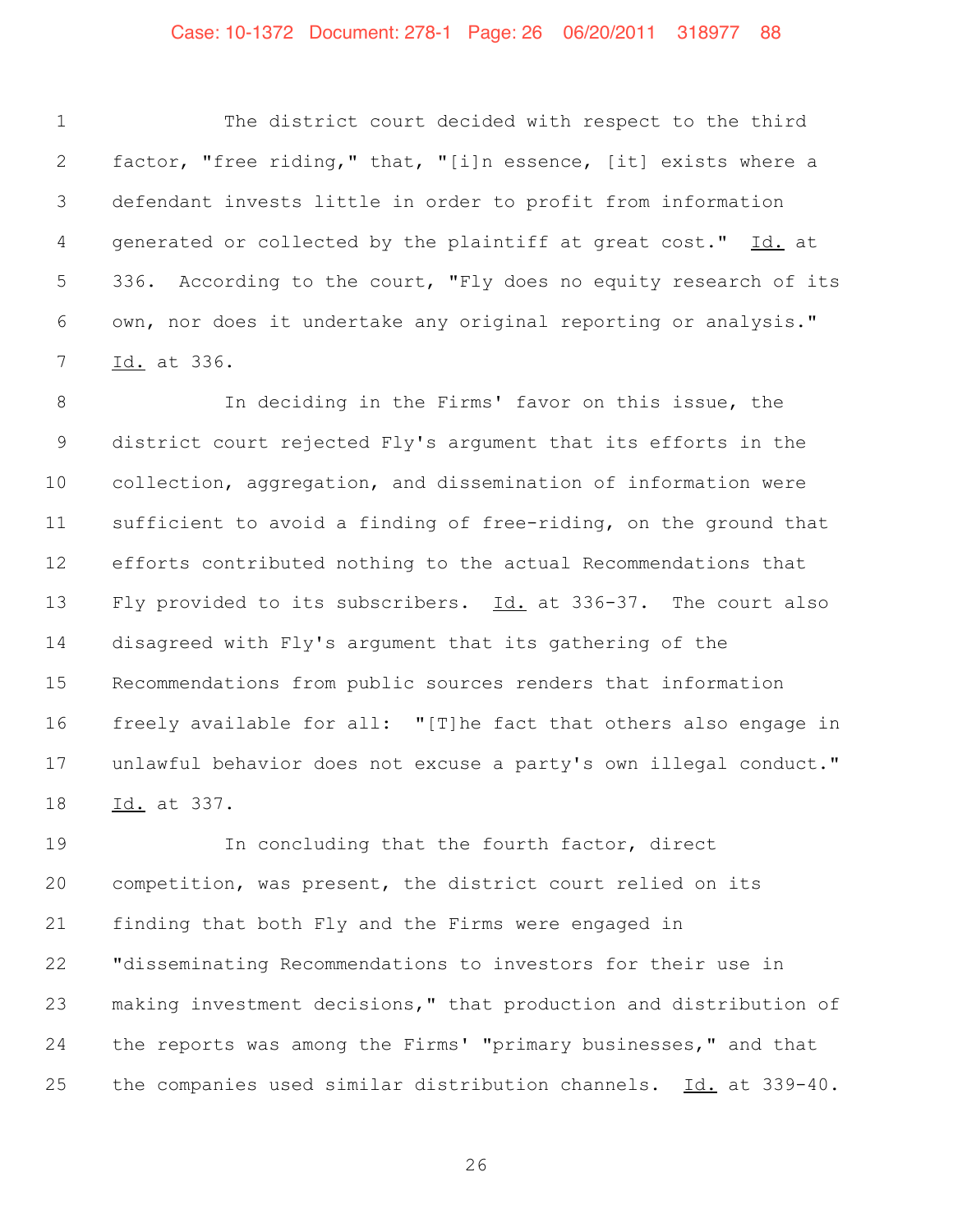### Case: 10-1372 Document: 278-1 Page: 27 06/20/2011 318977 88

 The court also thought significant Fly's then-recent attempts to link its subscribers to discount brokerage services, which in the district court's view had the potential to further draw commission revenue away from the Firms.

 The district court rejected Fly's contention that our decision in NBA required the court to find "head-to-head competition in a primary market," concluding that neither Fly's lack of brokerage and investment-advisory services nor its role as a news aggregator was inconsistent with a finding of direct competition. Id. at 340. The court appeared to conclude that Fly's other activities were immaterial, so long as Fly, like the Firms, was engaged in the business of disseminating Recommendations.

 Finally, the district court concluded that the fifth factor, sufficiently reduced economic incentives, was present. The court found that "common sense and the circumstantial evidence about the plaintiffs' business model make the Firms' contentions about [their] reduced incentives utterly credible." 19 Id. at 342. The Firms had asserted that they had been forced to cut their analyst staffs and budgets significantly during the previous five years, in significant measure although by no means exclusively because of competition from unauthorized redistributions of their Recommendations. They acknowledged, as did the court, that there were unrelated substantial causes for the contraction during this period, including the then-recent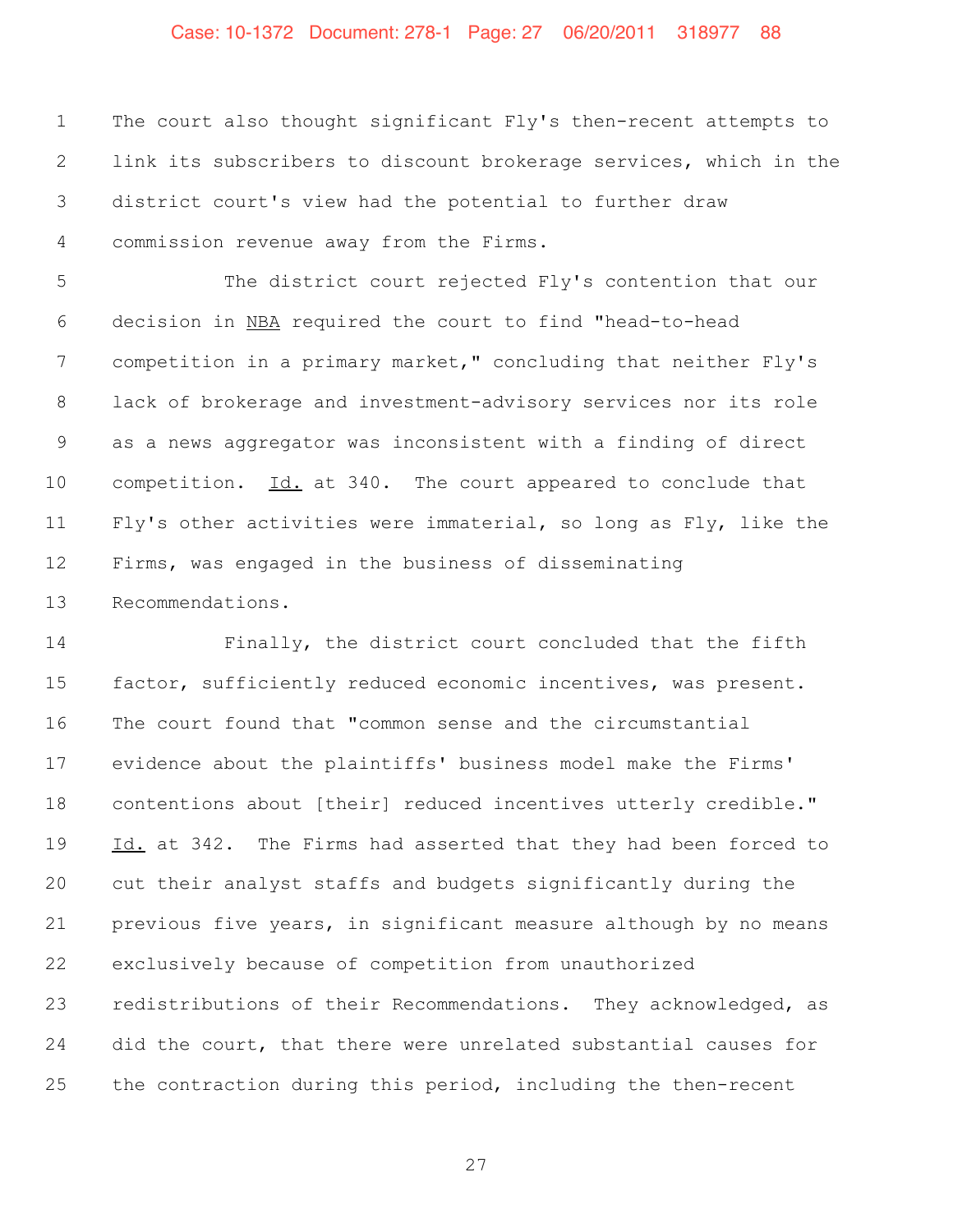#### Case: 10-1372 Document: 278-1 Page: 28 06/20/2011 318977 88

1 recession and accompanying stock-market collapse, and the April 2 2003 Global Research Analyst Settlement.<sup>19</sup>

 Fly sought to portray the Firms' evidence of reduced economic incentives, which was based almost entirely on the testimony of the Firms' own research executives, as speculative and self-serving. The district court concluded to the contrary (1) that the executives' testimony was credible despite their employment by the Firms, (2) that the Firms did not need to demonstrate actual harm, but rather merely show that harm would occur if Fly and others were allowed to continue their conduct, and (3) that the precise impact of the recent recession and the Global Research Analyst Settlement was irrelevant, because the mere showing that Fly and others like it significantly affected the Firms' incentives was sufficient to establish the fifth factor, even if other events also contributed to the reduction in incentives. Id. at 342-43.

17 Having concluded that the Firms had established the 18 tort of "hot news" misappropriation, the district court entered a

<sup>&</sup>lt;sup>19</sup> The Global Research Analyst Settlement resolved an SEC enforcement action aimed at conflicts of interest within investment firms. Allegedly, the banks' investment banking arms inappropriately pressured analysts to issue positive ratings to certain stocks in the hopes that such a rating would help the firm land that company's investment banking business. See Press Release, SEC, Ten of Nation's Top Investment Firms Settle Enforcement Actions Involving Conflicts of Interest Between Research and Investment Banking (Apr. 28, 2003), available at http://www.sec.gov/news/press/2003-54.htm (latest visit Jan. 11, 2011).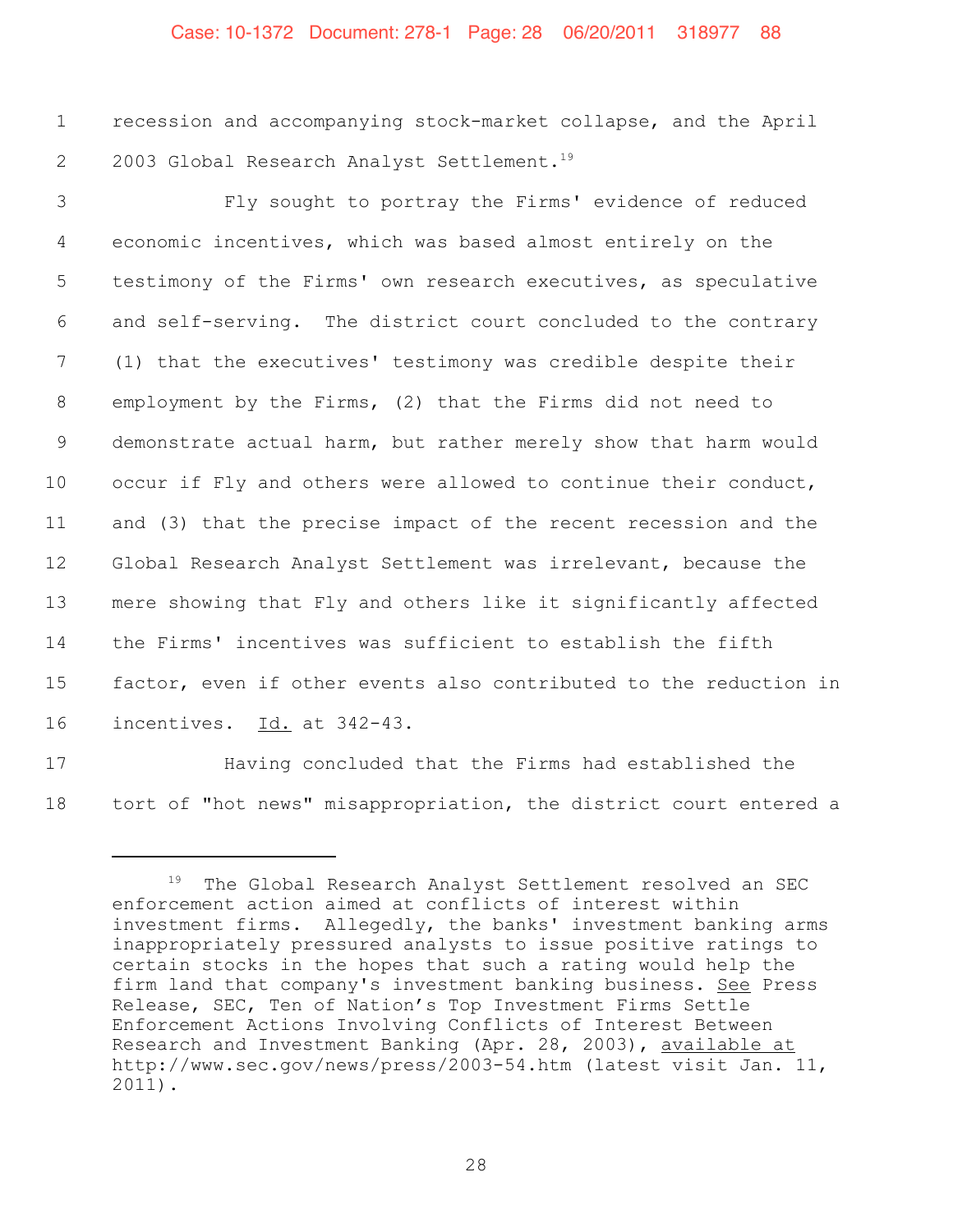permanent injunction barring Fly from reporting a Recommendation until either (a) half an hour after the market opens, if the report containing the recommendation was released before 9:30 a.m., or (b) two hours after release, if the report was 5 released after  $9:30$  a.m.<sup>20</sup> This time period represented roughly the midpoint between what Fly and the Firms, respectively, requested. $21$ 

 $20$  The injunction prohibited Fly from reporting a Recommendation until:

> (a) the later of one half-hour after the opening of the New York Stock Exchange or 10:00am . . . for those Recommendations first distributed prior to 9:30am, or (b) two hours after the Recommendation is first distributed by the sponsoring Plaintiff to its clients, for those Recommendations first distributed at or after 9:30am on a given day.

Permanent Injunction at 2-3. Thus for a recommendation distributed at exactly 9:29 a.m., the ban on reporting would last thirty minutes, while for a recommendation distributed at 12:00 a.m., the ban would last for ten hours.

The injunction also contains a blanket, unconditional restriction on copyright infringement and on disseminating the dial-in number or pass codes for conference calls.

 $21$  Several features of the injunction may create constitutional or statutory concern, including a provision allowing Fly to petition to modify or vacate the injunction if the Firms do not actively seek to stop similar misappropriation by other individuals or entities. Some amici assert that this thrusts an impermissible duty to police on the part of the Firms. See Br. for Dow Jones & Co., Inc. as Amicus Curiae Supporting Neither Party at 11-14, Barclays Capital Inc. v. Theflyonthewall.com, Inc., No. 10-1372-cv (2d Cir. June 21, 2010); Br. for Advance Publ'ns, Inc. et al. as Amici Curiae Supporting Neither Party at 28-33, Barclays Capital Inc. v. Theflyonthewall.com, Inc., No. 10-1372-cv (2d Cir. June 21, 2010). Because we reverse the judgment of the district court on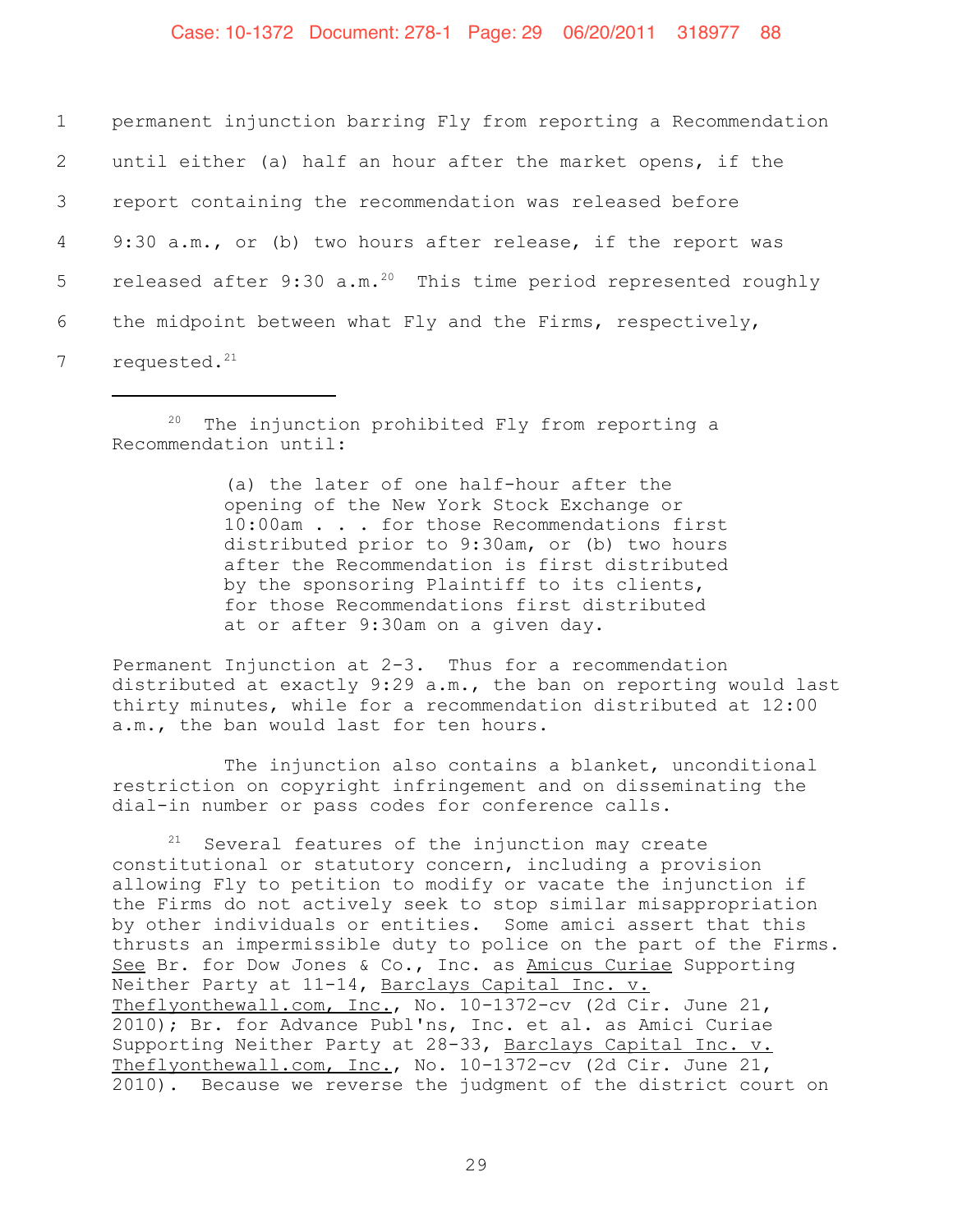Perhaps because Fly purported to waive its First Amendment defenses, the district court's opinion contains no explicit discussion of First Amendment doctrine beyond the court's reference, in consideration of the propriety of injunctive relief, to "public policy considerations," and the balancing of "the public interest in unrestrained access to 7 information." Id. at 344. Similarly, although in the court's thorough recitation of the history of the law of "hot news" misappropriation, it explained in some detail the role of Copyright Act preemption of state tort law, it did not expressly consider whether "hot news" misappropriation was preempted by federal copyright law in this case. Instead, it adopted as determinative NBA's ruling that a narrow form of the "hot news" misappropriation tort survives preemption, and it applied language from that decision indicating the tort's limitations by virtue of preemption doctrine.

#### Post-Trial Procedural History

 Fly filed a notice of appeal on April 9, 2010. Four days later, it moved before the district court to stay or modify the injunction pending that appeal. In support of its motion, Fly argued (1) that it was likely to succeed on the merits on appeal, specifically with regard to the direct competition and

other grounds, we need not and do not reach the question of the propriety of the injunction.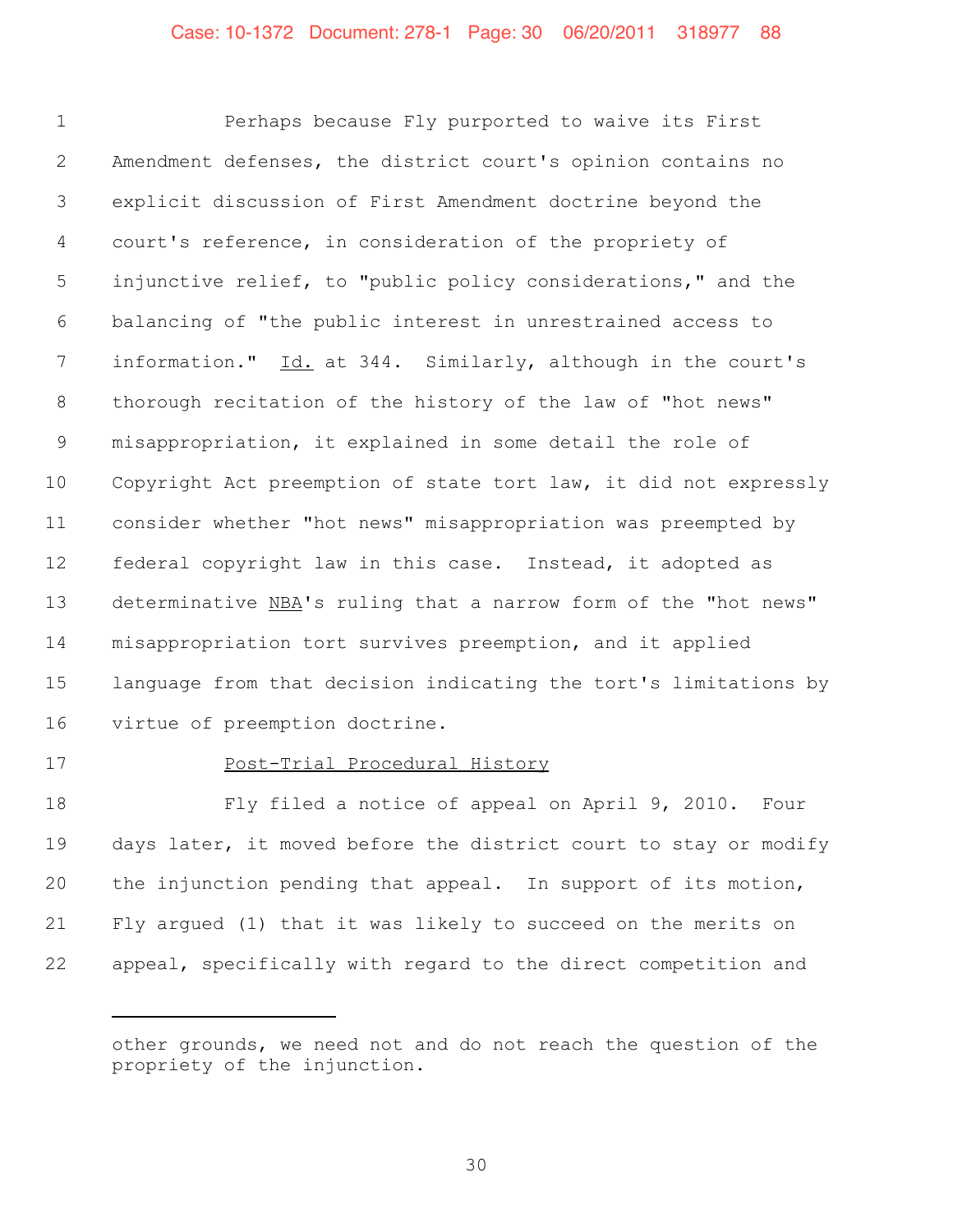# Case: 10-1372 Document: 278-1 Page: 31 06/20/2011 318977 88

 reduced incentive elements of the misappropriation claim; (2) that it would suffer irreparable harm from the operation of the injunction as customers cancelled their subscriptions; and (3) that the injunction's curtailment of First Amendment protected speech required a finding of irreparable harm. On May 7, 2010, the district court denied Fly's motion on the grounds (1) that Fly was not likely to succeed on the merits of its appeal; (2) that Fly had shown evidence of only two instances of customers cancelling their subscriptions because of the injunction; and (3) that Fly had waived its First Amendment arguments prior to trial. See Fly II, 700 F. Supp. 2d at 349-56.

 Fly thereupon moved in this Court for a stay of the injunction and an expedited appeal. On May 19, 2010, a panel of this Court granted the motion.

 On appeal, Fly argues principally that (1) the district court erred in finding that the plaintiffs established "hot news" misappropriation under New York law, specifically in that the plaintiffs failed to prove time-sensitivity, free-riding, direct competition, and reduced incentives; (2) that the district court's injunction violates Fly's free-speech rights under the First Amendment; (3) that the district court's finding of "hot news" misappropriation violates the Copyright Clause of the Constitution and the Copyright Act; (4) that the district court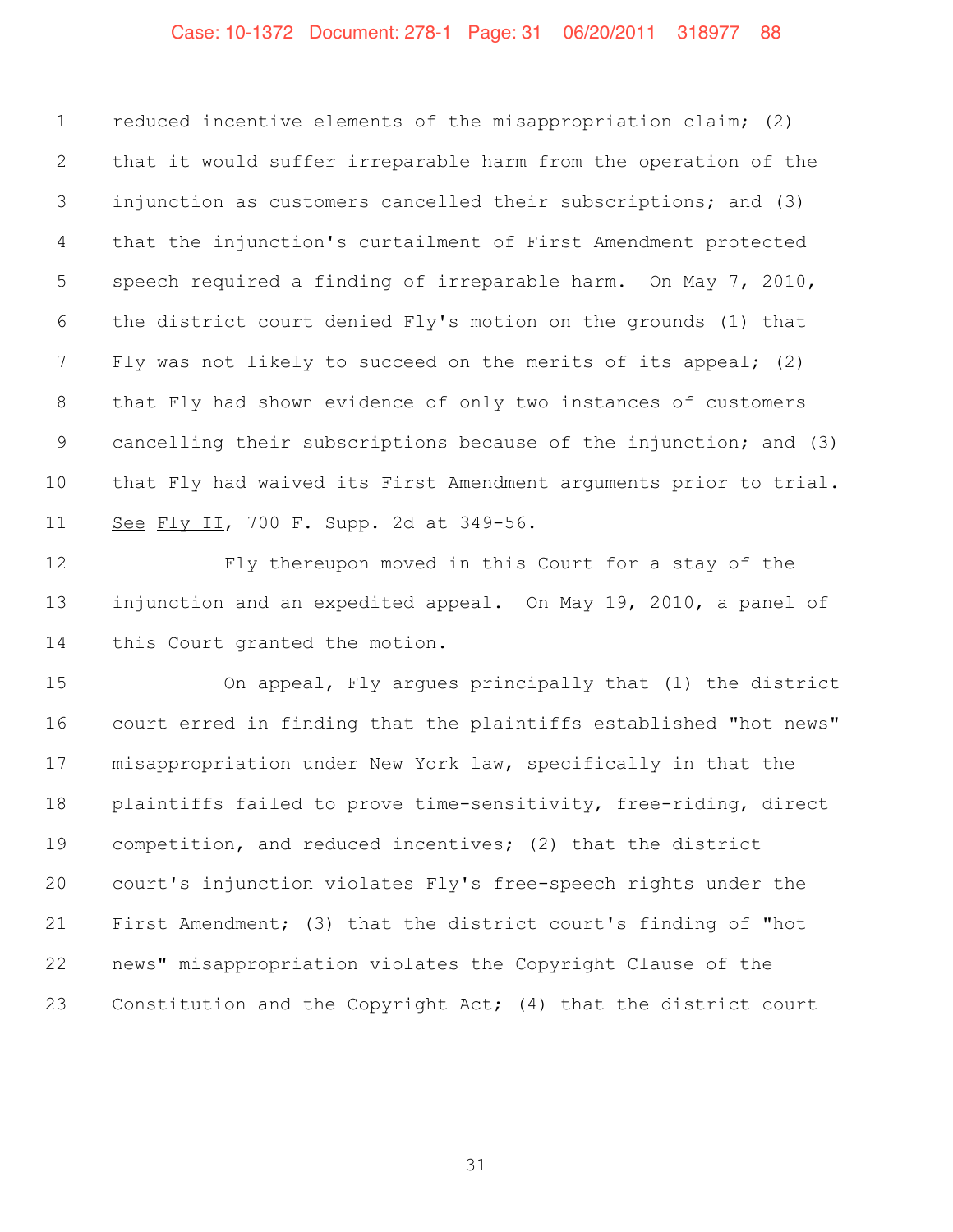#### Case: 10-1372 Document: 278-1 Page: 32 06/20/2011 318977 88

| 1               | failed to apply the proper standard in granting injunctive                   |
|-----------------|------------------------------------------------------------------------------|
| 2               | relief; and (5) that the injunction is unreasonably overbroad. <sup>22</sup> |
| 3               | <b>DISCUSSION</b>                                                            |
| 4               | Standard of Review<br>I.                                                     |
| 5               | "When reviewing a judgment following a bench trial in                        |
| 6               | the district court, we review the court's findings of fact for               |
| $7\phantom{.0}$ | clear error and its conclusions of law de novo." Tiffany (NJ)                |
| 8               | Inc. v. eBay Inc., 600 F.3d 93, 96 (2d Cir.), cert. denied, 131              |
| 9               | S. Ct. 647 (2010).                                                           |
| 10              | II. Viability of the "Hot News" Misappropriation Tort                        |
| 11              | Amici Google, Inc. and Twitter, Inc., referring to the                       |
| 12              | "hot news" misappropriation tort as an "end-run" around the                  |
| 13              | Constitution's Copyright Clause and Supreme Court precedent, and             |
| 14              | arquing that their position is supported by "[i]mportant public              |
| 15              | policy concerns," urge us to "repudiate the tort." Brief for                 |
| 16              | Google, Inc. and Twitter, Inc. as Amici Curiae Supporting                    |
| 17              | Reversal at 3, Barclays Capital Inc. v. Theflyonthewall.com, No.             |
| 18              | 10-1372-cv (2d Cir. June 22, 2010).                                          |
| 19              | We need not address the viability vel non of a "hot                          |
| 20              | news" misappropriation tort under New York law. Were we to do                |

<sup>22</sup> Initially, Fly also challenged the district court's award of attorney's fees to the Firms on the copyright infringement claims. On July 15, 2010, however, following a partial settlement between the parties, Fly, with the Firms' consent, moved to withdraw its appeal as to the attorney's fees. See Consent Motion for Partial Withdrawal of Appeal, Barclays Capital Inc. v. Theflyonthewall.com, Inc., No. 10-1372-cv (2d Cir. July 15, 2010).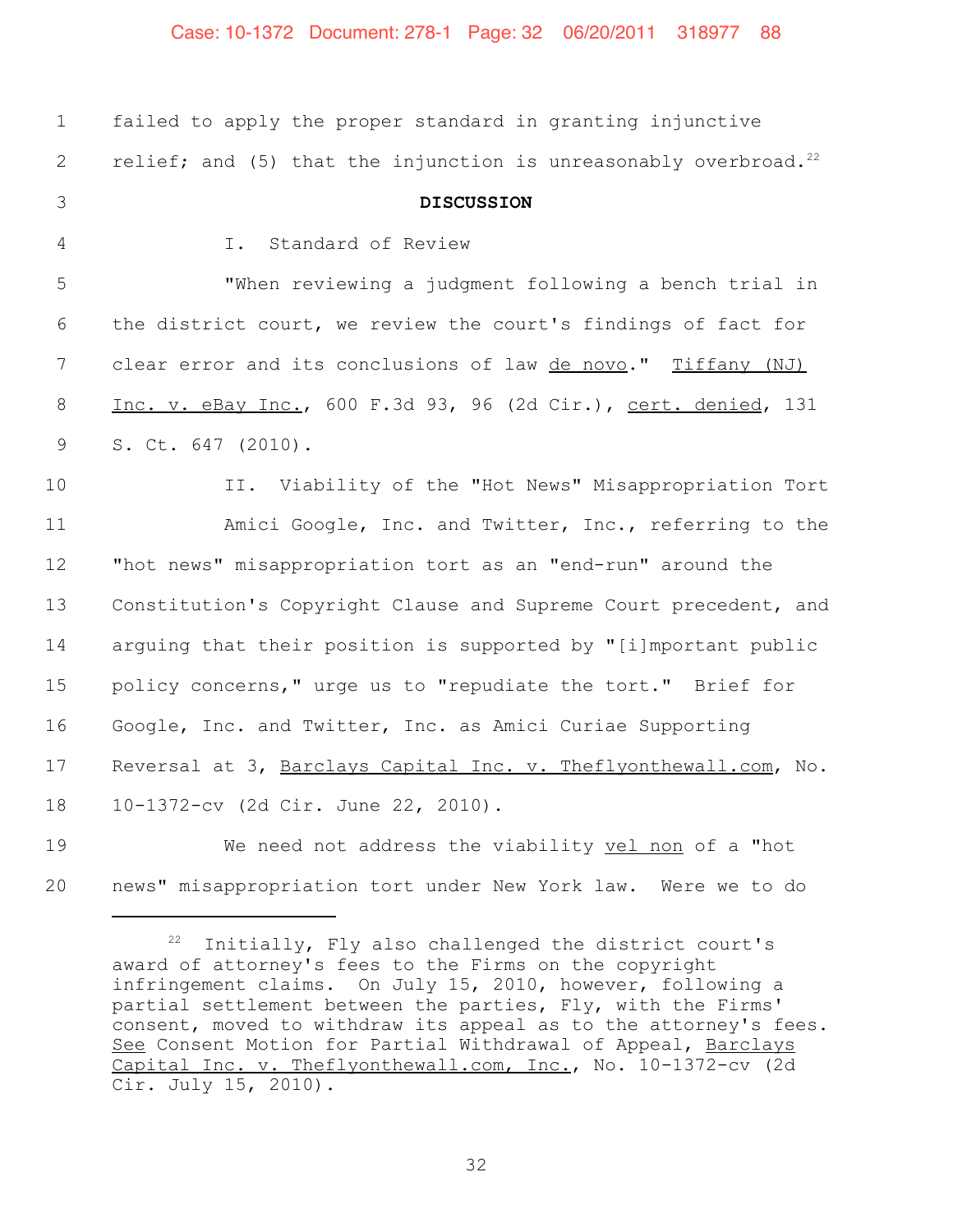#### Case: 10-1372 Document: 278-1 Page: 33 06/20/2011 318977 88

 so, though, plainly we would be bound by the conclusion of the 2 previous Second Circuit panel in NBA that the tort survives. See, e.g., United States v. Jass, 569 F.3d 47, 58 (2d Cir. 2009) (explaining the binding nature of one panel opinion on a subsequent panel of the same circuit); Meacham v. Knolls Atomic Power Lab., 461 F.3d 134, 141 (2d Cir. 2006) (similar), rev'd on 7 other grounds, 554 U.S. 84 (2008). We are therefore without the authority to "repudiate" that view.

 Were we indeed called upon to consider the continued viability of the tort under New York law, perhaps we would certify that issue to the New York Court of Appeals. The issue we address, however, is federal preemption. As a federal court, we answer that question ourselves.

III. Copyright Act Preemption

A. National Basketball Association v. Motorola, Inc.

 National Basketball Association v. Motorola, Inc.*,* 105 F.3d 841 (2d Cir. 1997), appears to be the only judicial decision -- surely the only decision binding upon us -- that addresses directly the preemption issue raised in this appeal.

 There, defendant Motorola, Inc. produced and sold (or otherwise provided) to members of the public a telephonic pager called SportsTrax. Motorola's co-defendant, STATS, Inc., supplied statistical information about National Basketball Association ("NBA") professional basketball games. The information was transmitted to SportsTrax pagers owned or leased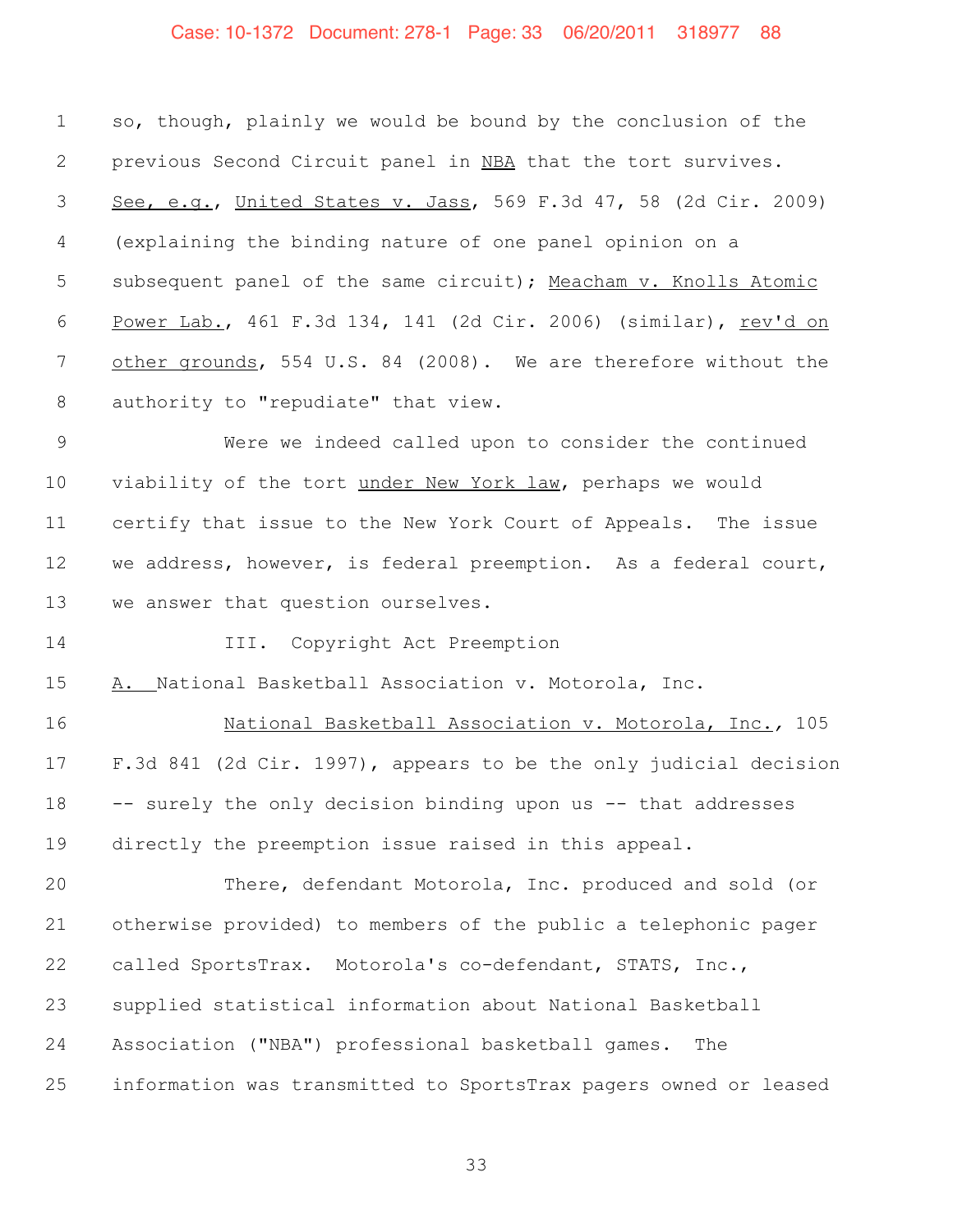#### Case: 10-1372 Document: 278-1 Page: 34 06/20/2011 318977 88

 by Motorola and STATS customers roughly simultaneously with the 2 playing of the games. NBA, 105 F.3d at 843. "The information included "(i) the teams playing; (ii) score changes; (iii) the team in possession of the ball; (iv) whether the team is in the free-throw bonus; (v) the quarter of the game; and (vi) time 6 remaining in the quarter." Id. at 844.

 The information [was] updated every two to **b** three minutes, with more frequent updates near the end of the first half and the end of the game. There [was] a lag of approximately 11 two or three minutes between events in the<br>12 eame itself and when the information game itself and when the information appear[ed] on the pager screen.

14 Id.

 SportsTrax gathered the information for the service by employing persons who would watch the games on television or listen to accounts of them on the radio and supply the information to STATS's host computer. The computer compiled, analyzed, and formatted the data for retransmission. The information was then sent to FM radio stations which retransmitted them to the subscribers' individual SportsTrax 22 pagers. $^{23}$  Id.

The information was also sent to customers using webbased America Online ("AOL") facilities, but the Court focused its legal analysis on the SportsTrax system. NBA, 105 F.3d at 844 ("[W]e regard the legal issues as identical with respect to both products, and our holding applies equally to SportsTrax and STATS's AOL site.").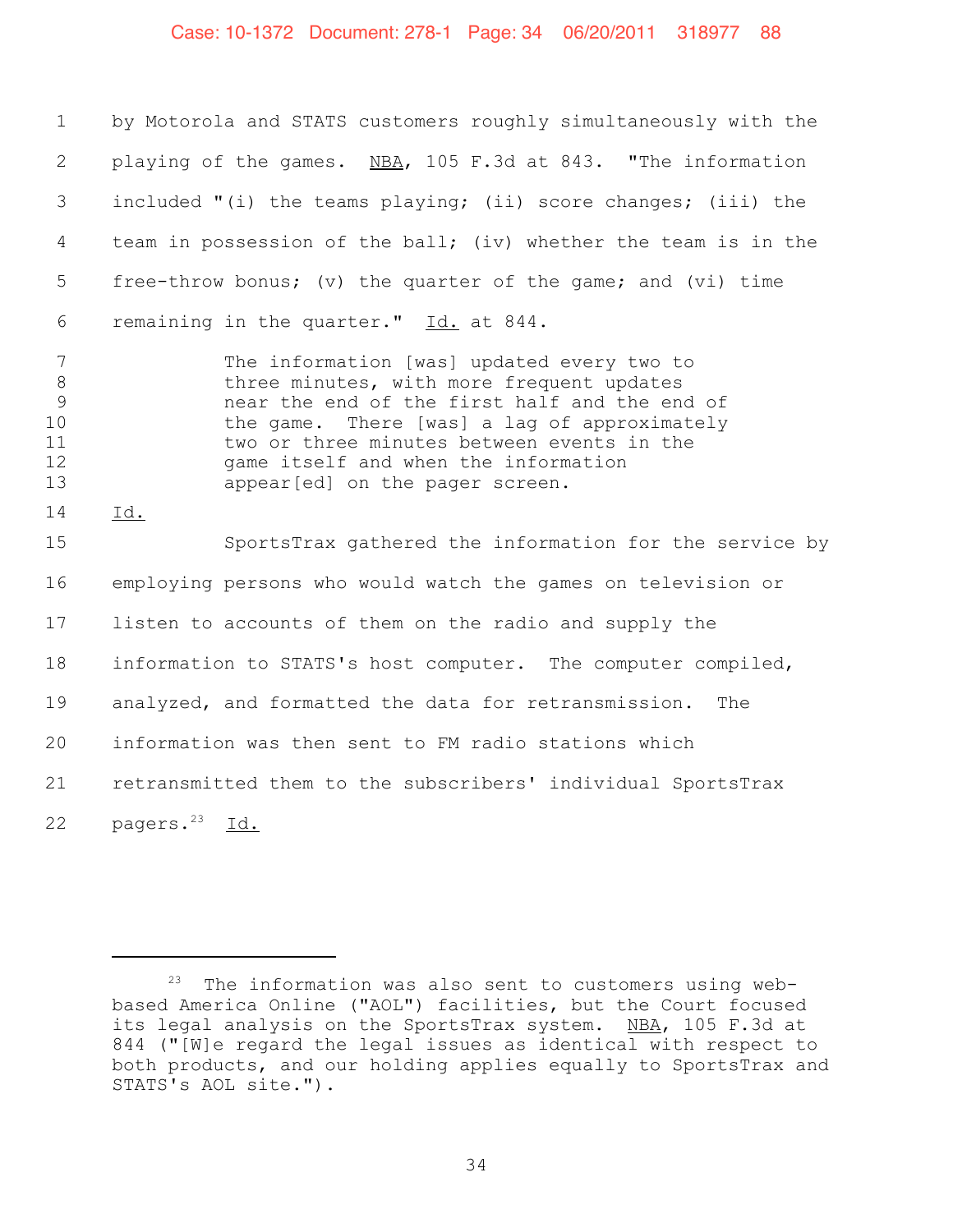#### Case: 10-1372 Document: 278-1 Page: 35 06/20/2011 318977 88

1 The NBA itself also publicly disseminated similar, and 2 therefore to some extent competitive, information. As Judge 3 Winter wrote for the NBA panel:

4 [T]he NBA does provide, or will shortly do 5 so, information like that available through<br>6 SportsTrax. It now offers a service called SportsTrax. It now offers a service called 7 "Gamestats" that provides official play-by-8 play game sheets and half-time and final box<br>9 scores within each arena. It also provides scores within each arena. It also provides 10 such information to the media in each arena. 11 11 In the future, the NBA plans to enhance 12 Gamestats so that it will be networked 13 between the various arenas and will support a 14 **14** pager product analogous to SportsTrax.<br>15 SportsTrax will of course directly com SportsTrax will of course directly compete 16 With an enhanced Gamestats.

17 Id. at 853.

18 The district court whose decision was on appeal in NBA had found for the plaintiff on its New York-law "hot news" misappropriation claim arising out of the defendants' taking, redistributing, and profiting from the facts generated by the NBA in the course of the playing of NBA games. The district court therefore had entered a permanent injunction against the 24 defendants, but stayed that injunction pending appeal. Id.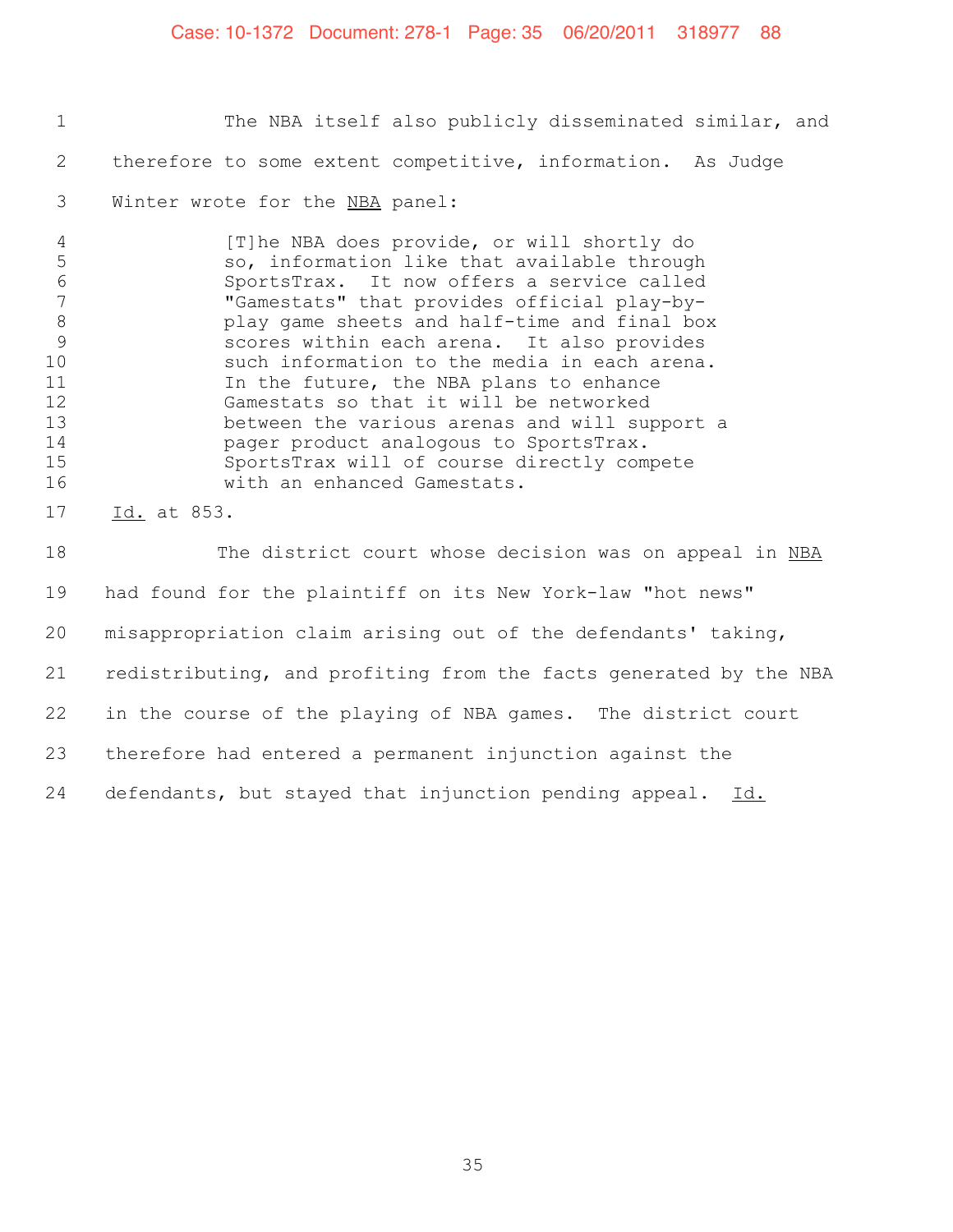#### 1. NBA Preemption Analysis.<sup>24</sup>

#### 2 **a. Copyright Act**

 The NBA panel began its analysis by noting that prior to the 1976 amendments to the Copyright Act, the Act contained no express provisions as to the circumstances under which the federal copyright law preempted state law. The 1976 Amendments changed that.

 Title 17 U.S.C. § 301, enacted in 1976, sets forth a two-part test to determine whether a state-law claim is preempted by the Copyright Act, with a further "extra elements" exception we discuss below. Such a claim is preempted (i) if it seeks to vindicate "legal or equitable rights that are equivalent" to one of the bundle of exclusive rights already protected by copyright 14 law under 17 U.S.C. § 106 -- the "general scope requirement"; 15 and (ii) if the work in question is of the type of works protected by the Copyright Act under 17 U.S.C. §§ 102 and 103 --

 $24$  In addition to addressing preemption of the "hot news" misappropriation tort, the panel concluded that the defendants did not infringe a copyright in the underlying games, which were not copyrightable, NBA, 105 F.3d at 846-47, or of broadcasts of the games "because they reproduced only facts from the broadcasts, not the expression or description of the game that constitutes the broadcast,"  $id.$  at 847. Neither conclusion is directly relevant to the issues raised on appeal here.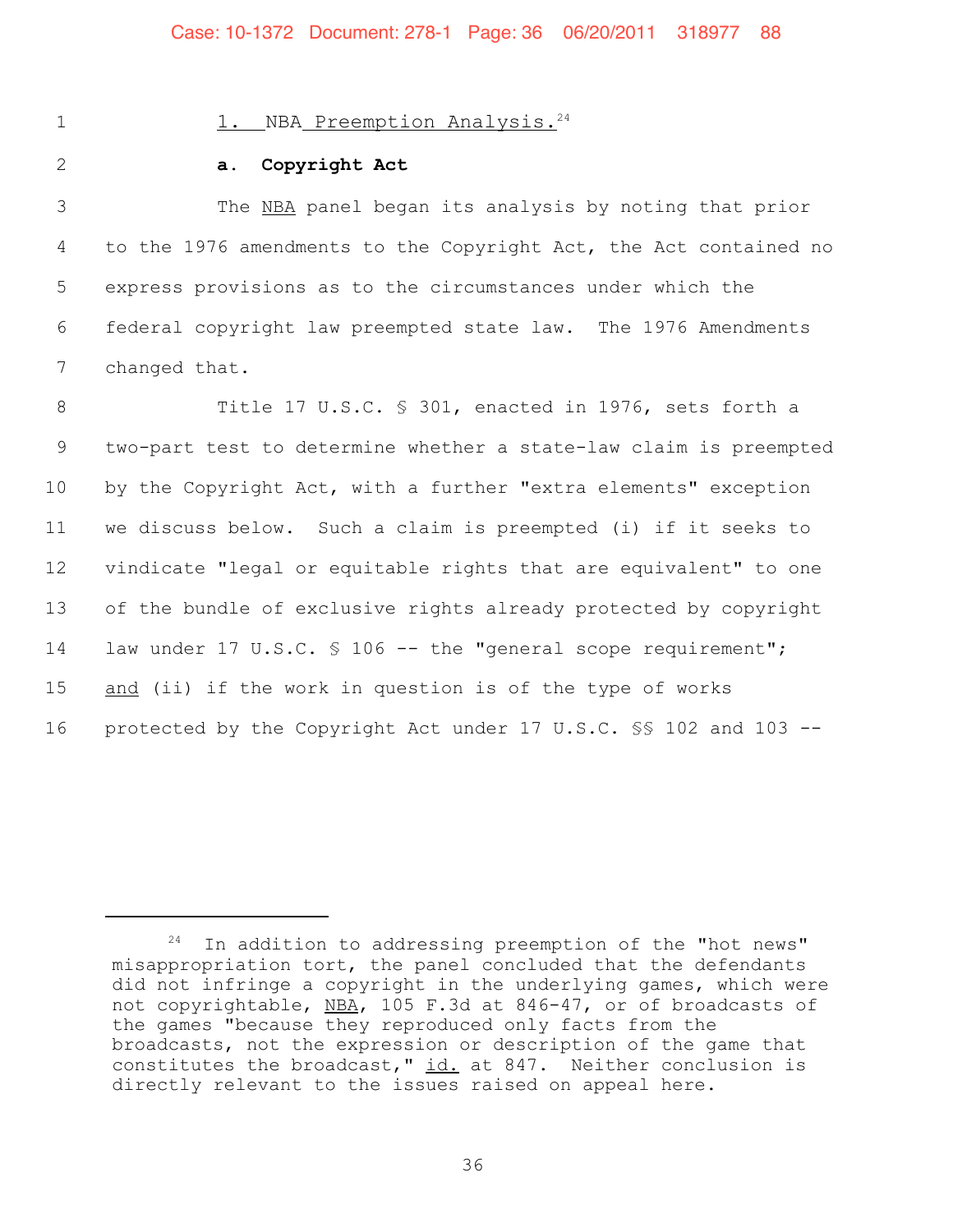#### Case: 10-1372 Document: 278-1 Page: 37 06/20/2011 318977 88

1 the "subject matter requirement."<sup>25</sup> NBA, 105 F.3d at 848 (quoting 2 17 U.S.C. § 301).

3 The NBA panel observed that "[t]he subject matter requirement" -- the second factor in a preemption analysis -- "is met when the work of authorship being copied or misappropriated 'falls within the ambit of copyright protection.'" Id. at 849

§ 301. Preemption with respect to other laws (a) On and after January 1, 1978, all legal or equitable rights that are equivalent to any of the exclusive rights within the general scope of copyright as specified by section 106 in works of authorship that are fixed in a tangible medium of expression and come within the subject matter of copyright as specified by sections 102 and 103, whether created before or after that date and whether published or unpublished, are governed exclusively by this title. Thereafter, no person is entitled to any such right or equivalent right in any such work under the common law or statutes of any State.

(b) Nothing in this title annuls or limits any rights or remedies under the common law or statutes of any State with respect to--

> (1) subject matter that does not come within the subject matter of copyright as specified by sections 102 and 103, including works of authorship not fixed in any tangible medium of expression; or

. . .

(3) activities violating legal or equitable rights that are not equivalent to any of the exclusive rights within the general scope of copyright as specified by section 106.

17 U.S.C. § 301.

<sup>25</sup>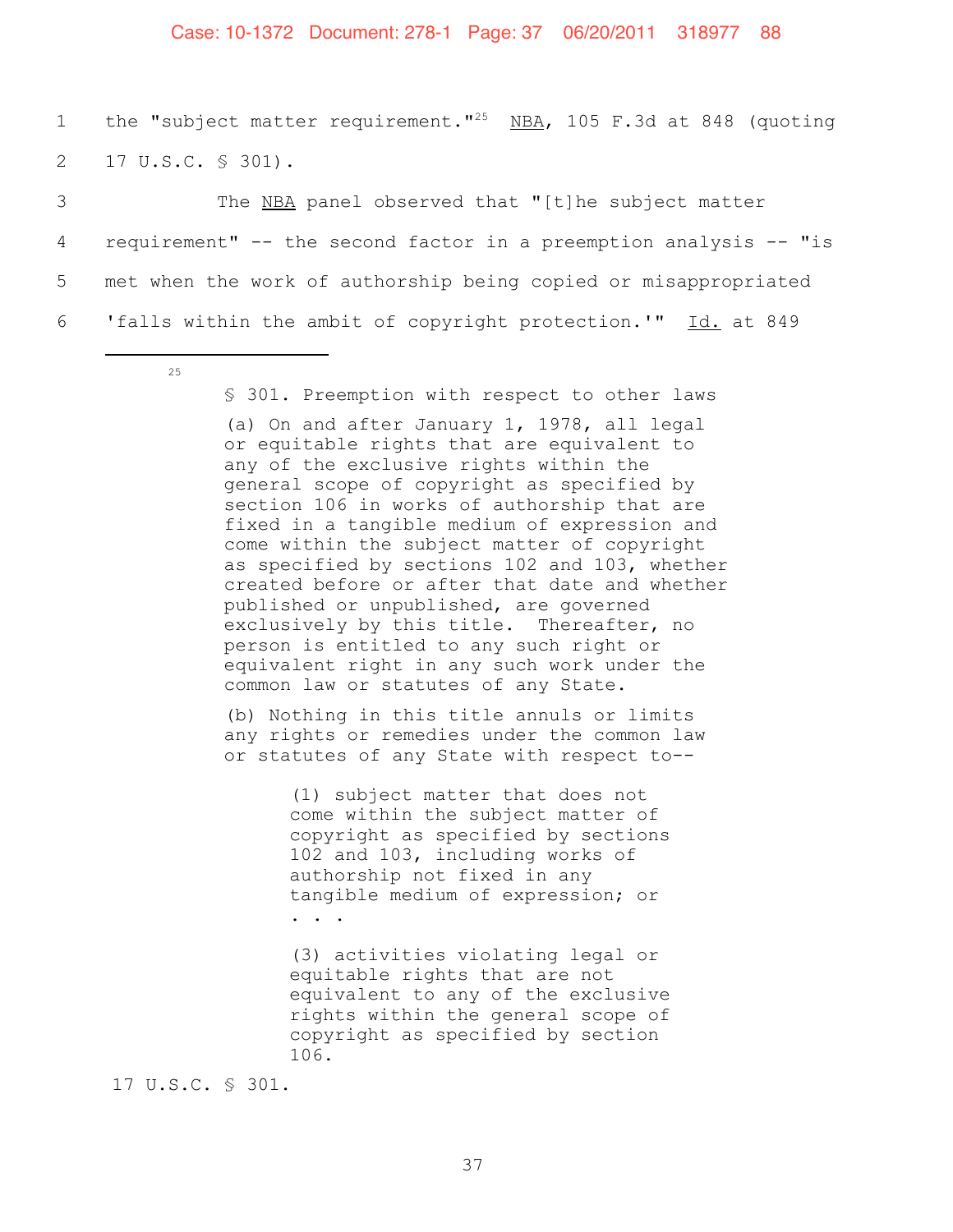#### Case: 10-1372 Document: 278-1 Page: 38 06/20/2011 318977 88

 (quoting Harper & Row, Inc. v. Nation Enters., 723 F.2d 195, 200 2 (1983) (brackets omitted), rev'd on other grounds, 471 U.S. 539 (1985)). In deciding whether a state-law claim is preempted by the Copyright Act, then, it is not determinative that the plaintiff seeks redress with respect to a defendant's alleged misappropriation of uncopyrightable material -- e.g., facts -- contained in a copyrightable work. "Copyrightable material often contains uncopyrightable elements within it, but Section 301 preemption bars state law misappropriation claims with respect to uncopyrightable as well as copyrightable elements," if the work 11 as a whole satisfies the subject matter requirement.<sup>26</sup> NBA, 105 12 F.3d at 849; see also id. at 850 (quoting ProCD, Inc. v. Zeidenberg, 86 F.3d 1447, 1453 (7th Cir. 1996)). In NBA, facts about what transpired during broadcasted

15 NBA basketball games thus fell within the subject matter of 16 copyright for the purpose of the court's preemption analysis,

As long as a work fits within one of the general subject matter categories of sections 102 and 103, the bill prevents the States from protecting it even if it fails to achieve Federal statutory copyright because it is too minimal or lacking in originality to qualify, or because it has fallen into the public domain.

 $26$  The NBA Court observed that "[t]he legislative history supports this understanding of Section 301(a)'s subject matter requirement. The House Report stated:

NBA, 105 F.3d at 849 (quoting H.R. Rep. No. 94-1476, at 131 (1976), reprinted in 1976 U.S.C.C.A.N. at 5659, 5747).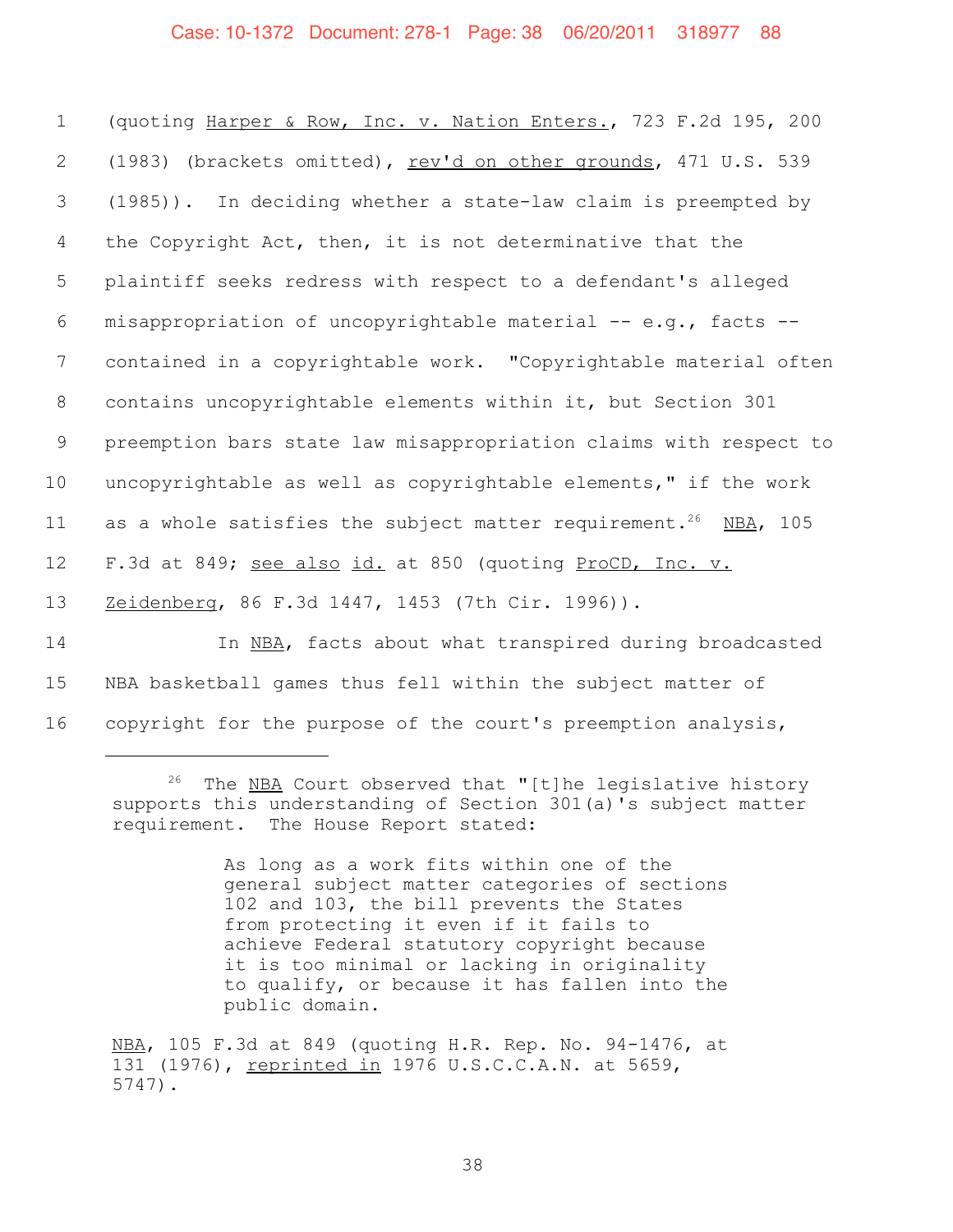# Case: 10-1372 Document: 278-1 Page: 39 06/20/2011 318977 88

 even though the games themselves were not copyrightable. Id. at 848-49 ("Although game broadcasts are copyrightable while the underlying games are not, the Copyright Act should not be read to distinguish between the two when analyzing the preemption of a misappropriation claim based on copying or taking from the copyrightable work.").

 Turning to the other preemption element, the NBA panel thought it clear that what the NBA was seeking to protect fell within the "general scope of copyright." Title 17 U.S.C. § 106, which states that the general scope of copyright, "affords a copyright owner the exclusive right to: (1) reproduce the copyrighted work; (2) prepare derivative works; (3) distribute copies of the work by sale or otherwise; and, with respect to certain artistic works, (4) perform the work publicly; and (5) display the work publicly. See 17 U.S.C. 106(1)-(5)." Computer Assocs. Int'l, Inc. v. Altai, Inc., 982 F.2d 693, 716 (2d Cir. 1992). "Section 301 [of the Copyright Act] thus preempts only those state law rights that 'may be abridged by an act which, in and of itself, would infringe one of the exclusive rights' provided by federal copyright law," id. (quoting Harper & Row, 723 F.2d at 200), i.e., "acts of reproduction, performance, 22 distribution or display," id. (internal quotation marks omitted). The claim of tortious behavior in NBA was indeed for the acts of reproduction, distribution, and display of facts by the defendants of material taken from the copyrighted broadcasts.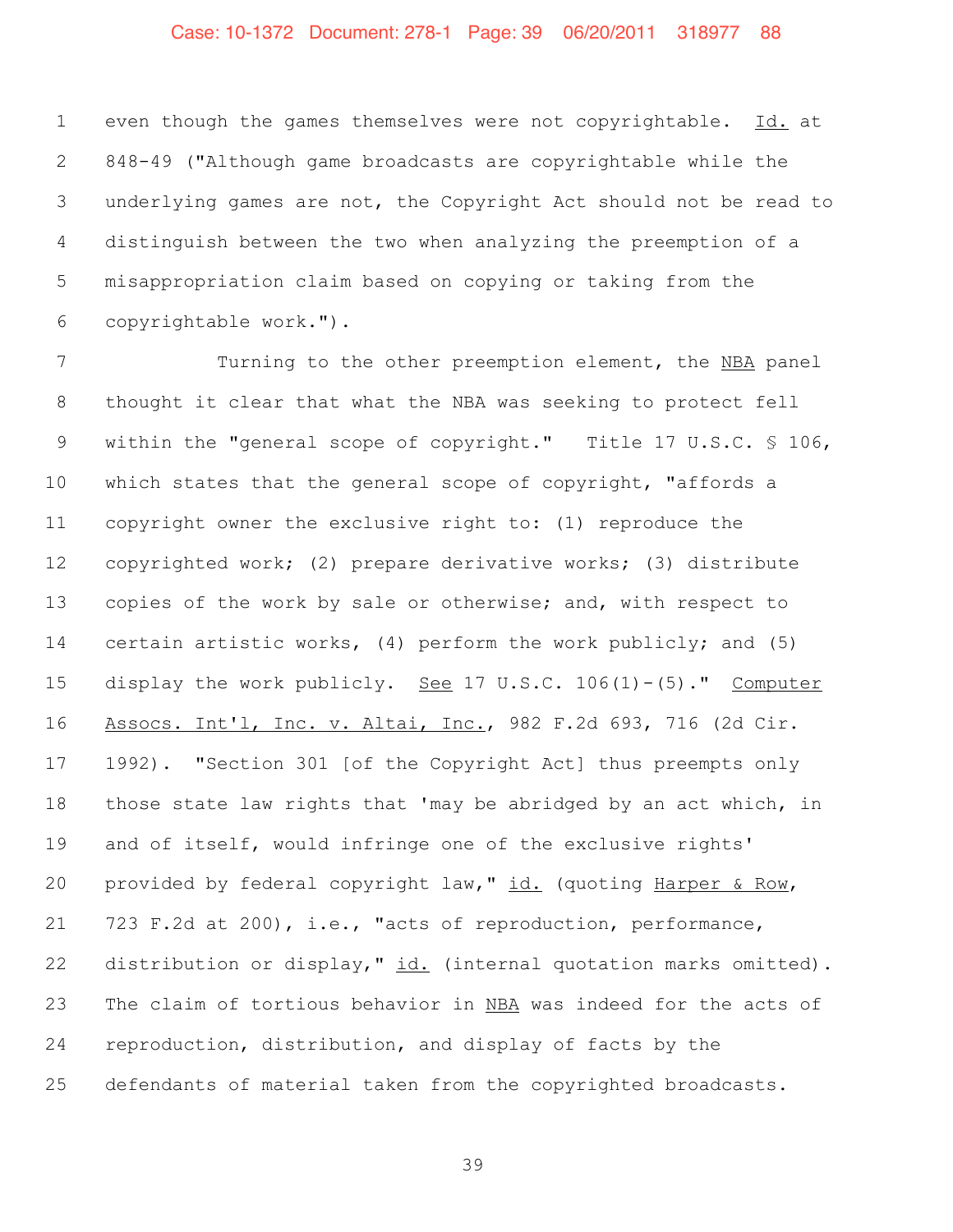| $\mathbf 1$                                  | The NBA panel therefore concluded that the plaintiff's tort claim                                                                                                                                                                                                                                                   |
|----------------------------------------------|---------------------------------------------------------------------------------------------------------------------------------------------------------------------------------------------------------------------------------------------------------------------------------------------------------------------|
| 2                                            | was within the general scope of copyright.                                                                                                                                                                                                                                                                          |
| 3                                            | The court was thus satisfied that both preemption                                                                                                                                                                                                                                                                   |
| 4                                            | factors were met.                                                                                                                                                                                                                                                                                                   |
| 5                                            | b. Extra-Element Test                                                                                                                                                                                                                                                                                               |
| 6                                            | Having decided that the two preliminary factors                                                                                                                                                                                                                                                                     |
| 7                                            | counseled in favor of preemption, the NBA panel observed:                                                                                                                                                                                                                                                           |
| $8\,$<br>9<br>10<br>11<br>12                 | [C]ertain forms of commercial<br>misappropriation otherwise within the general<br>scope requirement will survive preemption if<br>an "extra-element" test is met. As stated in<br>Altai:                                                                                                                            |
| 13<br>14<br>15<br>16<br>17<br>18<br>19<br>20 | But if an "extra element" is "required<br>instead of or in addition to the acts of<br>reproduction, performance, distribution<br>or display, in order to constitute a<br>state-created cause of action, then the<br>right does not lie 'within the general<br>scope of copyright, ' and there is no<br>preemption." |
| 21<br>22<br>23                               | Altai, 982 F.2d at 716 (quoting 1 Melville B.<br>Nimmer & David Nimmer, Nimmer on Copyright<br>$$1.01[B]$ at $1-14-15$ (1991)).                                                                                                                                                                                     |
| 24                                           | NBA, 105 F.3d at 850; see also Harper & Row, 723 F.3d at 200                                                                                                                                                                                                                                                        |
| 25                                           | ("[W]hen a state law violation is predicated upon an act                                                                                                                                                                                                                                                            |
| 26                                           | incorporating elements beyond mere reproduction or the like, the                                                                                                                                                                                                                                                    |
| 27                                           | rights involved are not equivalent and preemption will not                                                                                                                                                                                                                                                          |
| 28                                           | occur."). It is with respect to the "extra elements" that the                                                                                                                                                                                                                                                       |
| 29                                           | NBA Court proffered a three-factor analysis: "We find the                                                                                                                                                                                                                                                           |
| 30                                           | extra elements -- those in addition to the elements of copyright                                                                                                                                                                                                                                                    |
| 31                                           | infringement -- that allow a 'hotnews' claim to survive                                                                                                                                                                                                                                                             |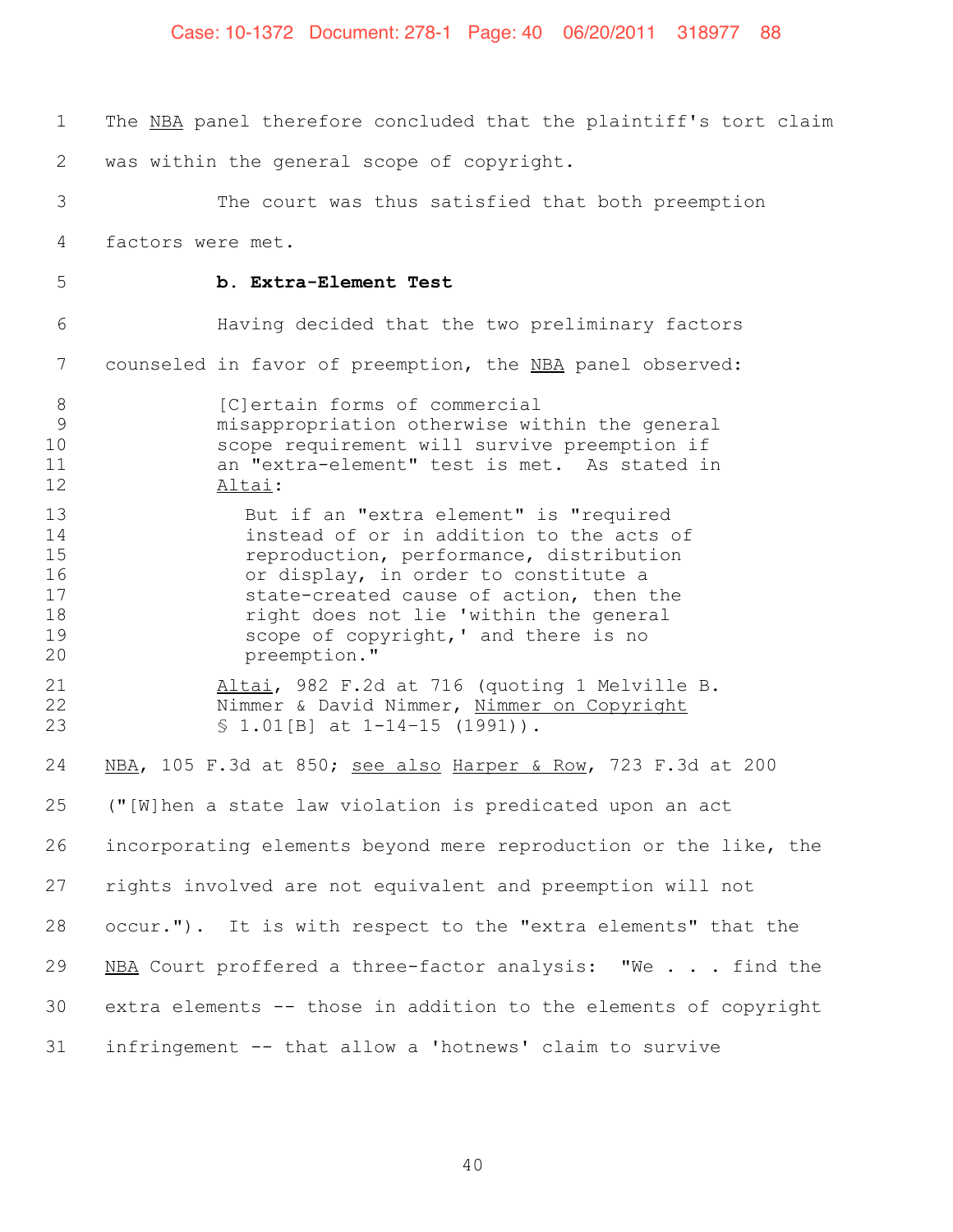# Case: 10-1372 Document: 278-1 Page: 41 06/20/2011 318977 88

| $\mathbf 1$                                                                                        | preemption are: (i) the time-sensitive value of factual                                                                                                                                                                                                                                                                                                                                                                                                                                                                                                                                                                         |
|----------------------------------------------------------------------------------------------------|---------------------------------------------------------------------------------------------------------------------------------------------------------------------------------------------------------------------------------------------------------------------------------------------------------------------------------------------------------------------------------------------------------------------------------------------------------------------------------------------------------------------------------------------------------------------------------------------------------------------------------|
| 2                                                                                                  | information, (ii) the free-riding by a defendant, and (iii) the                                                                                                                                                                                                                                                                                                                                                                                                                                                                                                                                                                 |
| 3                                                                                                  | threat to the very existence of the product or service provided                                                                                                                                                                                                                                                                                                                                                                                                                                                                                                                                                                 |
| 4                                                                                                  | by the plaintiff." Id. at 853 (emphasis added).                                                                                                                                                                                                                                                                                                                                                                                                                                                                                                                                                                                 |
| 5                                                                                                  | i. International News Service v. Associated Press                                                                                                                                                                                                                                                                                                                                                                                                                                                                                                                                                                               |
| 6                                                                                                  | The NBA Court briefly summarized the Supreme Court's                                                                                                                                                                                                                                                                                                                                                                                                                                                                                                                                                                            |
| 7                                                                                                  | seminal 1918 "hot news" decision, International News Service v.                                                                                                                                                                                                                                                                                                                                                                                                                                                                                                                                                                 |
| 8                                                                                                  | Associated Press, 248 U.S. 215 (1918) ("INS"):                                                                                                                                                                                                                                                                                                                                                                                                                                                                                                                                                                                  |
| $\overline{9}$<br>10<br>11<br>12<br>13<br>14<br>15<br>16<br>17<br>18<br>19<br>20<br>21<br>22<br>23 | INS involved two wire services, the<br>Associated Press ("AP") and International<br>News Service ("INS"), that transmitted news<br>stories by wire to member newspapers. Id.<br>INS would lift factual stories from AP<br>bulletins and send them by wire to INS<br>papers. Id. at 231. INS would also take<br>factual stories from east coast AP papers and<br>wire them to INS papers on the west coast<br>that had yet to publish because of time<br>differentials. Id. at 238. The Supreme<br>Court held that INS's conduct was a common-<br>law misappropriation of AP's property. Id.<br>at 242.<br>NBA, 105 F.3d at 845. |
| 24                                                                                                 | INS itself is no longer good law. Purporting to                                                                                                                                                                                                                                                                                                                                                                                                                                                                                                                                                                                 |
| 25                                                                                                 | establish a principal of federal common law, the law established                                                                                                                                                                                                                                                                                                                                                                                                                                                                                                                                                                |
| 26                                                                                                 | by INS was abolished by Erie Railroad Co. v. Tompkins, 304 U.S.                                                                                                                                                                                                                                                                                                                                                                                                                                                                                                                                                                 |
| 27                                                                                                 | 64 (1938), which largely abandoned federal common law. But, as                                                                                                                                                                                                                                                                                                                                                                                                                                                                                                                                                                  |
| 28                                                                                                 | the NBA panel pointed out, "[b]ased on legislative history of the                                                                                                                                                                                                                                                                                                                                                                                                                                                                                                                                                               |
| 29                                                                                                 | 1976 [Copyright Act amendments], it is generally agreed that a                                                                                                                                                                                                                                                                                                                                                                                                                                                                                                                                                                  |
| 30                                                                                                 | 'hot-news' INS-like claim survives preemption." NBA, 105 F.3d at                                                                                                                                                                                                                                                                                                                                                                                                                                                                                                                                                                |
| 31                                                                                                 | 845 (citing H.R. Rep. No. 94-1476 at 132).                                                                                                                                                                                                                                                                                                                                                                                                                                                                                                                                                                                      |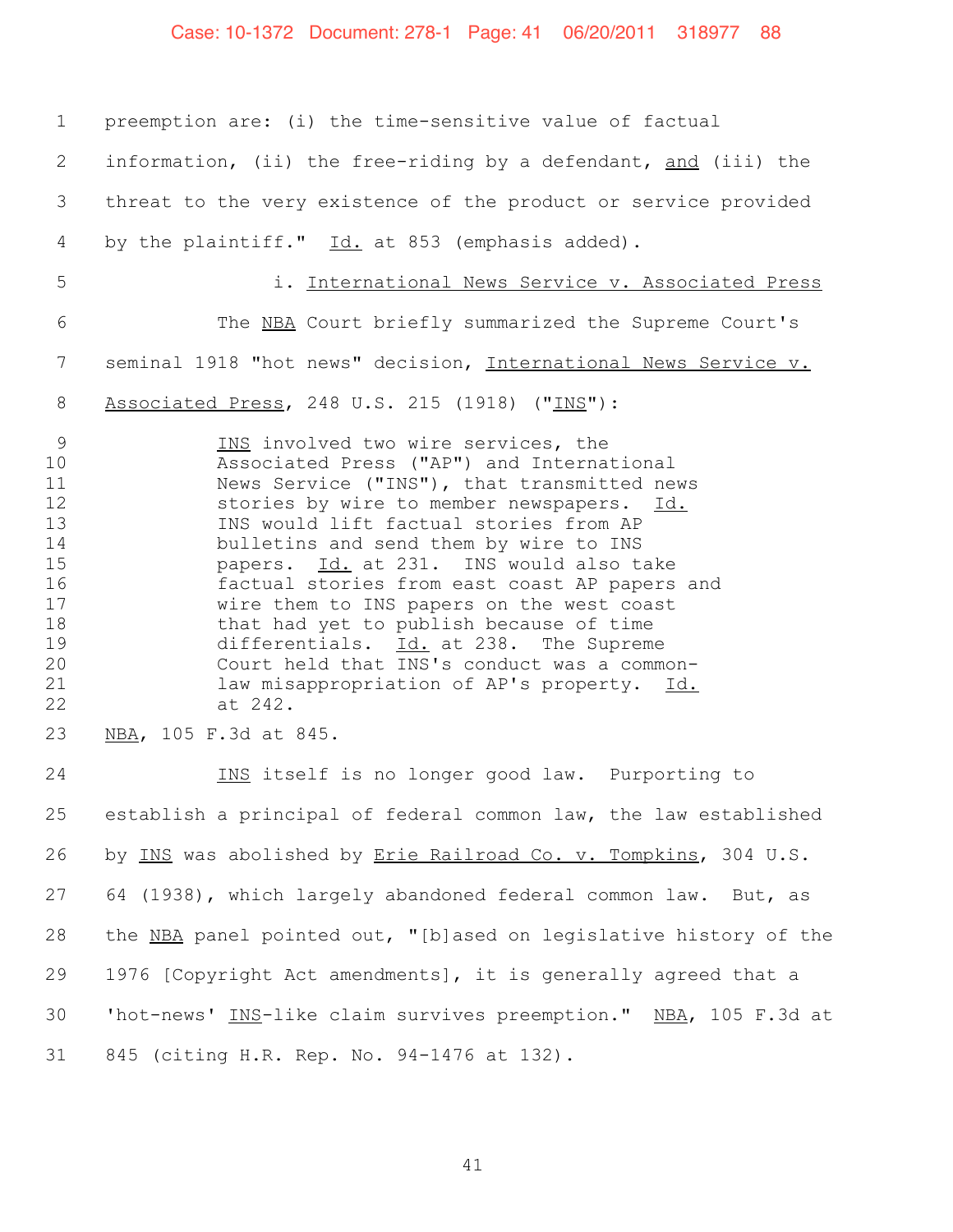1 The House of Representatives Report with respect to the 2 preemption provisions of the 1976 Copyright Act amendments 3 commented in this regard: 4 "Misappropriation" is not necessarily 5 synonymous with copyright infringement, and<br>6 thus a cause of action labeled as thus a cause of action labeled as 7 "misappropriation" is not preempted if it is 8 in fact based neither on a right within the<br>9 general scope of copyright as specified by 9 general scope of copyright as specified by 10 [17 U.S.C. §] 106 [specifying the general 11 scope of copyright] nor on a right equivalent 12 thereto. For example, state law should have 13 the flexibility to afford a remedy (under<br>14 traditional principles of equity) against 14 traditional principles of equity) against a<br>15 consistent pattern of unauthorized 15 consistent pattern of unauthorized<br>16 appropriation by a competitor of th appropriation by a competitor of the facts 17 (i.e., not the literary expression) 18 constituting "hot" news, whether in the<br>19 traditional mold of [INS], or in the new traditional mold of  $[INS]$ , or in the newer 20 form of data updates from scientific,<br>21 business, or financial data bases. business, or financial data bases. 22 H.R. No. 94-1476 at 132, reprinted in 1976 U.S.C.C.A.N. at 5748 23 (footnote omitted), quoted in NBA, 105 F.3d at 850. The House 24 Report thus anticipated that INS-like state-law torts would 25 survive preemption. It did not itself create such a cause of 26 action or recognize the existence of one under federal law. It 27 allowed instead for the survival of such a state-law claim.

28 The NBA Court thus used INS as a description of the 29 type of claims -- "INS-like" -- that, Congress has said, are not 30 necessarily preempted by federal copyright law. Some seventy-31 five years after its death under Erie, INS thus maintains a 32 ghostly presence as a description of a tort theory, not as 33 precedential establishment of a tort cause of action.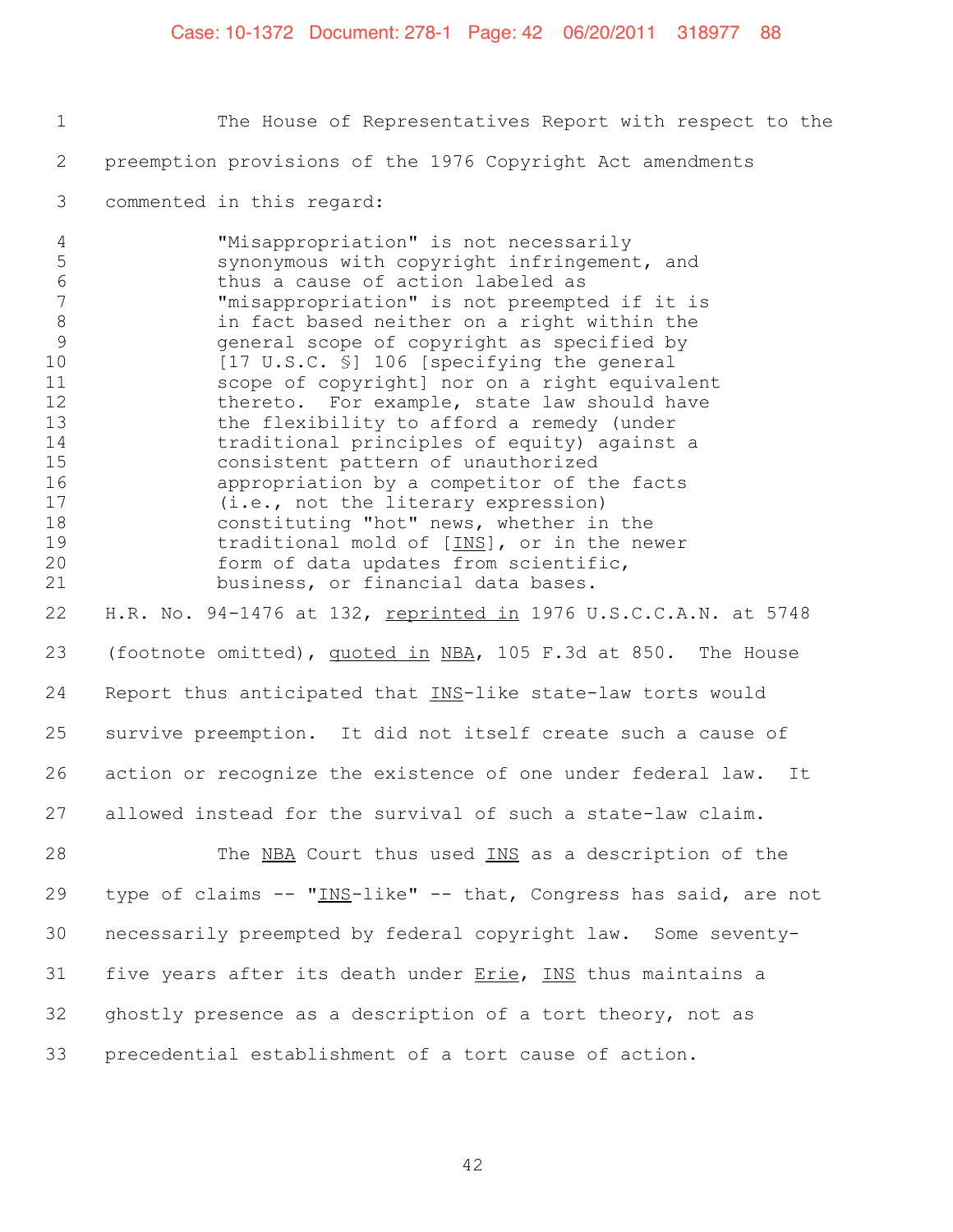#### Case: 10-1372 Document: 278-1 Page: 43 06/20/2011 318977 88

#### 1 ii. Moral Dimensions

2 One source of confusion in addressing these 3 misappropriation cases is that INS itself was a case brought in 4 equity to enjoin INS from copying AP's uncopyrightable news. In 5 that context, the INS Court emphasized the unfairness of INS's 6 practice of pirating AP's stories. It condemned, in what sounded 7 biblical in tone, the defendant's "reap[ing] where it ha[d] not 8 sown."<sup>27</sup> INS, 248 U.S. at 239. The Court said: 9 This defendant . . . admits that it is taking<br>10 material that has been acquired by material that has been acquired by 11 complainant as the result of organization and 12 the expenditure of labor, skill, and money, 13 and which is salable by complainant for 14 money, and that defendant in appropriating it 15 and selling it as its own is endeavoring to<br>16 16 have the same it has not sown, and by disposing reap where it has not sown, and by disposing 17 of it to newspapers that are competitors of 18 complainant's members is appropriating to<br>19 itself the harvest of those who have sown. 19 itself the harvest of those who have sown.<br>20 Stripped of all disquises, the process 20 Stripped of all disguises, the process<br>21 amounts to an unauthorized interference amounts to an unauthorized interference with 22 the normal operation of complainant's 23 legitimate business precisely at the point<br>24 where the profit is to be reaped, in order 24 where the profit is to be reaped, in order to<br>25 divert a material portion of the profit from 25 divert a material portion of the profit from<br>26 those who have earned it to those who have those who have earned it to those who have 27 not; with special advantage to defendant in 28 the competition because of the fact that it<br>29 is not burdened with any part of the expense 29 is not burdened with any part of the expense<br>30 of qathering the news. The transaction 30 of gathering the news. The transaction<br>31 speaks for itself, and a court of equity speaks for itself, and a court of equity 32 ought not to hesitate long in characterizing 33 it as unfair competition in business.

 $27$  In the Bible, that turn of phrase seems to be more a threat than a promise. See, e.g., Galatians 6:7: "God is not mocked, for whatever a man sows, that he will also reap." But cf. Leviticus 23:22, setting forth circumstances under which persons are forbidden to reap where they have sown.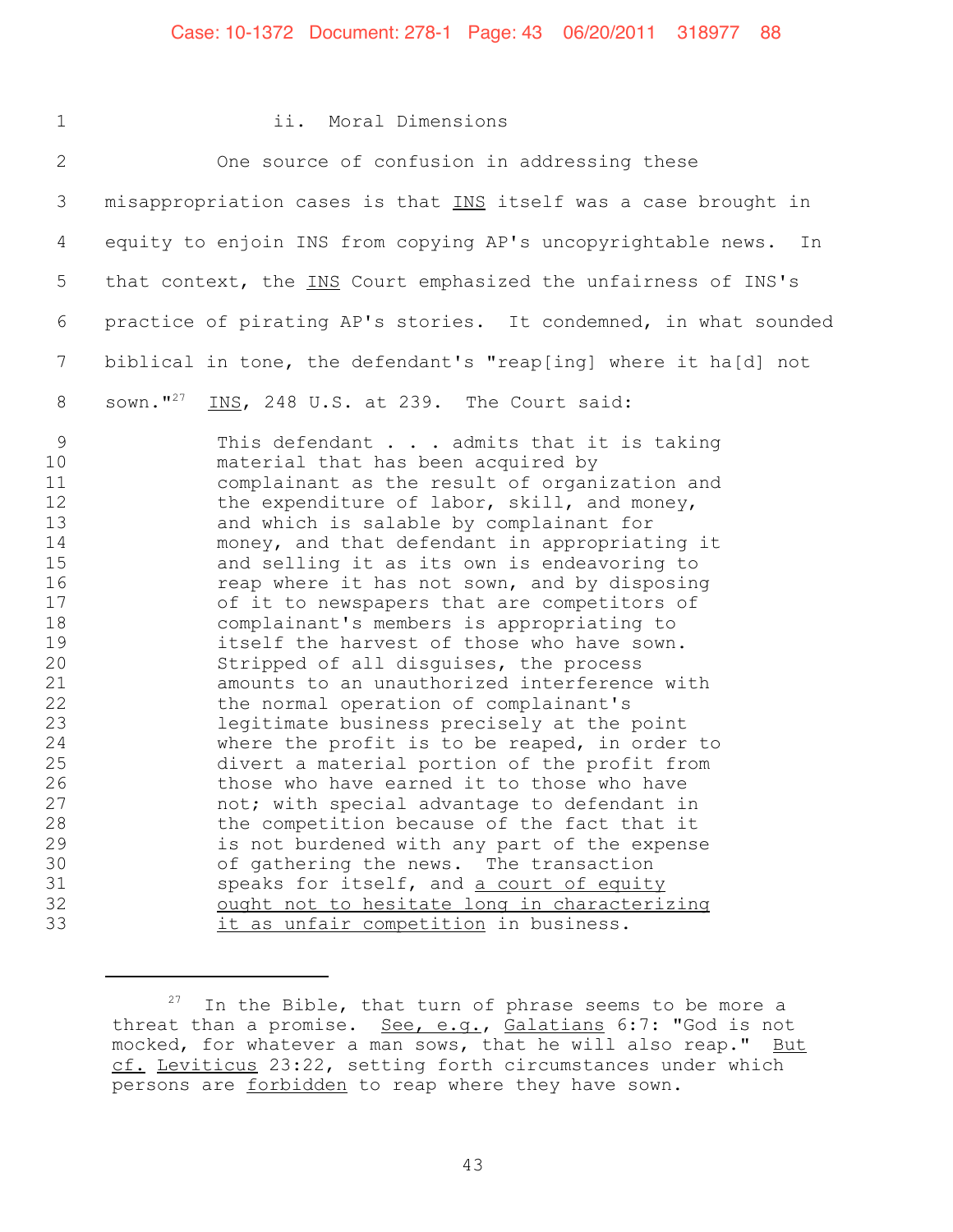#### Case: 10-1372 Document: 278-1 Page: 44 06/20/2011 318977 88

1 Id. at 239-40 (emphasis added). This dicta has been absorbed by

New York misappropriation law:

 New York courts have noted the incalculable variety of illegal practices falling within the unfair competition rubric, calling it a broad and flexible doctrine that depends more upon the facts set forth than in most causes of action. It has been broadly described as 9 encompassing any form of commercial<br>10 immorality, or simply as endeavoring immorality, or simply as endeavoring to reap where one has not sown; it is taking the 12 Skill, expenditures and labors of a<br>13 competitor, and misappropriating for competitor, and misappropriating for the 14 commercial advantage of one person a benefit<br>15 or property right belonging to another. The 15 or property right belonging to another. The<br>16 tort is adaptable and capacious. tort is adaptable and capacious. Roy Exp. Co. Establishment of Vaduz, Liech. v. Columbia Broad. Sys., Inc., 672 F.2d 1095, 1105 (2d Cir. 1982) (citation and alteration omitted). And it has been reflected in the rhetoric 20 of federal district courts applying New York law. See, e.g., Fly 21 I, 700 F. Supp. 2d at 336 (quoting INS); NBA v. Sports Team Analysis & Tracking Sys. ("NBA SDNY"), 939 F. Supp. 1071, 1075 (S.D.N.Y. 1996) (quoting INS), rev'd, NBA*,* 105 F.3d 841. The NBA Court also noted that the district court whose decision it was reviewing had "described New York misappropriation law as standing for the 'broader principle that property rights of commercial value are to be and will be protected from any form of commercial immorality'; that misappropriation law developed 'to deal with business malpractices offensive to the ethics of [] society'; and that the doctrine is 'broad and flexible.'" NBA, 105 F. 3d at 851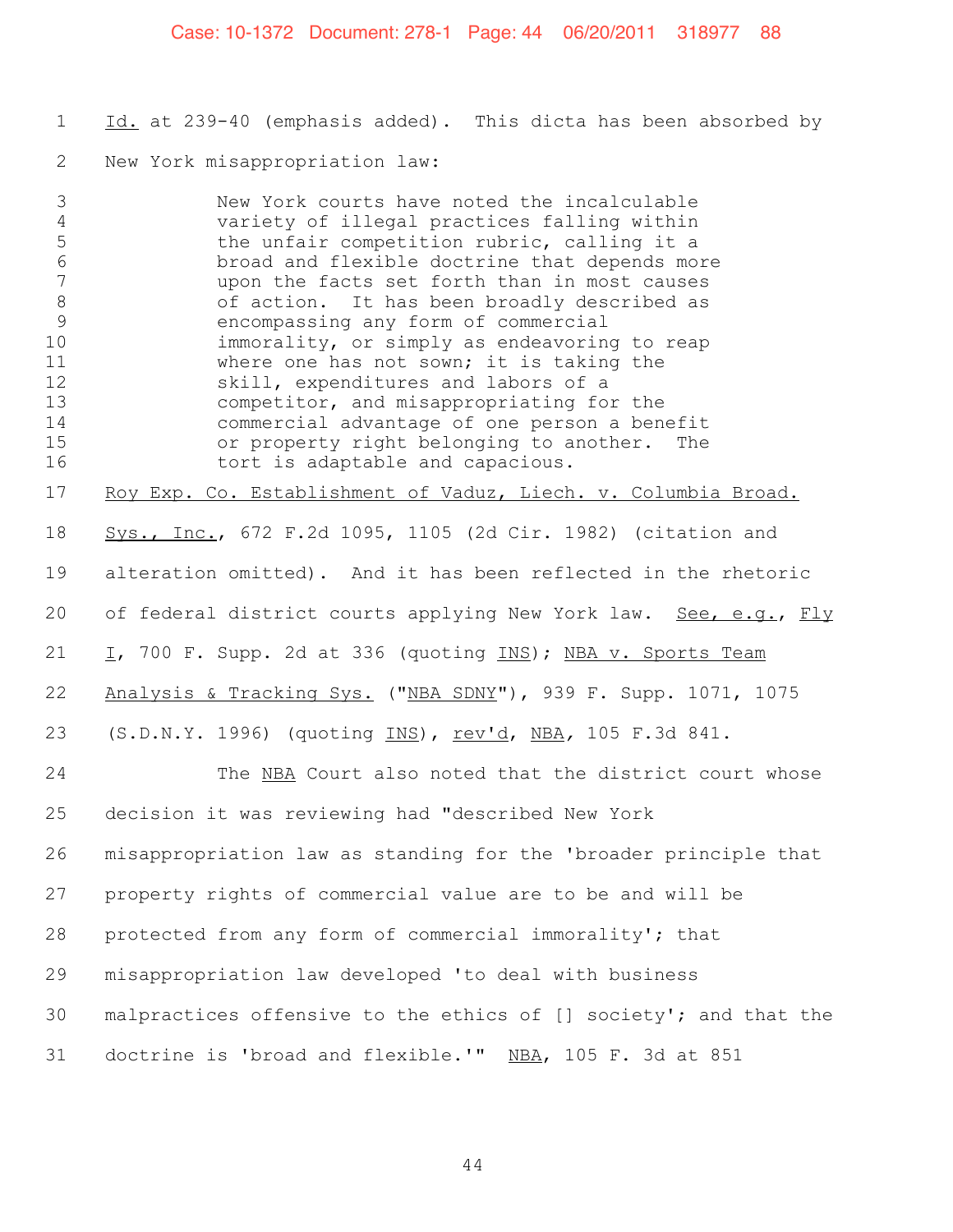#### Case: 10-1372 Document: 278-1 Page: 45 06/20/2011 318977 88

 (brackets in original) (quoting NBA SDNY, 939 F. Supp. at 1098-1110) (internal citation omitted). But Judge Winter explicitly rejected the notion that "hot news" misappropriation cases based on the disapproval of the perceived unethical nature of a defendant's ostensibly piratical acts survive preemption. The Court concluded that "such concepts are virtually synonymous [with] wrongful copying and are in no meaningful fashion distinguishable from infringement of a copyright. The broad misappropriation doctrine relied upon by the district court is, 10 therefore, the equivalent of exclusive rights in copyright law." NBA, 105 F.3d at 851 (deeming preempted the broad theory of misappropriation embodied in Metropolitan Opera Ass'n v. Wagner-Nichols Recorder Corp., 199 Misc. 786, 101 N.Y.S.2d 483 (N.Y. County Sup. Ct. 1950), aff'd, 279 A.D. 632, 107 N.Y.S.2d 795 (1st Dep't 1951)). No matter how "unfair" Motorola's use of NBA facts and statistics may have been to the NBA -- or Fly's use of the fact of the Firms' Recommendations may be to the Firms -- then, such unfairness alone is immaterial to a determination whether a cause of action for misappropriation has been preempted by the 21 Copyright Act.<sup>28</sup> The adoption of new technology that injures or

 It may nonetheless be worth noting the peculiar nature of the Recommendations insofar as they tend to be self-fulfilling prophecies. Irrespective of the quality of a particular report and Recommendation, the Recommendation alone is likely to move the market price of a security in the short term. See, e.g., Tony Mauro, Drug Company's Argument May Not Pass Smell Test, N.Y.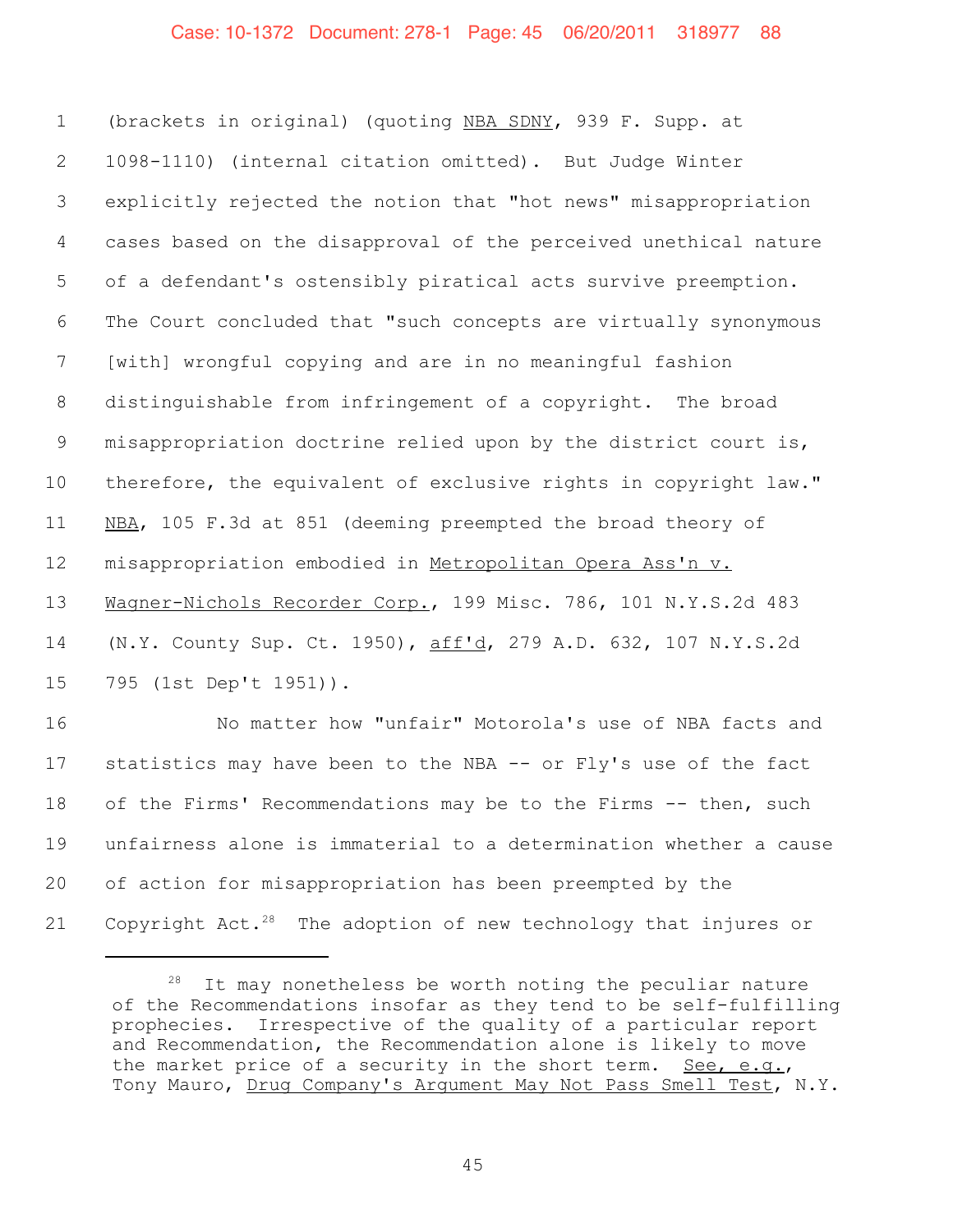#### Case: 10-1372 Document: 278-1 Page: 46 06/20/2011 318977 88

- 1 destroys present business models is commonplace. Whether fair or
- 2 not, $2^{9}$  that cannot, without more, be prevented by application of

Law J., Jan. 11, 2011, at 1 (reporting on the oral argument before the United States Supreme Court in Matrixx Initiatives, Inc. v. Siracusano, No. 09-1156 (U.S. argued Jan. 10, 2011)). During the argument in Matrixx, a case about the materiality of an omitted statement under the securities laws, Chief Justice Roberts posited to the defendant's counsel:

> I'm an investor in [the defendant]. . . . I worry whether my stock price is going to go down. You can have some psychic come out and say [the drug] is going to cause a disease' with no support whatsoever, but if it causes the stock to go down 20 percent, it seems to me that's material.

Id. (internal quotation marks omitted); see also Fly I, 700 F. Supp. 2d at 322 (referring to a Firm's 2006 recommendation to purchase General Motors shares which, in the short term, moved the market for the shares, but would appear to have been an unfortunate long-term investment).

 $29$  It is in the public interest to encourage and protect the Firms' continued incentive to research and report on enterprises whose securities are publicly traded, the businesses and industries in which they are engaged, and the value of their securities. But under the Firms' business models, that research is funded in part by commissions paid by authorized recipients of Recommendations trading not only with the benefit of the Firms' research, but on the bare fact that, for whatever reason, the Recommendation has been (or is about to be) issued. If construed broadly, the "hot news" misappropriation tort applied to the Recommendations alone could provide some measure of protection for the Firms' ability engage in such research and reporting. But concomitantly, it would ensure that the authorized recipients of the Recommendations would in significant part be profiting because of their knowledge of the fact of a market-moving Recommendation before other traders learn of that fact. In that circumstance, the authorized recipient upon whose commissions the Firms depend to pay for their research activities would literally be profiting at the expense of persons from whom such knowledge has been withheld who also trade in the shares in question ignorant of the Recommendation.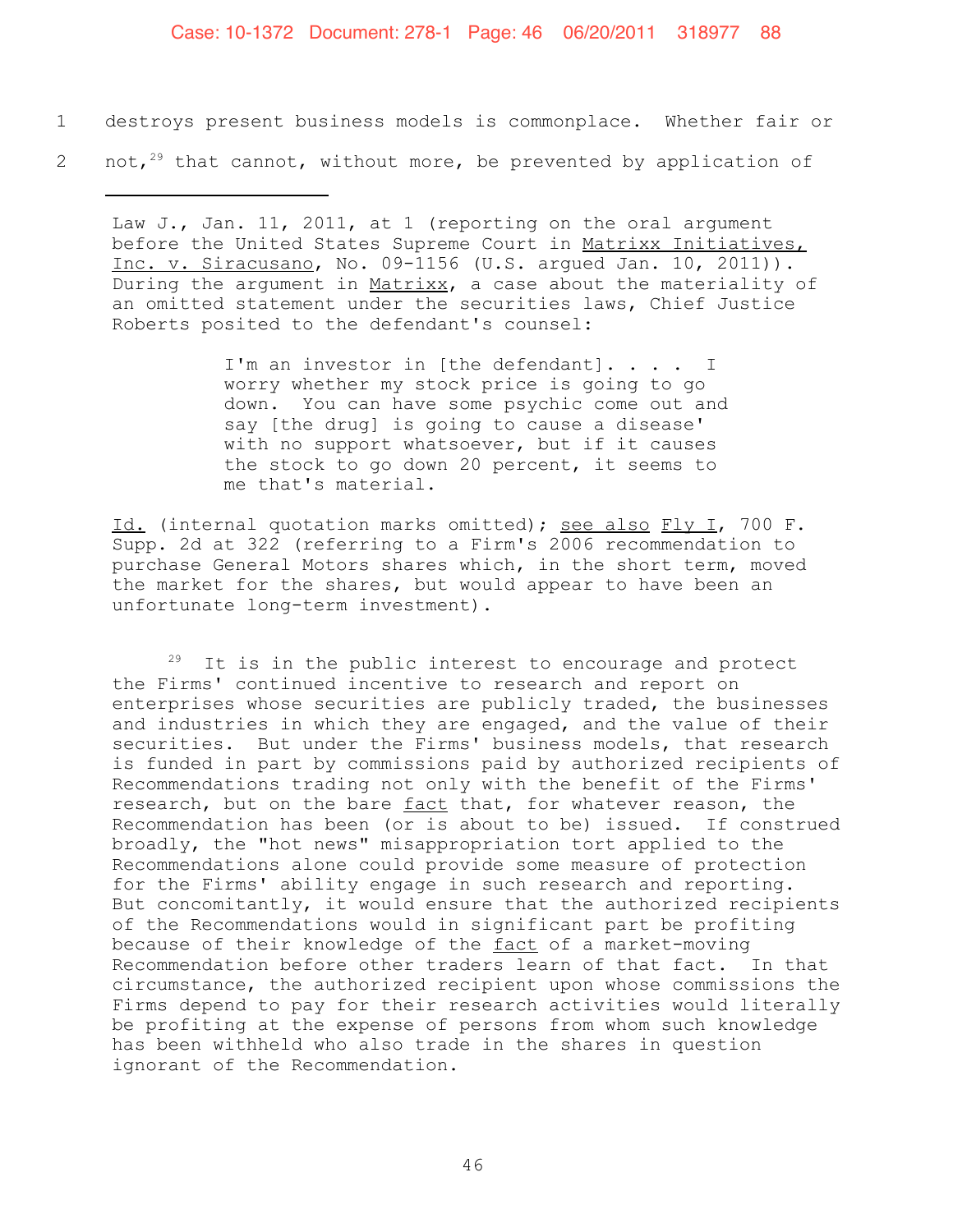## Case: 10-1372 Document: 278-1 Page: 47 06/20/2011 318977 88

 the misappropriation tort. Indeed, because the Copyright Act itself provides a remedy for wrongful copying, such unfairness may be seen as supporting a finding that the Act preempts the tort. See id.

 iii. Narrowness of the Preemption Exception The NBA panel repeatedly emphasized the "narrowness" of 7 the "hot news" tort exception from preemption. See id. at 843, 848, 851, 852 (using the word "narrow" or "narrowness" five 9 times). Although our discussion of preemption in NBA did not focus on the importance of maintaining the uniform nationwide scheme that the Copyright Act, with its 1976 preemption amendment, 17 U.S.C. § 301, provides, we later underscored it. In Krause v. Titleserv, Inc., 402 F.3d 119, 123 (2d Cir. 2005), we declined to limit protection for copyrights held by "owners" of computer programs to those with formal title to such programs. The first reason we gave was that title may depend on state law 17 that differs from one state to another.

18 The result would be to undermine some of the 19 uniformity achieved by the Copyright 20 Act.... If [the relevant section of the<br>21 Copyright Act] required formal title, two 21 Copyright Act] required formal title, two<br>22 Software users, engaged in substantively software users, engaged in substantively 23 identical transactions might find that one is

None of this affects our analysis, nor do we offer a view of its legal implications, if any. We note nonetheless that the Firms seem to be asking us to use state tort law and judicial injunction to enable one class of traders to profit at the expense of another class based on their court-enforced unequal access to knowledge of a  $fact -- the fact of the Firm's$ </u> Recommendation.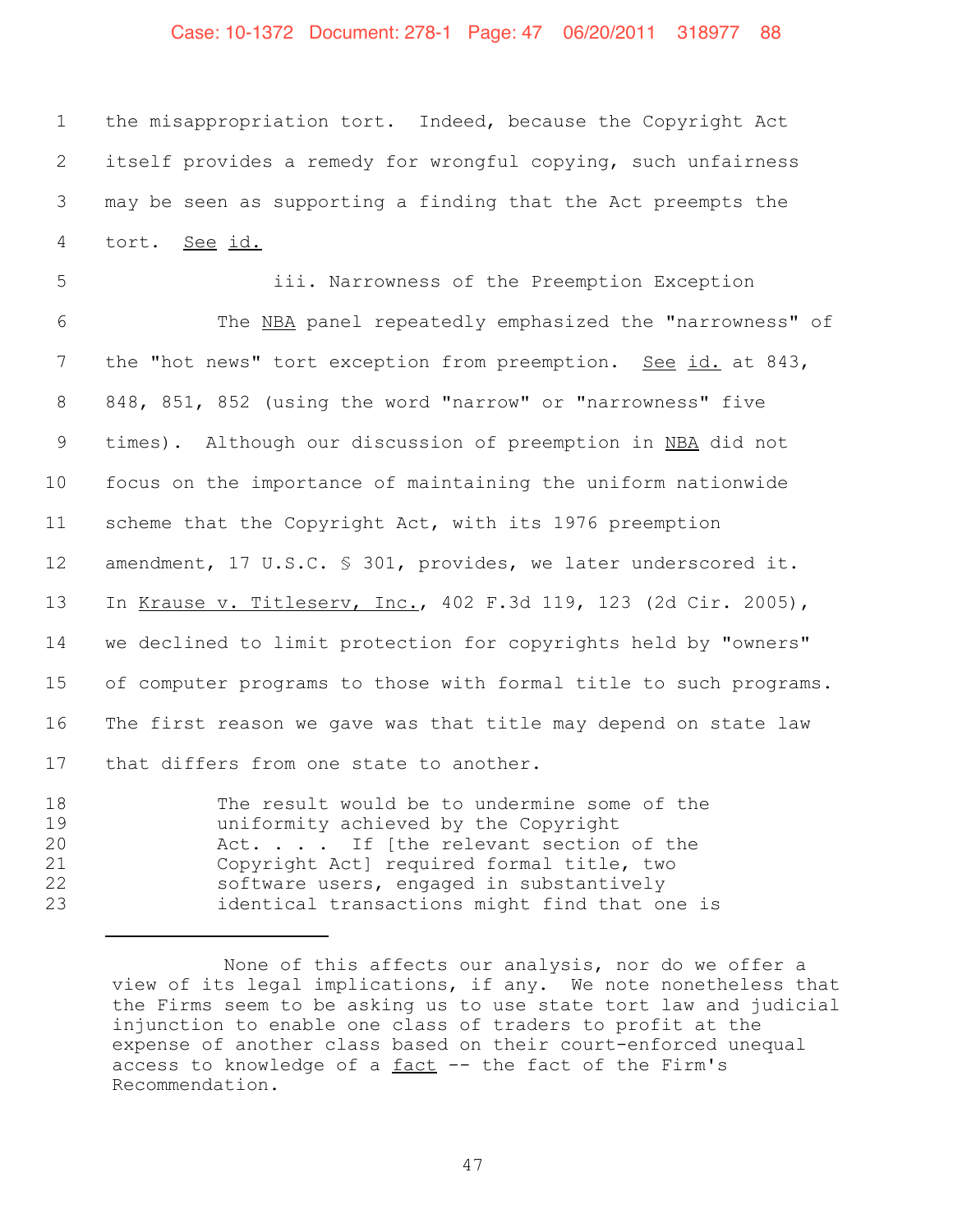#### Case: 10-1372 Document: 278-1 Page: 48 06/20/2011 318977 88

 liable for copyright infringement while the other is protected by [the section], 3 depending solely on the state in which the<br>4 conduct occurred. Such a result would conduct occurred. Such a result would contradict the Copyright Act's "express 6 **objective of creating national, uniform**<br>7 copyright law by broadly preempting stat 7 copyright law by broadly preempting state<br>8 statutory and common-law copyright 8 statutory and common-law copyright<br>9 regulation." Community for Creative regulation." Community for Creative Non- Violence v. Reid, 490 U.S. 730, 740 (1989); 11 see also 17 U.S.C. \$ 301(a).

12 Id. at 123 (emphasis added).

 Indeed, central to the principle of preemption generally is the value of providing for legal uniformity where 15 Congress has acted nationally. See, e.g., Paneccasio v. Unisource Worldwide, Inc., 532 F.3d 101, 113 (2d Cir. 2008) ("The purpose of ERISA preemption is to ensure that all covered benefit plans will be governed by unified federal law, thus simplifying life for employers administering plans in several states, because a patchwork scheme of regulation would introduce considerable inefficiencies in benefit program operation." (internal quotation marks and brackets omitted)).

 This is a pressing concern when considering the "narrow" "hot news" misappropriation exemption from preemption. The broader the exemption, the greater the likelihood that protection of works within the "general scope" of the copyright and of the type of works protected by the Act will receive disparate treatment depending on where the alleged tort occurs and which state's law is found to be applicable.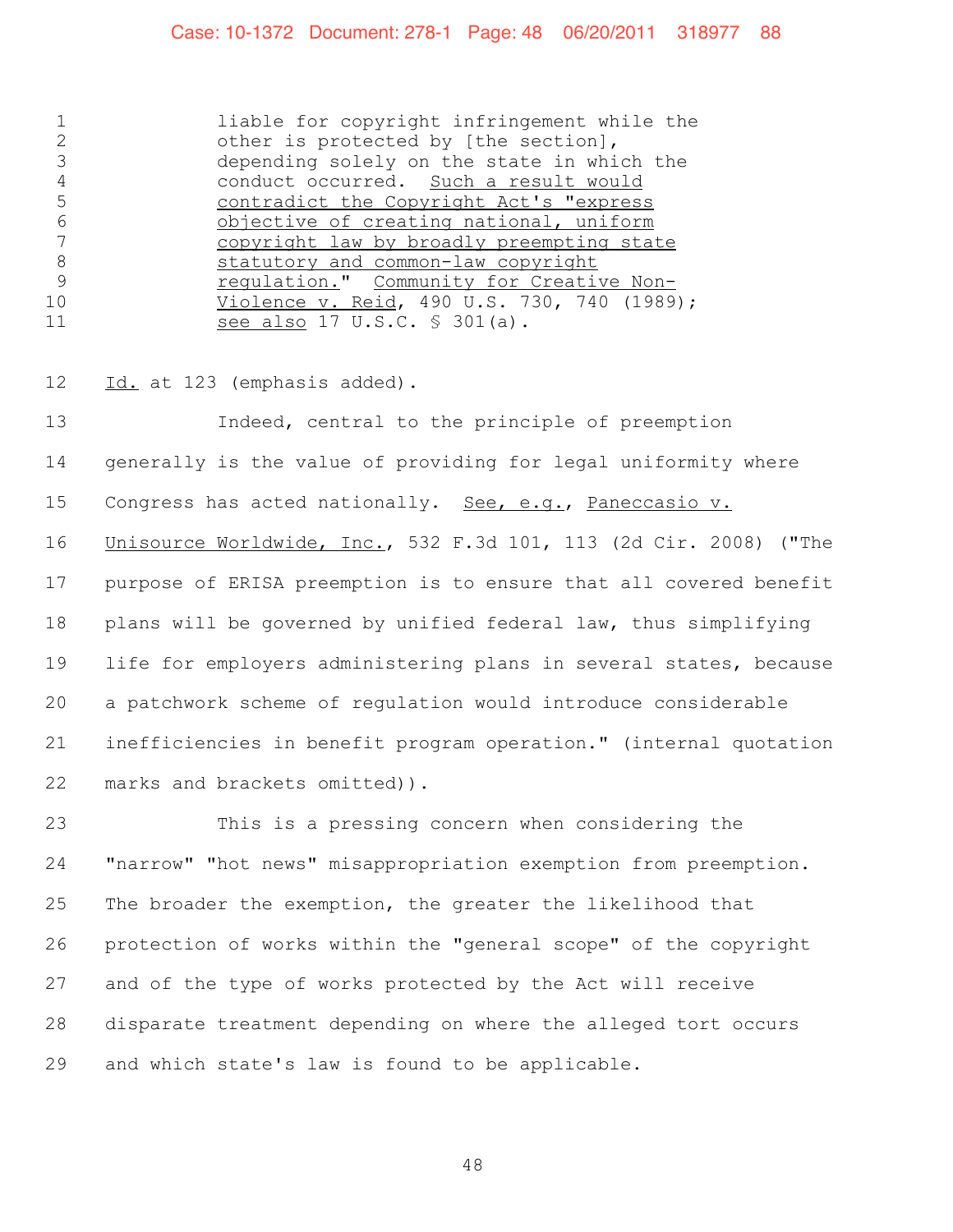#### Case: 10-1372 Document: 278-1 Page: 49 06/20/2011 318977 88

 The problem may be illustrated by reference to a recent 2 case in the Southern District of New York. In Associated Press v. All Headline News Corp., 608 F. Supp. 2d 454 (S.D.N.Y. 2009), the court sought to determine whether there was a difference between New York and Florida "hot news" misappropriation law in order for it to analyze, under choice-of-law principles, which state's law applied. Judge Castel observed that "[n]o authority has been cited to show that Florida recognizes a cause of action for hot news misappropriation. Then again, defendants have not persuasively demonstrated that Florida would not recognize such a 11 claim."<sup>30</sup> Id. at 459-60.

12 12 It appears, then, that the alleged "hot news" misappropriation in All Headline News Corp. might have been permissible in New York but not in Florida. The same could have been said for the aggregation and publication of basketball statistics in NBA, and the same may be said as to the aggregation and publication of Recommendations in the case at bar. To the extent that "hot news" misappropriation causes of action are not preempted, the aggregators' actions may have different legal significance from state to state -- permitted, at least to some extent, in some; prohibited, at least to some extent, in others. It is this sort of patchwork protection that the drafters of the

<sup>&</sup>lt;sup>30</sup> The court concluded that New York law applied, and that the plaintiffs had adequately pleaded a New York "hot news" misappropriation claim. All Headline News, 608 F. Supp. 2d at 458-61.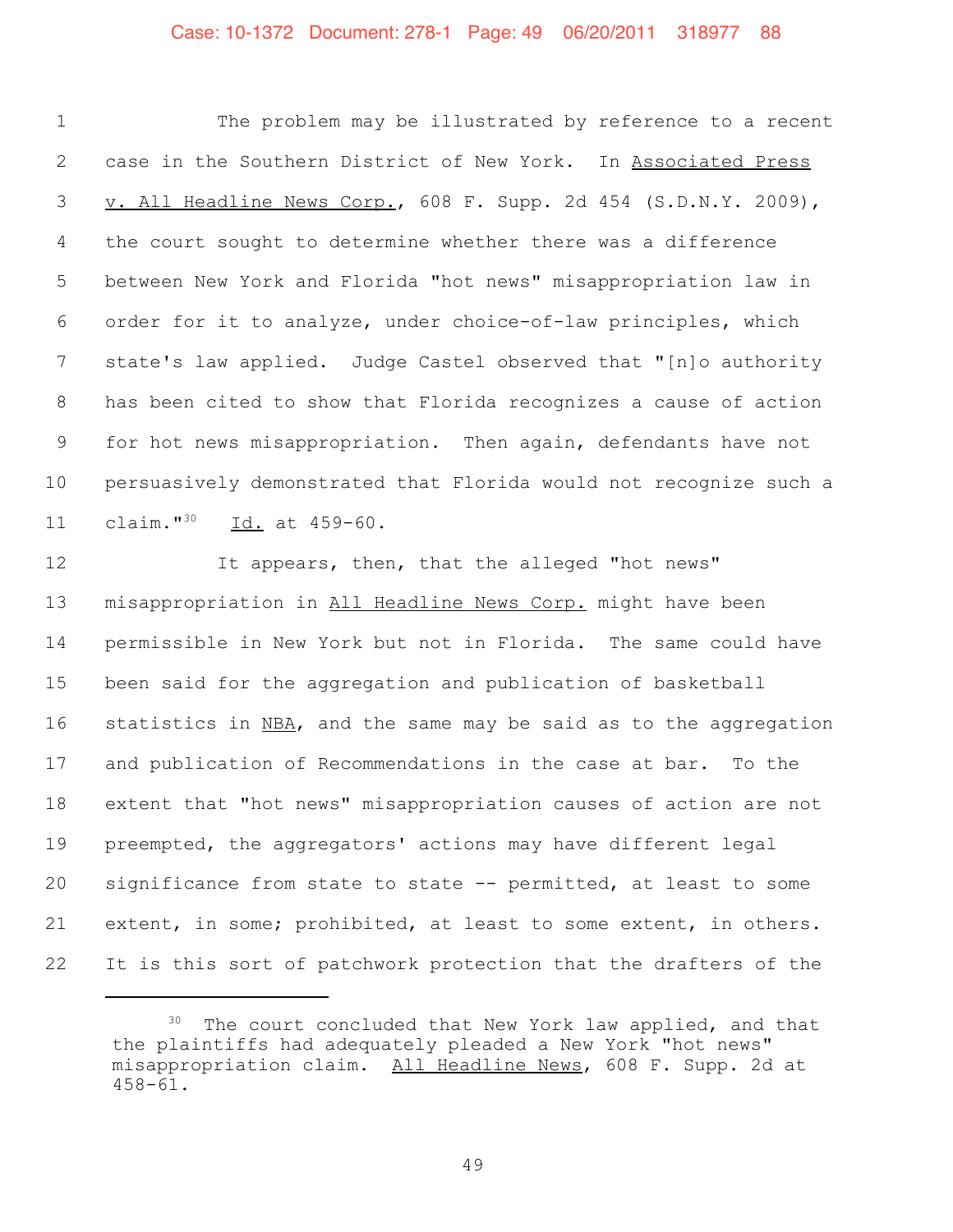#### Case: 10-1372 Document: 278-1 Page: 50 06/20/2011 318977 88

 Copyright Act preemption provisions sought to minimize, and that counsels in favor of locating only a "narrow" exception to

- Copyright Act preemption.
- 

#### **c. Three- and Five-Part "Tests"**

 Before concluding that the NBA's claim was preempted, the NBA panel set forth in its opinion -- twice -- a five-part "test" for identifying a non-preempted "hot news" misappropriation claim. The district court in this case, when 9 applying NBA, structured its conclusions-of-law analysis around NBA's first iteration of the "test":

11 We hold that the surviving "hot-news" INS-12 12 like claim is limited to cases where: (i) a<br>13 blaintiff generates or gathers information 13 plaintiff generates or gathers information at<br>14 a cost: (ii) the information is timea cost; (ii) the information is time- sensitive; (iii) a defendant's use of the information constitutes free-riding on the plaintiff's efforts; (iv) the defendant is in 18 direct competition with a product or service<br>19 offered by the plaintiffs; and (v) the offered by the plaintiffs; and  $(v)$  the ability of other parties to free-ride on the efforts of the plaintiff or others would so 22 reduce the incentive to produce the product<br>23 or service that its existence or quality or service that its existence or quality would be substantially threatened. We conclude that SportsTrax does not meet that test.

 NBA, 105 F.3d at 845; see Fly I, 700 F. Supp. 2d at 334-35 (quoting the passage but omitting the first fifteen prefatory words). But the panel restated the five-part inquiry later in its opinion:

31 In our view, the elements central to an INS 32 claim are: (i) the plaintiff generates or<br>33 collects information at some cost or exper collects information at some cost or expense,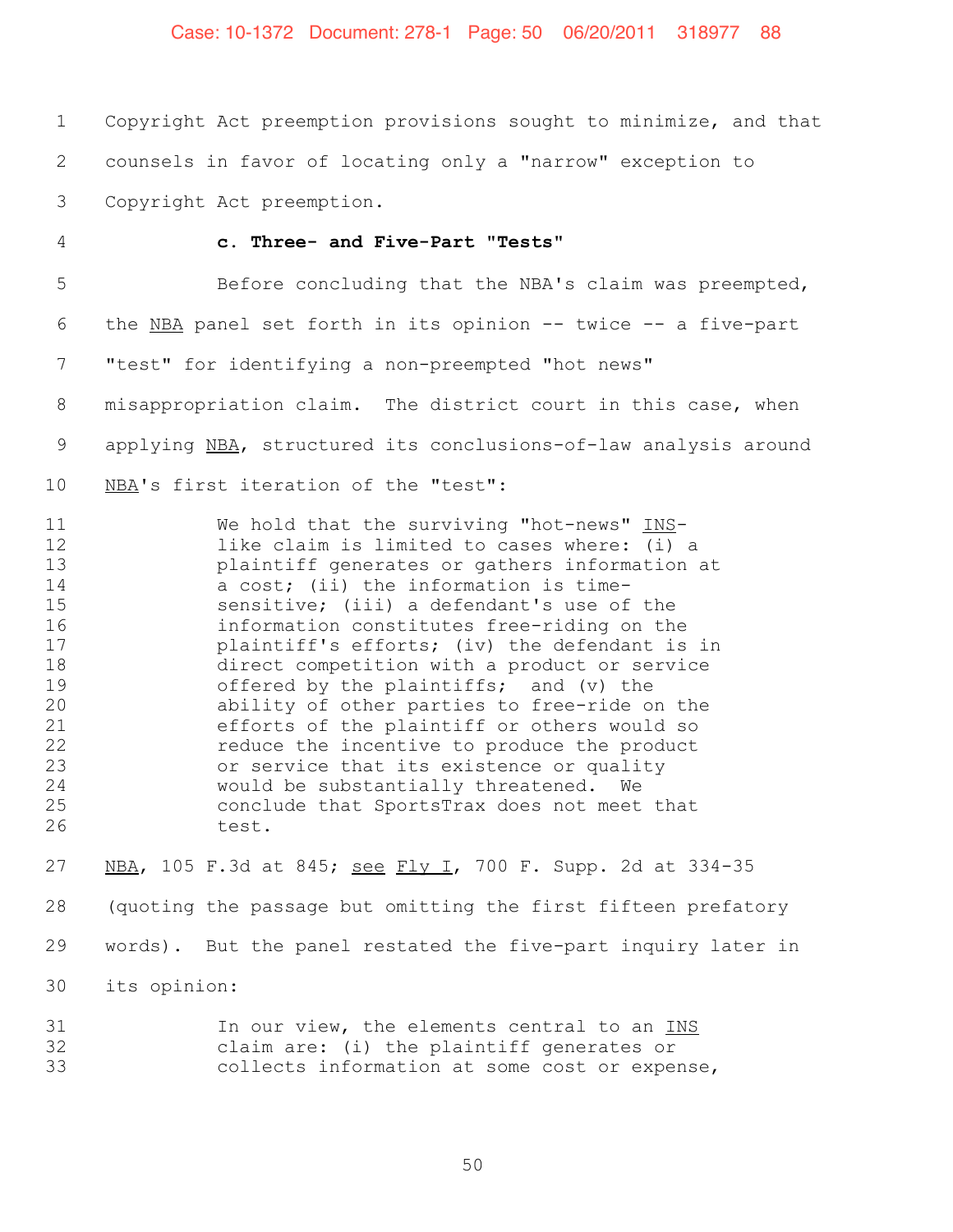1 500 See [Financial Information, Inc. v. Moody's 2 Investors Serv., 808 F.2d 204, 206 (2d Cir. 3 1996) ("FII")]; INS*,* 248 U.S. at 240; (ii) 4 the value of the information is highly time-5 sensitive, see FII*,* 808 F.2d at 209; INS*,* 248 6 U.S. at 231; Restatement (Third) Unfair<br>7 Competition. \$ 38 cmt. c.: (iii) the Competition, § 38 cmt. c.; (iii) the 8 defendant's use of the information<br>9 constitutes free-riding on the pla: constitutes free-riding on the plaintiff's 10 costly efforts to generate or collect it, see 11 FII*,* 808 F.2d at 207; INS*,* 248 U.S. at 239- 40; Restatement § 38 at cmt. c.; McCarthy, 13 § 10:73 at 10-139; (iv) the defendant's use 14 of the information is in direct competition<br>15 with a product or service offered by the with a product or service offered by the 16 plaintiff, FII*,* 808 F.2d at 209, INS*,* 248 17 U.S. at 240; (v) the ability of other parties 18 to free-ride on the efforts of the plaintiff<br>19 would so reduce the incentive to produce the would so reduce the incentive to produce the 20 **120** product or service that its existence or<br>21 **product or service that its existence** quality would be substantially threatened, 22 FII*,* 808 F.2d at 209; Restatement, § 38 at 23 cmt. c.; <u>INS</u>, 248 U.S. at 241 ("[INS's<br>24 conductl would render [AP's] publication conduct] would render [AP's] publication 25 profitless, or so little profitable as in 26 effect to cut off the service by rendering 27 the cost prohibitive in comparison with the 28 the return."). return.").

29<br>30 NBA, 105 F.3d at 852.

 Throughout this litigation the parties seem to have been in general agreement that the district court and we should employ a five-part analysis taken from the NBA opinion. It is understandable, of course, that counsel and the district court did in this case, and do in other comparable circumstances, attempt to follow our statements in precedential opinions as to what the law is -- which we often state in terms of what we "hold." But that reading is not always either easy to make or technically correct. As Judge Friendly put it in colorful terms: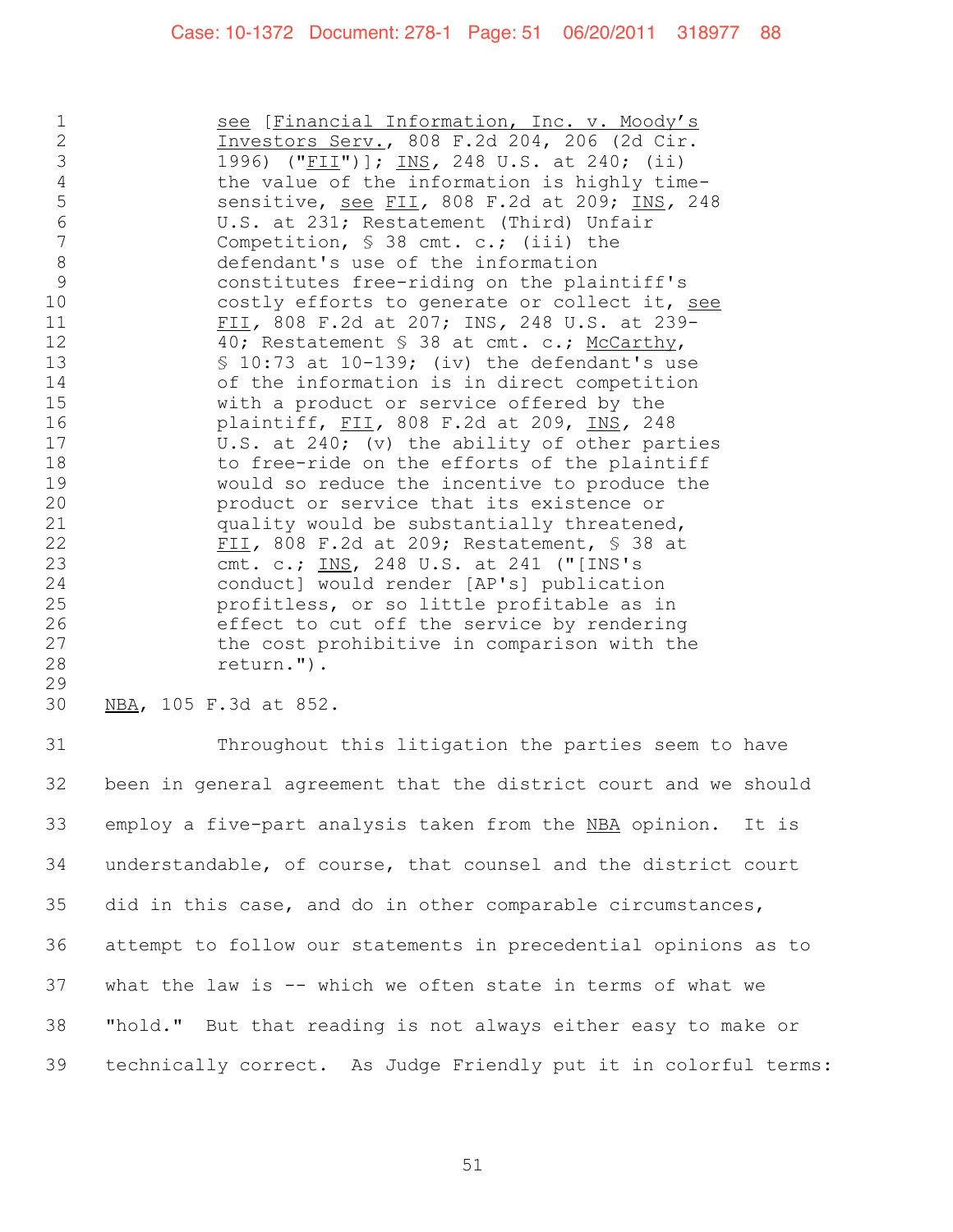"A judge's power to bind is limited to the issue that is before him; he cannot transmute dictum into decision by waving a wand 3 and uttering the word 'hold.'" United States v. Rubin, 609 F.2d 51, 69 (2d Cir. 1979) (Friendly, J., concurring), quoted in Pierre N. Leval, Judging Under the Constitution: Dicta about Dicta, 81 N.Y.U. L. Rev. 1249, 1249 (2006). See also generally Leval, supra (containing seminal discussion of judicial use of 8 the term "holding"); id. at 1256 ("A dictum [i.e., a conclusion or point of view in an opinion that is not a holding] is an assertion in a court's opinion of a proposition of law [that] does not explain why the court's judgment goes in favor of the 12 winner."); Judith M. Stinson, Why Dicta Becomes Holding and Why it Matters, 76 Brook. L. Rev. 219, 219 n.2 (2010) (collecting authorities addressing difficulties with judicial use of the term "hold"). $^{31}$ 

 $31$  Of course, the term "we hold" can be (and often is) used unexceptionably to describe what the outcome of a particular case before a panel is: To use a hypothetical example not far removed from the facts of this case, "We hold that the district court abused its discretion in granting the temporary injunction here." See also, e.g., Okin v. Vill. of Cornwall-on-Hudson Police Dep't, 577 F.3d 415, 419 (2d Cir. 2009) ("[W]e hold that the conduct of Douglas, Lug, Weber, and Williams raises a genuine issue of material fact as to whether they implicitly but affirmatively sanctioned abuse of Okin by Roy Sears, and that those defendants, if found liable, would not be entitled to qualified immunity."); Conyers v. Rossides, 558 F.3d 137, 138 (2d Cir. 2009) ("[W]e hold that defendant is entitled to judgment on the pleadings with respect to plaintiff's Veterans Employment Opportunities Act and constitutional claims. We therefore affirm.").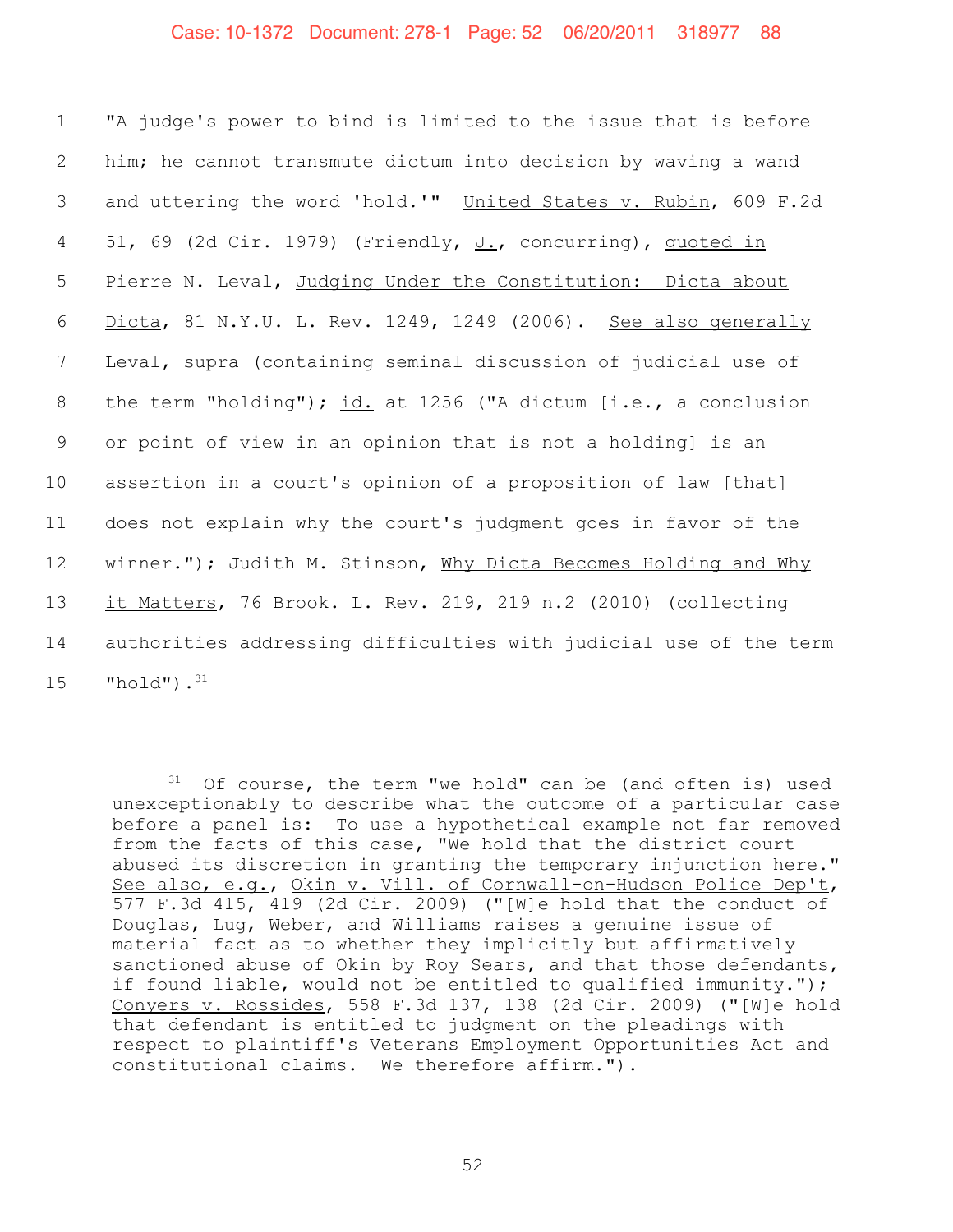| $\mathbf{1}$    | It is axiomatic that appellate judges cannot make law                         |
|-----------------|-------------------------------------------------------------------------------|
| $\overline{2}$  | except insofar as they reach a conclusion based on the specific               |
| 3 <sup>7</sup>  | facts and circumstances presented to the court in a particular                |
| $4\overline{ }$ | appeal. Subordinate courts and subsequent appellate panels are                |
| 5 <sub>5</sub>  | required to follow only these previous appellate legal                        |
| 6               | "holdings." The NBA panel decided the case before it, and we                  |
| $7\overline{ }$ | think that the law it thus made regarding "hot news" preemption               |
| 8               | is, as we have tried to explain, determinative here. But the                  |
| 9               | Court's various explanations of its five-part approach are not. <sup>32</sup> |

 $32$  Indeed, rather than identifying a set of required and specific "extra elements" essential to a non-preempted INS-like "hot news" claim, the Court in NBA was opining about the hypothetical set of circumstances -- not present in that case - that might give rise to such a claim. Because the NBA Court concluded that no such claim could be established on the facts of that case because of the absence of free-riding, its conjecture was descriptive and a helpful window into its reasoning, but could not bind subsequent courts.

The NBA Court's approach, then, was similar to that of the Supreme Court in Sosa v. Alvarez-Machain, 542 U.S. 692, 729- 30 (2004), albeit in a decidedly different context. There, the plaintiff, who had been seized in Mexico by a group of Mexican nationals working for the United States Drug Enforcement Agency and held overnight in Mexico before being transferred to the custody of American law enforcement officers in Texas, brought suit against, inter alios, the Mexican nationals, pursuant to the Alien Tort Claims Act (also commonly called the Alien Tort Statute) (the "ATS"), 28 U.S.C. § 1350, alleging that his seizure violated the law of nations. Alvarez-Machain, 542 U.S. at 697- 98. The Supreme Court concluded that Alvarez-Machain could not state a claim under the ATS because his asserted claim did not fall within the "very limited category [of claims] defined by the law of nations and recognized at common law" as covered by that statute. Id. at 712.

Justice Souter, writing for the Court, however, was emphatic that the Court did not intend, by its opinion, to "close the door to further independent judicial recognition of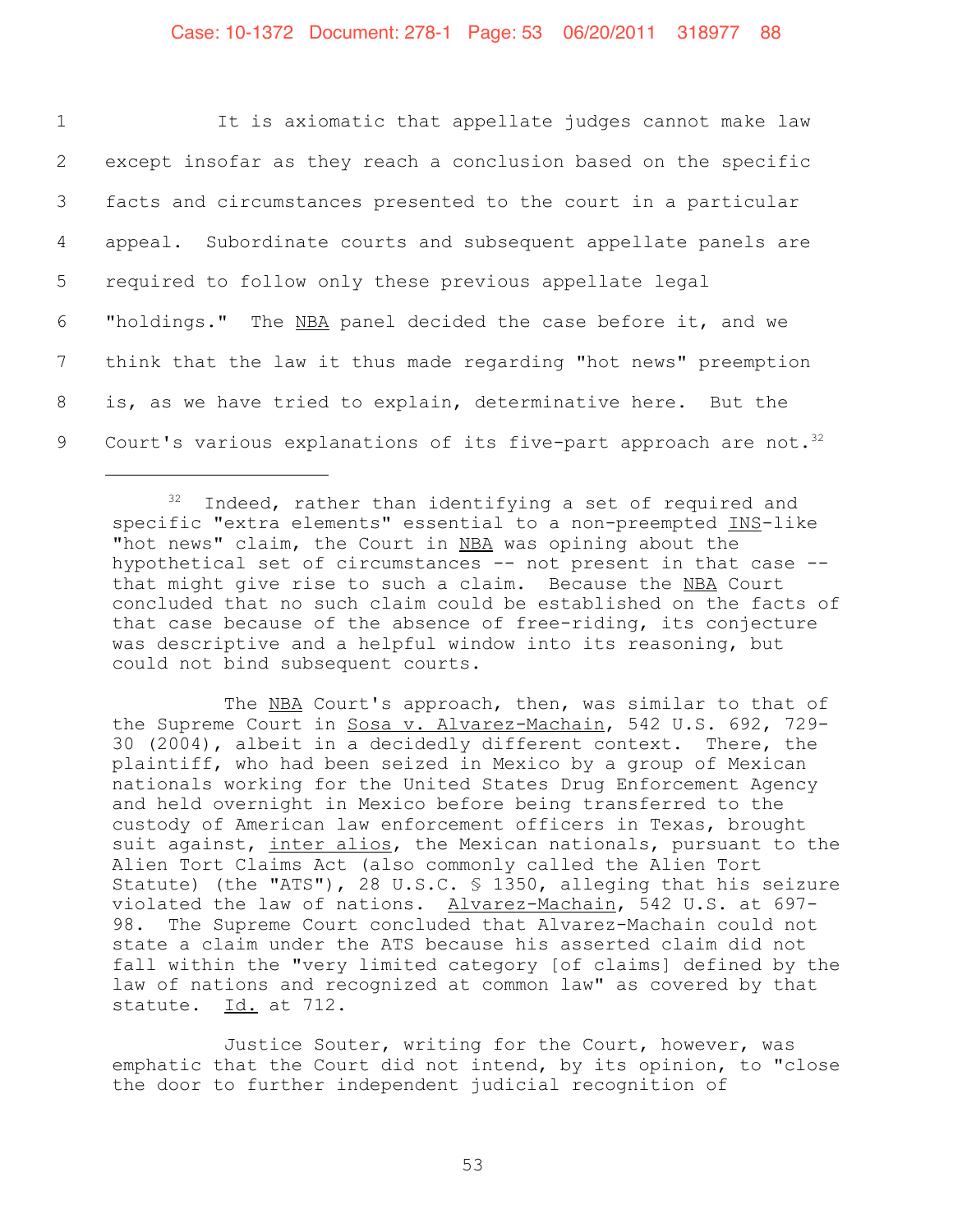#### Case: 10-1372 Document: 278-1 Page: 54 06/20/2011 318977 88

 Indeed, we do not see how they can be: The two five-part "tests" are not entirely consistent, and are less consistent still with the three-"extra element" test, which also appears later in the 4 opinion:

 We therefore find the extra elements -- those in addition to the elements of copyright infringement -- that allow a "hotnews" claim 8 to survive preemption are: (i) the time- sensitive value of factual information, (ii) the free-riding by a defendant, and (iii) the threat to the very existence of the product or service provided by the plaintiff."

13 Id. at 853.

14 For example, the fifth of the five factors in the first 15 iteration of the test is that "the ability of other parties to 16 free-ride on the efforts of the plaintiff or others would so 17 reduce the incentive to produce the product or service that its 18 existence or quality would be substantially threatened." NBA, 19 105 F.3d at 845 (emphasis added). The second iteration is 20 similar, but adds a quotation from INS which can be read to make

actionable international norms" under the ATS. Id. at 729. Instead, the Court made clear that in later cases, the "judicial power should be exercised on the understanding that the door is still ajar subject to vigilant doorkeeping, and thus open to a narrow class of international norms today." Id.

Analogously, in NBA, the Court held that the facts of that case could not support a non-preempted "hot news" claim. Its language regarding the elements that might in some later case allow a claim to avoid preemption, and its discussion of why such an exception to preemption was narrow, were useful commentaries on the reasoning and possible implications of the Court's holding. But the language itself was not meant to, and did not, bind us, the district court, or any other court to subsequently consider this subject.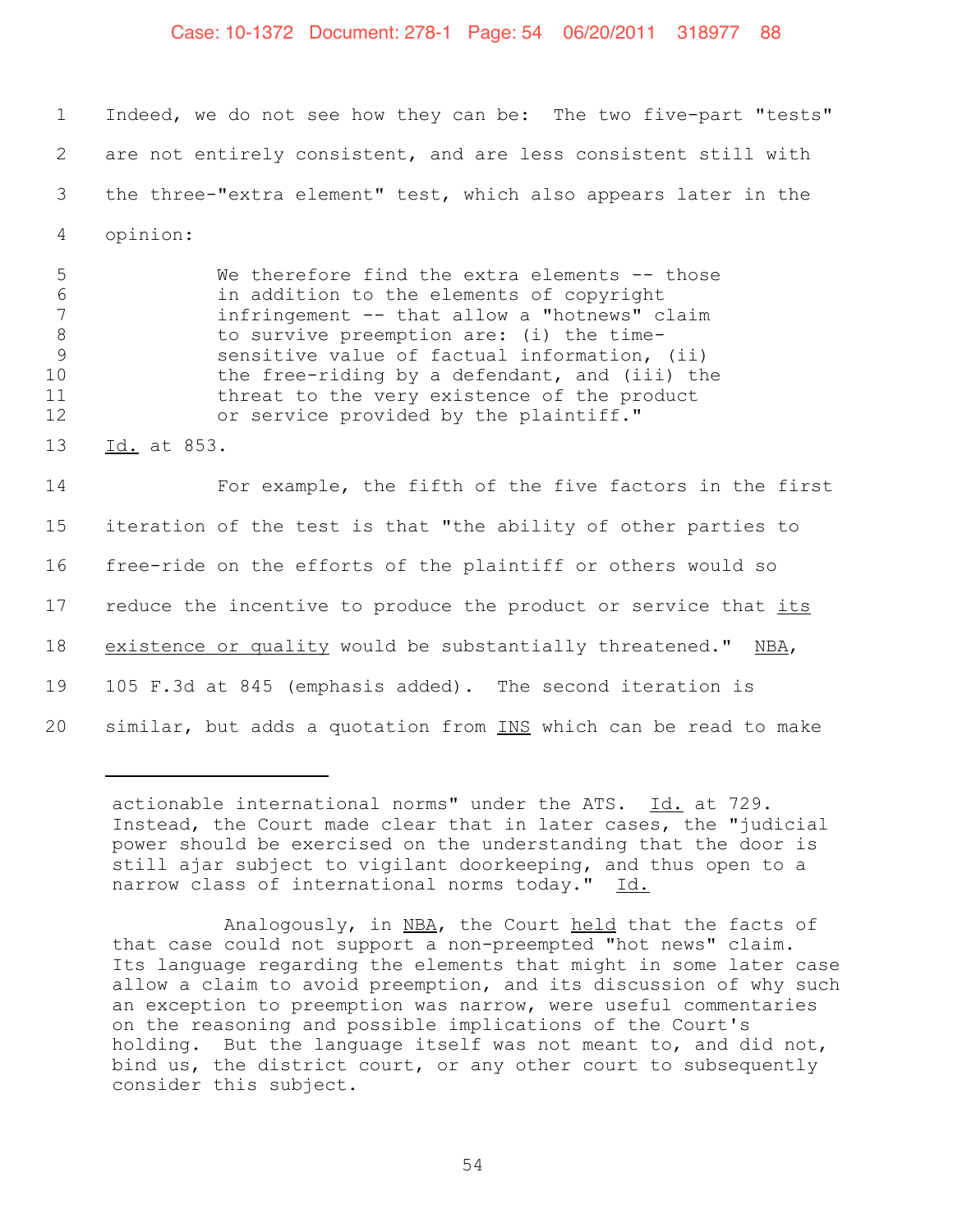#### Case: 10-1372 Document: 278-1 Page: 55 06/20/2011 318977 88

 the factor far more difficult to demonstrate: that the conduct "would render [the plaintiff's] publication profitless, or so little profitable as in effect to cut off the service by rendering the cost prohibitive in comparison with the return.'" Id. at 852 (emphasis added) (quoting INS, 248 U.S. at 241). Then, in rehearsing the "extra elements" that may avoid 7 preemption, the panel referred to "the threat to the very existence of the product or service provided by the plaintiff." 9 Id. at 853 (emphasis added).

 The distinctions between these various statements of a multi-part test are substantial. Were we required to rule on the district court's findings of fact ourselves in light of these various versions of elements, we might well perceive no clear error in a finding that the existence or quality, id. at 845, of the Firms' reports were placed in jeopardy by what the district court found to be "free riding." By contrast, we might otherwise conclude that there is insufficient record evidence to sustain a finding either that the alleged free-riding by Fly and similar 19 aggregators "in effect . . . cut off the [Firms'] service by rendering the cost prohibitive in comparison with the return," *id.* at 852, or were a "threat to the very existence of the 22 product or service provided by the plaintiff[s],"  $id.$  at 853.<sup>33</sup>

<sup>&</sup>lt;sup>33</sup> The Firms' seek to use the multiplicity of the factorslists to their advantage. On page 46 of their brief, they assert: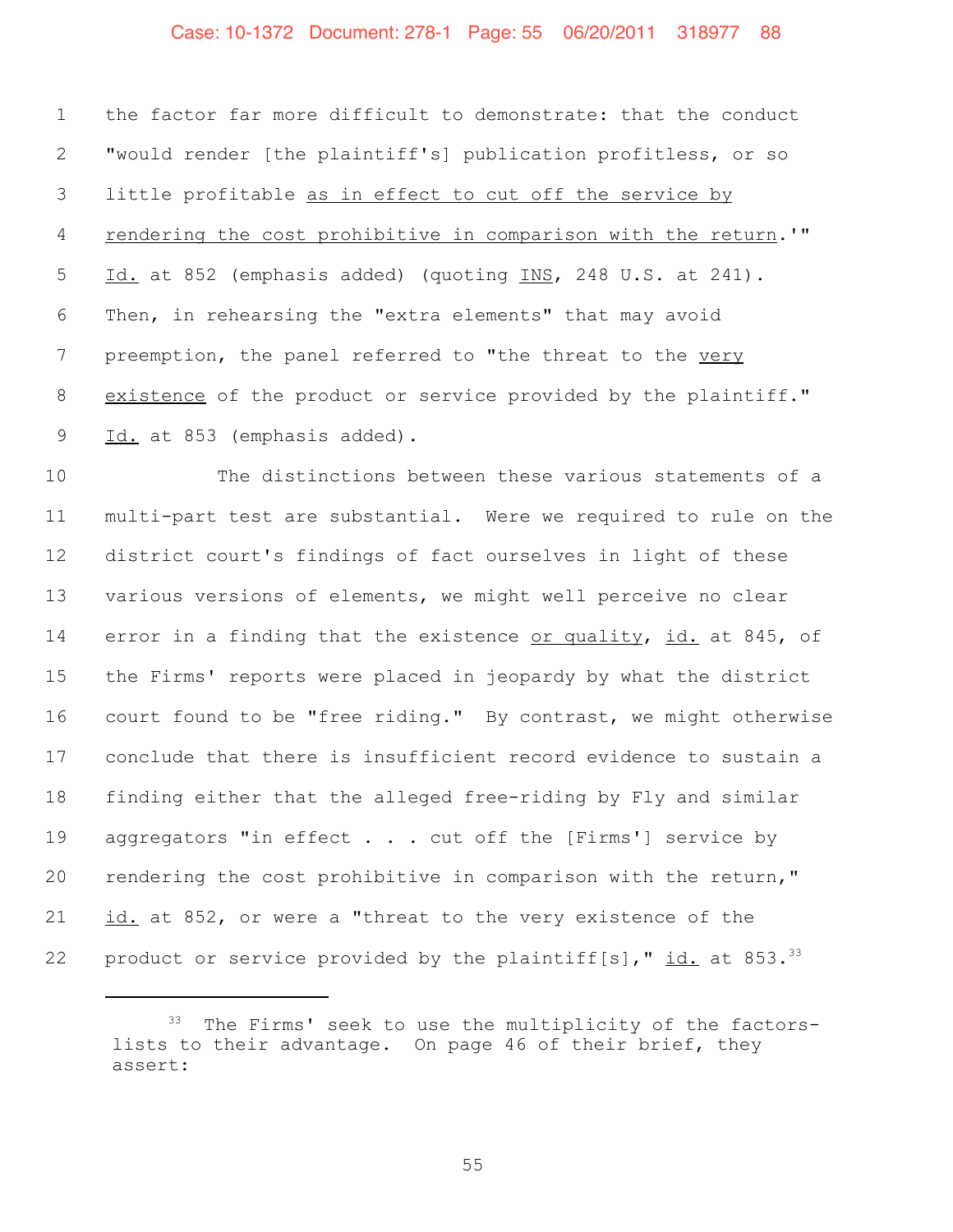| $\mathbf 1$  | It seems to us that each of NBA's three multi-element               |
|--------------|---------------------------------------------------------------------|
| $\mathbf{2}$ | statements serves a somewhat different purpose. The first is a      |
| 3            | general introduction, by way of summary, of what the decision       |
| 4            | concludes. The second may be described as "stating the elements     |
| 5            | of the tort." Confold Pac., Inc. v. Polaris Indus., 433 F.3d        |
| 6            | 952, 960 (7th Cir. 2006) (Posner, $J_L$ ). And the third focuses on |
| 7            | what "extra elements" are necessary to avoid preemption despite     |
| 8            | the conclusion that the "general scope requirement" and the         |
| 9            | "subject matter requirement," NBA, 105 F.3d at 848, have been       |
| 10           | met.                                                                |
| 11           | In our view, the several NBA statements were                        |

12 sophisticated observations in aid of the Court's analysis of the

[A]s this Court found in NBA, "hot news" misappropriation contains three [extra elements to avoid preemption]: (1) time sensitivity; (2) free riding; and (3) threat to existence or quality of the product or service offered by the plaintiff. NBA, 105 F.3d at 845, 853.

Appellees Br. at 46 (emphasis added). What the NBA Court in fact said in this context, at the second cited page, was:

> We therefore find the extra elements -- those in addition to the elements of copyright infringement -- that allow a "hot news" claim to survive preemption are: (i) the time-sensitive value of factual information, (ii) the free-riding by a defendant, and (iii) the threat to the very existence of the product or service provided by the plaintiff.

NBA, 105 F.3d at 853 (emphasis added). By mixing two different iterations of the factors, one id. at 845, and one id. at 853, the Firms thus set forth an easier test for them to meet to avoid preemption than is actually articulated in NBA.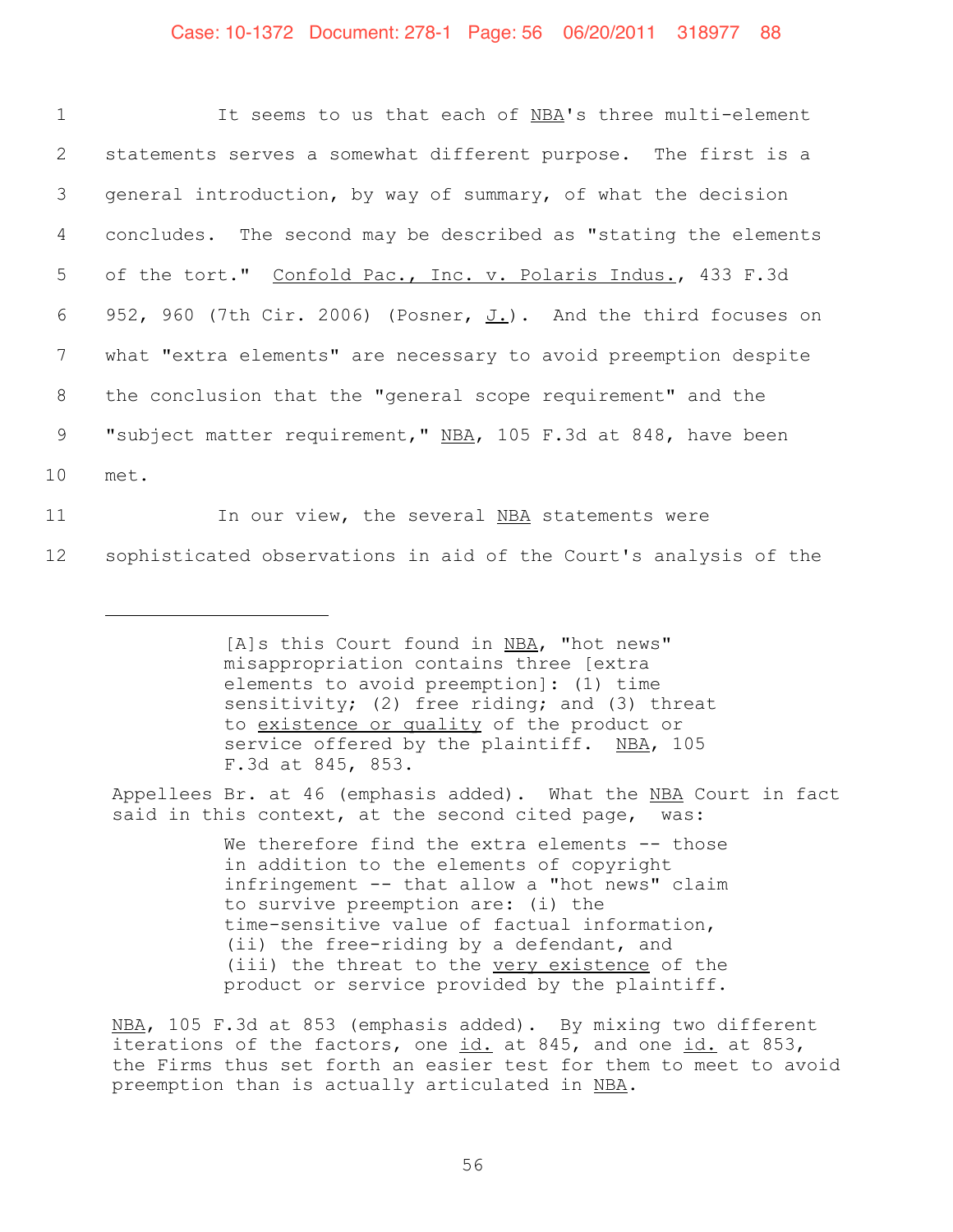#### Case: 10-1372 Document: 278-1 Page: 57 06/20/2011 318977 88

 difficult preemption issues presented to it. See Leval, supra, at 1254. Inconsistent as they were, they could not all be equivalent to a statutory command to which we or the district 4 court are expected to adhere.

 We engage in this somewhat extended discussion because the parties agreed that the district court should employ the 7 five-part analysis derived NBA, and the district court did so. But we cannot supplant this Court's view of the law with the view 9 of the parties. See, e.g., Kamen v. Kemper Fin. Servs. Inc., 500 U.S. 90, 99 (1991); Hankins v. Lyght, 441 F.3d 96, 104 (2d Cir. 2006); Becker v. Poling Transp. Corp., 356 F.3d 381, 390 (2d Cir. 2004).

#### 2. NBA Preemption Analysis Applied to The NBA Facts

 Applying the principles of preemption it had identified, the NBA Court concluded that the tort claim that the NBA sought to assert against Motorola and STATS was preempted by the Copyright Act because, the "general scope requirement" and the "subject matter requirement" having been satisfied, the "extra elements" necessary for such a claim nonetheless to survive preemption were absent. This was so despite the fact

<sup>&</sup>lt;sup>34</sup> See supra note 31. See also generally, Leval, supra, 81 N.Y.U. L. Rev at 1256-58; id. at 1256 (Dictum is "an assertion in a court's opinion of a proposition of law which does not explain why the court's judgment goes in favor of the winner. If the court's judgment and the reasoning which supports it would remain unchanged, regardless of the proposition in question, that proposition plays no role in explaining why the judgment goes for the winner. It is superfluous to the decision and is dictum.").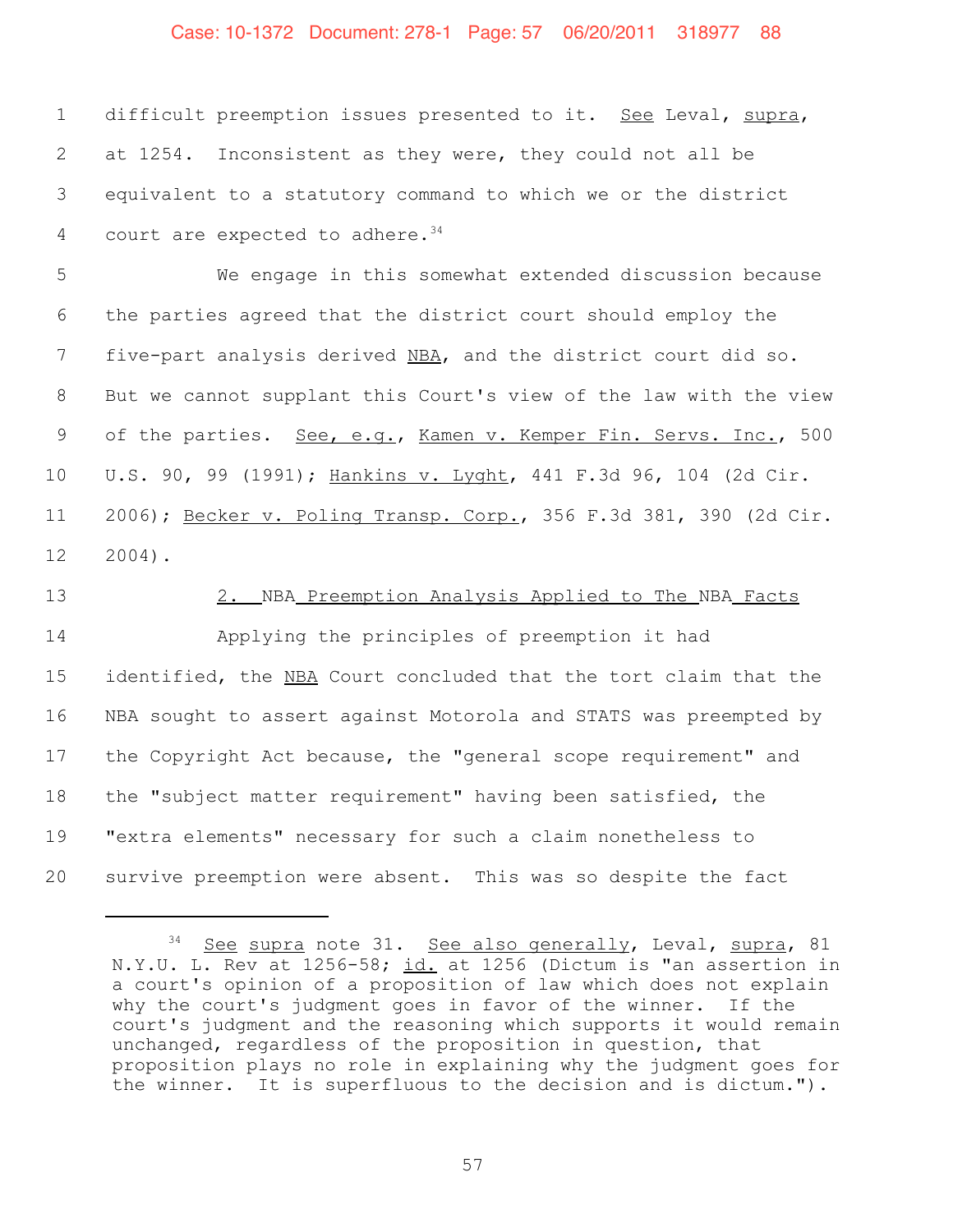#### Case: 10-1372 Document: 278-1 Page: 58 06/20/2011 318977 88

1 that Motorola and STATS were indeed disseminating, on a timely 2 basis, information about NBA games that the NBA was also 3 circulating. $35$  The Court concluded that:

4 An indispensable element of an INS "hot news" 5 claim is free-riding by a defendant on a 6 blaintiff's product, enabling the defendant<br>7 bland to produce a directly competitive product for to produce a directly competitive product for 8 less money because it has lower costs. . . .<br>9 Appellants are in no way free-riding on [the 9 Appellants are in no way free-riding on [the<br>10 MBA service that provided game statistics to NBA service that provided game statistics to 11 the public]. Motorola and STATS expend their 12 own resources to collect purely factual 13 information generated in NBA games to 14 transmit to [Motorola] pagers. They have<br>15 their own network and assemble and transm their own network and assemble and transmit 16 data themselves.

17 To be sure, if appellants in the future were 18 to collect facts from an enhanced [NBA] pager 19 to retransmit them to [Motorola's] pagers, 20 that would constitute free-riding and might<br>21 well cause [the NBA service] to be well cause [the NBA service] to be 22 unprofitable because it had to bear costs to 23 collect facts that [Motorola] did not. If 24 the appropriation of facts from one pager to 25 another pager service were allowed,<br>26 transmission of current information 26 transmission of current information on NBA<br>27 cames to pagers or similar devices would be games to pagers or similar devices would be 28 substantially deterred because any potential 29 transmitter would know that the first entrant 30 would quickly encounter a lower cost<br>31 competitor free-riding on the origina 31 competitor free-riding on the originator's<br>32 transmissions. transmissions.

<sup>&</sup>lt;sup>35</sup> The Court identified the NBA's "primary products" as the "producing [of] basketball games with live attendance and licensing [of] copyrighted broadcasts of those games," and concluded that there was "no evidence that anyone regards [the defendants' products] as a substitute for attending NBA games or watching them on television." NBA, 105 F.3d at 853-54. In the panel's view, the NBA's "collection and retransmission of strictly factual material about the [basketball] games," was not the NBA's primary product, and, in any event, SportsTrax was not free riding off of the NBA by engaging in its own collection and retransmission of the factual information. Id. at 853.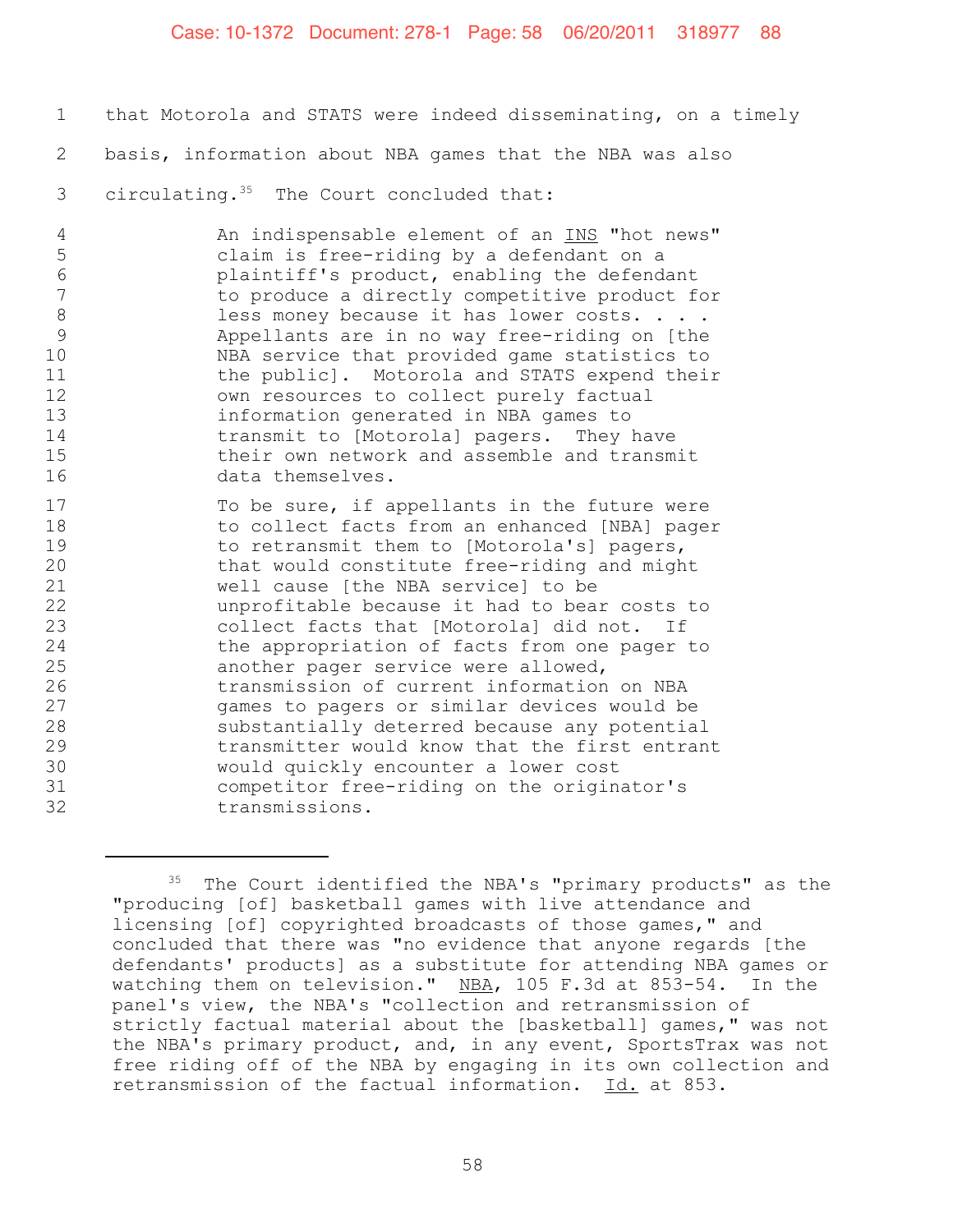#### Case: 10-1372 Document: 278-1 Page: 59 06/20/2011 318977 88

 However, that is not the case in the instant 2 matter. [Motorola] and [the NBA] are each<br>3 bearing [its] own costs of collecting facts bearing [its] own costs of collecting factual information on NBA games, and, if one produces a product that is cheaper or 6 otherwise superior to the other, that<br>7 conducer will prevail in the marketpla producer will prevail in the marketplace. 8 This is obviously not the situation against<br>9 Which INS was intended to prevent: the which INS was intended to prevent: the potential lack of any such product or service because of the anticipation of free-riding.

12 NBA, 105 F.3d at 854 (footnote omitted).

#### B. Preemption and This Appeal

 We conclude that applying NBA and copyright preemption principles to the facts of this case, the Firms' claim for "hot news" misappropriation fails because it is preempted by the Copyright Act. First, the Firms' reports culminating with the Recommendations satisfy the "subject matter" requirement because they are all works "of a type covered by section[] 102," i.e., "original works of authorship fixed in a[] tangible medium of expression." 17 U.S.C. § 102. As discussed above, it is not determinative for the Copyright Act preemption analysis that the facts of the Recommendations themselves are not copyrightable. 24 See NBA, 105 F.3d at 850. Second, the reports together with the Recommendations fulfill the "general scope" requirement because the rights "may be abridged by an act which, in and of itself, would infringe one of the exclusive rights' provided by federal 28 copyright law, " Altai, Inc., 982 F.2d at 716 (citing Harper & Row, 723 F.2d at 200), i.e., "acts of reproduction, performance, 30 distribution or display,"  $id.$  (internal quotation marks omitted).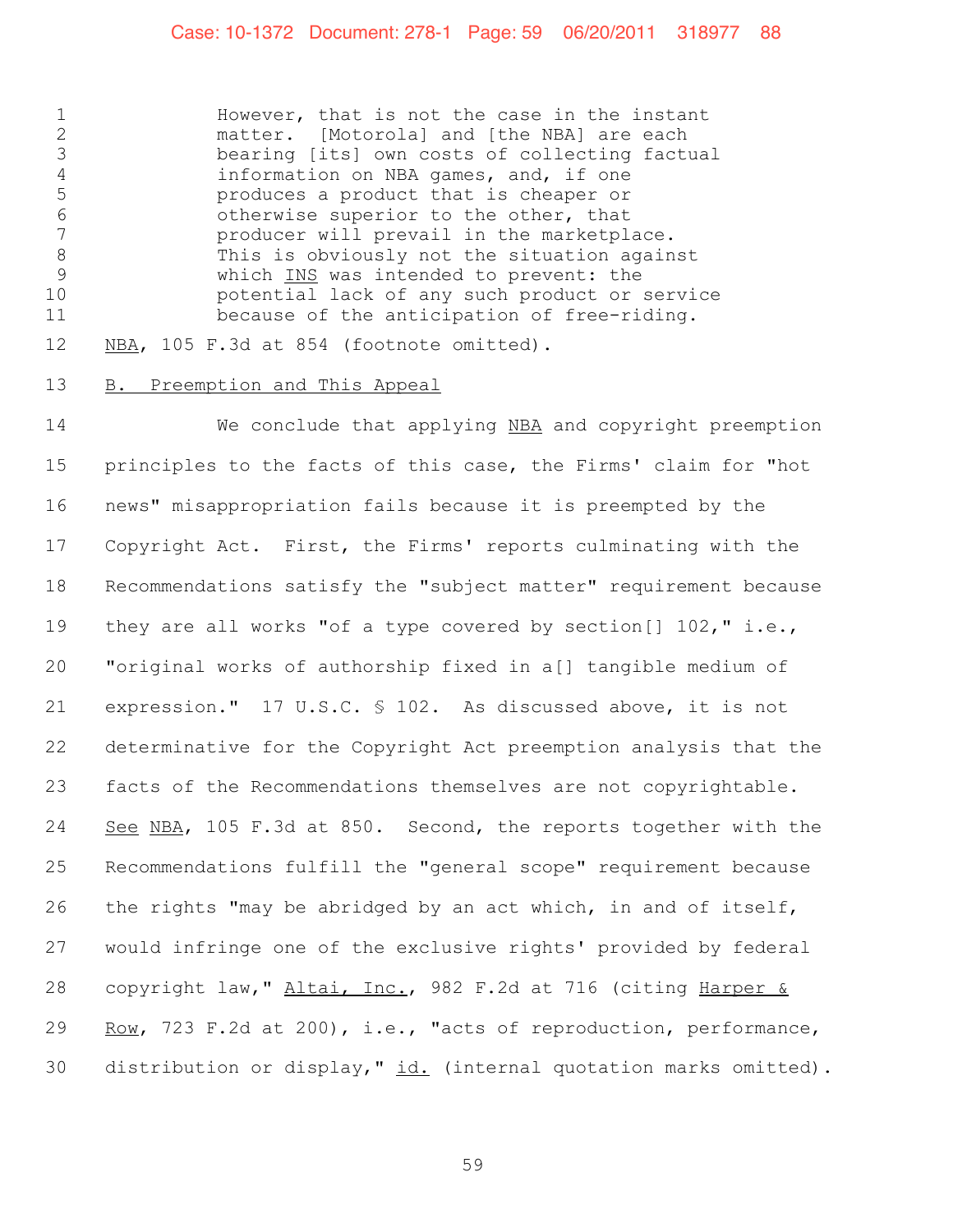| $\mathbf 1$     | Third and finally, the Firms' claim is not a so-called                       |
|-----------------|------------------------------------------------------------------------------|
| $\mathbf{2}$    | INS-type non-preempted claim because Fly is not, under NBA's                 |
| 3               | analysis, "free-riding." It is collecting, collating and                     |
| $\overline{4}$  | disseminating factual information -- the facts that Firms and                |
| 5               | others in the securities business have made recommendations with             |
| 6               | respect to the value of and the wisdom of purchasing or selling              |
| $7\phantom{.0}$ | securities -- and attributing the information to its source. The             |
| 8               | Firms are making the news; Fly, despite the Firms' understandable            |
| 9               | desire to protect their business model, is breaking it. <sup>36</sup> As the |
| 10              | INS Court explained, long before it would have occurred to the               |
| 11              | Court to cite the First Amendment for the proposition:                       |
|                 |                                                                              |

12 [T]he news element -- the information 13 13 respecting current events contained in the<br>14 14 11 literary production -- is not the creation 14 11 literary production -- is not the creation of<br>15 the writer, but is a report of matters that the writer, but is a report of matters that 16 ordinarily are publici juris; it is the

<sup>&</sup>lt;sup>36</sup> For purposes of evaluating its behavior, at least, INS was not "breaking" news in this sense. It was not reporting on news AP was making by itself reporting news -- e.g., "The Associated Press and major news networks reported late Sunday that President Obama plans to nominate Solicitor General Elena Kagan to replace retiring Supreme Court Justice John Paul Stevens." Maureen Hoch, Reports: President Obama to Name Elena Kagan as Supreme Court Pick, PBS Newshour (May 9, 2010, 11:08 PM) available at http://www.pbs.org/newshour/rundown/ 2010/05/reports-obama-to-name-elena-kagan-as-supreme-court-pick.h tml (latest visit Mar. 7, 2011) -- let alone making news -- e.g., "Tamer Fakahany, an assistant managing editor at the AP's Nerve Center in New York, has been named deputy managing editor overseeing the center at AP headquarters." Tamer Fakahany Named AP Deputy Managing Editor, Associated Press, Feb. 8, 2011, available at http://www.cnbc.com/id/41478155 (latest visit Mar. 7, 2011). By significant contrast, in INS, AP broke news, and INS repackaged that news as though it were "breaking" news of its own.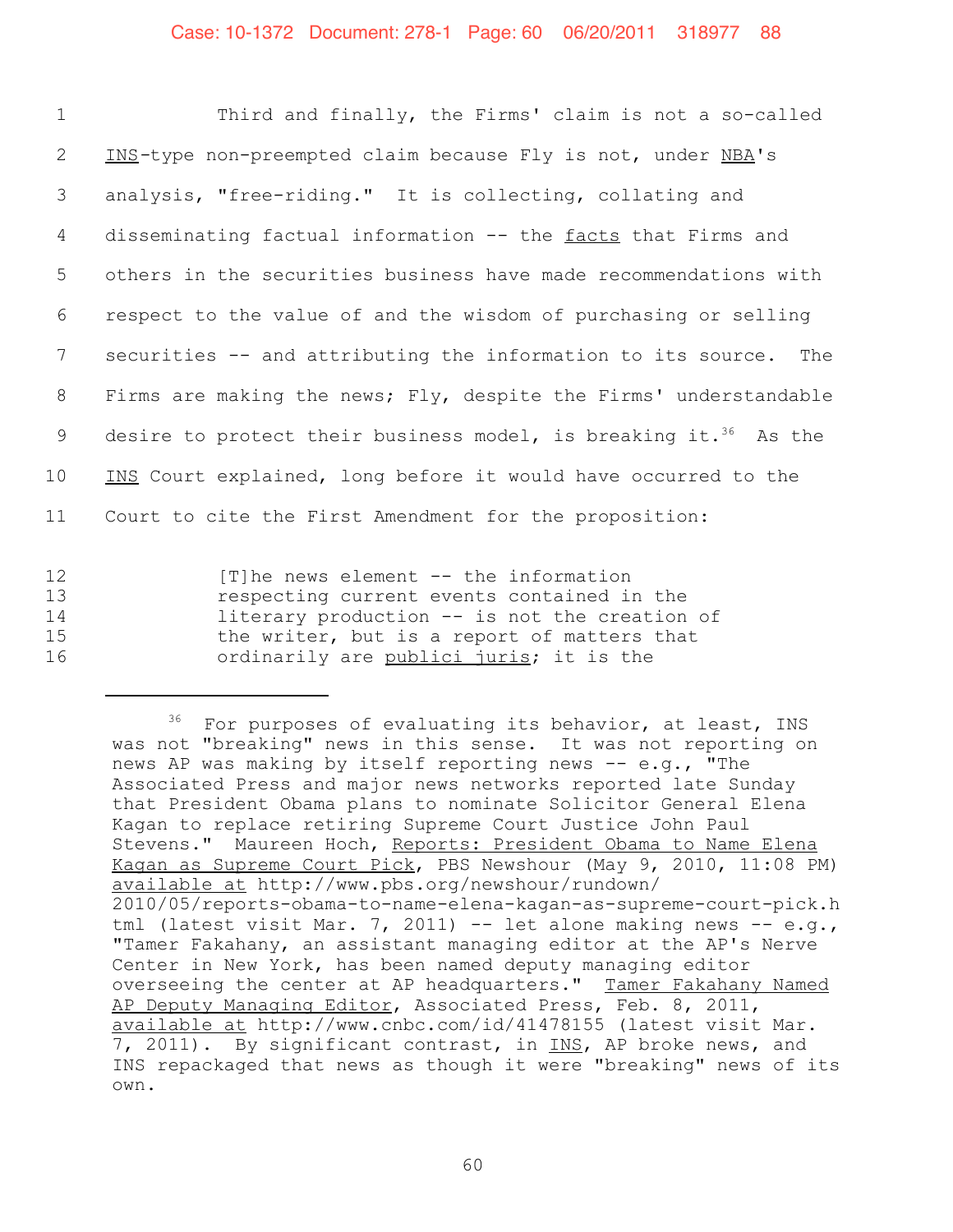#### Case: 10-1372 Document: 278-1 Page: 61 06/20/2011 318977 88

 history of the day. It is not to be supposed 2 that the framers of the Constitution, when<br>3 they empowered Congress "to promote the they empowered Congress "to promote the progress of science and useful arts, by securing for limited times to authors and 6 inventors the exclusive right to their<br>7 cespective writings and discoveries" ( respective writings and discoveries" (Const., 8 Art I, § 8, par. 8), intended to confer upon<br>9 one who might happen to be the first to one who might happen to be the first to report a historic event the exclusive right for any period to spread the knowledge of it. INS, 248 U.S. at 234.

 The use of the term "free-riding" in recent "hot news" misappropriation jurisprudence exacerbates difficulties in addressing these issues. Unfair use of another's "labor, skill, 16 and money, and which is salable by complainant for money," INS, 248 U.S. at 239, sounds like the very essence of "free-riding," and, the term "free-riding" in turn seems clearly to connote acts that are quintessentially unfair.

 It must be recalled, however, that the term free-riding refers explicitly to a requirement for a cause of action as 22 described by INS. As explained by the NBA Court, "[a]n indispensable element of an INS 'hot news' claim is free-riding by a defendant on a plaintiff's product." NBA, 105 F.3d at 854.

 The practice of what NBA referred to as "free-riding" 26 was further described by INS. The INS Court defined the "hot news" tort in part as "taking material that has been acquired by complainant as the result of organization and the expenditure of labor, skill, and money, and which is salable by complainant for money, and . . . appropriating it and selling it as [the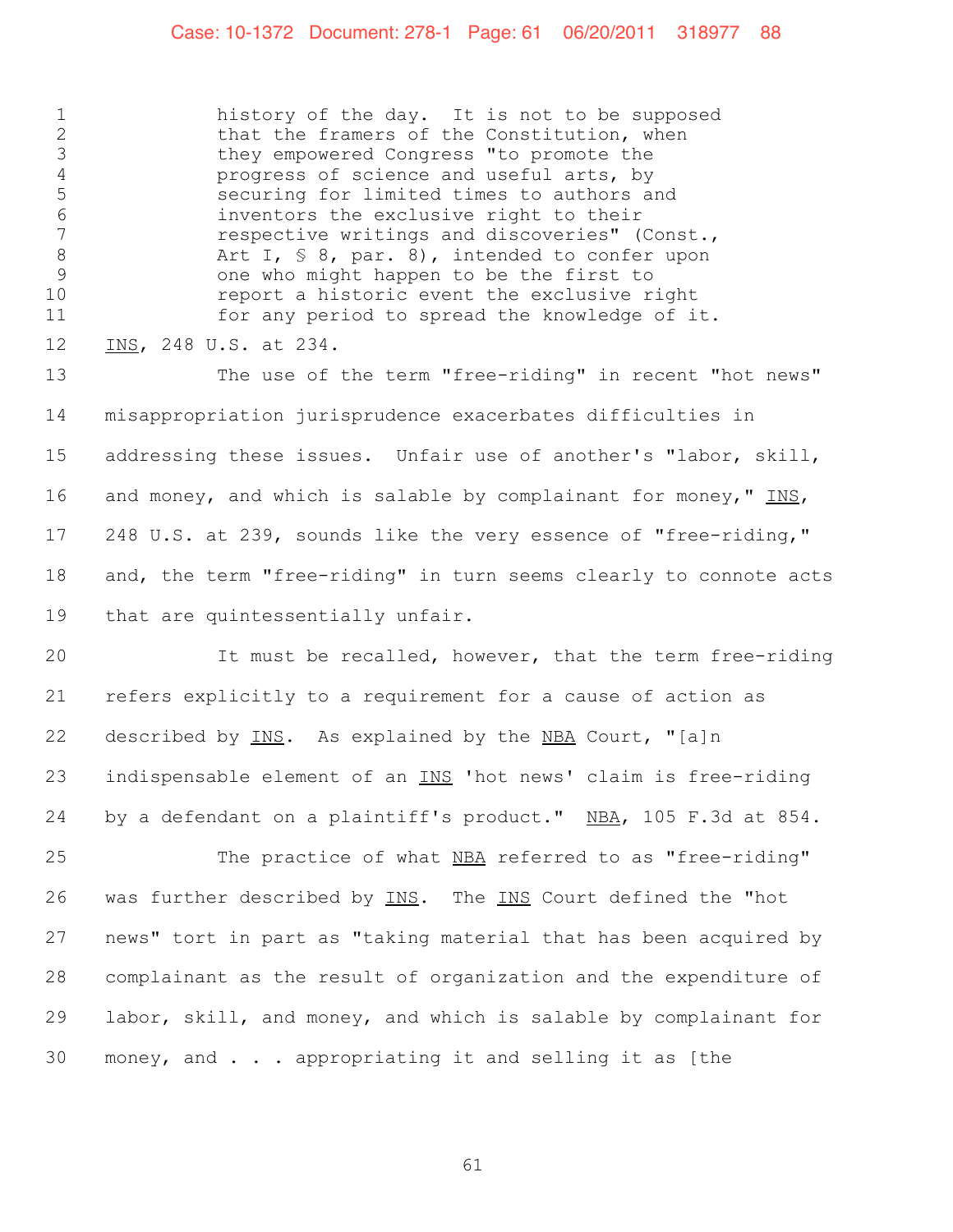## Case: 10-1372 Document: 278-1 Page: 62 06/20/2011 318977 88

1 defendant's] own . . . . " INS, 248 U.S. at 239. That definition 2 fits the facts of INS: The defendant was taking news gathered and in the process of dissemination by the Associated Press and selling that news as though the defendant itself had gathered it. But it does not describe the practices of Fly. The Firms here may be "acquiring material" in the course of preparing their reports, but that is not the focus of this lawsuit. In pressing a "hot news" claim against Fly, the Firms seek only to protect their Recommendations, something they create using their 10 expertise and experience rather than acquire through efforts akin to reporting.

 Moreover, Fly, having obtained news of a Recommendation, is hardly selling the Recommendation "as its own," INS, 248 U.S. at 239. It is selling the information with specific attribution to the issuing Firm. Indeed, for Fly to sell, for example, a Morgan Stanley Recommendation "as its own," as INS sold the news it cribbed from AP to INS subscribers, would be of little value to either Fly or its customers. If, for example, Morgan Stanley were to issue a Recommendation of Boeing common stock changing it from a "hold" to a "sell," it hardly seems likely that Fly would profit significantly from 22 disseminating an item reporting that " $FLy$  has changed its rating of Boeing from a hold to a sell." It is not the identity of Fly and its reputation as a financial analyst that carries the authority and weight sufficient to affect the market. It is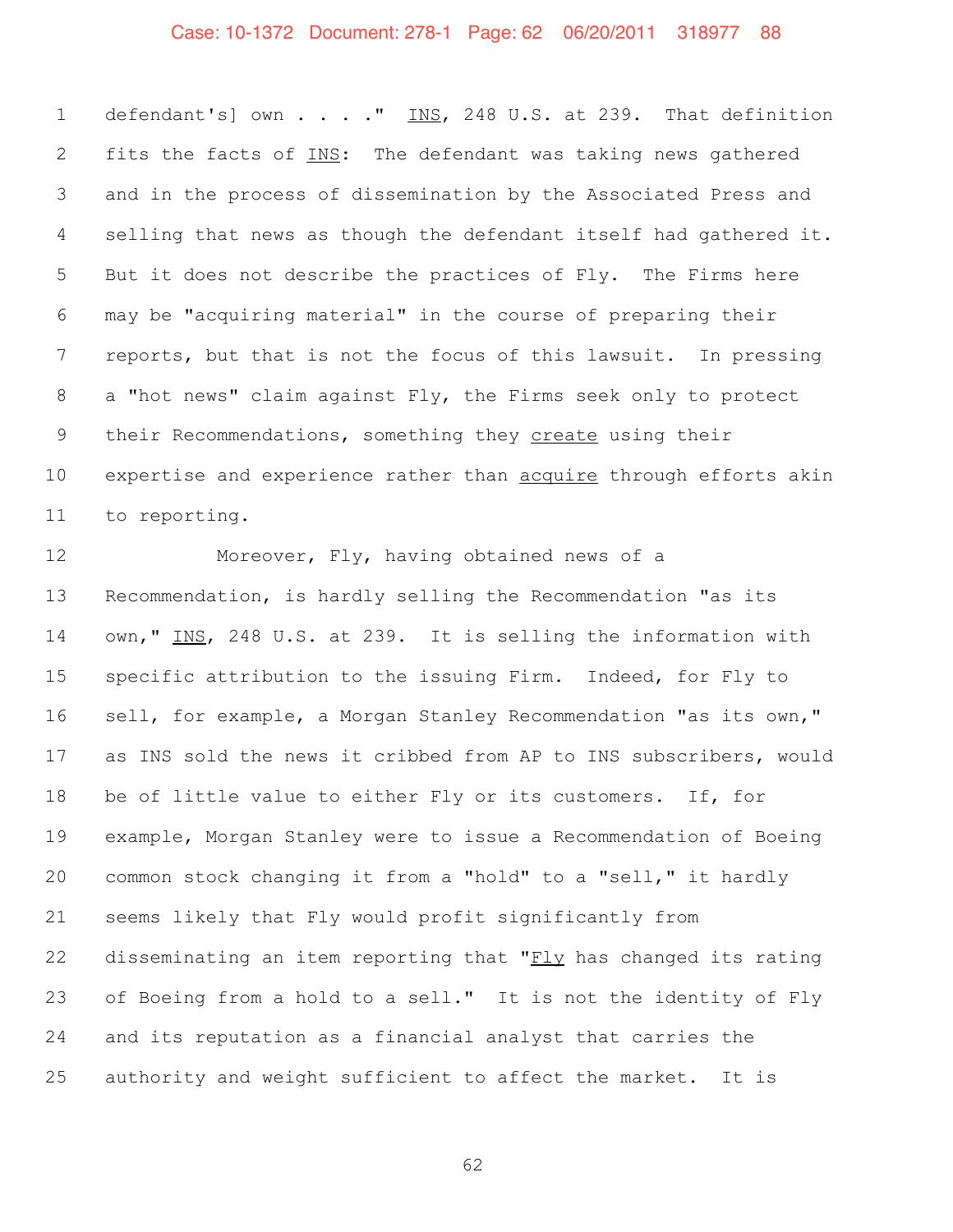#### Case: 10-1372 Document: 278-1 Page: 63 06/20/2011 318977 88

 Fly's accurate attribution of the Recommendation to the creator that gives this news its value.

 We do not perceive a meaningful difference between (a) Fly's taking material that a Firm has created (not "acquired") as the result of organization and the expenditure of labor, skill, and money, and which is (presumably) salable by a Firm for 7 money, and selling it by ascribing the material to its creator Firm and author (not selling it as Fly's own), and (b) what appears to be unexceptional and easily recognized behavior by members of the traditional news media -- to report on, say, winners of Tony Awards or, indeed, scores of NBA games with

The Firms do not sell their Recommendations for money. We understand this to be in keeping with their business model, under which the Firms are compensated through commissions for executing trades for clients. But we assume that the Firms could sell the Recommendations, were they so inclined.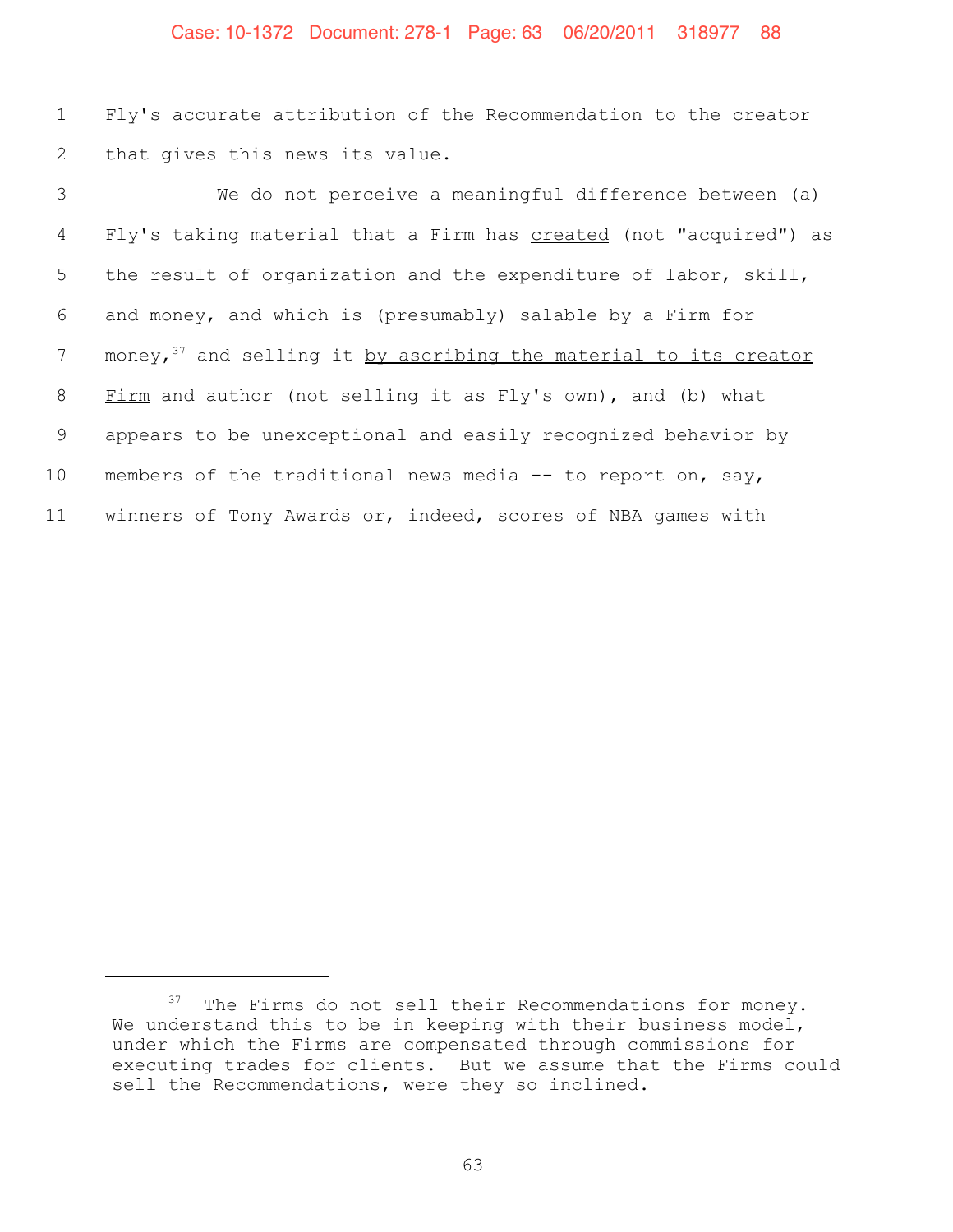#### Case: 10-1372 Document: 278-1 Page: 64 06/20/2011 318977 88

1 proper attribution of the material to its creator.<sup>38</sup> INS did not 2 purport to address either.

3 It is also noteworthy, if not determinative, that INS referred to INS's tortious behavior as "amount[ing] to an unauthorized interference with the normal operation of complainant's legitimate business precisely at the point where 7 the profit is to be reaped, in order to divert a material portion of the profit from those who have earned it to those who have 9 not . . . . " Id. at 240 (emphases added). As we have seen, the point at which the Firms principally reap their profit is upon the execution of sales or purchases of securities. It is at least arguable that Fly's interference with the "normal operation" of the Firms' business is indeed at a "point" where the Firms' profits are reaped. But it is not at all clear that

<sup>38</sup> Another analogue that comes readily to mind is the regular practice of members of the news media -- traditional and otherwise -- to report on political endorsements by the editorial boards of competitors. The fact that the New York Times endorses a particular candidate seems to us to be news. When the newspaper publishes its endorsement, that fact is widely reported, without controversy so far as we know, by other news outlets. See, e.g., Shailagh Murray, Lieberman's Eroding Base, Wash. Post, July 30, 2006, at A4 ("In an editorial published today, the New York Times endorsed [Ned] Lamont over [Senator Joseph] Lieberman [for a U.S. Senate seat in Connecticut], arguing that the senator had offered the nation a 'warped vision of bipartisanship' by supporting [President] Bush on national security."); John Harwood, Edwards Plies Limited Resources, Wall St. J., Feb. 27, 2004, at A4 (reporting on the endorsement of Senator John Kerry for the Democratic presidential nomination by the New York Times); Major Newspapers Reveal Their Favorite Candidates, L.A. Times, Oct. 23, 2000, at A14 (describing and quoting from various major newspapers' endorsements during the 2000 U.S. Presidential election).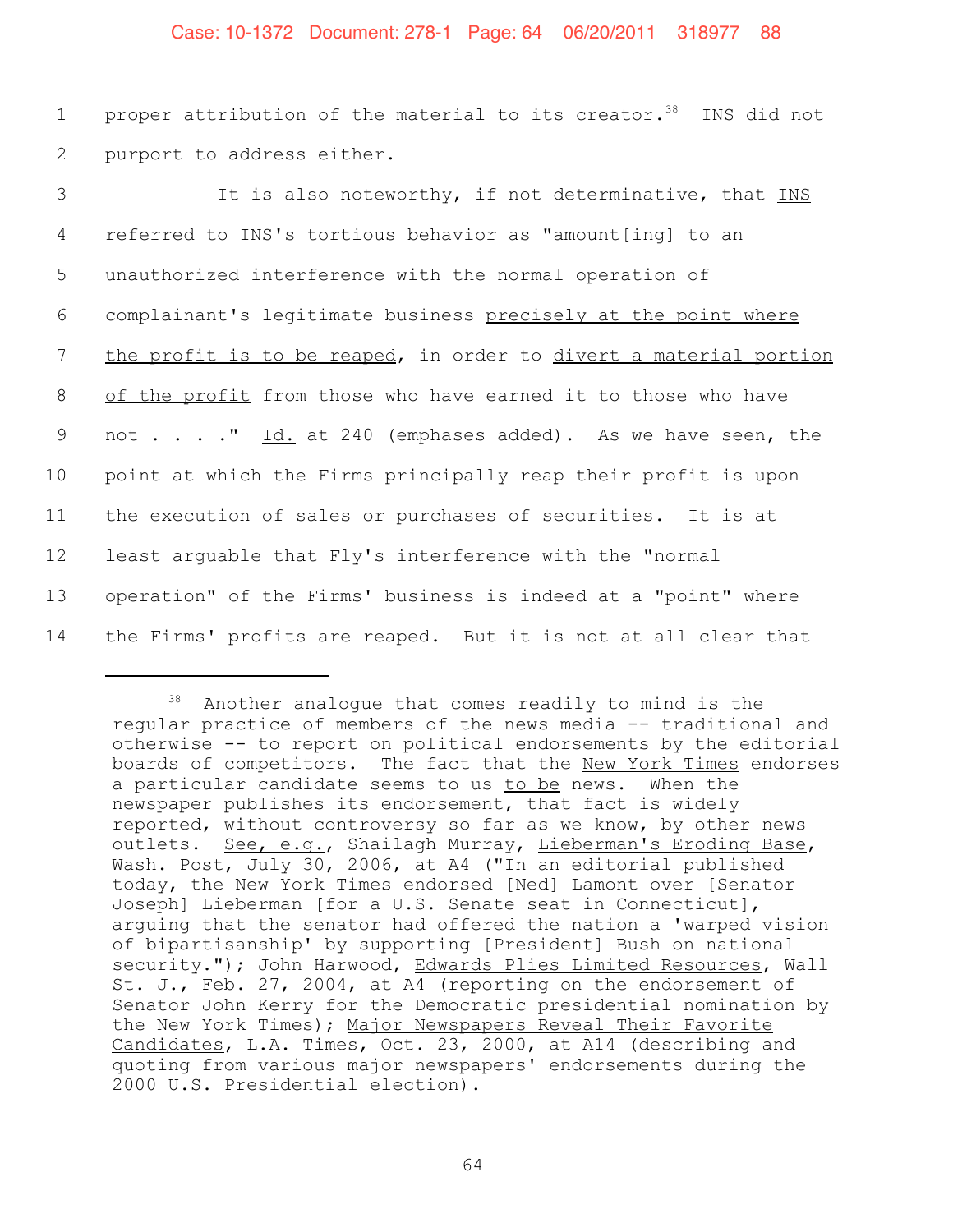## Case: 10-1372 Document: 278-1 Page: 65 06/20/2011 318977 88

1 that profit is being in any substantial sense "diverted" to Fly by its publication of Recommendations news. The lost commissions are, we would think, diverted to whatever broker happens to execute a trade placed by the recipient of news of the Recommendation from Fly.

 To be sure, as the district court pointed out, "Fly 7 [has made efforts], which have met with some success, to link its 8 subscribers to discount brokerage services." Fly I, 700 F. Supp. 2d at 340 (emphasis added). The court viewed these steps as "reflect[ing] the final stage in [Fly's] direct competition with the Firms by leveraging its access to their Recommendations and 12 driving away their commission revenue[s]." Fly I, 700 F. Supp. 2d at 340.

 But we see nothing in the district court's opinion or in the record to indicate that the so-called "final stage" has in fact matured to a point where a significant portion of the diversion of profits to which the Firms object is lost to brokers in league with Fly or its competitors. Firm clients are, moreover, free to employ their authorized knowledge of a Recommendation to make a trade with a discount broker for a smaller fee. And, as we understand the record, the Firms channel fees to their brokerage operations using a good deal more than their Recommendations alone. A non-public Firm report, quite apart from the attached Recommendation -- by virtue of the otherwise non-public information the report contains, including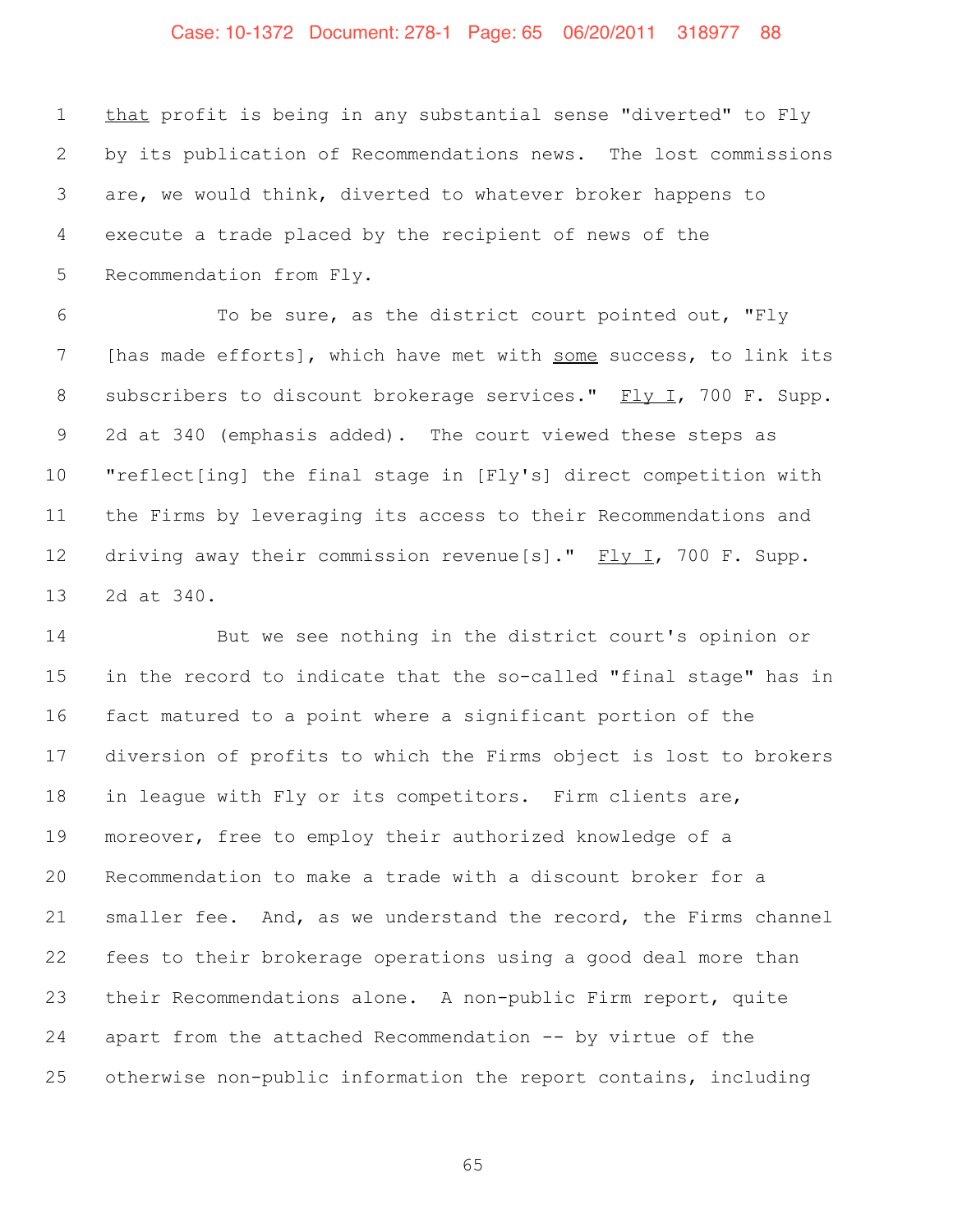## Case: 10-1372 Document: 278-1 Page: 66 06/20/2011 318977 88

 general news about the state of the markets, securities, and economic conditions -- seems likely to play a substantial part in the Firms' ability to obtain trading business through their research efforts. It is difficult on this record for us to characterize Fly's publication of Recommendations as an unauthorized interference with the normal operation of Firms' legitimate business precisely at the point where the profit is to be reaped which, directly or indirectly, diverts a material portion of the Firms' profits from the Firms to Fly and others engaged in similar practices. See INS, 248 U.S. at 240.

 We do not mean to be parsing the language of INS as though it were a statement of law the applicability of which determines the outcome of this appeal. As we have explained, the law that INS itself established was overruled many years ago. But in talking about a "'hot-news' INS-like claim," as we did in 16 NBA, 105 F.3d at 845, or "the INS tort," as the district court 17 did in this case, Fly I, 700 F. Supp. 2d at 336, we are mindful that the INS Court's concern was tightly focused on the practices of the parties to the suit before it: news, data, and the like, gathered and disseminated by one organization as a significant part of its business, taken by another entity and published as the latter's own in competition with the former. The language chosen by the INS Court seems to us to make clear the substantial difference distance between that case and this one.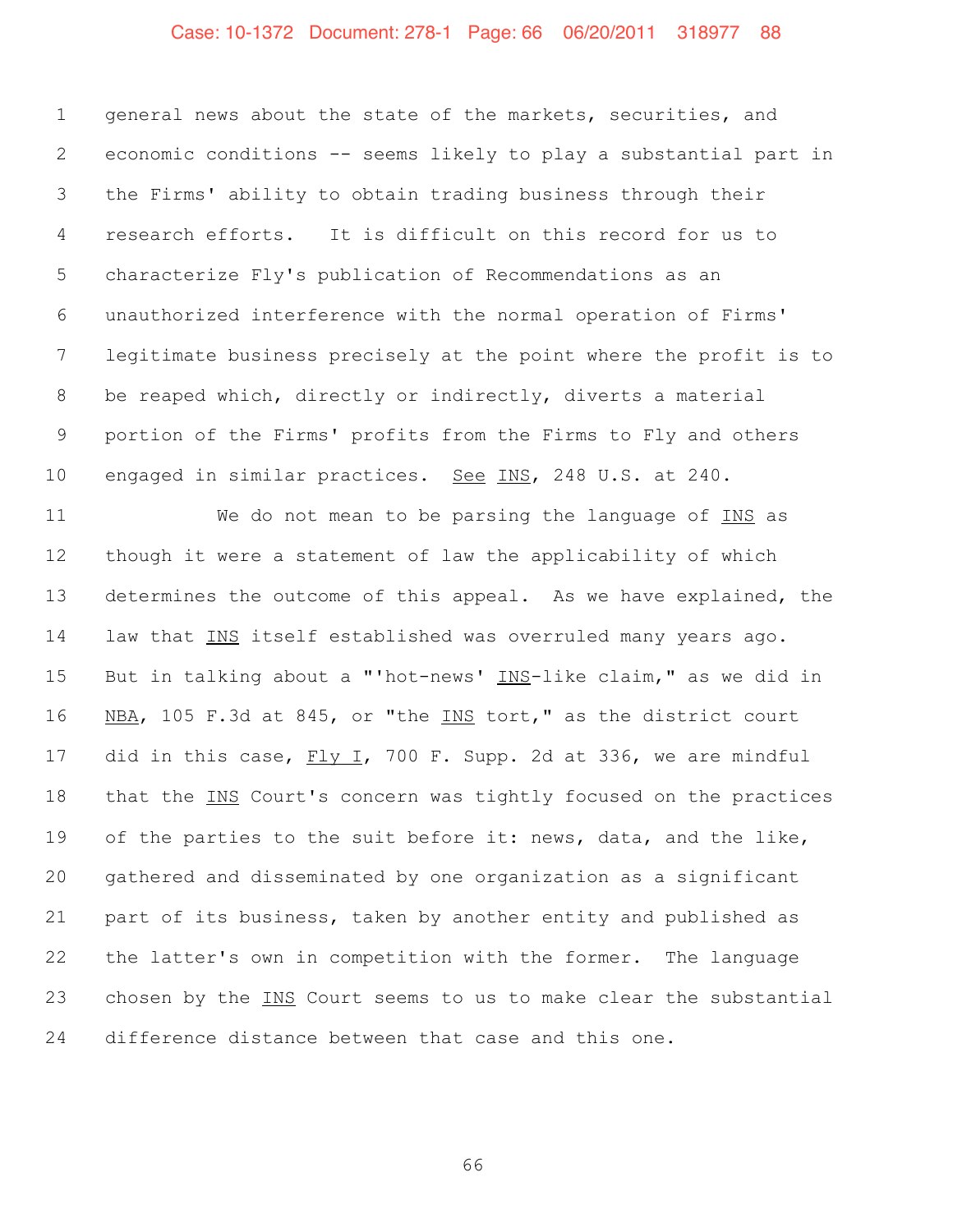## Case: 10-1372 Document: 278-1 Page: 67 06/20/2011 318977 88

 Here, like the defendants in NBA and unlike the 2 defendant in INS, Fly "[has its] own network and assemble[s] and 3 transmit[s] data [it]sel[f]." NBA, 105 F.3d at 854. In NBA, Motorola and STATS employees watched basketball games, compiled 5 the statistics, scores, and other information from the games, and sold the resulting package of data to their subscribers. We could perceive no non-preempted "hot news" tort. Here, analogous to the defendant's in NBA, Fly's employees are engaged in the financial-industry equivalent of observing and summarizing facts about basketball games and selling those packaged facts to consumers; it is simply the content of the facts at issue that is different.

13 And, according to our decision in NBA: "An indispensable element of a[ non-preempted] INS 'hot-news' claim is free-riding by a defendant on a plaintiff's product, enabling the defendant to produce a directly competitive product for less 17 money because it has lower costs." See id. In NBA, we concluded that the defendant's SportsTrax service was not such a product, in part because it was "bearing [its] own costs of collecting factual information on NBA games." Id. In this case, as the district court found, approximately half of Fly's twenty-eight employees are involved on the collection of the Firms' Recommendations and production of the newsfeed on which summaries 24 of the Recommendations are posted. Fly I, 700 F. Supp. 2d at 325. Fly is reporting financial news -- factual information on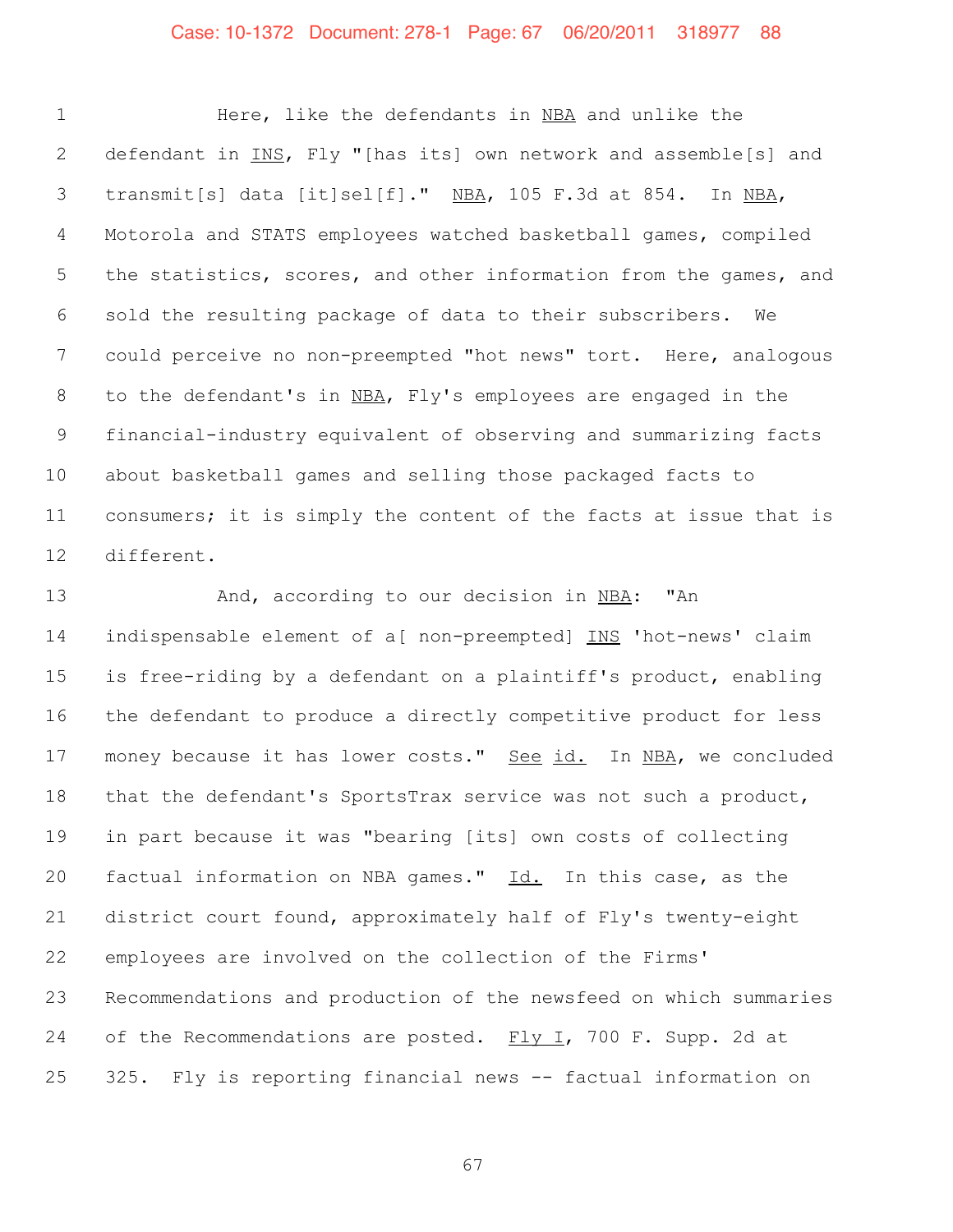#### Case: 10-1372 Document: 278-1 Page: 68 06/20/2011 318977 88

 Firm Recommendations -- through a substantial organizational effort. Therefore, Fly's service -- which collects, summarizes, and disseminates the news of the Firms' Recommendations -- is not 4 the "INS-like" product that could support a non-preempted cause of action for misappropriation.

6 By way of comparison, we might, as the NBA Court did, 7 see id., 105 F.3d at 854, speculate about a product a Firm might produce which might indeed give rise to an non-preempted "hot- news" misappropriation claim. If a Firm were to collect and disseminate to some portion of the public facts about securities recommendations in the brokerage industry (including, perhaps, such facts it generated itself -- its own Recommendations), and were Fly to copy the facts contained in the Firm's hypothetical service, it might be liable to the Firm on a "hot-news" 15 misappropriation theory.<sup>39</sup> That would appear to be an INS-type 16 claim and might survive preemption.<sup>40</sup> See also, e.g., All

<sup>40</sup> Judge Raggi writes that by distinguishing between those who make the news and those who break it, we "foreclose the possibility of a 'hot news' claim by a party who disseminates news it happens to create." Post at **[12]**. That issue is simply

<sup>&</sup>lt;sup>39</sup> The district court pointed out that in October 2007, while this suit was pending and "settlement talks in this action were ongoing," Fly brought a "hot news" misappropriation suit against a competitor, its competitor TradeTheNews.com. See Fly I, 700 F. Supp. 2d at 327-28. We find no legal significance in that fact. It hardly constitutes a concession that the present suit is meritorious. Fly could raise a creditable argument that its lawsuit based on the copying of facts from its service by a similar, competing service is closer to the hypothetically valid "hot news" causes of action referred to in NBA, 105 F.3d at 854, and here, than is the Firms' claim against Fly.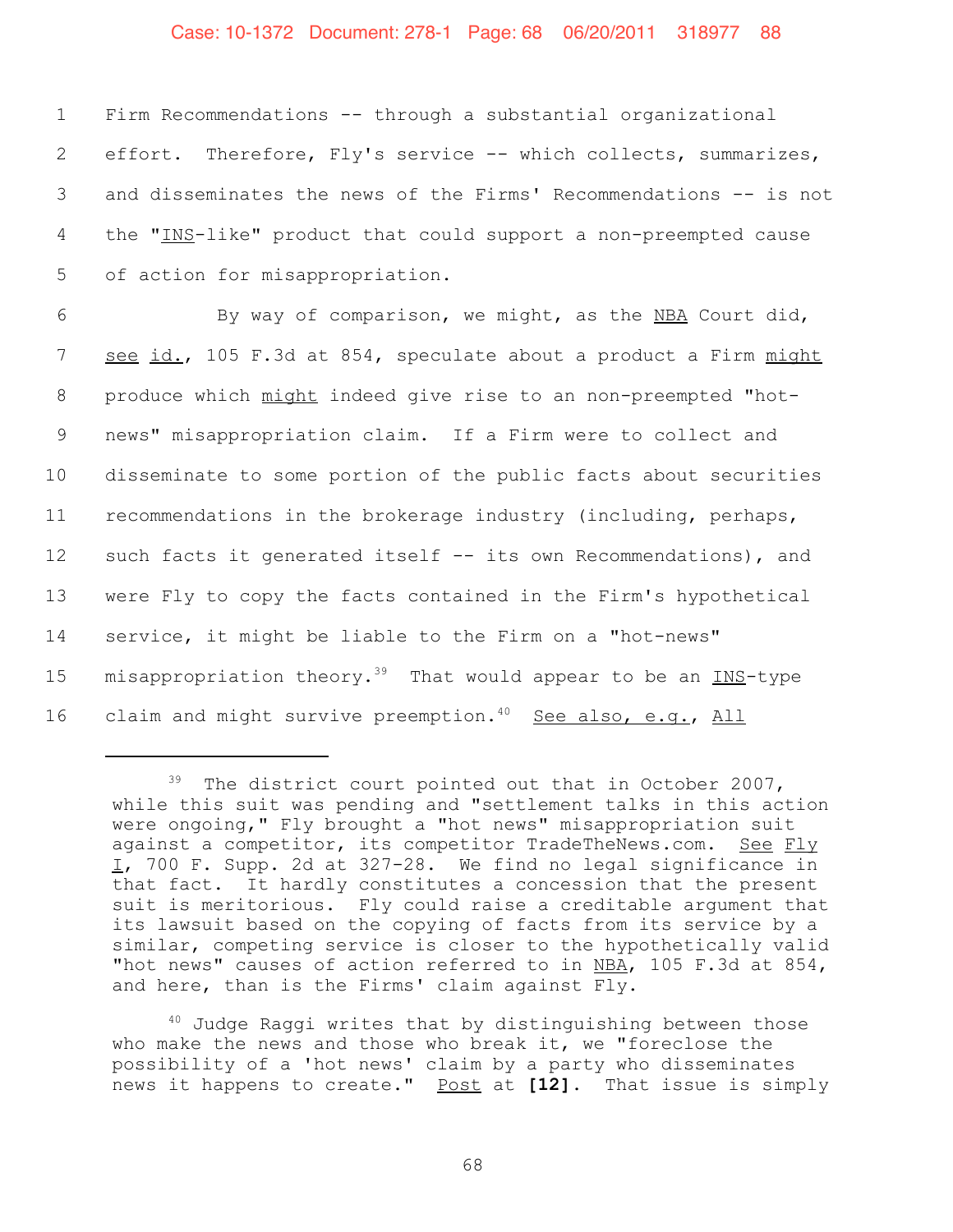## Case: 10-1372 Document: 278-1 Page: 69 06/20/2011 318977 88

| $\mathbf 1$    | Headline News Corp., 608 F. Supp. 2d at 454 (suggesting, in a                   |  |  |  |  |  |
|----------------|---------------------------------------------------------------------------------|--|--|--|--|--|
| $\overline{2}$ | case presenting facts more closely analogous to INS, that the                   |  |  |  |  |  |
| 3              | plaintiff may have had a non-preempted "hot news" cause of                      |  |  |  |  |  |
| 4              | action). See generally Complaint (Dkt. No. 1), AP v. All                        |  |  |  |  |  |
| 5              | Headline News Corp., No. 08-cv-323 (S.D.N.Y. Jan. 14, 2008). But                |  |  |  |  |  |
| 6              | the Firms have no such product and make no such claim. On the                   |  |  |  |  |  |
| 7              | facts of this case, they do not have an "INS-like" non-preempted                |  |  |  |  |  |
| 8              | "hot news" misappropriation cause of action against Fly.                        |  |  |  |  |  |
| $\mathsf 9$    | C. Judge Raggi's Concurrence                                                    |  |  |  |  |  |
| 10             | Judge Raggi would reach the same outcome as do we, but                          |  |  |  |  |  |
| 11             | "would apply the NBA test to this case and reverse on the                       |  |  |  |  |  |
| 12             | ground that the Firms failed to satisfy its direct                              |  |  |  |  |  |
| 13             | competition requirement for a non-preempted claim." Post, at                    |  |  |  |  |  |
| 14             | [12]. We express no opinion as to whether there is or was direct                |  |  |  |  |  |
| 15             | competition between the Firms and Fly with regard to the                        |  |  |  |  |  |
| 16             | Recommendations because we are bound by the holding of NBA.<br>On               |  |  |  |  |  |
| 17             | the facts of that case, the plaintiff's cause of action was                     |  |  |  |  |  |
| 18             | preempted by the copyright law because the defendants did not                   |  |  |  |  |  |
| 19             | "free ride" on the plaintiff's work product. <sup>41</sup><br>The NBA panel did |  |  |  |  |  |

not before us. We therefore do not address it, let alone suggest or imply that such a claim would necessarily be foreclosed. See ante at **[59-60]**.

SportsTrax and Gamestats are each bearing their own costs of collecting factual information on NBA games, and, if one

<sup>&</sup>lt;sup>41</sup> To reiterate: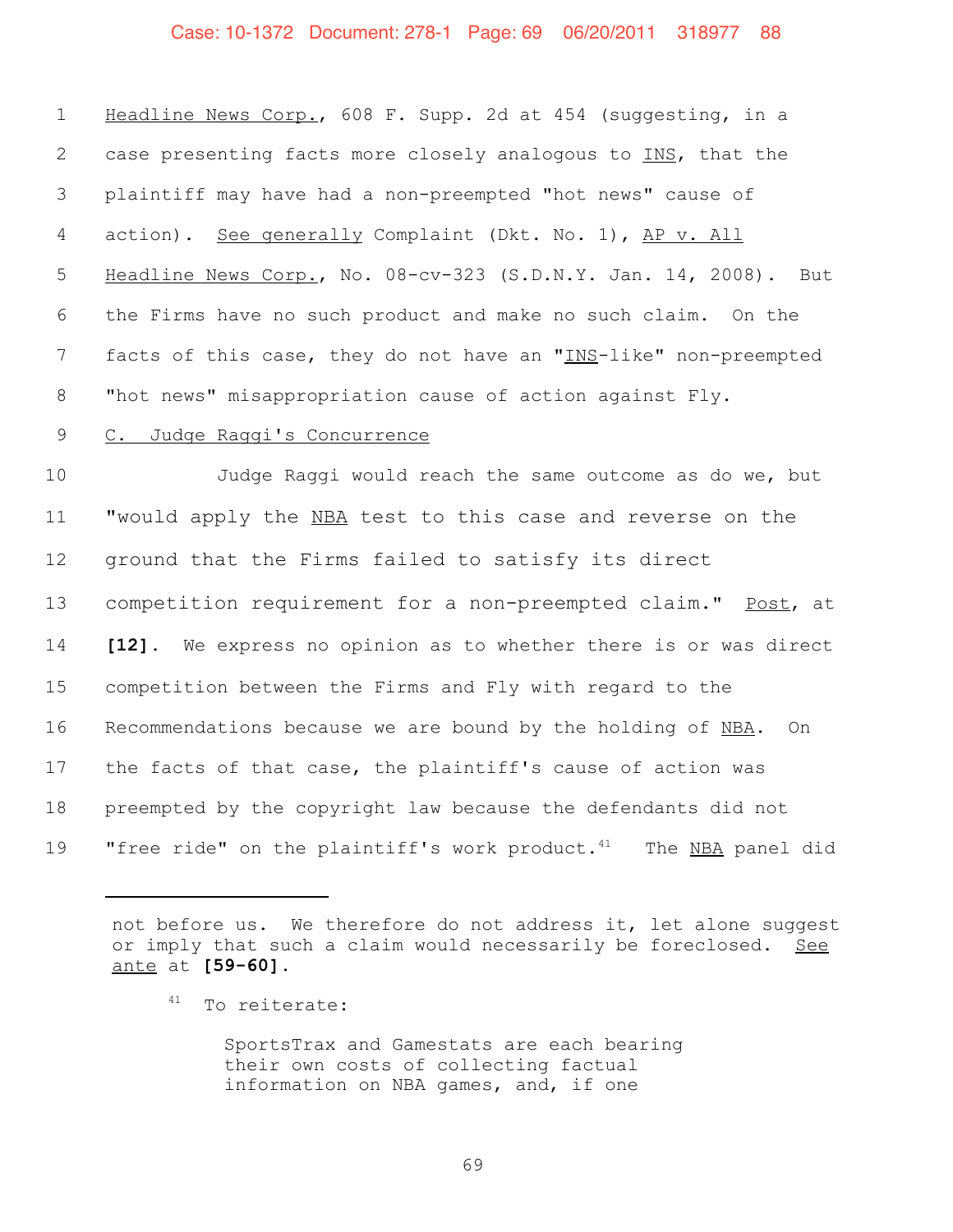not decide the case before it on the basis of the presence or absence of direct competition, which it thought to be an element of the preemption inquiry but did not depend upon in its 4 analysis. We think that the NBA panel's decision that the absence of "free riding" was fatal to the plaintiff's claim in that case is binding upon us on the facts presented here. In other words, even were we to conclude, hypothetically and 8 contrary to Judge Raggi's views, that there was indeed direct competition between the Firms and Fly with respect to the

> produces a product that is cheaper or otherwise superior to the other, that producer will prevail in the marketplace. This is obviously not the situation against which INS was intended to prevent: the potential lack of any such product or service because of the anticipation of free-riding.

> For the foregoing reasons, the NBA has not shown any damage to any of its products based on free-riding by Motorola and STATS, and the NBA's misappropriation claim based on New York law is preempted.

NBA, 105 F. 3d at 854; see also id. at 854 n.9:

It may well be that the NBA's product, when enhanced, will actually have a competitive edge because its Gamestats system will apparently be used for a number of in-stadium services as well as the pager market, resulting in a certain amount of cost-sharing. Gamestats might also have a temporal advantage in collecting and transmitting official statistics. Whether this is so does not affect our disposition of this matter, although it does demonstrate the gulf between this case and INS, where the free-riding created the danger of no wire service being viable.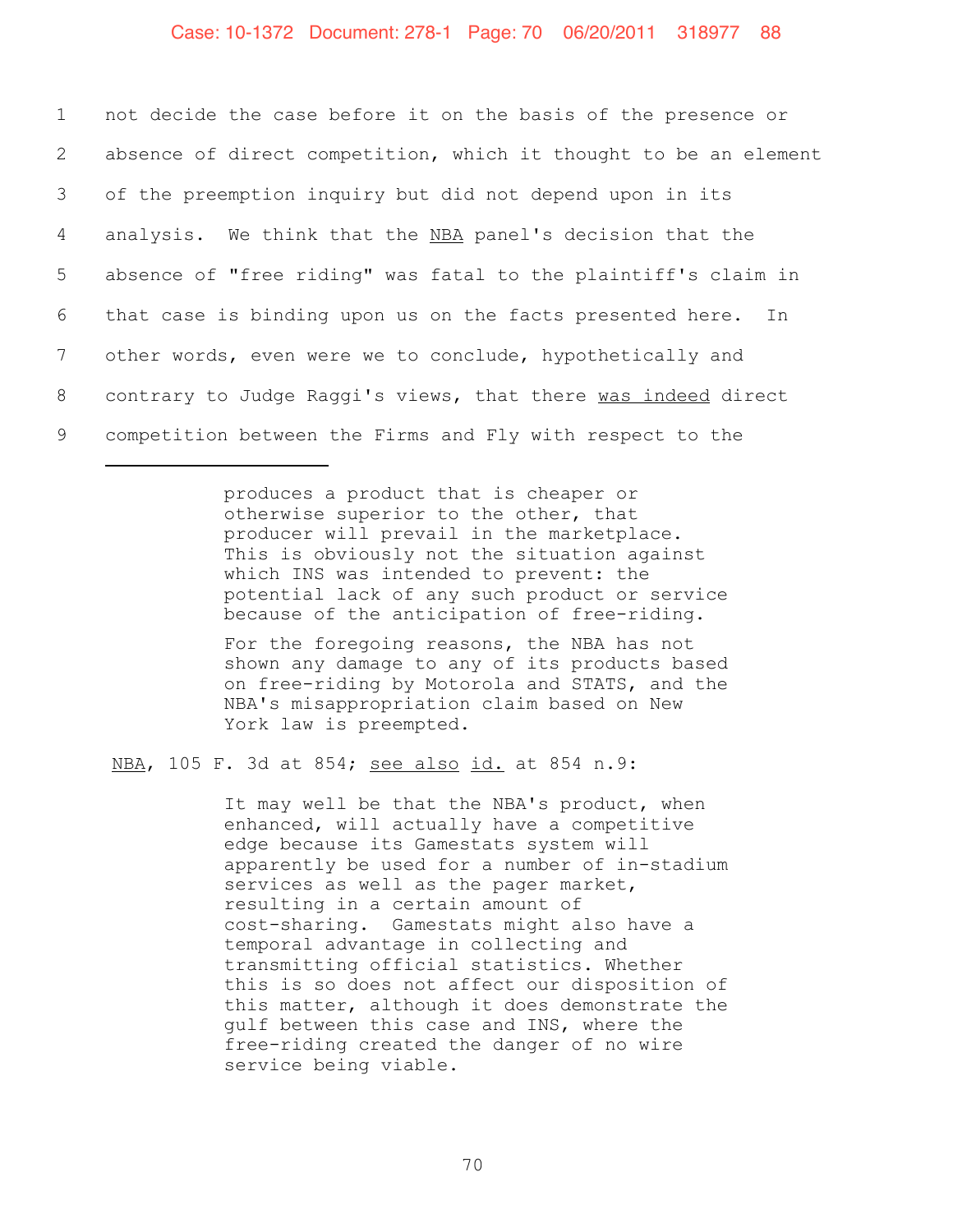## Case: 10-1372 Document: 278-1 Page: 71 06/20/2011 318977 88

 Recommendations, we would nonetheless be bound to reverse the 2 judgment of the district court based on our reading of NBA. The presence or absence of direct competition is thus not determinative and is therefore a matter we are not called upon to decide here.

|  |   | ۰.<br>정도 시 |
|--|---|------------|
|  |   | ۰.         |
|  | × |            |
|  |   | ۰,         |

#### **CONCLUSION**

 We conclude that in this case, a Firm's ability to make news -- by issuing a Recommendation that is likely to affect the market price of a security -- does not give rise to a right for it to control who breaks that news and how. We therefore reverse the judgment of the district court to that extent and remand with instructions to dismiss the Firms' misappropriation claim.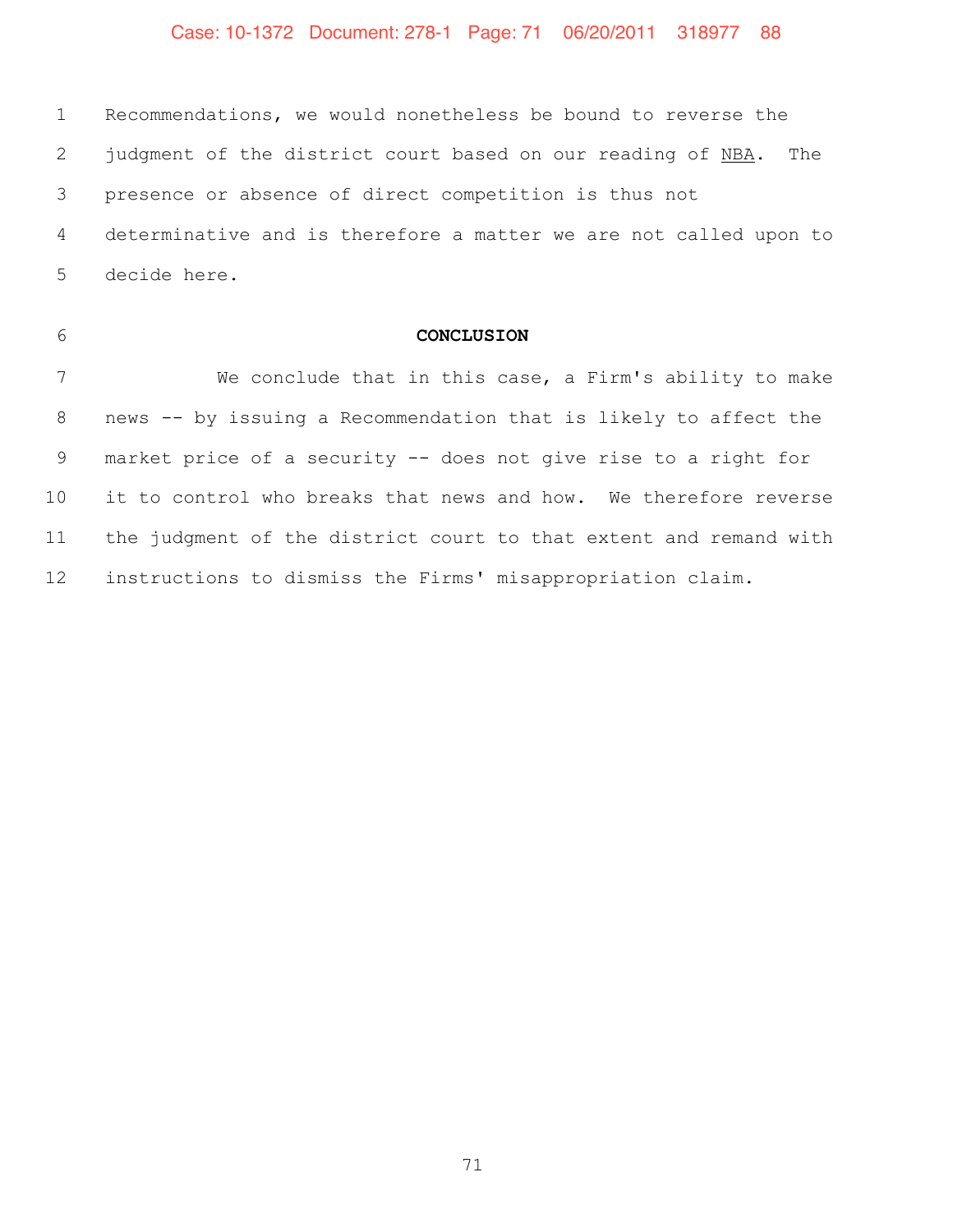REENA RAGGI, Circuit Judge, concurring:

I join the court in reversing the judgment in favor of the Firms on their state law claims of "hot news" misappropriation on the ground that such claims are preempted by federal copyright law. See 17 U.S.C. § 301. Unlike my colleagues in the majority, I do not reject the five-part test enunciated in National Basketball Association v. Motorola, Inc., 105 F.3d 851 (2d Cir. 1997) ("NBA"), to reach this result. Whatever reservations I may have about that test as a means for identifying non-preempted "hot news" claims, I do not think it can be dismissed as dictum. Accordingly, I write separately to explain why I conclude that the Firms failed to satisfy the "direct competition" requirement of NBA's test.

## 1. The Firms' Claims Satisfy the Subject Matter Requirement for Federal Copyright Preemption

At the outset, I note my agreement with the majority's conclusion that the Firms' claims satisfy the subject matter requirement for copyright preemption of state law. See ante at **[37-40, 60]**.The written research reports containing the Recommendations are certainly "within the type of works protected by" §§ 102 and 103 of the Copyright Act. Briarpatch Ltd. v. Phoenix Pictures, Inc., 373 F.3d 296, 305 (2d Cir. 2004); see also 17 U.S.C. § 301(a), (b)(1). Moreover, although the Recommendations are uncopyrightable opinions, see 17 U.S.C. § 102(b); Hoehling v. Universal City Studios, Inc., 618 F.2d 972, 978 (2d Cir. 1980) (noting that copyright does not protect ideas or interpretations of facts), § 301 preempts claims regarding the "uncopyrightable as well as copyrightable elements" within the protected reports, NBA, 105 F.3d at 849-50. Thus, while the Firms can invoke copyright law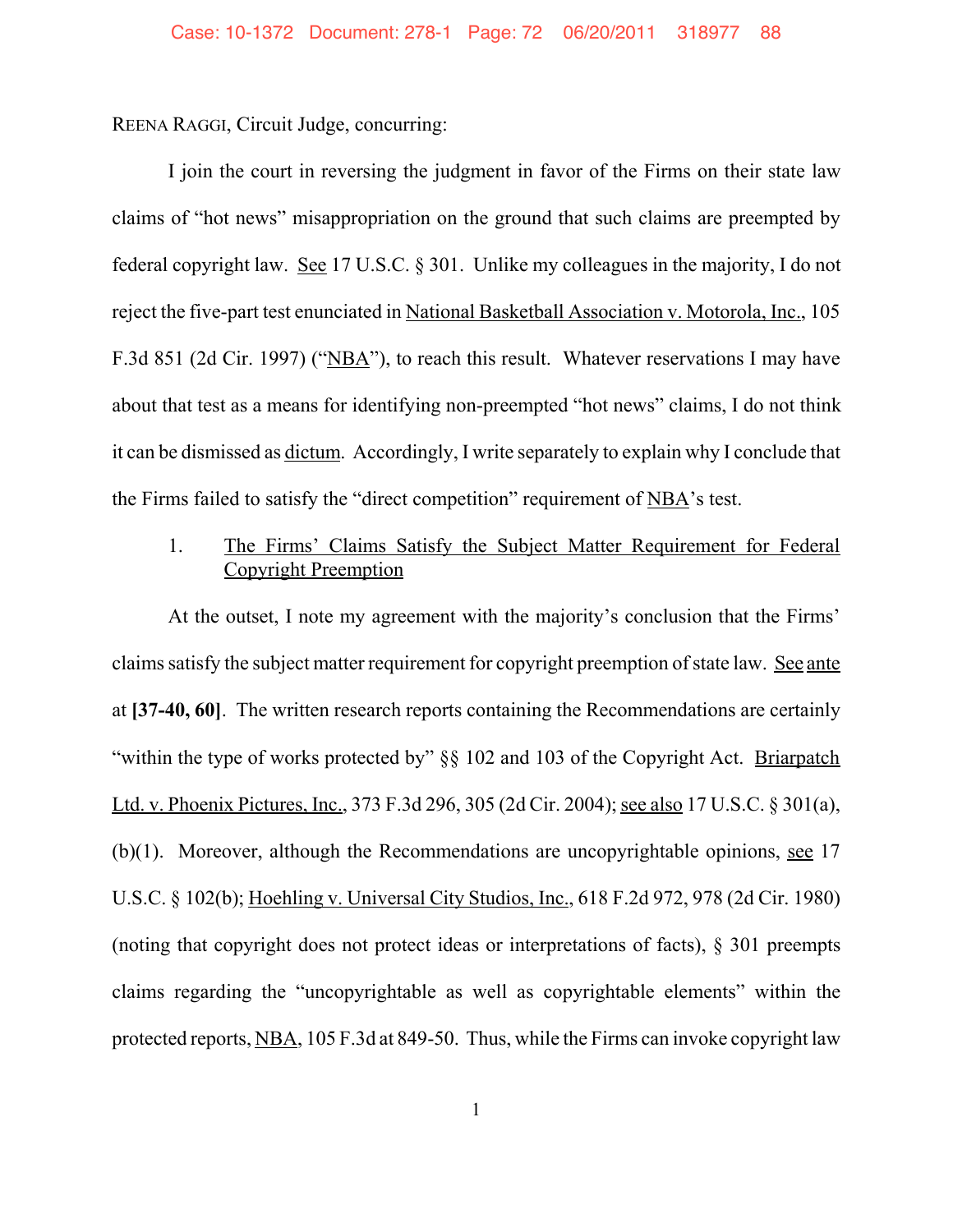### Case: 10-1372 Document: 278-1 Page: 73 06/20/2011 318977 88

to prevent Fly from copying the original expression of their ideas, and indeed have successfully done so in this case, they cannot avoid preemption by seeking state law protection only for the non-copyrightable Recommendations.

This conclusion obtains from Congress's considered choices (1) to withhold copyright protection for ideas but, nevertheless, (2) to preempt that which falls within the subject matter of copyright rather than only what is protected by copyright. See 4 Melville B. Nimmer & David Nimmer, Nimmer on Copyright § 19D.03[A][2][b], at 19D-28 (2010) (noting Congress's "policy decision" not to protect ideas with copyright); 5 William F. Patry, Patry on Copyright §§ 18:14-18:15, at 18-49 to 18-53 (2011) (noting that § 301 refers to subject matter of copyright referenced in § 102, which section describes what is and is not copyrightable, rather than only works protected by copyright). The fact that the Recommendations are valuable in part because they are authored by the Firms, which have made a "substantial investment" in building reputations for producing high quality research, Barclays Capital Inc. v. Theflyonthewall.com, 700 F. Supp. 2d 310, 319 (S.D.N.Y. 2010), does not change the result. Even if Fly's distribution of Recommendations might be viewed as a misappropriation of the Firms' goodwill, such claims are preempted for the reasons discussed infra at **[4-9]**. See 5 Patry, supra, § 18:39, at 18-129 (noting that claims for misappropriation of goodwill are preempted); see also Marvullo v. Gruner + Jahr AG & Co., No. 98Civ5000, 2001 WL 40772, at \*7 (S.D.N.Y. Jan. 17, 2001) (dismissing claim of misappropriation "designed to trade" on "popularity and goodwill" as preempted (internal quotation marks omitted)).

2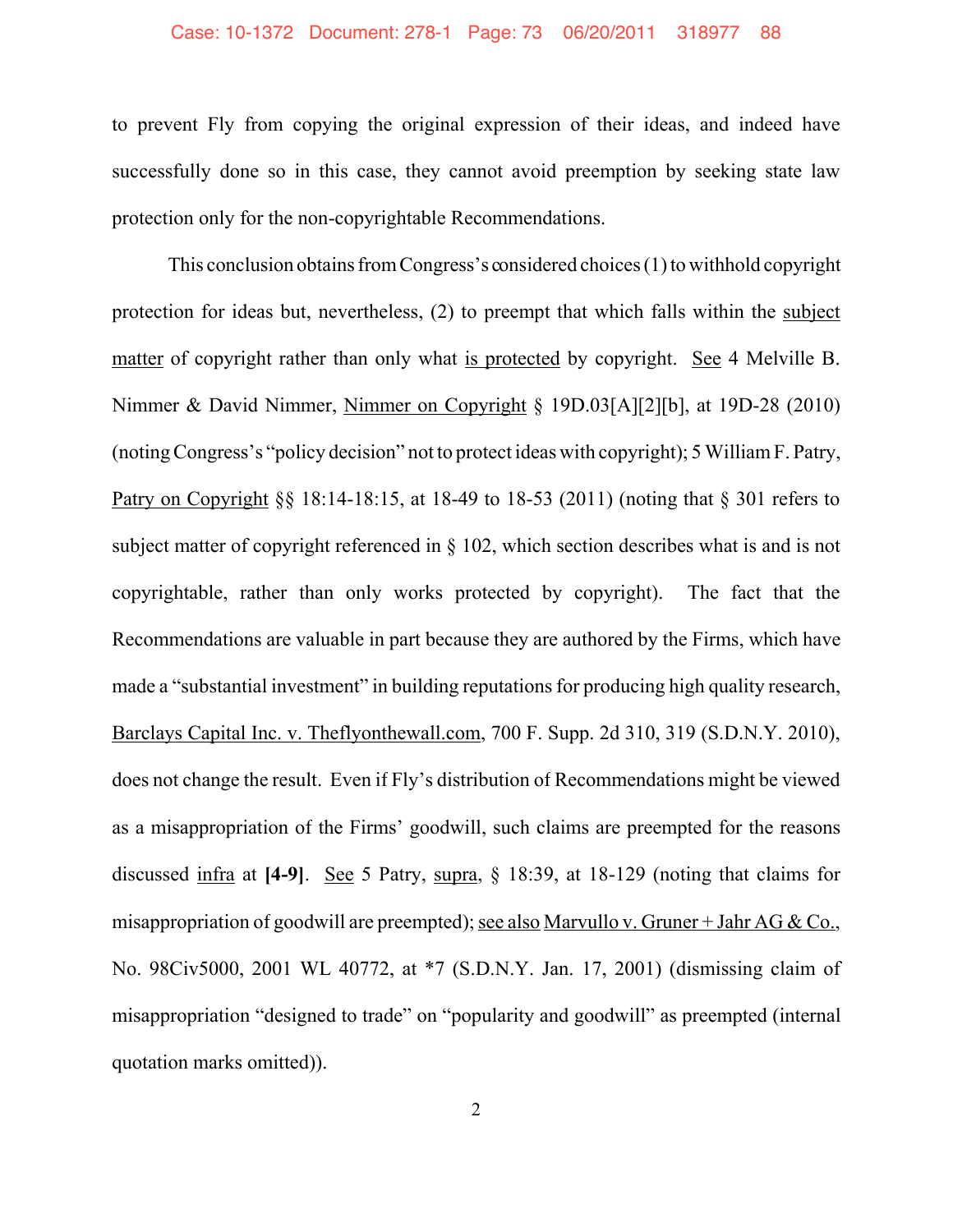To be sure, legal theories other than copyright might protect the Firms' trademarks or prevent confusion regarding the Recommendations' origins. See, e.g., 15 U.S.C. § 1114(1) (imposing liability for use or imitation of registered marks "likely to cause confusion," mistake, or deception); id.  $\S 1125(a)(1)(A)$  (imposing liability for use of "any false designation of origin," or misleading representations "likely to cause confusion . . . as to the origin, sponsorship, or approval" of goods). But the Firms do not allege that Fly passed off its own financial advice as that of the Firms or misrepresented that the Recommendations originated with Fly. Cf. Warner Bros. Inc. v. Am. Broad. Cos., 720 F.2d 231, 247 (2d Cir. 1983) (noting non-preemption of unfair competition claims based on "passing off"). To the extent the Firms seek to protect their Recommendations from dissemination, a subject preempted but not protected by federal copyright law, they must seek relief from Congress rather than the courts.

## 2. The Firms' Claims Satisfy the General Scope Requirement for Preemption Under *NBA*

I also agree with the majority's determination that the Firms' claims satisfy § 301's general scope requirement because the Firms seek to vindicate rights "that may be abridged by an act which, in and of itself, would infringe one of the exclusive rights provided by federal copyright law." Computer Assocs. Int'l, Inc. v. Altai, Inc., 982 F.2d 693, 716 (2d Cir. 1992) (internal quotation marks omitted); see ante at **[40-41, 60]**. In reaching this conclusion, the majority dismisses the five-part test enunciated in NBA as dictum and identifies other factors distinguishing this case from International News Service v.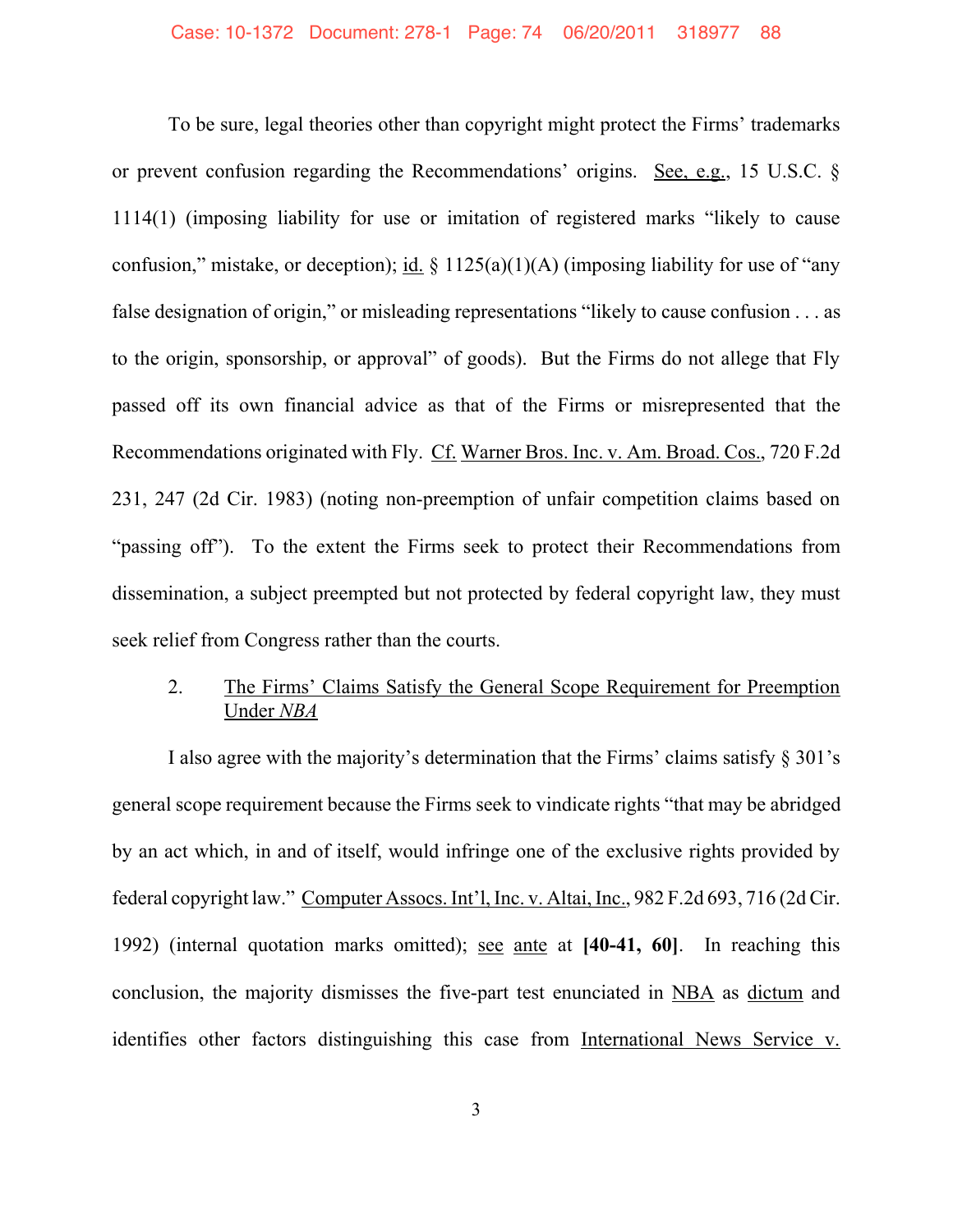Associated Press, 248 U.S. 215 (1918) ("INS"). See ante at **[51-58, 60-69]**. Although I too have reservations about NBA's test – specifically, whether it in fact identifies "extra elements" qualitatively different from those rights protected exclusively by copyright to avoid preemption – I am not convinced that the standard can be dismissed as dictum. In any event, we need not do so in this case because the Firms failed to satisfy the direct competition requirement of NBA's test.

# a. *NBA*'s Test May Not Identify Elements Qualitatively Different from Exclusive Rights Protected by Copyright

Having disclosed reservations as to NBA's test, I briefly explain them.

States originally exercised concurrent power over copyright as long as their laws did not conflict with federal statutory protections. See Goldstein v. California, 412 U.S. 546, 560-61 (1973); Roth v. Pritikin, 710 F.2d 934, 938 (2d Cir. 1983) (noting "dual system" in which federal law regulated published works while state common law protected unpublished material). The Copyright Act of 1976 ended this "unwieldy" arrangement by implementing a "uniform system of copyright protection," Roth v. Pritikin, 710 F.2d at 938, and expressly preempting certain state laws respecting "legal or equitable rights that are equivalent to any of the exclusive rights within the general scope of copyright as specified by section 106," 17 U.S.C. § 301(a); see Briarpatch Ltd. v. Phoenix Pictures, Inc., 373 F.3d at 305.

To identify rights "equivalent" to those protected by copyright, courts apply an "extra elements" test that saves from federal preemption claims requiring elements "instead of or in addition to the acts of reproduction, performance, distribution or display." Computer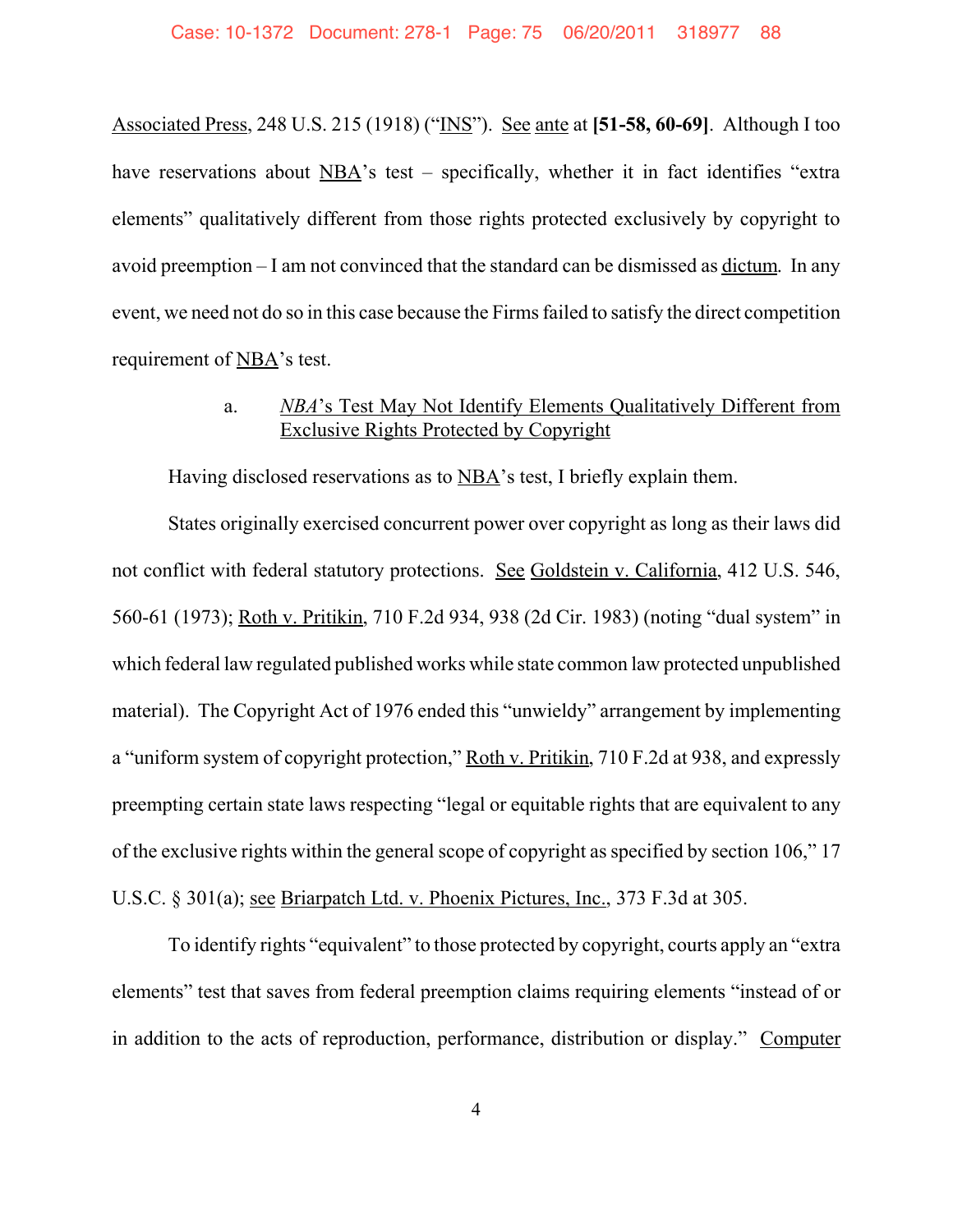Assocs. Int'l, Inc. v. Altai, Inc., 982 F.2d at 716 (internal quotation marks omitted); see 1 Nimmer, supra, § 1.01[B][1], at 1-12 to 1-14. This test is satisfied, however, only if extra elements change "the nature of the action so that it is qualitatively different from a copyright infringement claim." Computer Assocs. Int'l, Inc. v. Altai, Inc., 982 F.2d at 716 (internal quotation marks omitted; emphasis in original). Put another way, elements that limit "the scope of the claim but leave<sup>[]</sup> its fundamental nature unaltered" do not prevent preemption. Briarpatch Ltd. v. Phoenix Pictures, Inc., 373 F.3d at 306-07; see Mayer v. Josiah Wedgwood & Sons, Ltd., 601 F. Supp. 1523, 1535 (S.D.N.Y. 1985) (stating that elements altering "action's scope but not its nature" are insufficient to avoid preemption). For example, claims based on breaches of fiduciary duty, contractual promises of confidentiality, or trade secrets often survive preemption because "the underlying right they seek to vindicate is the right to redress violations of" a particular duty or promise different from an exclusive right protected by copyright. Briarpatch Ltd. v. Phoenix Pictures, Inc., 373 F.3d at 307; see also Kregos v. Associated Press, 3 F.3d 656, 666 (2d Cir. 1993); 1 Nimmer, supra, § 1.01[B][1][a][i], at 1-15 to 1-16 (stating that claims for breaches of contractual confidentiality provisions are not preempted).<sup>1</sup> In contrast, unfair competition,

<sup>&</sup>lt;sup>1</sup> Thus, the Firms might protect their authorized clients' valuable "informational" advantage," Barclays Capital Inc. v. Theflyonthewall.com, 700 F. Supp. 2d at 316, by bringing contract actions against clients or employees who disseminate Recommendations in violation of confidentiality agreements. Moreover, to the extent Fly or similar companies induce such breaches, a tortious interference of contract claim might provide redress. See 1 Nimmer, supra, § 1.01[B][1][a][ii], at 1-18 n.96 (noting that contract interference claims based on "activity other than unauthorized reproduction, distribution, performance, etc." avoid preemption). Such claims were notably unavailable in INS, where the value of the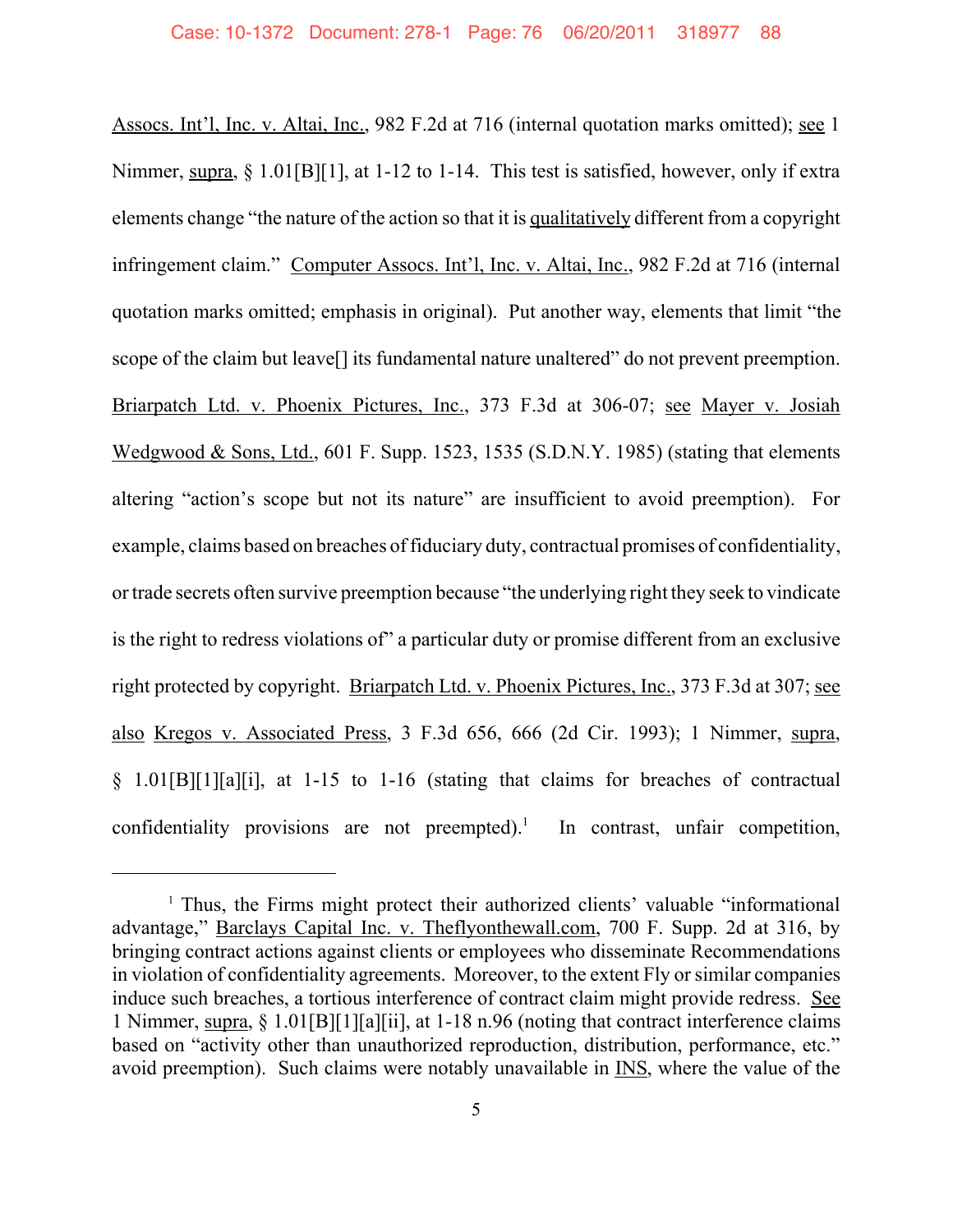misappropriation, or unjust enrichment claims are preempted when based on alleged acts such as distribution or reproduction, despite required elements of intent, enrichment, or commercial immorality. See, e.g, Briarpatch Ltd. v. Phoenix Pictures, Inc., 373 F.3d at 306- 07 (concluding that "enrichment element," like intent or awareness, limited claim's scope but left its "fundamental nature unaltered"); Financial Info., Inc. v. Moody's Investors Serv., Inc., 808 F.2d 204, 208 (2d Cir. 1986) (concluding unfair competition claim preempted despite requirement of "commercial immorality" (internal quotation marks omitted)).<sup>2</sup>

In NBA, this court applied the "extra element" test to determine "the extent to which a 'hot news' misappropriation claim," originally identified by the Supreme Court in INS prior to the Copyright Act of 1976, avoided § 301 preemption. <u>See</u> 105 F.3d at 850-51. In

plaintiff's news lay in public dissemination rather than secrecy. See 248 U.S. at 235 (emphasizing that the "peculiar value of news is in the spreading of it while it is fresh").

<sup>&</sup>lt;sup>2</sup> Precisely because the Copyright Act preempts only state claims regarding rights equivalent to those protected by copyright, I do not share the majority's "pressing concern" regarding the potential for disparate state law "hot news" doctrines. Ante at **[48-51]**.To be sure, § 301 prevents states from expanding or contracting federal copyright law. See NBA, 105 F.3d at 849; Computer Assocs. Int'l, Inc. v. Altai, Inc., 982 F.2d at 716. But there is nothing alarming about states adopting differing versions of non-preempted legal theories that protect rights qualitatively different from those addressed by copyright.

I similarly identify nothing troubling with the use of state tort law or a judicial injunction to maintain the Firms' informational advantage at the expense of other traders. See ante at [47-48 n.29]. Courts routinely enforce non-preempted state laws that protect one company's exclusive use of information. See, e.g., Russo v. Ballard Med. Prods., 550 F.3d 1004, 1014-16 (10th Cir. 2008) (upholding jury verdict for trade secret misappropriation and breach of confidentiality agreement when claims not preempted by patent law); Computer Assocs. Int'l, Inc. v. Altai, Inc., 982 F.2d at 717-21.

The issue presented on appeal is thus whether the Firms' claims are preempted, not the similarity of states' "hot news" doctrines or the perceived commercial morality of a company profiting from an informational advantage.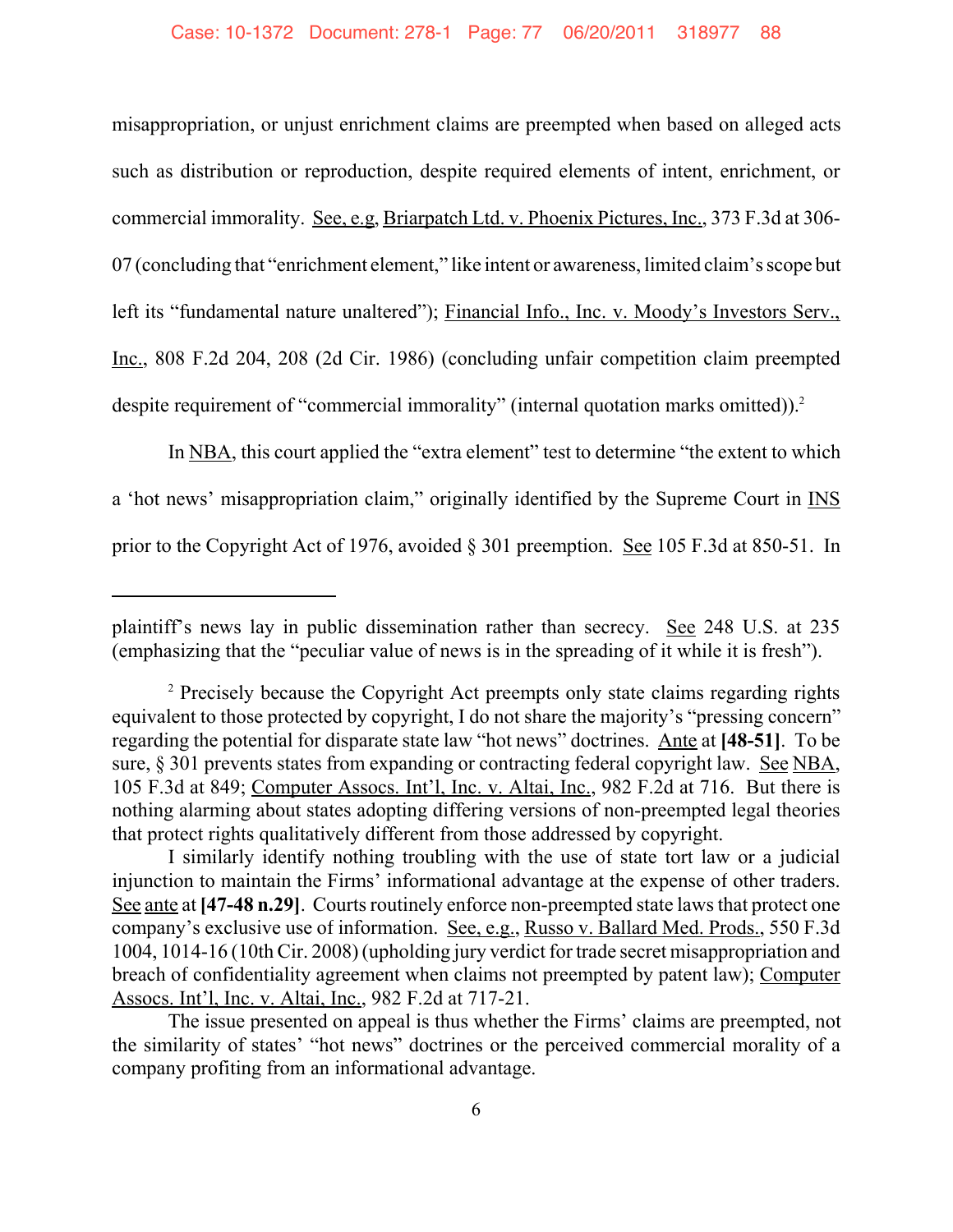## Case: 10-1372 Document: 278-1 Page: 78 06/20/2011 318977 88

concluding that "some form" of "hot news" claim was not preempted, NBA relied first on a House Report to the 1976 Act stating that "'state law should have the flexibility to afford a remedy . . . against a consistent pattern of unauthorized appropriation by a competitor of the facts (i.e., not the literary expression) constituting 'hot' news, whether in the traditional mold'" of INS "'or in the newer form of data updates from scientific, business, or financial data bases." Id. at 850 (quoting H.R. Rep. No. 94-1476, at 132 (1976)); see id. (citing Financial Info., Inc. v. Moody's Investors Serv., Inc., 808 F.2d at 209 (relying on House Report in noting that "hot news" claims not preempted)).

Although this legislative history is some evidence that Congress did not intend federal copyright law to preempt all "hot news" claims, the scope of that intent is not easily discerned. The House Report references an earlier version of the 1976 Act containing examples of non-preempted actions, including "rights against misappropriation not equivalent to" the exclusive  $\S$  106 rights, "breaches of contract, breaches of trust . . . and deceptive trade practices such as passing off and false representation." H.R. Rep. No. 94- 1476, at 24; see also 5 Patry, supra, § 18:8, at 18-21 to 18-27. After the Justice Department raised concerns about the identification of misappropriation as a non-preempted action, Congress chose to omit the entire list from the final bill. See 5 Patry, supra, § 18:8, at 18-27 to 18-31 (discussing confusing colloquy between House Judiciary Committee members regarding deletion of list). Thus, it is not clear what weight the Report excerpt quoted in NBA can bear in any assessment of whether a particular "hot news" claim survives federal copyright preemption. See generally Architectronics, Inc. v. Control Sys., Inc., 935 F. Supp.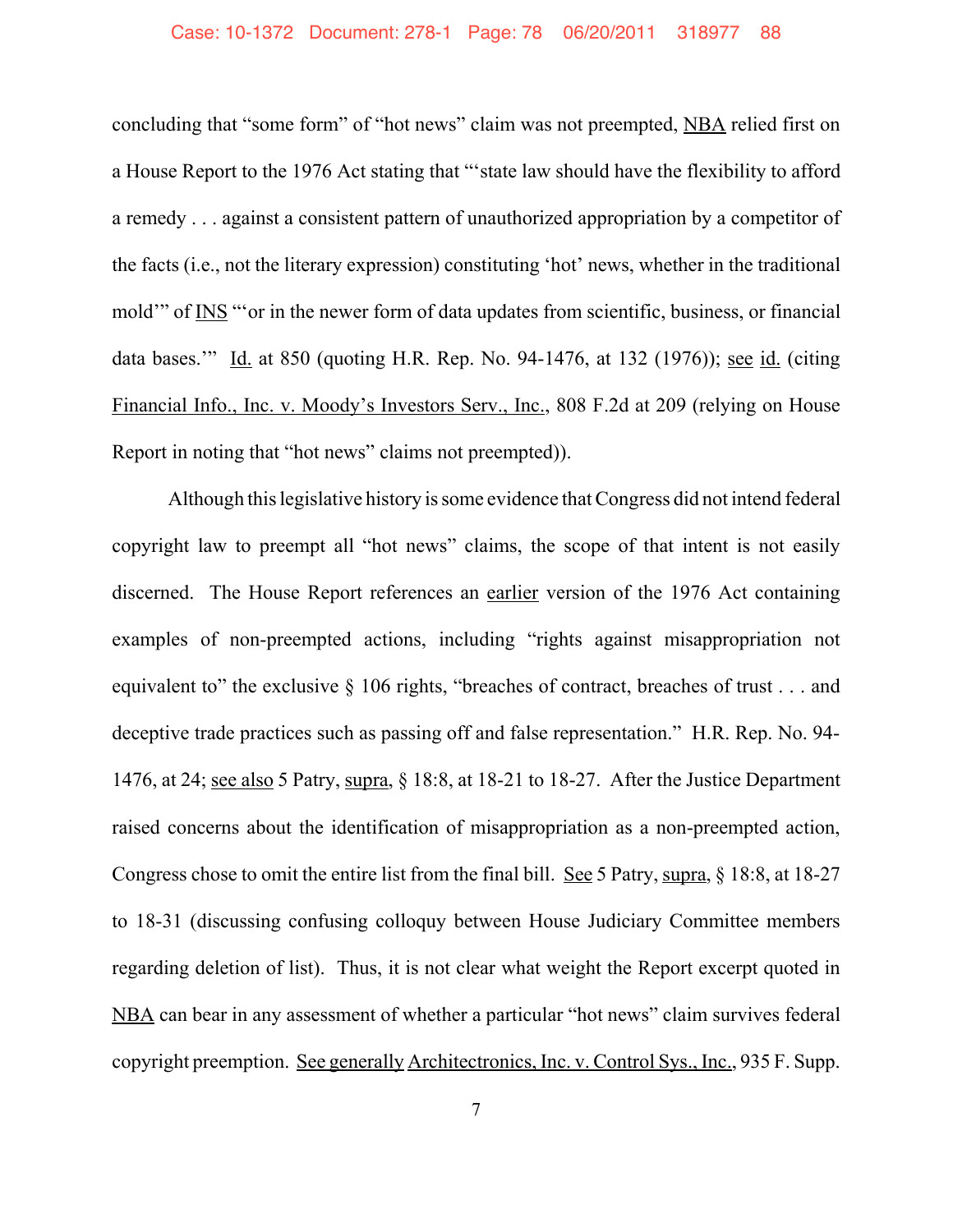425, 440-41 (S.D.N.Y. 1996) (declining to rely on § 301's "puzzling and unreliable" legislative history); cf. B.F. Goodrich Co. v. Murtha, 958 F.2d 1192, 1203-05 (2d Cir. 1992) (declining, in context of analyzing Comprehensive Environmental Response, Compensation, and Liability Act, to rely on legislative history "reveal[ing] a picture more confusing than pellucid").

NBA next identified five factors central to a non-preempted "INS-like" claim: (1) the plaintiff incurred costs to generate or gather information (2) that is time-sensitive and (3) used by the defendant in a manner constituting free-riding (4) in direct competition with plaintiff's product when (5) the ability of parties to free-ride so reduces the incentive to produce the product that its existence or quality is substantially threatened. 105 F.3d at 852.<sup>3</sup> I share the concern expressed by some courts and commentators as to whether these "extra elements" qualitatively differentiate a "hot news" tort from a claim of unauthorized copying or distribution, activities violating rights equivalent to those within the general scope of § 106. See 5 Patry, supra, § 18:40, at 18-139 to 18-141 (questioning whether NBA's factors are sufficient to avoid preemption). "Free riding" in this context appears synonymous with proscribed copying. See id. § 18:40, at 18-140 ("[C]opying information someone else generated . . . can always be characterized as free riding . . . ."); Lowry's Reports, Inc. v.

 $3 \overline{\text{NBA}}$ 's test is sometimes mischaracterized as identifying the "elements" of a "hot news" tort under state law. See, e.g., Pollstar v. Gigmania, Ltd., 170 F. Supp. 2d 974, 979 (E.D. Cal. 2000). The federal courts, however, cannot create New York common law. That task is reserved for New York courts. Rather, the NBA test attempts to define a subset of New York "hot news" claims surviving preemption.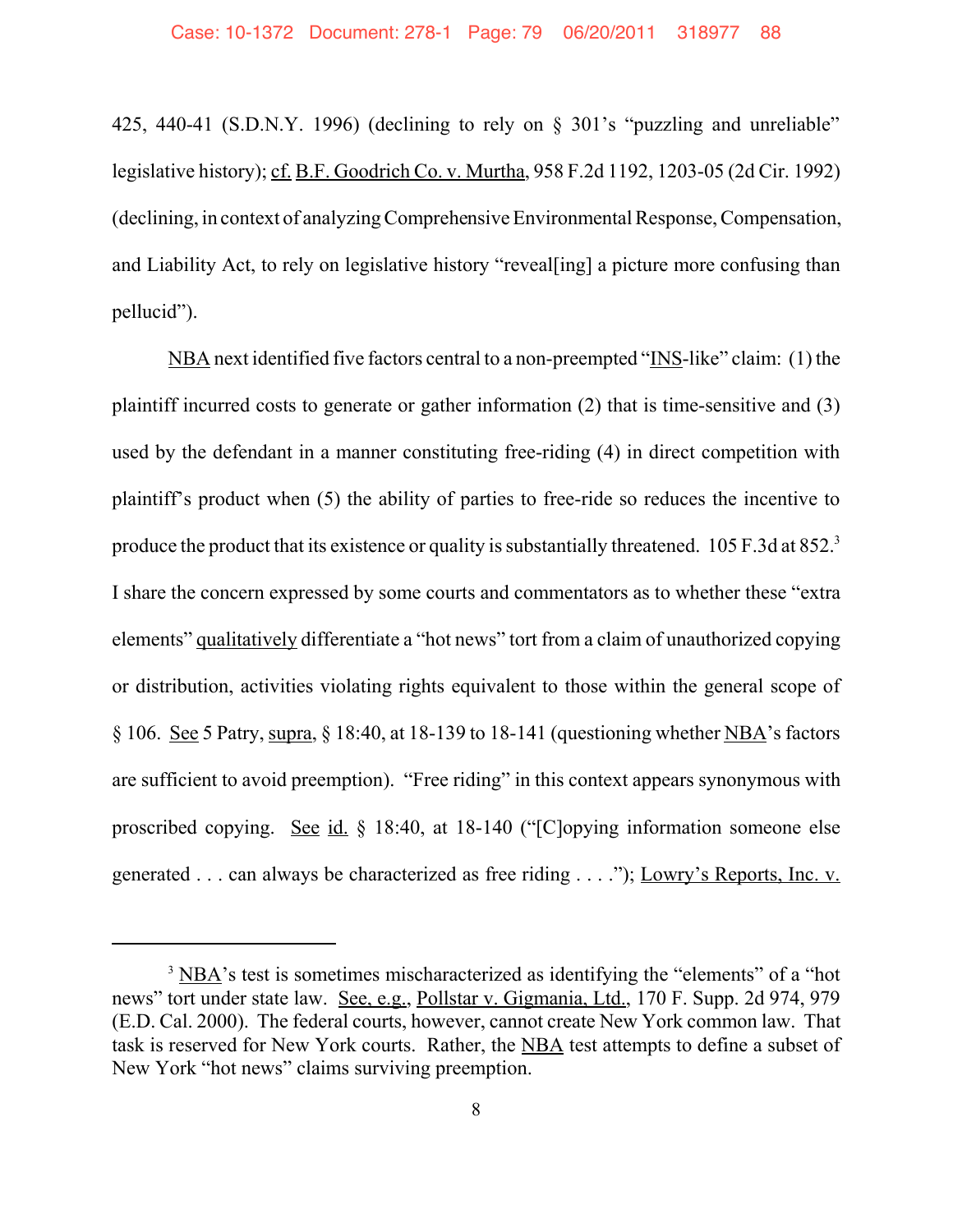Legg Mason, Inc., 271 F. Supp. 2d 737, 756 (D. Md. 2003) (noting that free riding "may be a pejorative description of copying, but it is still copying" (internal quotation marks omitted)). Although the other four NBA factors may narrow the tort's scope to egregious instances of "free riding" factually similar to INS, they do not appear to alter the nature of the claim. See Lowry's Reports, Inc. v. Legg Mason, Inc., 271 F. Supp. 2d at 756 (noting that "cost," "time sensitivity," and "direct competition . . . merely define pre-existing conditions" while "threat" to plaintiff's business "merely identifies a consequence of" free riding). Accordingly, I share some of the majority's doubt regarding the viability of NBA's test, but for a different reason. I question whether the test adequately identifies tort claims with "extra elements" qualitatively different from the rights protected by copyright.

## b. *NBA*'s Test Is Not *Dictum*

Despite my reservations regarding NBA's test, I think it controls our resolution of this appeal. My colleagues in the majority are of a different view. They conclude that NBA "held" only that the facts presented could not establish a non-preempted "hot news" claim. Ante at [54 & n.32]. They dismiss NBA's five-part test as an unnecessary discussion of hypothetical circumstances giving rise to a "hot news" claim, which, as dictum, we need not follow. See ante at **[51-54 & n.32]**. I am not convinced.

In holding that the NBA plaintiff failed to assert a non-preempted "hot news" claim, the court was required to determine the "breadth of the 'hot news' claim that survives preemption." See NBA, 105 F.3d at 850 (emphasis in original). To answer that "crucial question," id., the court identified five factors required to state a non-preempted "hot news"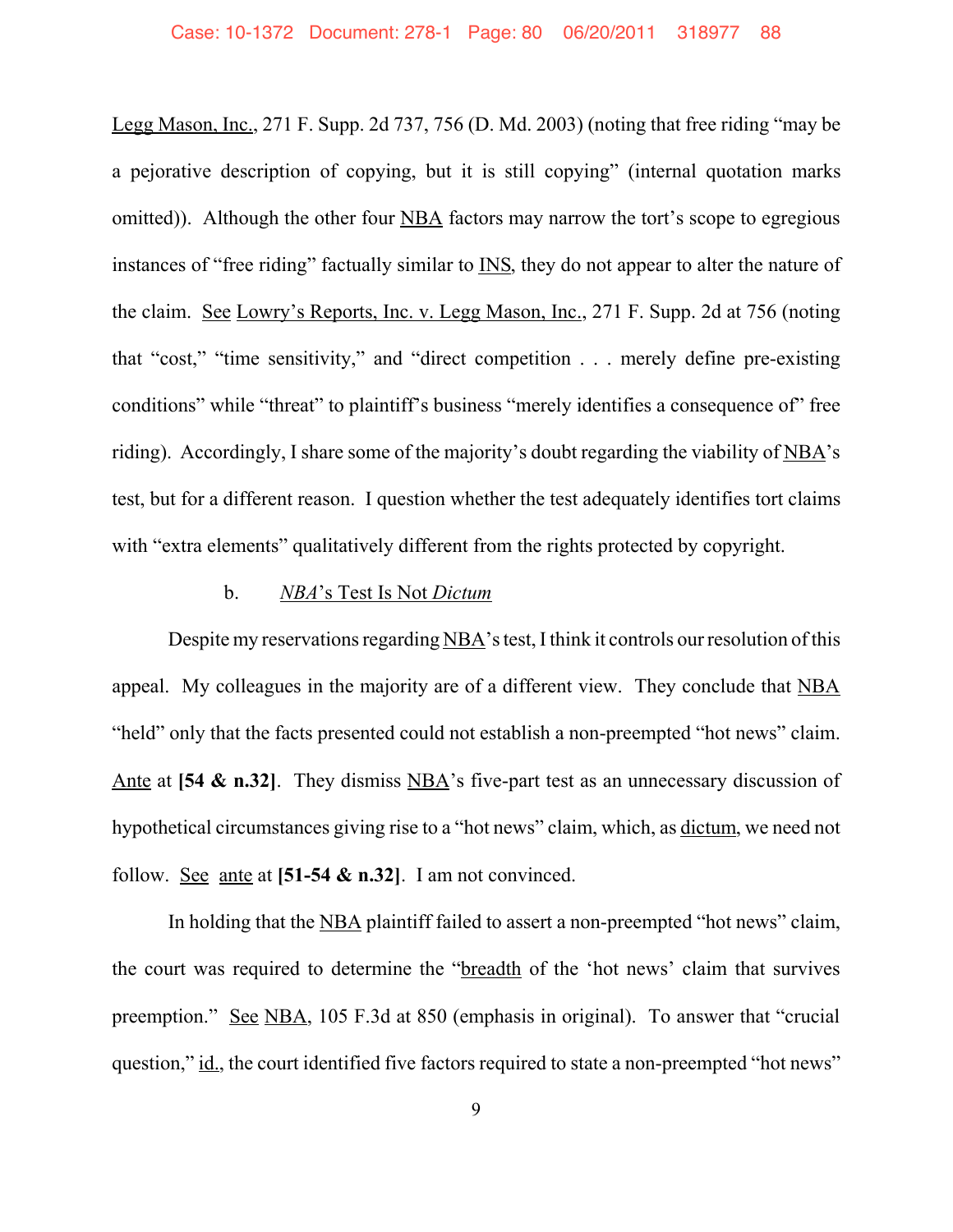claim, applied them to the facts presented, and concluded that plaintiff's claim failed, id. at 845, 852-54. Because the test was thus necessary to the opinion's result, it is not dictum. See Seminole Tribe of Fla. v. Florida, 517 U.S. 44, 66-67 (1996) (noting Supreme Court bound "not only [to] the result" of prior opinions but also to portions "necessary" to that result); Baraket v. Holder, 632 F.3d 56, 59 (2d Cir. 2011) ("[I]t is not substantive discussion of a question or lack thereof that distinguishes holding from dictum, but rather whether resolution of the question is necessary for the decision of the case."); Hormel Foods Corp. v. Jim Henson Prods., Inc., 73 F.3d 497, 508 (2d Cir. 1996) (stating that dictum refers to observations that "could have been deleted without seriously impairing the analytical foundations of the holding" (internal quotation marks omitted)).

The majority doubts whether the five-part test could be part of NBA's "holding" because the opinion twice describes that test and once identifies three, rather than five, needed "extra elements," namely, (1) the time-sensitive value of the information; (2) freeriding; and (3) the threat to the existence of plaintiff's product. See ante at **[55-58]** (citing NBA, 105 F.3d at 845, 852-53). In fact, the two iterations of the five-part test are almost identical despite one version's citation to stronger language from INS requiring the competition to "cut off the service by rendering the cost prohibitive." NBA, 105 F.3d at 842, 852-53 (internal quotation marks omitted). Moreover, in its three-element formulation, NBA emphasized the need for a "hot news" plaintiff to show "free riding . . . enabling the defendant to produce a directly competitive product for less money because it has lower costs." Id. at 854 (emphasis added). Direct competition is thus essential to a non-preempted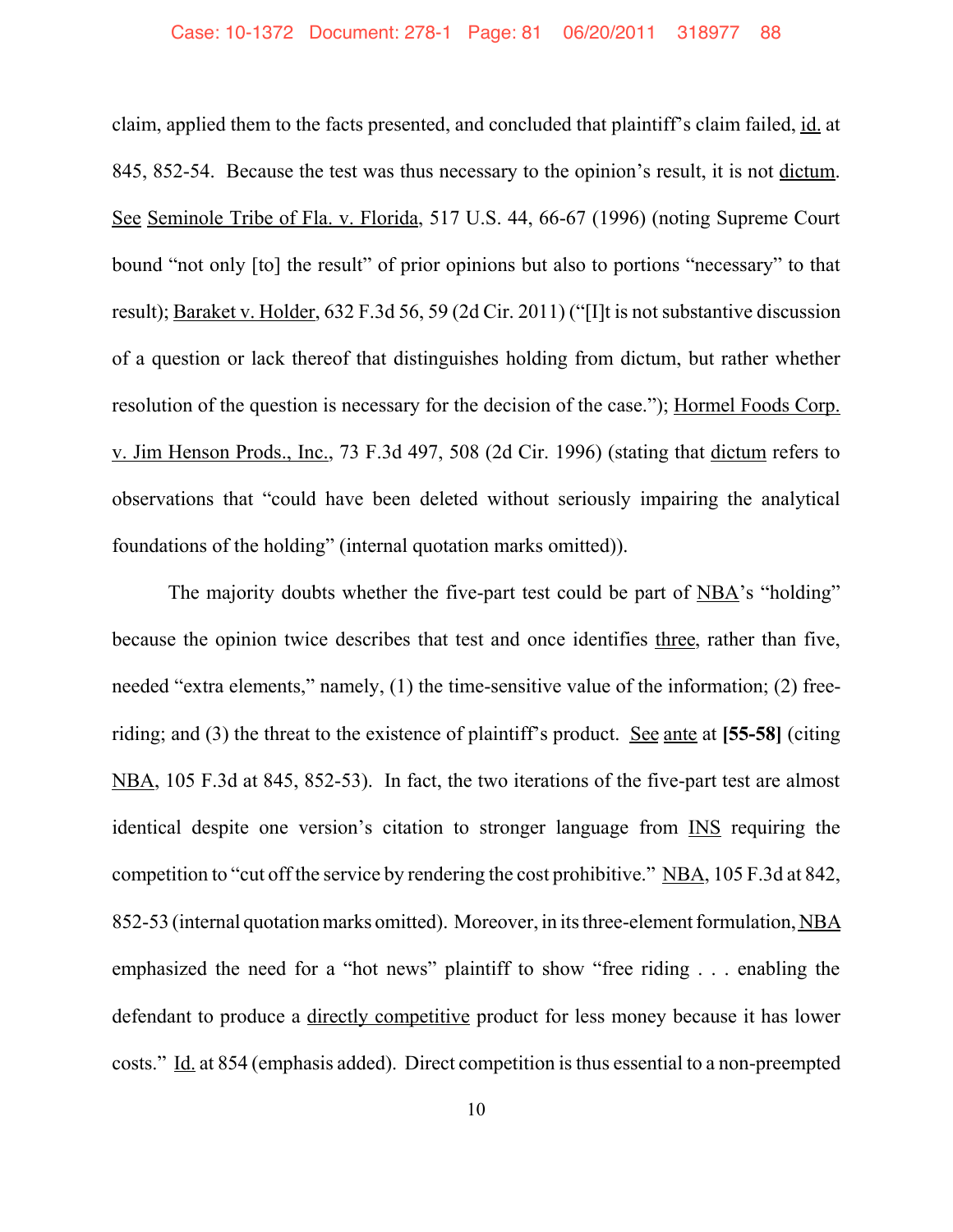claim, whether such competition is identified as a distinct element of a five-part test or as part of the free-riding component of a three-part test. Cf. United States v. Quinones, 511 F.3d 289, 315-16 (2d Cir. 2007) (identifying no error in charge that defined racketeering by reference to three elements rather than traditional five where "three-element formulation" included "all the factual findings necessary to support" conviction). Similarly, the gathering of information at a cost appears to be a prerequisite under both iterations of the NBA test because the three-part formulation requires time-sensitive information. Any remaining differences may afford flexibility for future panels to explain particular elements but they do not permit wholesale abandonment of the test as dictum.

Even if the test were dictum, such a strong statement of standards deserves "close consideration" and respect. Jimenez v. Walker, 458 F.3d 130, 142 (2d Cir. 2006); see also United States v. Garcia, 413 F.3d 201, 232 n.2 (2d Cir. 2005) (Calabresi, J., concurring) ("Emphatic dicta will and should be afforded more weight by later panels than casual dicta."). This is especially true here because the parties and district court all appear to have viewed the test as controlling at trial. See Barclays Capital Inc. v. Theflyonthewall.com, 700 F. Supp. 2d at 335. Further, even if NBA's two iterations of the "extra element" test are confusing, no clearer understanding of the scope of non-preempted "hot news" misappropriation claims is achieved simply by identifying other factual differences between the instant case and INS. See ante at **[60-69]**.

Thus, I would apply the NBA test to this case and reverse on the ground that the Firms failed to satisfy its direct competition requirement for a non-preempted claim.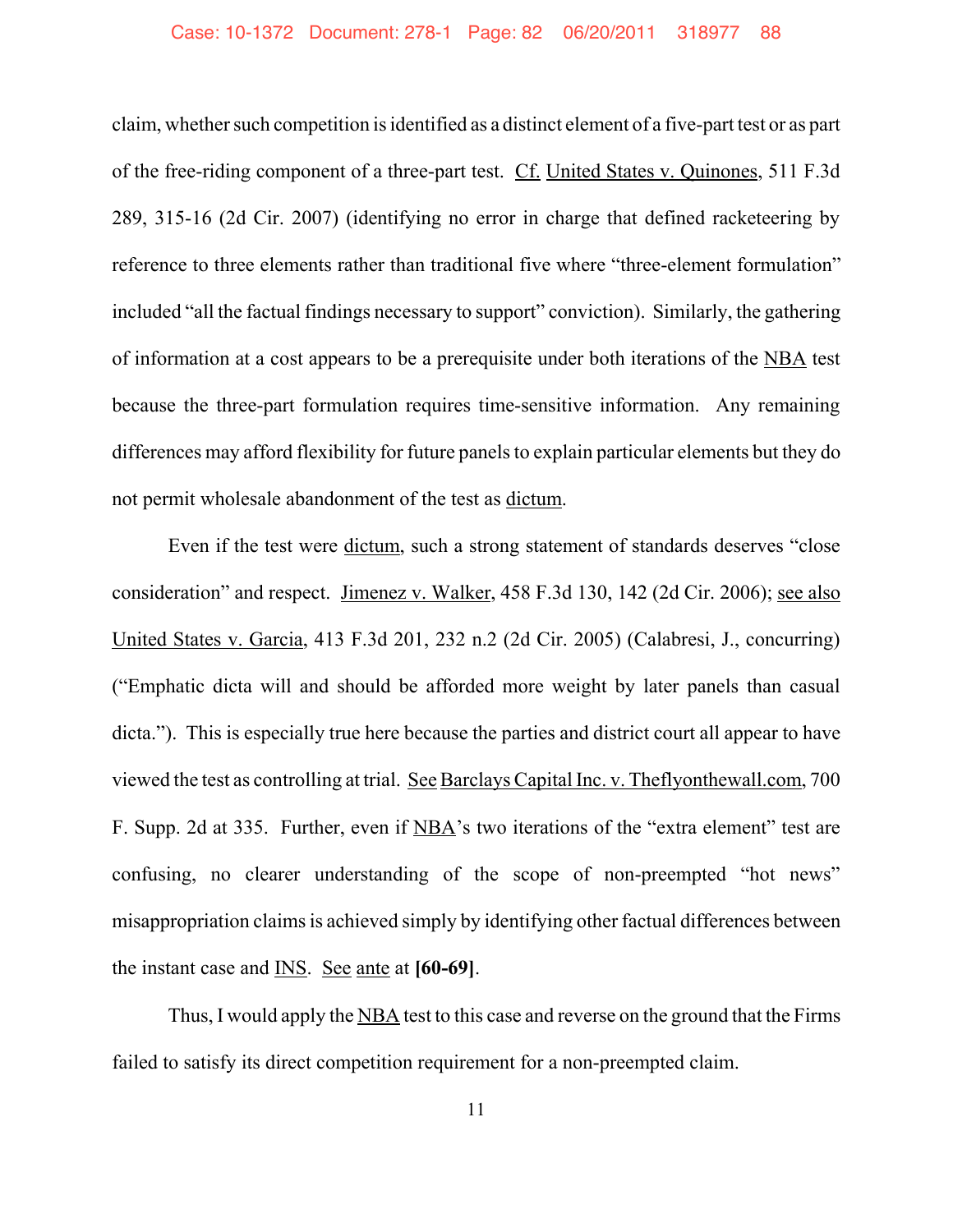# c. The Firms Failed To Establish Direct Competition Between Their Recommendations and Fly's Substantially Different Aggregate Product

In concluding that the Firms failed to establish a non-preempted "hot news" claim under the test identified in NBA, I rely on facts emphasized by the majority, namely, that Fly produces an aggregate product reporting many Firms' Recommendations among other financial news, and attributing each Recommendation to its source, while the Firms each disseminate only their own Recommendations to clients who engage in a particular level of trading with the Firms. See ante at **[60-69]**. The majority, however, uses these facts to draw a bright line distinguishing between the Firms, who generate news, and Fly and other news aggregators, who "break" the news, with the former falling outside of hot-news protection. See ante at **[61]**. I am not convinced that this distinction is determinative here because the Firms appear to play both roles. Not only do they generate their Recommendations, they then disseminate them, recouping the cost of generation through trading revenue. I am not prepared to foreclose the possibility of a "hot news" claim by a party who disseminates news it happens to create. I conclude simply that the facts emphasized by the majority preclude the Firms from stating a non-preempted "hot news" claim for a different reason derived from NBA: the Firms' product and Fly's newsfeed do not directly compete.

Although NBA turned on the plaintiff's failure to show free riding on and a sufficient threat to its services, the court there discussed the direct competition element in noting that the plaintiff had "compresse[d] and confuse[d] three different informational products." 105 F.3d at 853. Separating the NBA's dissemination of live basketball games and copyrighted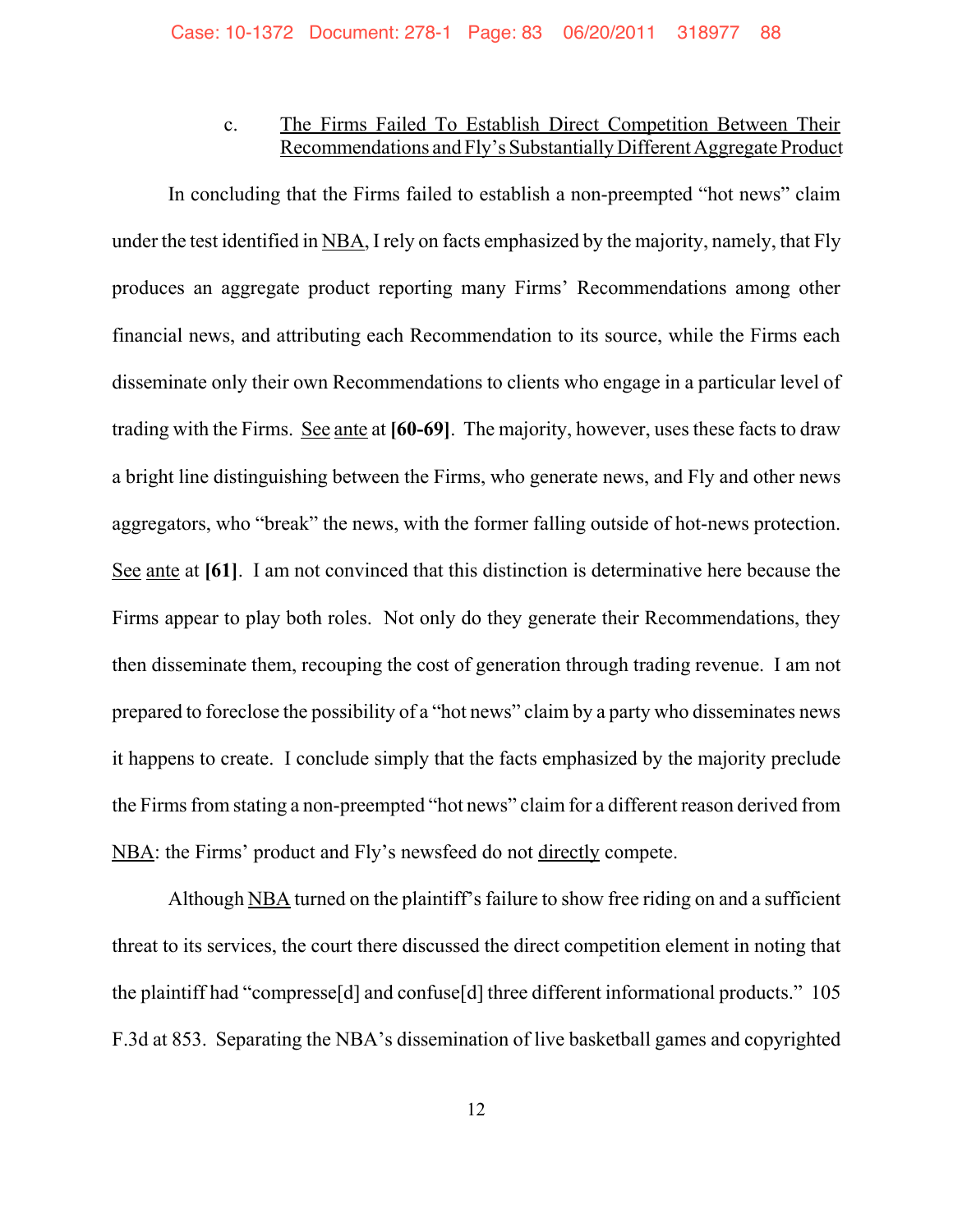### Case: 10-1372 Document: 278-1 Page: 84 06/20/2011 318977 88

broadcasts from its collection and transmission of factual material about the games through a pager service, the court determined that only the latter might directly compete with the defendant's product, another pager service providing facts about live games. See id. at 853- 54 (noting "separate market for" pager service). In other words, only products in the "keenest" of competition satisfy the direct competition requirement for a non-preempted claim. INS, 248 U.S. at 221, 230 (stating that plaintiff and defendant newspaper companies were "in the keenest competition" in gathering and publishing news throughout United States).

In this case, I identify no clear error in the district court's impressively thorough factfinding. See Diesel Props S.R.L. v. Greystone Bus. Credit II LLC, 631 F.3d 42, 52 (2d Cir. 2011) (applying clear error review to factual findings after bench trial). But reviewing legal determinations de novo, see id. at 51, I conclude that the direct competition element of NBA's test was applied more broadly than warranted. Whatever Fly's ultimate purpose or impact in distributing the Firms' Recommendations, the critical consideration for purposes of identifying direct competition is the substantial similarity of the products in satisfying relevant market demand.

In concluding that direct competition was established, the district court observed that both the Firms and Fly disseminate "Recommendations to investors for their use in making investment decisions." Barclays Capital Inc. v. Theflyonthewall.com, 700 F. Supp. 2d at 339. Such a broad similarity between the companies' overall goals does not constitute the substantial similarity required for direct competition. Even assuming that the Firms'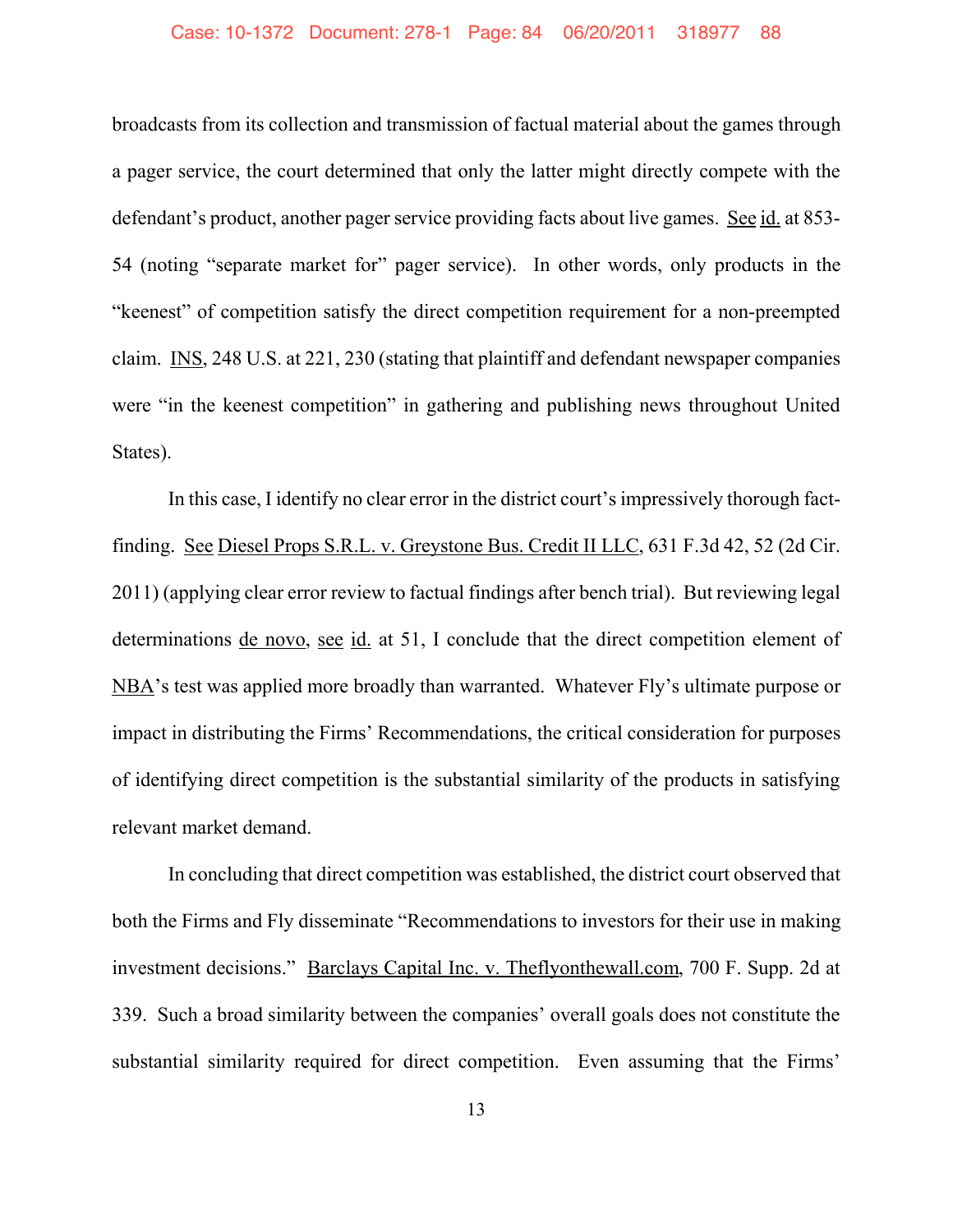distribution of research reports is one of its "primary businesses," each Firm distributes only its own Recommendations to investors most likely to follow its advice and place a trade through it. See  $id$  at 316-19.<sup>4</sup> The Firms do not aggregate or distribute other Firms' Recommendations. See id. at 317. To do so would interfere with the Firms' business model, which is based on investors' inclinations to trade with the Firm from which they received a Recommendation. See id. at 318-19. Indeed, the Firms limit full access to their research to clients who generate sufficient trading revenue. See id. at 319. By contrast, Fly does not produce any of its own recommendations or seek trading commissions. See id. at 322-24. Rather, it "collect[s] and publish[es] financial news" to anyone interested in such information through a subscription service, the most lucrative aspect of which is the distribution of sixtyfive firms' Recommendations, with each Recommendation attributed to its source. Id. at 322-24.

It bears noting that, like the district court, I view Fly's conduct as strong evidence of free-riding, or worse depending on how it came into possession of the Recommendations. See id. at 336-37. Although Fly expends some effort to gather and aggregate the Recommendations, Fly is usurping the substantial efforts and expenses of the Firms to make

<sup>4</sup> Noting NBA's discussion of direct competition in a "primary market," the district court concluded that the Firms' dissemination of Recommendations is one of their "primary businesses" "central" to the Firms' business model. Barclays Capital Inc. v. Theflyonthewall.com, 700 F. Supp. 2d at 339 (internal quotation marks omitted). Considering the vast resources used to create the research reports and the use of those reports to generate trading revenue, I accept for purposes of this appeal that equity research does constitute a primary business of the Firms.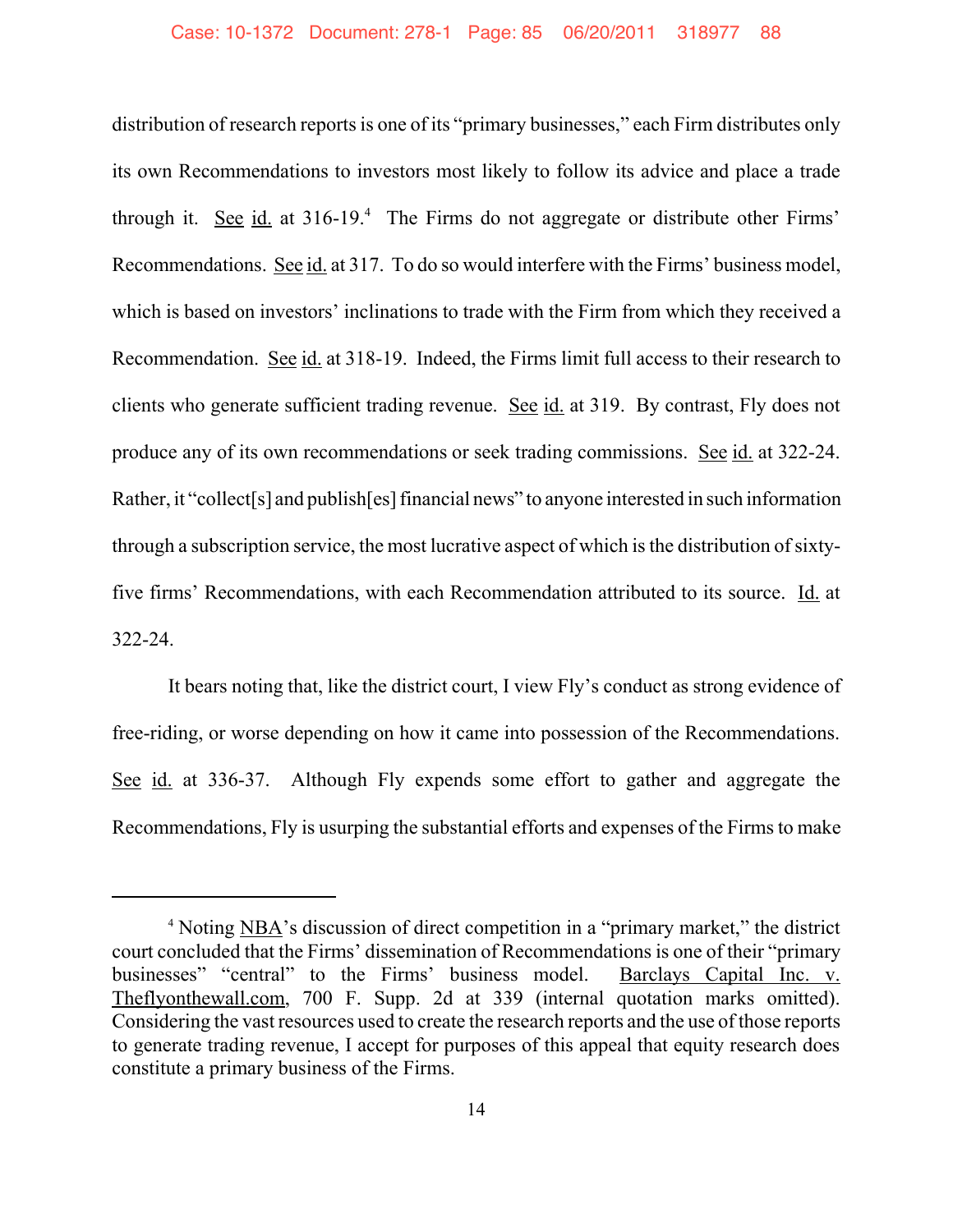### Case: 10-1372 Document: 278-1 Page: 86 06/20/2011 318977 88

a profit without expending any time or cost to conduct research of its own. I cannot celebrate such practices, which allow Fly "to reap where it has not sown." INS, 248 U.S. at 239. As the majority notes, however, such apparent unfairness does not control preemption analysis. See ante at **[44-48]**. Although Fly free-rides on the Firms' efforts, Fly's attribution of aggregate Recommendations demonstrates the crucial difference between the businesses: while the Firms disseminate only their own Recommendations to select clients most likely to follow the advice and place trades with the Firms, Fly aggregates and disseminates sixtyfive firms' Recommendations and other financial information to anyone willing to pay for it without regard to whether clients accept or trade on particular Recommendations.

An example illustrates the distinction. Two firms might disseminate opposing Recommendations on the same stock. These two firms directly compete in attempting to convince clients to follow their Recommendation and place a trade. Fly, on the other hand, would presumably report both opinions (as well as scores of others) to its readers without regard to whether they trade on the information. Some investors may place a particular value on learning all Recommendations, and some people may have a general interest in learning such news even without wishing to invest. Thus, Fly's product may directly compete with that of other financial news outlets, such as Dow Jones, that also seek to provide all Recommendations to anyone interested in such news. See Associated Press v. All Headline News Corp., 608 F. Supp. 2d 454, 457-58, 461 (S.D.N.Y. 2009) (holding that plaintiff news agency sufficiently pleaded "hot news" tort by alleging that defendant news service copied and distributed plaintiff's stories under defendant's name). But Fly's aggregate subscription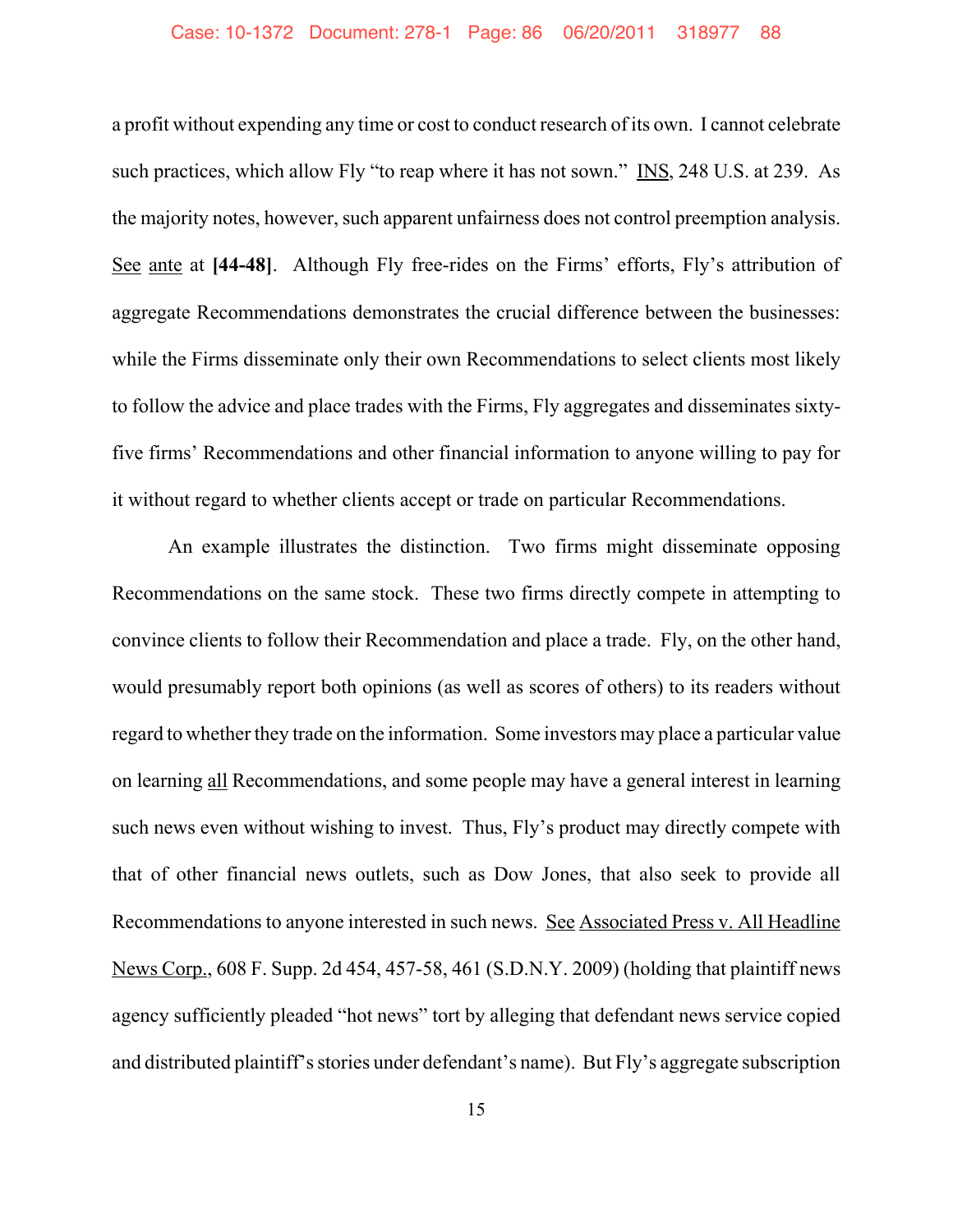product is sufficiently distinct from the Firms' business model, which cannot be divorced from the trading market it targets, to preclude a finding of the direct competition required by  $NBA's test.<sup>5</sup>$ 

The district court observed that Fly intended its newsfeed to fulfill "demand for the original work" as evidenced by its recent distribution of the newsfeed through discount brokers, thereby creating the "final stage" of direct competition by driving away commission revenue. Barclays Capital Inc. v. Theflyonthewall.com, 700 F. Supp. 2d at 339-40 (internal quotation marks omitted). The discount brokers, however, are simply one of many thirdparty distributors that disseminate Fly's newsfeed. See id. at 324-25. While the discount brokers separately place trades, Fly does not endorse investment advice or seek commission revenue. Moreover, as the majority points out, even the Firms' authorized clients are free to use discount brokers once they receive a Recommendation. See ante at **[66]**. Thus, although some investors may use Fly's newsfeed instead of paying for direct receipt of the Firms' Recommendations, the overlap in potential clients does not make the products or their targeted markets sufficiently similar to satisfy NBA's direct competition requirement for a non-preempted claim.

 $5$  The majority offers an apt hypothetical for how the Firms and Fly might directly compete under different circumstances. If, aside from distributing its own opinion, the Firms disseminated other Firms' Recommendations, Fly might directly compete with such a similar aggregate product. See ante at **[68-69]**; see also NBA, 105 F.3d at 854 (noting potential "hot news" claim if defendant "in the future were to collect facts from" plaintiff's pager system). Similarly, if Fly tracked and reported the Recommendations of only one firm, that firm might have a stronger claim of direct competition.